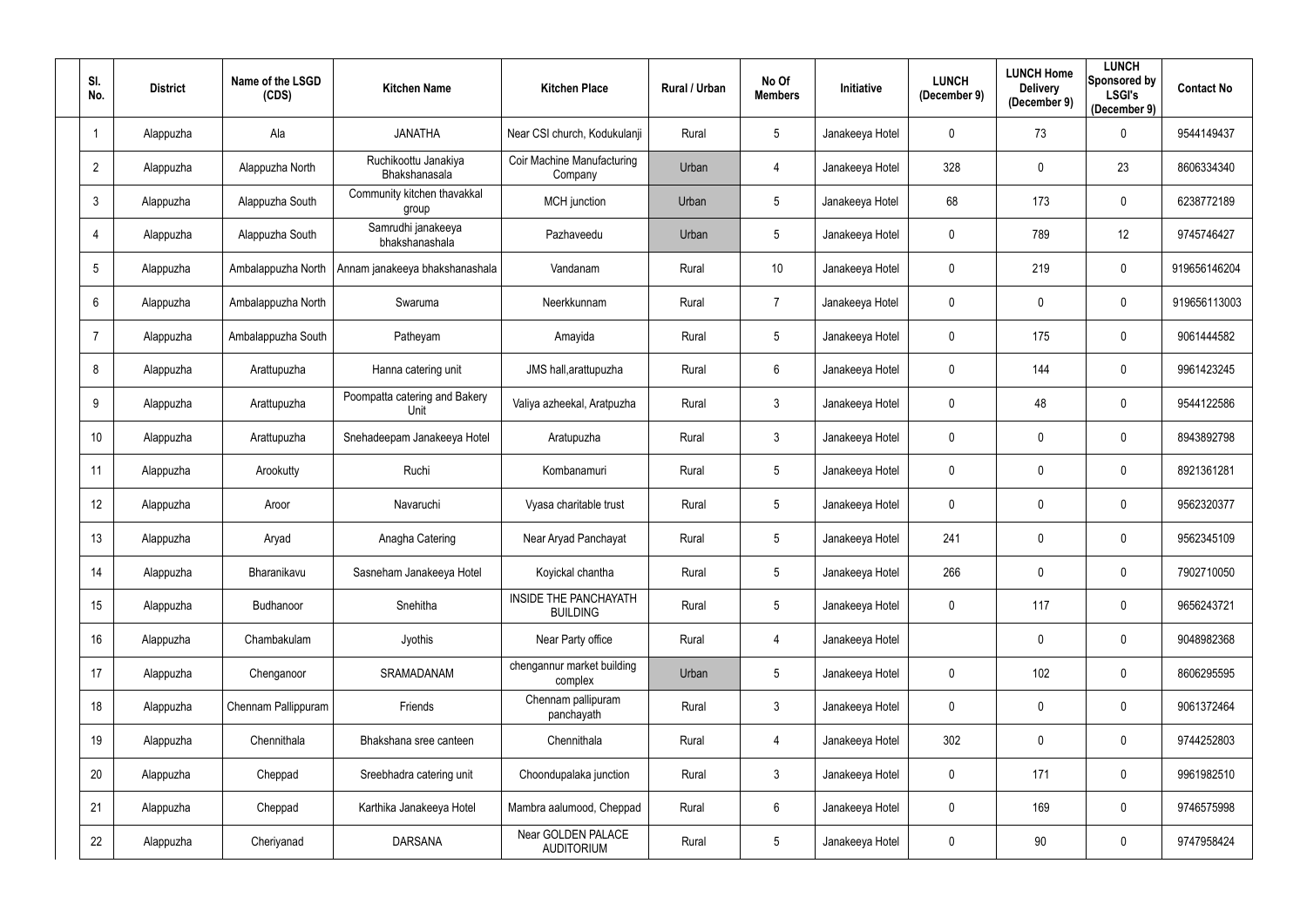|    | SI.<br>No. | <b>District</b> | Name of the LSGD<br>(CDS) | <b>Kitchen Name</b>                     | <b>Kitchen Place</b>               | Rural / Urban | No Of<br><b>Members</b> | Initiative      | <b>LUNCH</b><br>(December 9) | <b>LUNCH Home</b><br><b>Delivery</b><br>(December 9) | <b>LUNCH</b><br>Sponsored by<br><b>LSGI's</b><br>(December 9) | <b>Contact No</b> |
|----|------------|-----------------|---------------------------|-----------------------------------------|------------------------------------|---------------|-------------------------|-----------------|------------------------------|------------------------------------------------------|---------------------------------------------------------------|-------------------|
|    | 23         | Alappuzha       | Cherthala Municipality    | Santwanam                               | Ward 10                            | Urban         | $5\phantom{.0}$         | Janakeeya Hotel | 0                            | $\mathbf 0$                                          | $\mathbf 0$                                                   | 8848178001        |
|    | 24         | Alappuzha       | Cherthala Municipality    | <b>NULM</b> canteen                     | Cherthala Municipality             | Urban         | $5\phantom{.0}$         | Janakeeya Hotel | 0                            | $\mathbf 0$                                          | $\mathbf 0$                                                   | 6282870356        |
|    | 25         | Alappuzha       | Cherthala South           | Kashinandana                            | Cherthala S                        | Rural         | 10 <sup>°</sup>         | Janakeeya Hotel | 0                            | $\mathbf 0$                                          | $\overline{0}$                                                | 9745940057        |
|    | 26         | Alappuzha       | Cheruthana                | Sreedurga janakeeya hotel               | Near govt HSS aayaparambu          | Rural         | 4                       | Janakeeya Hotel | 229                          | $\overline{0}$                                       | $\mathbf 0$                                                   | 9961178936        |
|    | 27         | Alappuzha       | Chettikulangara           | SREE VINAYAKA JANAKEEYA<br><b>HOTEL</b> | <b>KARIPUZHA</b>                   | Rural         | $\mathfrak{Z}$          | Janakeeya Hotel | 216                          | $\mathbf 0$                                          | $\overline{0}$                                                | 9656810109        |
|    | 28         | Alappuzha       | Chingoli                  | souhridam unit                          | karthikappally I p school          | Rural         | $\mathfrak{Z}$          | Janakeeya Hotel | 89                           | 101                                                  | $\boldsymbol{0}$                                              | 7559808470        |
|    | 29         | Alappuzha       | Chunakkara                | Vanitha Canteen                         | Chunakkara                         | Rural         | $\mathfrak{Z}$          | Janakeeya Hotel | 102                          | $\mathbf{0}$                                         | $\mathbf 0$                                                   | 9400509985        |
|    | 30         | Alappuzha       | Devikulangara             | Thripthi                                | Buds school, devikulangara         | Rural         | 4                       | Janakeeya Hotel | 0                            | 76                                                   | $\mathbf 0$                                                   | 9746712528        |
|    | 31         | Alappuzha       | Edathua                   | Theertham                               | Edathua market                     | Rural         | $\mathbf{3}$            | Janakeeya Hotel | 0                            | $\mathbf 0$                                          | $\mathbf 0$                                                   | 9544351169        |
|    | 32         | Alappuzha       | Ezhupunna                 | Neethipeedam                            | Eramalloor                         | Rural         | 8                       | Janakeeya Hotel | $\mathbf 0$                  | $\mathbf 0$                                          | $\mathbf 0$                                                   | 9946790986        |
|    | 33         | Alappuzha       | Harippad                  | Swad                                    | A private Hotel's Kitchen          | Urban         | 4                       | Janakeeya Hotel | 0                            | $\mathbf 0$                                          | $\mathbf 0$                                                   | 9562373933        |
|    | 34         | Alappuzha       | Kadakkarappally           | Soorya                                  | Kandamangalam temple<br>auditorium | Rural         | $5\phantom{.0}$         | Janakeeya Hotel | 0                            | $\mathbf 0$                                          | $\mathbf 0$                                                   | 9895266763        |
|    | 35         | Alappuzha       | Kainakary                 | Sivakashi                               | Near Panchayath                    | Rural         | $5\phantom{.0}$         | Janakeeya Hotel | 0                            | $\mathbf 0$                                          | $\mathbf 0$                                                   | 8111821552        |
|    | 36         | Alappuzha       | Kandalloor                | Annapoorna Hotel                        | Near Velanchira junction           | Rural         | 4                       | Janakeeya Hotel | 0                            | 140                                                  | $\overline{0}$                                                | -9747600181       |
|    | 37         | Alappuzha       | Kanjikuzhy                | Santhwanam                              | Opposite NSS college               | Rural         | $5\phantom{.0}$         | Janakeeya Hotel | $\mathbf 0$                  | $\mathbf 0$                                          | $\overline{0}$                                                | 9605307328        |
|    | 38         | Alappuzha       | Karthikappally            | Ruchi                                   | Community hall                     | Rural         | $6\,$                   | Janakeeya Hotel | 185                          | $\mathbf 0$                                          | $\mathbf 0$                                                   | 9747607478        |
|    | 39         | Alappuzha       | Karuvatta                 | Karunya janakeeya hotel                 | Near Aashramam junction            | Rural         | $6\phantom{.}$          | Janakeeya Hotel | 0                            | $\mathbf 0$                                          | $\mathbf 0$                                                   | 916282508791      |
|    | 40         | Alappuzha       | Kavalam                   | Koottukari Janakeeya Hotel              | <b>Near Permanent Outlet</b>       | Rural         | $5\phantom{.0}$         | Janakeeya Hotel | $\mathbf 0$                  | $\mathbf 0$                                          | $\mathbf 0$                                                   | 9744173219        |
|    | 41         | Alappuzha       | Kayamkulam West           | palazhy catering unit                   | Kallummood junction                | Urban         | $5\phantom{.0}$         | Janakeeya Hotel | $\mathbf 0$                  | 154                                                  | $\overline{0}$                                                | 9388819110        |
|    | 42         | Alappuzha       | Kodamthurath              | <b>MATRUSAKTHI</b>                      | KUTHIYATHODE                       | Rural         | $\overline{5}$          | Janakeeya Hotel | 0                            | $\mathbf 0$                                          | $\mathbf 0$                                                   | 8281687439        |
| 87 | 43         | Alappuzha       | Krishnapuram              | Kanivu catering unit                    | Near SCB, kappil                   | Rural         | 4                       | Janakeeya Hotel | $\pmb{0}$                    | 96                                                   | $\overline{0}$                                                | 9544047480        |
|    | 44         | Alappuzha       | Kumarapuram               | Mahadeva jankeeya hotel                 | Near kavarattu temple              | Rural         | $\mathfrak{Z}$          | Janakeeya Hotel | 272                          | $\overline{0}$                                       | $\mathbf 0$                                                   | 918606736168      |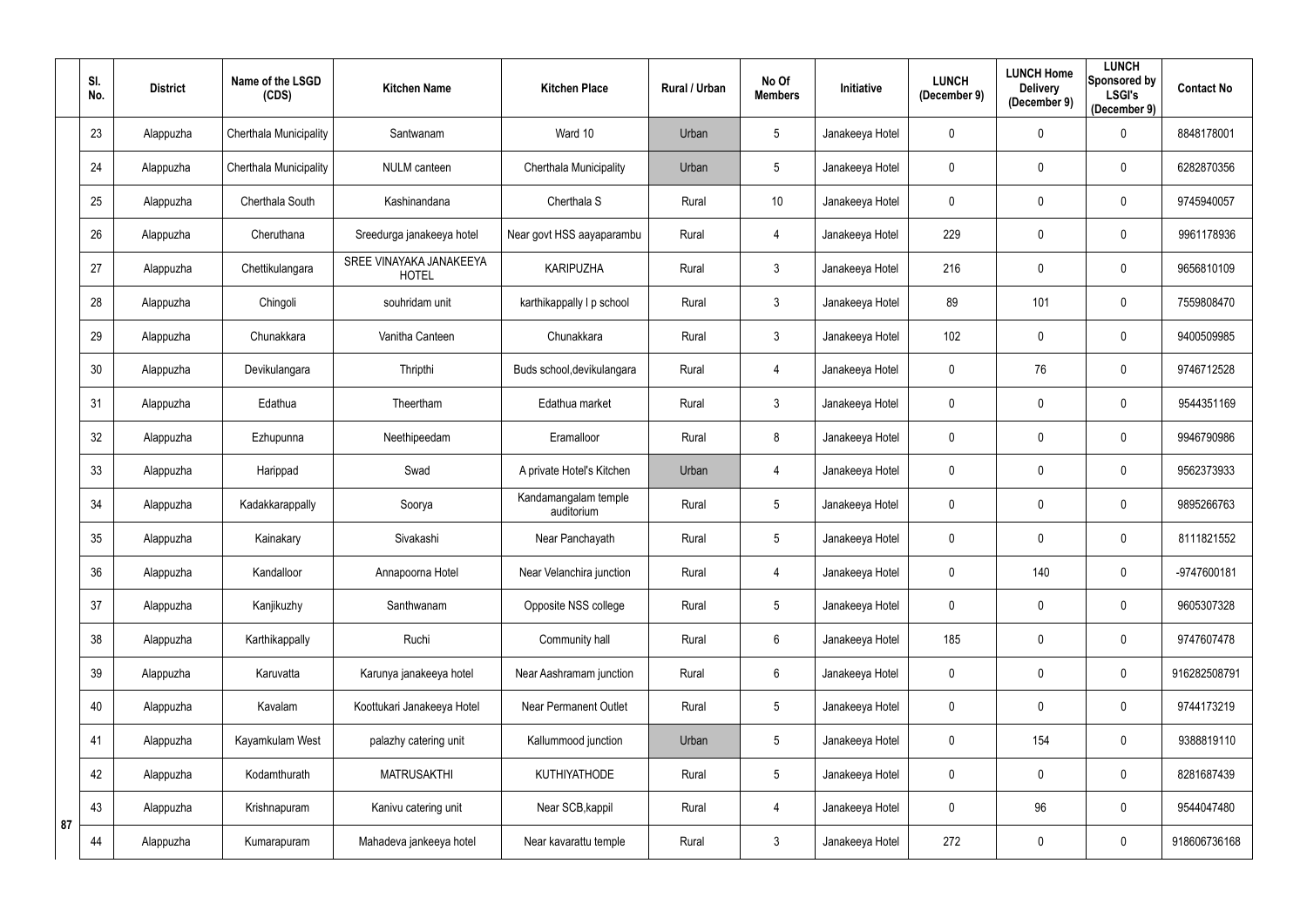| SI.<br>No. | <b>District</b> | Name of the LSGD<br>(CDS)   | <b>Kitchen Name</b>                | <b>Kitchen Place</b>                        | <b>Rural / Urban</b> | No Of<br><b>Members</b> | Initiative      | <b>LUNCH</b><br>(December 9) | <b>LUNCH Home</b><br><b>Delivery</b><br>(December 9) | <b>LUNCH</b><br>Sponsored by<br><b>LSGI's</b><br>(December 9) | <b>Contact No</b> |
|------------|-----------------|-----------------------------|------------------------------------|---------------------------------------------|----------------------|-------------------------|-----------------|------------------------------|------------------------------------------------------|---------------------------------------------------------------|-------------------|
| 45         | Alappuzha       | Kumarapuram                 | Navodhaya janakeeya hotel          | Kumarapuram                                 | Rural                | 3                       | Janakeeya Hotel | 0                            | $\mathbf 0$                                          | $\mathbf 0$                                                   | 9037499871        |
| 46         | Alappuzha       | Kuthiyathode                | Ruchi Janakeeya Hotel              | Near kuthiyathode panchayath<br>office      | Rural                | 5                       | Janakeeya Hotel | 0                            | $\mathbf 0$                                          | $\mathbf 0$                                                   | 9249269374        |
| 47         | Alappuzha       | Mannanchery                 | Snehitha                           | Panchayat building                          | Rural                | 4                       | Janakeeya Hotel | 43                           | 46                                                   | $\mathbf 0$                                                   | 9544461740        |
| 48         | Alappuzha       | Mannar                      | Snehadhara                         | Kunnathur devasom                           | Rural                | $5\phantom{.0}$         | Janakeeya Hotel | 197                          | $\mathbf 0$                                          | $\mathbf 0$                                                   | 9567853570        |
| 49         | Alappuzha       | Mararikulam South           | Snehasparsham                      | Kattoor                                     | Rural                | 4                       | Janakeeya Hotel | 0                            | 10                                                   | $\mathbf 0$                                                   | 9747881642        |
| 50         | Alappuzha       | Mavelikara<br>Municipality  | Ruchi janakeeya hotel              | Municipality building                       | Urban                | 10 <sup>°</sup>         | Janakeeya Hotel | 0                            | $\mathbf 0$                                          | $\mathbf 0$                                                   | 8289996136        |
| 51         | Alappuzha       | Mavelikkara<br>Thamarakulam | <b>Thripthi Catering</b>           | Thamarakulam                                | Rural                | 5                       | Janakeeya Hotel | 139                          | $\mathbf 0$                                          | $\mathbf 0$                                                   | 8281558036        |
| 52         | Alappuzha       | Mavelikkara<br>Thekkekara   | Bhai catering                      | Pallarimangalam                             | Rural                | 5                       | Janakeeya Hotel | 188                          | $\boldsymbol{0}$                                     | $\bf{0}$                                                      | 9539851155        |
| 53         | Alappuzha       | Muhamma                     | <b>SNV Catering</b>                | Near Community Health<br>Centre             | Rural                | 5                       | Janakeeya Hotel | 190                          | $\mathbf 0$                                          | $\mathbf 0$                                                   | 9605388763        |
| 54         | Alappuzha       | Mulakkuzha                  | Snehathanal                        | Mulakkuzha                                  | Rural                | 5                       | Janakeeya Hotel | 0                            | $\mathbf 0$                                          | $\mathbf 0$                                                   | 9037085079        |
| 55         | Alappuzha       | Muttar                      | <b>Ruchi Catering Unit</b>         | Panchayat Building                          | Rural                |                         | Janakeeya Hotel | 0                            | $\mathbf 0$                                          | $\mathbf 0$                                                   | 9072276826        |
| 56         | Alappuzha       | Nedumudy                    | Oruma                              | Champakulam                                 | Rural                | 5                       | Janakeeya Hotel | 0                            | $\boldsymbol{0}$                                     | $\mathbf 0$                                                   | 9188536147        |
| 57         | Alappuzha       | Neelamperoor                | Amrutha Janakeeya<br>Bhakshanasala | Panchayat Building                          | Rural                | 3                       | Janakeeya Hotel | 0                            | $\mathbf 0$                                          | $\boldsymbol{0}$                                              | 9656167060        |
| 58         | Alappuzha       | Nooranad                    | Amma Canteen                       | Inside market place, Noornad                | Rural                | 5                       | Janakeeya Hotel | 210                          | $\mathbf 0$                                          | $\bf{0}$                                                      | 7034377340        |
| 59         | Alappuzha       | Palamel                     | Arogya Canteen                     | Panchayat office compound                   | Rural                | 4                       | Janakeeya Hotel | 412                          | $\pmb{0}$                                            | $\bf{0}$                                                      | 9497107651        |
| 60         | Alappuzha       | Pallippad                   | Annapoorneswari catering unit      | Irattakulangara junction                    | Rural                | 5                       | Janakeeya Hotel | 170                          | $\boldsymbol{0}$                                     | $\mathbf 0$                                                   | 9562318624        |
| 61         | Alappuzha       | Panavally                   | Harikrishnan                       | near nalpatheneswaram<br>temple             | Rural                | $\mathbf{1}$            | Janakeeya Hotel | 64                           | 70                                                   | $\mathbf 0$                                                   | 9961774363        |
| 62         | Alappuzha       | Pandanad                    | Sreebhadra                         | Muthavazhi                                  | Rural                | 5                       | Janakeeya Hotel | $\mathbf 0$                  | 58                                                   | $\overline{0}$                                                | 9947120239        |
| 63         | Alappuzha       | Pathiyoor                   | Dakshina catering unit             | Mahalekshmi auditorium,<br>kareelakulangara | Rural                | 5                       | Janakeeya Hotel | 0                            | 150                                                  | $\mathbf 0$                                                   | 9048200655        |
| 64         | Alappuzha       | Pattanakkad                 | Aparna                             | Opposite of pattanakkad<br>gramapanchayath  | Rural                | 5                       | Janakeeya Hotel | 0                            | $\boldsymbol{0}$                                     | $\overline{0}$                                                | 9037450634        |
| 65         | Alappuzha       | Perumbalam                  | Amritham                           | Near by govt hospital                       | Rural                | 4                       | Janakeeya Hotel | $\mathbf 0$                  | 85                                                   | $\pmb{0}$                                                     | 8592809257        |
| 66         | Alappuzha       | Pulincunnu                  | Nanma Janakeeya Hotel              | Near Krishi Bhavan                          | Rural                | $5\phantom{.0}$         | Janakeeya Hotel | 0                            | $\boldsymbol{0}$                                     | $\overline{0}$                                                | 9544752465        |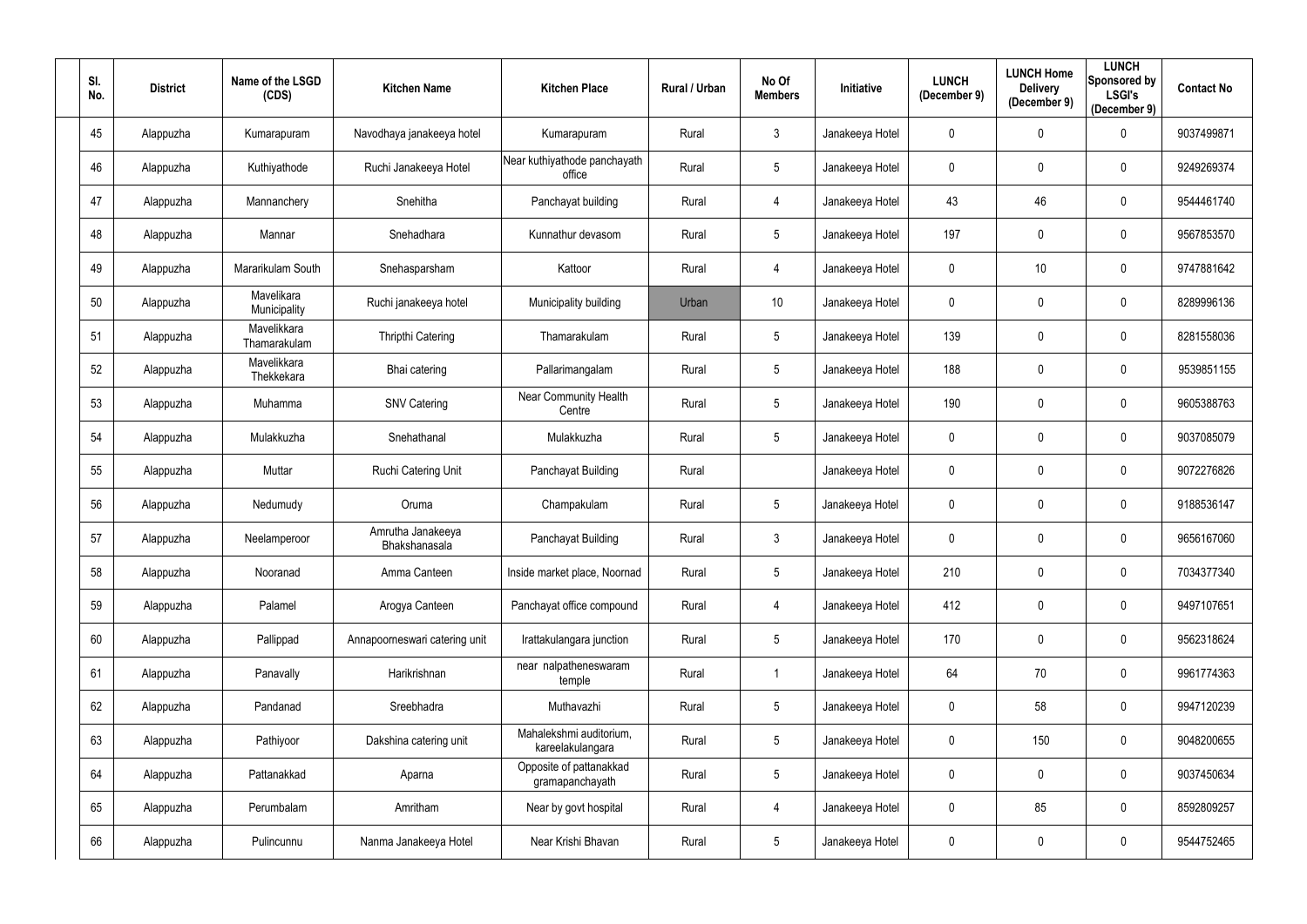|    | SI.<br>No. | <b>District</b> | Name of the LSGD<br>(CDS) | <b>Kitchen Name</b>         | <b>Kitchen Place</b>                                        | Rural / Urban | No Of<br><b>Members</b> | Initiative      | <b>LUNCH</b><br>(December 9) | <b>LUNCH Home</b><br><b>Delivery</b><br>(December 9) | <b>LUNCH</b><br>Sponsored by<br><b>LSGI's</b><br>(December 9) | <b>Contact No</b> |
|----|------------|-----------------|---------------------------|-----------------------------|-------------------------------------------------------------|---------------|-------------------------|-----------------|------------------------------|------------------------------------------------------|---------------------------------------------------------------|-------------------|
|    | 67         | Alappuzha       | Puliyoor                  | <b>UPPUM MULAKUM</b>        | <b>INSIDE PANCHAYATH</b><br>COMPOUND                        | Rural         | $\overline{5}$          | Janakeeya Hotel | 0                            | 125                                                  | $\mathbf 0$                                                   | 6238836314        |
|    | 68         | Alappuzha       | Punnapra North            | Annapoorneshwary            | Janajagrithi                                                | Rural         | 4                       | Janakeeya Hotel | 38                           | 77                                                   | $\mathbf 0$                                                   | 8129450136        |
|    | 69         | Alappuzha       | Punnapra South            | Thripthy janakeeya hotel    | Punnapra south                                              | Rural         | 9                       | Janakeeya Hotel | $\mathbf 0$                  | 100                                                  | $\mathbf 0$                                                   | 9846179646        |
|    | 70         | Alappuzha       | Purakad                   | Pulari                      | Purakkad gp                                                 | Rural         | $\overline{5}$          | Janakeeya Hotel | 0                            | $\mathbf 0$                                          | $\mathbf 0$                                                   | 7034494313        |
|    | 71         | Alappuzha       | Purakad                   | Thiruvonam catering service | Thottappally                                                | Rural         | 4                       | Janakeeya Hotel | $\mathbf 0$                  | $\mathbf{0}$                                         | $\mathbf 0$                                                   |                   |
|    | 72         | Alappuzha       | Ramankary                 | Kudumbashree Vanitha Hotel  | Ramankary Town, Opposite<br>Judicial First Class Magistrate | Rural         | 4                       | Janakeeya Hotel | 0                            | $\mathbf 0$                                          | $\mathbf 0$                                                   | 8281314746        |
|    | 73         | Alappuzha       | Thaicattussery            | Unarv                       | Thyakattusheri junction                                     | Rural         | $\overline{4}$          | Janakeeya Hotel | 43                           | 40                                                   | $\mathbf 0$                                                   | 9605897567        |
|    | 74         | Alappuzha       | Thakazhy                  | Thripthi Thakazhy           | <b>GBHSS Thakazhy</b>                                       | Rural         | $6\,$                   | Janakeeya Hotel | 0                            | $\mathbf 0$                                          | $\mathbf 0$                                                   | 9747405368        |
|    | 75         | Alappuzha       | Thalavady                 | Sakthi                      | Panayanbnoorkavu Temple<br>Auditorium                       | Rural         | $\overline{5}$          | Janakeeya Hotel | 0                            | $\mathbf 0$                                          | $\mathbf 0$                                                   |                   |
|    | 76         | Alappuzha       | Thannermukkom             | Patheyam                    | Panchayath office                                           | Rural         | 4                       | Janakeeya Hotel | $\mathbf 0$                  | $\mathbf 0$                                          | $\mathbf 0$                                                   | 9633933288        |
|    | 77         | Alappuzha       | Thazhakkara               | Akshaya catering            | Building at glassfactory<br>junction                        | Rural         | $\overline{5}$          | Janakeeya Hotel | $\mathbf 0$                  | $\mathbf 0$                                          | $\mathbf 0$                                                   | 9847177930        |
|    | 78         | Alappuzha       | Thiruvanvandoor           | <b>SREE KRISHNA</b>         | Near pravinkoodu junction,                                  | Rural         | $\overline{5}$          | Janakeeya Hotel | $\mathbf 0$                  | 116                                                  | $\mathbf 0$                                                   | 9446627175        |
|    | 79         | Alappuzha       | Thrikkunnappuzha          | Akshara janakeeya hotel     | KV jetty road                                               | Rural         | $5\phantom{.0}$         | Janakeeya Hotel | 331                          | $\mathbf 0$                                          | $\mathbf 0$                                                   | 918891921223      |
|    | 80         | Alappuzha       | Thuravoor                 | RUCHI JANAKEEYA HOTEL       | Near alakkaparambu                                          | Rural         | $5\,$                   | Janakeeya Hotel | $\mathbf 0$                  | $\mathbf 0$                                          | $\mathbf 0$                                                   | 8157934346        |
|    | 81         | Alappuzha       | Vallikunnam               | Samthripthi                 | Padayanivattom temple<br>Auditorium                         | Rural         | $\overline{4}$          | Janakeeya Hotel | 82                           | $\mathbf 0$                                          | $\mathbf 0$                                                   | 8078962129        |
|    | 82         | Alappuzha       | Vayalar                   | Five star                   | Near Nagamkulangara Market                                  | Rural         | $\sqrt{5}$              | Janakeeya Hotel | $\pmb{0}$                    | $\pmb{0}$                                            | $\mathbf 0$                                                   | 8606081847        |
|    | 83         | Alappuzha       | Veeyapuram                | Swad 2                      | Veeyapuram jn                                               | Rural         | $5\phantom{.0}$         | Janakeeya Hotel | 280                          | $\mathbf 0$                                          | $\mathbf 0$                                                   |                   |
|    | 84         | Alappuzha       | Veeyapuram                | Karuthal                    | Payippad LPS                                                | Rural         | $5\,$                   | Janakeeya Hotel | 210                          | $\mathbf 0$                                          | $\mathbf 0$                                                   | 8606846513        |
|    | 85         | Alappuzha       | Veliyanad                 | Manus Janakeeya Hotel       | Kurishmoodu, Near Veliyanadu<br>Grama Panchayat             | Rural         | $\mathfrak{Z}$          | Janakeeya Hotel | 0                            | $\mathbf 0$                                          | $\mathbf 0$                                                   | 8086782924        |
|    | 86         | Alappuzha       | Venmoney                  | Annapoorna                  | Poyka                                                       | Rural         | $\sqrt{5}$              | Janakeeya Hotel | 0                            | 189                                                  | $\mathbf 0$                                                   |                   |
| 87 |            |                 |                           |                             |                                                             |               | 408                     |                 | 4895                         | 3903                                                 | 35                                                            |                   |
|    |            | Ernakulam       | Aikkaranad                | Subiksha Janakeeya Hotel    | Kolancherry                                                 | Rural         | $\overline{4}$          | Janakeeya Hotel | 418                          | $\boldsymbol{0}$                                     | $\mathbf 0$                                                   | 9496215730        |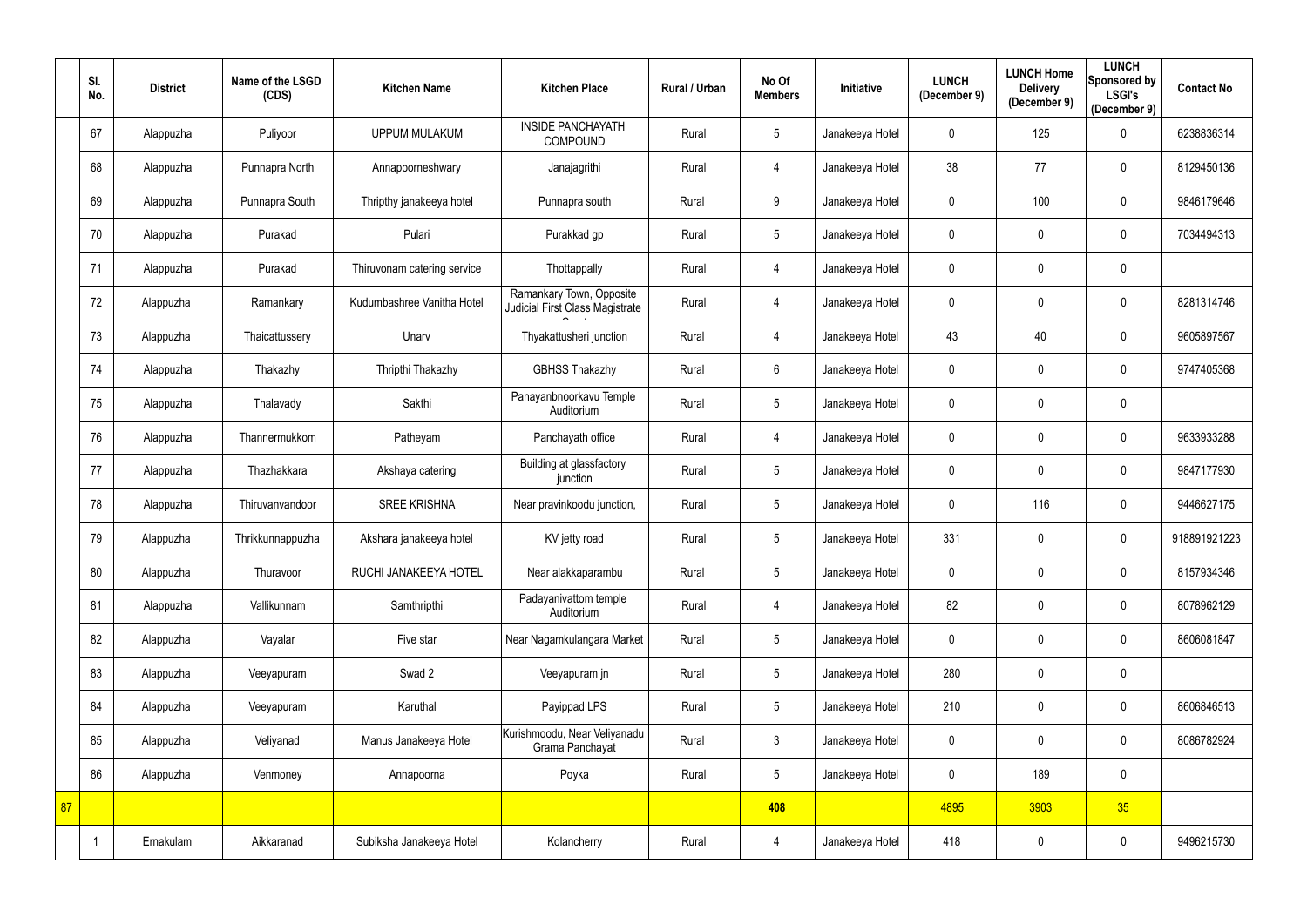| SI.<br>No.      | <b>District</b> | Name of the LSGD<br>(CDS) | <b>Kitchen Name</b>              | <b>Kitchen Place</b>         | <b>Rural / Urban</b> | No Of<br><b>Members</b> | Initiative      | <b>LUNCH</b><br>(December 9) | <b>LUNCH Home</b><br><b>Delivery</b><br>(December 9) | <b>LUNCH</b><br>Sponsored by<br><b>LSGI's</b><br>(December 9) | <b>Contact No</b> |
|-----------------|-----------------|---------------------------|----------------------------------|------------------------------|----------------------|-------------------------|-----------------|------------------------------|------------------------------------------------------|---------------------------------------------------------------|-------------------|
| $\overline{2}$  | Ernakulam       | Alengade                  | Thanima foods                    | Koduvazhanga                 | Rural                | $\mathfrak{Z}$          | Janakeeya Hotel | 68                           | $\boldsymbol{0}$                                     | $\mathbf 0$                                                   | 9349013322        |
| $\mathbf{3}$    | Ernakulam       | Alengade                  | Mr.Bakers                        | Malikam peedika              | Rural                | $\mathfrak{Z}$          | Janakeeya Hotel | 20                           | $\mathbf 0$                                          | $\mathbf 0$                                                   | 9633887779        |
| $\overline{4}$  | Ernakulam       | Alengade                  | Kasthurba kitchen                | Neerikkode                   | Rural                | $\mathbf{3}$            | Janakeeya Hotel | 100                          | $\pmb{0}$                                            | $\mathbf 0$                                                   | 9526260253        |
| 5               | Ernakulam       | Aluva                     | Ruchi Janakeeya hotel            | Aluva                        | Urban                | 4                       | Janakeeya Hotel | 0                            | 89                                                   | $\pmb{0}$                                                     |                   |
| 6               | Ernakulam       | Amballoor                 | Dhanshree catering               | St.ignatius schools Amballur | Rural                | 5                       | Janakeeya Hotel | 128                          | $\mathbf 0$                                          | $\mathbf 0$                                                   | 8330081552        |
| -7              | Ernakulam       | Angamaly                  | Cafe Shree Canteen               | <b>Municipality Canteen</b>  | Urban                | 5                       | Janakeeya Hotel | 498                          | $\mathbf 0$                                          | $\mathbf 0$                                                   | 9656927253        |
| 8               | Ernakulam       | Angamaly                  | <b>JANAKEEYA HOTEL</b>           | <b>TB Junction</b>           | Urban                | $\mathfrak{Z}$          | Janakeeya Hotel | 98                           | $\mathbf 0$                                          | $\mathbf 0$                                                   | 9447924974        |
| 9               | Ernakulam       | Arakuzha                  | Ruchi Janakeeya hotel, Arakkuzha | Pandappilly                  | Rural                | 5                       | Janakeeya Hotel | 150                          | $\boldsymbol{0}$                                     | $\mathbf 0$                                                   | 9744864225        |
| 10 <sup>°</sup> | Ernakulam       | Assamannoor               | New Life kudumbasree Hotel       | Cherukunnam                  | Rural                | $\mathfrak{Z}$          | Janakeeya Hotel | 136                          | $\mathbf 0$                                          | $\mathbf 0$                                                   | 9656729450        |
| 11              | Ernakulam       | Avoly                     | Janakeeya Hotel, Avoli           | Hostel Junction, Avoli       | Rural                | $\mathbf{3}$            | Janakeeya Hotel | 268                          | $\boldsymbol{0}$                                     | $\mathbf 0$                                                   | 9847983621        |
| 12              | Ernakulam       | Ayavana                   | Keralasree Janakeeya Hotel       | Ayavana                      | Rural                | 5                       | Janakeeya Hotel | 55                           | $\boldsymbol{0}$                                     | $\mathbf 0$                                                   | 9744607799        |
| 13              | Ernakulam       | Ayyampuzha                | Five Star Hotel and Catering     | Panchayat Junction           | Rural                | 4                       | Janakeeya Hotel | 86                           | $\boldsymbol{0}$                                     | $\overline{0}$                                                | 9744836324        |
| 14              | Ernakulam       | Ayyampuzha                | Sneha janakeeya hotel            | ayyampuzha junction          | Rural                | 4                       | Janakeeya hotel | 295                          | $\mathbf 0$                                          | 0                                                             | 8590753551        |
| 15              | Ernakulam       | Chendamangalam            | Anugraha Kudumbashree hotel      | Vadakkumpuram                | Rural                | 5                       | Janakeeya Hotel | 167                          | $\boldsymbol{0}$                                     | $\mathbf 0$                                                   | 9061419729        |
| 16              | Ernakulam       | Chengamanade              | Mythri janakeeya hotel           | Purayar                      | Rural                | 5                       | Janakeeya Hotel | 0                            | 182                                                  | $\mathbf 0$                                                   | 9496172362        |
| 17              | Ernakulam       | Cheranalloor              | Chaithanya                       | <b>Community Hall</b>        | Rural                | $6\phantom{.0}$         | Janakeeya Hotel | 37                           | $\boldsymbol{0}$                                     | $\overline{0}$                                                | 9995156639        |
| 18              | Ernakulam       | Cheranalloor              | Adukkala                         | Chittoor                     | Rural                | 5                       | Janakeeya Hotel | $\mathbf 0$                  | $\pmb{0}$                                            | $\mathbf 0$                                                   | 808922128         |
| 19              | Ernakulam       | Chittattukara             | Swadh Janakeeya Hotel            | chittattukara jn.            | Rural                | $\mathfrak{Z}$          | Janakeeya Hotel | 324                          | $\pmb{0}$                                            | $\overline{0}$                                                |                   |
| 20              | Ernakulam       | Choornikkara              | Metro hotel                      | Ambattukavu                  | Rural                | $\mathfrak{Z}$          | Janakeeya Hotel | 300                          | $\pmb{0}$                                            | $\mathbf 0$                                                   | 9605319455        |
| 21              | Ernakulam       | Chottanikkara             | Ahalya Cafe                      | Kottayatthupara              | Rural                | $6\phantom{.0}$         | Janakeeya Hotel | 73                           | $\boldsymbol{0}$                                     | $\overline{0}$                                                | 9567512337        |
| 22              | Ernakulam       | Edakkattuvayal            | Santhwanam                       | Arakunnam                    | Rural                | $\mathfrak{Z}$          | Janakeeya Hotel | 39                           | $\pmb{0}$                                            | $\overline{0}$                                                | 9447047980        |
| 23              | Ernakulam       | Edathala                  | Souhridam Kudumbashree canteen   | Edathala                     | Rural                | $\mathbf{3}$            | Janakeeya Hotel | 289                          | $\pmb{0}$                                            | $\overline{0}$                                                | 9745769363        |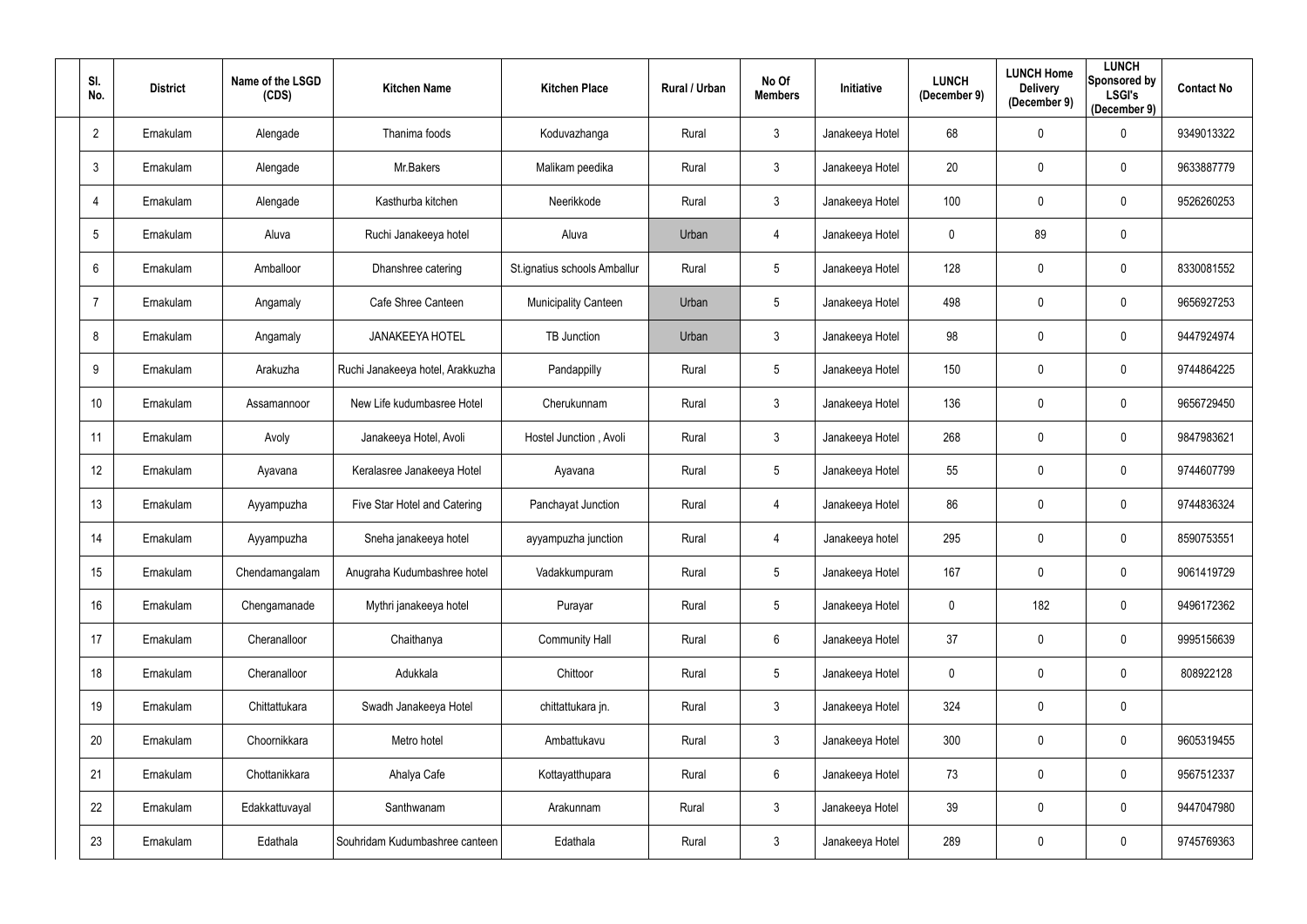| SI.<br>No. | <b>District</b> | Name of the LSGD<br>(CDS) | <b>Kitchen Name</b>                   | <b>Kitchen Place</b>                      | Rural / Urban | No Of<br><b>Members</b> | Initiative      | <b>LUNCH</b><br>(December 9) | <b>LUNCH Home</b><br><b>Delivery</b><br>(December 9) | <b>LUNCH</b><br><b>Sponsored by</b><br><b>LSGI's</b><br>(December 9) | <b>Contact No</b> |
|------------|-----------------|---------------------------|---------------------------------------|-------------------------------------------|---------------|-------------------------|-----------------|------------------------------|------------------------------------------------------|----------------------------------------------------------------------|-------------------|
| 24         | Ernakulam       | Edathala                  | Veetiloru oonne                       | Manalimukke                               | Rural         | $\mathbf{3}$            | Janakeeya Hotel | 213                          | $\boldsymbol{0}$                                     | $\mathbf 0$                                                          | 9745769363        |
| 25         | Ernakulam       | Edavanakkad               | Royal Hotel                           | Edavanakad                                | Rural         | $\mathfrak{Z}$          | Janakeeya Hotel | 67                           | $\mathbf 0$                                          | $\mathbf 0$                                                          | 7902933414        |
| 26         | Ernakulam       | Elanji                    | janakiya hotel elanji                 | elanji punjayathu junction                | Rural         | 5 <sup>5</sup>          | Janakeeya Hotel | 41                           | $\mathbf 0$                                          | $\mathbf 0$                                                          | 9947990787        |
| 27         | Ernakulam       | Eloor                     | Nalanandhana janakeeya hotel          | Eloor                                     | Urban         | 4                       | Janakeeya Hotel | 119                          | $\mathbf 0$                                          | $\mathbf 0$                                                          | 9562885391        |
| 28         | Ernakulam       | Ezhikkara                 | Sree Rajarajeswari Janakeeya<br>Hotel | Ezhikkara                                 | Rural         | 5 <sup>5</sup>          | Janakeeya Hotel | 126                          | $\mathbf 0$                                          | $\mathbf 0$                                                          | 8921579011        |
| 29         | Ernakulam       | Kadungalloor              | Snehitha janakeeya hotel              | Kadungalloor                              | Rural         | $\mathfrak{Z}$          | Janakeeya Hotel | 243                          | $\mathbf 0$                                          | $\mathbf 0$                                                          | 9567418674        |
| 30         | Ernakulam       | Kalady                    | Jyothi Vanitha Canteen                | Kalady                                    | Rural         | $5\overline{)}$         | Janakeeya Hotel | 363                          | $\mathbf 0$                                          | $\mathbf 0$                                                          | 9544624439        |
| 31         | Ernakulam       | Kalamassery East          | Nanma janakeeya hotel                 | HMT, kalammassery                         | Urban         | $\mathfrak{Z}$          | Janakeeya Hotel | 319                          | $\mathbf 0$                                          | $\mathbf 0$                                                          | 9895535089        |
| 32         | Ernakulam       | Kalamassery east          | thanima Janakeeya hotel               | kangarappadi                              | urban         | 3 <sup>1</sup>          | Janakeeya hotel | 319                          | $\mathbf 0$                                          | $\mathbf 0$                                                          | 9745481742        |
| 33         | Ernakulam       | Kalamassery West          | Pulari janakeeya hotel                | Kunamthai                                 | Urban         | $\mathfrak{Z}$          | Janakeeya Hotel | 437                          | $\pmb{0}$                                            | $\mathbf 0$                                                          | 7736594305        |
| 34         | Ernakulam       | Kalamassery West          | Kismath janakeeya hotel               | Vattekkunnam                              | Urban         | 3 <sup>1</sup>          | Janakeeya Hotel | 255                          | $\mathbf 0$                                          | $\mathbf 0$                                                          | 8075879290        |
| 35         | Ernakulam       | Kalloorkkad               | Puthuma Janakeeya Hotel               | Kallorkkad                                | Rural         | $\mathfrak{Z}$          | Janakeeya Hotel | 197                          | $\mathbf 0$                                          | $\mathbf 0$                                                          | 7558091353        |
| 36         | Ernakulam       | Kanjoor                   | Ammachiyude Adukkala                  | Parappuram                                | Rural         | 3                       | Janakeeya Hotel | 240                          | $\mathbf 0$                                          | 0                                                                    | 6238583699        |
| 37         | Ernakulam       | Karukutti                 | Anugraha Janakeeya Hotel              | Pallissery                                | Rural         | $5\phantom{.0}$         | Janakeeya Hotel | 90                           | $\mathbf 0$                                          | $\mathbf 0$                                                          | 9846161486        |
| 38         | Ernakulam       | Karumalloor               | Koottayma janakeeya hotel             | Kariyachira                               | Rural         | $\overline{4}$          | Janakeeya Hotel | $\mathbf 0$                  | $\pmb{0}$                                            | $\overline{0}$                                                       | 9746484979        |
| 39         | Ernakulam       | Kavalangad                | Five star Janakeeya Hotel             | Nellimattom                               | Rural         | $5\phantom{.0}$         | Janakeeya Hotel | 340                          | $\pmb{0}$                                            | $\mathbf 0$                                                          | 9744705648        |
| 40         | Ernakulam       | Keerampara                | Abhaya Janakeeya Hotel                | Punnekkad                                 | Rural         | $\overline{4}$          | Janakeeya hotel | 107                          | $\pmb{0}$                                            | $\mathbf 0$                                                          | 8301059431        |
| 41         | Ernakulam       | Keezhmad                  | Sadyalayam janakeeya hotel            | Keezhmad                                  | Rural         | $5\phantom{.0}$         | Janakeeya Hotel | 91                           | $\pmb{0}$                                            | $\mathbf 0$                                                          | 9846027221        |
| 42         | Ernakulam       | Kochi East                | ANNAPOORNA JANAKEEYA<br><b>HOTEL</b>  | ALINCHUVADU                               | Urban         | $5\phantom{.0}$         | Janakeeya Hotel | 296                          | $\pmb{0}$                                            | $\mathbf 0$                                                          | 9567529849        |
| 43         | Ernakulam       | Kochi East                | YUMMEES KITCHEN                       | VADUTHALA                                 | Urban         | $5\phantom{.0}$         | Janakeeya Hotel | 148                          | 19                                                   | $\overline{2}$                                                       |                   |
| 44         | Ernakulam       | Kochi East                | ORUMA KITCHEN                         | <b>PACHALAM</b>                           | Urban         | 3 <sup>1</sup>          | Janakeeya Hotel | 240                          | $\pmb{0}$                                            | $\mathbf 0$                                                          | 9744763589        |
| 45         | Ernakulam       | Kochi East                | <b>PONPULARI</b>                      | <b>KEERHI NAGAR,</b><br><b>ELAMAKKARA</b> | Urban         | $\mathfrak{Z}$          | Janakeeya Hotel | 310                          | $\boldsymbol{0}$                                     | $\bf{0}$                                                             | 8289818357        |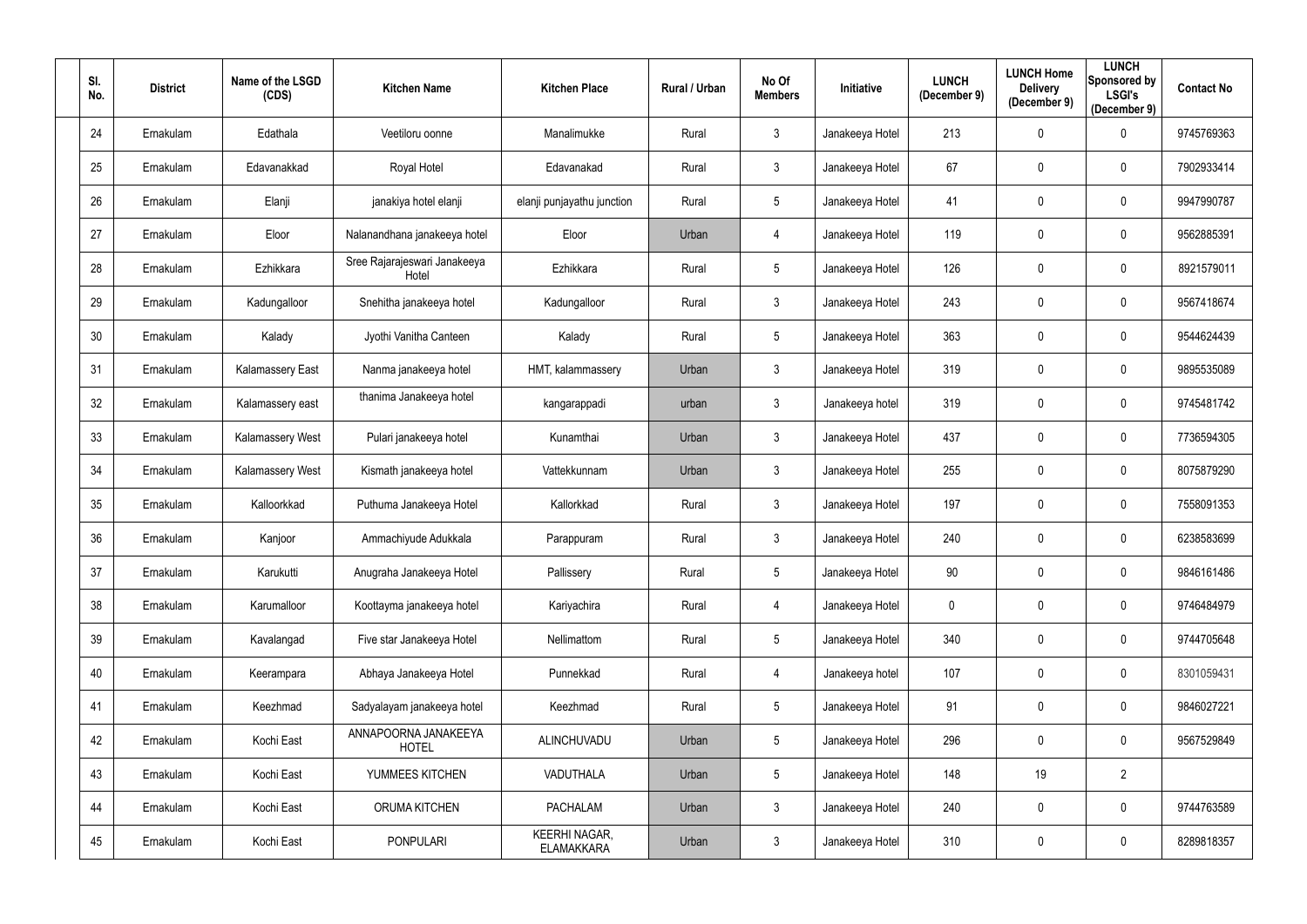|     | SI.<br>No. | <b>District</b> | Name of the LSGD<br>(CDS) | <b>Kitchen Name</b>                  | <b>Kitchen Place</b>      | Rural / Urban | No Of<br><b>Members</b> | Initiative      | <b>LUNCH</b><br>(December 9) | <b>LUNCH Home</b><br><b>Delivery</b><br>(December 9) | <b>LUNCH</b><br>Sponsored by<br><b>LSGI's</b><br>(December 9) | <b>Contact No</b> |
|-----|------------|-----------------|---------------------------|--------------------------------------|---------------------------|---------------|-------------------------|-----------------|------------------------------|------------------------------------------------------|---------------------------------------------------------------|-------------------|
|     | 46         | Ernakulam       | Kochi East                | <b>RUCHI CATERING</b>                | PUNNACKAL                 | Urban         | 5                       | Janakeeya Hotel | 303                          | $\mathbf 0$                                          |                                                               | 9947080022        |
|     | 47         | Ernakulam       | kochi east                | samrudhi@kochi                       | ernakulam north           | urban         | 14                      | Janakeeya hotel | 1899                         | 1138                                                 | $\mathbf 0$                                                   | 9048609615        |
|     | 48         | Ernakulam       | Kochi South               | <b>AMMAS KITCHEN</b>                 | <b>THEVARA</b>            | Urban         | 4                       | Janakeeya Hotel | 946                          | $\mathbf 0$                                          | $\overline{0}$                                                | 7994618127        |
|     | 49         | Ernakulam       | Kochi South               | NEW AKSHAYA HOTEL                    | <b>PONNURUNNI</b>         | Urban         | $5\phantom{.0}$         | Janakeeya Hotel | 736                          | $\overline{0}$                                       | $\overline{0}$                                                | 9895292721        |
|     | 50         | Ernakulam       | Kochi South               | <b>FRIENDS</b>                       | <b>MINI PARK</b>          | Urban         | $5\phantom{.0}$         | Janakeeya Hotel | 160                          | $\mathbf 0$                                          | $\boldsymbol{0}$                                              | 9048207287        |
|     | 51         | Ernakulam       | Kochi West                | PUTHUMA KUDUMBASHREE<br><b>HOTEL</b> | PALLURUTHY NADA           | Urban         | $5\phantom{.0}$         | Janakeeya Hotel | 258                          | $\mathbf 0$                                          | $\boldsymbol{0}$                                              | 9947611626        |
|     | 52         | Ernakulam       | Kochi West                | NAMMUDE ADUKKALA                     | ERAVELI COLONY            | Urban         | $5\phantom{.0}$         | Janakeeya Hotel | 699                          | $\mathbf 0$                                          | $\mathbf 0$                                                   | 9746033279        |
|     | 53         | Ernakulam       | Kochi West                | Ushas Kudumbashree Hotel             | <b>FORT KOCHI</b>         | Urban         | 4                       | Janakeeya Hotel | 402                          | $\overline{0}$                                       | $\overline{0}$                                                | 7510713668        |
|     | 54         | Ernakulam       | Koothattukulam            | Niravu Janakeeya Hotel               |                           | Urban         |                         | Janakeeya Hotel | 318                          | $\mathbf 0$                                          | $\boldsymbol{0}$                                              |                   |
|     | 55         | Ernakulam       | Koovappady                | Kaipunyam Janakeeya hotel            | Koovappady                | Rural         | $5\phantom{.0}$         | Janakeeya Hotel | 105                          | $\mathbf 0$                                          | $\boldsymbol{0}$                                              |                   |
|     | 56         | Ernakulam       | Kothamangalam             | Thanima catering unit                | Kothamangalam             | Urban         | $\mathfrak{Z}$          | Janakeeya Hotel | 160                          | $\overline{0}$                                       | $\overline{0}$                                                | 9846664377        |
| 113 | 57         | Ernakulam       | kothamangalam             | P.K janakeeya hotel                  | kothamangalam             | Urban         | $6\phantom{.}$          | Janakeeya Hotel | 315                          | $\mathbf 0$                                          | $\overline{0}$                                                | 8156869114        |
|     | 58         | Ernakulam       | Kottapady                 | Janakeeya Hotel                      | Kottappady junction       | Rural         | $\mathbf{3}$            | Janakeeya Hotel | 153                          | $\mathbf 0$                                          | 0                                                             | 9497406993        |
|     | 59         | Ernakulam       | Kottuvally                | subhiksha vanitha canteen            | kottuvally                | Rural         | $5\phantom{.0}$         | Janakeeya Hotel | 72                           | $\mathbf 0$                                          | $\bf{0}$                                                      | 8590034196        |
|     | 60         | Ernakulam       | kumbalangi                | st.antoneys kudumbashree             | old post office           | Rural         | $\mathfrak{Z}$          | Janakeeya Hotel | 189                          | $\pmb{0}$                                            | $\overline{0}$                                                | 8138860764        |
|     | 61         | Ernakulam       | Kumblam                   | JANAKEEYA HOTEL, KUMBALAM            | <b>KUMBALAM</b>           | rural         | $\overline{5}$          | Janakeeya Hotel | 326                          | $\mathbf 0$                                          | $\mathbf 0$                                                   | 9746652714        |
|     | 62         | Ernakulam       | kunnathunadu              | thripthy janakeeya hotel             | pallikkara                | Rural         | $6\phantom{.}$          | Janakeeya Hotel | 82                           | $\mathbf 0$                                          | $\overline{0}$                                                | 9744561425        |
|     | 63         | Ernakulam       | Kunnukara                 | Greenchilly cafe                     | Kunnukara                 | Rural         | $\mathfrak{Z}$          | Janakeeya Hotel | $\mathbf 0$                  | 67                                                   | $\mathbf 0$                                                   | 9496852989        |
|     | 64         | Ernakulam       | Kunnukara                 | Thanima canteen                      | North aduvassery          | Rural         | $\overline{5}$          | Janakeeya Hotel | 0                            | 57                                                   | $\overline{0}$                                                | 9744200583        |
|     | 65         | Ernakulam       | Kuttampuzha               | Nila kudumbashree janakiya hotel     | Mini stadium, vadattupara | Rural         | $6\phantom{.}6$         | Janakeeya Hotel | 110                          | $\overline{0}$                                       | $\overline{0}$                                                | 9496754018        |
|     | 66         | Ernakulam       | Kuzhippilly               | Janakeeya hotel                      | Kuzhupilli                | Rural         | $\mathbf 0$             | Janakeeya Hotel | 103                          | $\mathbf 0$                                          | $\overline{0}$                                                | 9847371780        |
|     | 67         | Ernakulam       | Malayattoor               | Whats app Janakeeya Hotel            | Thottuva                  | Rural         | $\mathfrak{Z}$          | Janakeeya Hotel | 314                          | $\overline{0}$                                       | $\overline{0}$                                                | 9497796828        |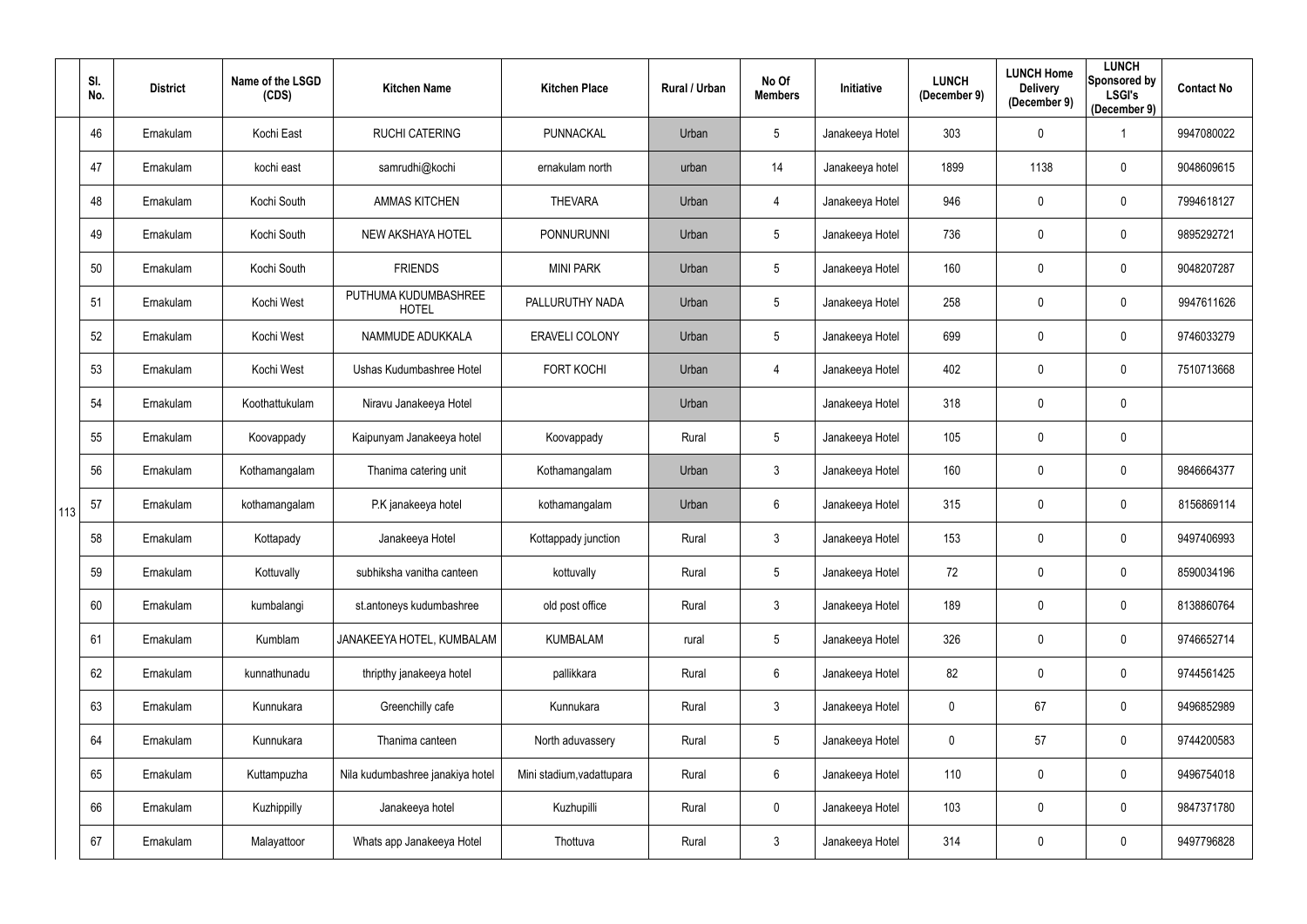| SI.<br>No. | <b>District</b> | Name of the LSGD<br>(CDS) | <b>Kitchen Name</b>            | <b>Kitchen Place</b>                    | <b>Rural / Urban</b> | No Of<br><b>Members</b> | Initiative      | <b>LUNCH</b><br>(December 9) | <b>LUNCH Home</b><br><b>Delivery</b><br>(December 9) | <b>LUNCH</b><br>Sponsored by<br><b>LSGI's</b><br>(December 9) | <b>Contact No</b> |
|------------|-----------------|---------------------------|--------------------------------|-----------------------------------------|----------------------|-------------------------|-----------------|------------------------------|------------------------------------------------------|---------------------------------------------------------------|-------------------|
| 68         | Ernakulam       | Malayattoor               | Natturuchi Janakeeya Hotel     | Ettakkadavu                             | Rural                | $\mathfrak{Z}$          | Janakeeya Hotel | 283                          | $\boldsymbol{0}$                                     | $\mathbf 0$                                                   | 9745470234        |
| 69         | Ernakulam       | Maneed                    | Coral Island                   | Maneed                                  | Rural                | 4                       | Janakeeya Hotel | 172                          | $\mathbf 0$                                          | $\mathbf 0$                                                   | 7012652495        |
| 70         | Ernakulam       | Manjalloor                | Thanima Kudumbashree hotel     | Vazhakkulam                             | Rural                | 5                       | Janakeeya Hotel | 332                          | $\mathbf 0$                                          | $\mathbf 0$                                                   | 9526215854        |
| 71         | Ernakulam       | Manjapra                  | Sara's Kitchen                 | Puthenpalli                             | Rural                | $\mathfrak{Z}$          | Janakeeya Hotel | 258                          | $\boldsymbol{0}$                                     | $\mathbf 0$                                                   | 8547392730        |
| 72         | Ernakulam       | Maradu                    | <b>VANITHA HOTEL</b>           | <b>KUNDANNOR JN</b>                     | Urban                | 4                       | Janakeeya Hotel | 62                           | $\mathbf 0$                                          | $\mathbf 0$                                                   |                   |
| 73         | Ernakulam       | Marady                    | Janakeeya Hotel Marady         | Unnakkuppa                              | Rural                | 4                       | Janakeeya Hotel | 33                           | $\mathbf 0$                                          | $\mathbf 0$                                                   | 9947943177        |
| 74         | Ernakulam       | Mazhuvannoor              | Sruthi Janakeeya Hotel         | Valayanchirangara                       | Rural                | $\mathbf{3}$            | Janakeeya Hotel | 138                          | $\mathbf 0$                                          | $\mathbf 0$                                                   | 9747924485        |
| 75         | Ernakulam       | Mookkannoor               | Mamma's Kitchen                | Mookkannoor                             | Rural                | $\mathfrak{Z}$          | Janakeeya Hotel | 124                          | $\boldsymbol{0}$                                     | $\mathbf 0$                                                   | 8593835285        |
| 76         | Ernakulam       | Mudakkuzha                | janakeeya hotel                | mudakkuzha                              | Rural                | $\mathbf{3}$            | Janakeeya hotel | 146                          | $\boldsymbol{0}$                                     | $\mathbf 0$                                                   | 9496431218        |
| 77         | Ernakulam       | Mulavukad                 | Kudumbashree Veetile bakshanam | Mulavukad                               | Rural                | 5                       | Janakeeya Hotel | 251                          | $\boldsymbol{0}$                                     | $\mathbf 0$                                                   | 9061339557        |
| 78         | Ernakulam       | Muvattupuzha              | Oottupura                      | Muvattupuzha                            | Urban                | $\mathbf{3}$            | Janakeeya Hotel | 268                          | $\mathbf 0$                                          | $\mathbf 0$                                                   | 7736573412        |
| 79         | Ernakulam       | Nayarambalam              | Four star cafe                 | Nayarambalam                            | Rural                | $\mathfrak{Z}$          | Janakeeya Hotel | 77                           | $\mathbf 0$                                          | $\mathbf 0$                                                   | 8075349161        |
| 80         | Ernakulam       | Nedumbassery              | thani nadan                    | athani                                  | rural                | 5                       | Janakeeya Hotel | 0                            | 243                                                  | 0                                                             | 9961277604        |
| 81         | Ernakulam       | Nellikuzhy                | Janakeeya Hotel                | Nellikkuzhi                             | Rural                | $\mathfrak{S}$          | Janakeeya Hotel | 214                          | $\boldsymbol{0}$                                     | $\mathbf 0$                                                   | 9744641099        |
| 82         | Ernakulam       | Njarakkal                 | Kripa Catering Unit            | Njarakkal                               | Rural                | 3 <sup>1</sup>          | Janakeeya Hotel | 68                           | $\pmb{0}$                                            | $\overline{0}$                                                | 9567534006        |
| 83         | Ernakulam       | Okkal                     | Manna Janakeeya Hotel          | Edavoor                                 | Rural                | 4                       | Janakeeya Hotel | 82                           | $\pmb{0}$                                            | $\mathbf 0$                                                   | 8086822888        |
| 84         | Ernakulam       | Paingottoor               | Janakeeya hotel                | Paingottoor                             | Rural                | $\overline{7}$          | Janakeeya Hotel | 82                           | $\pmb{0}$                                            | $\bf{0}$                                                      | 9656855730        |
| 85         | Ernakulam       | Pallarimangalam           | Janakeeya Hotel                | Janakeeya Hotel, Koovalloor             | Rural                | 4                       | Janakeeya Hotel | 124                          | $\pmb{0}$                                            | $\bf{0}$                                                      | 7025992310        |
| 86         | Ernakulam       | Pallipuram                | Kadumanga Food court           | Pothen valav                            | Rural                | 5                       | Janakeeya Hotel | 241                          | $\boldsymbol{0}$                                     | $\mathbf 0$                                                   | 9747525176        |
| 87         | Ernakulam       | Pambakkuda                | viswastha catering unit        | pambakkuda block punjayathu<br>building | Rural                | 4                       | Janakeeya Hotel | 90                           | $\pmb{0}$                                            | $\overline{0}$                                                | 7510382367        |
| 88         | Ernakulam       | Parakkadave               | Thejus catering unit           | Moozhikkulam                            | Rural                | 10                      | Janakeeya Hotel | $\mathbf 0$                  | $\pmb{0}$                                            | $\overline{0}$                                                | 9847936303        |
| 89         | Ernakulam       | Paravoor                  | sreevikneswara                 | Govt.boys' HSS, N.Paravur               | Urban                | 4                       | Janakeeya Hotel | 106                          | $\boldsymbol{0}$                                     | $\bf{0}$                                                      | 9567581698        |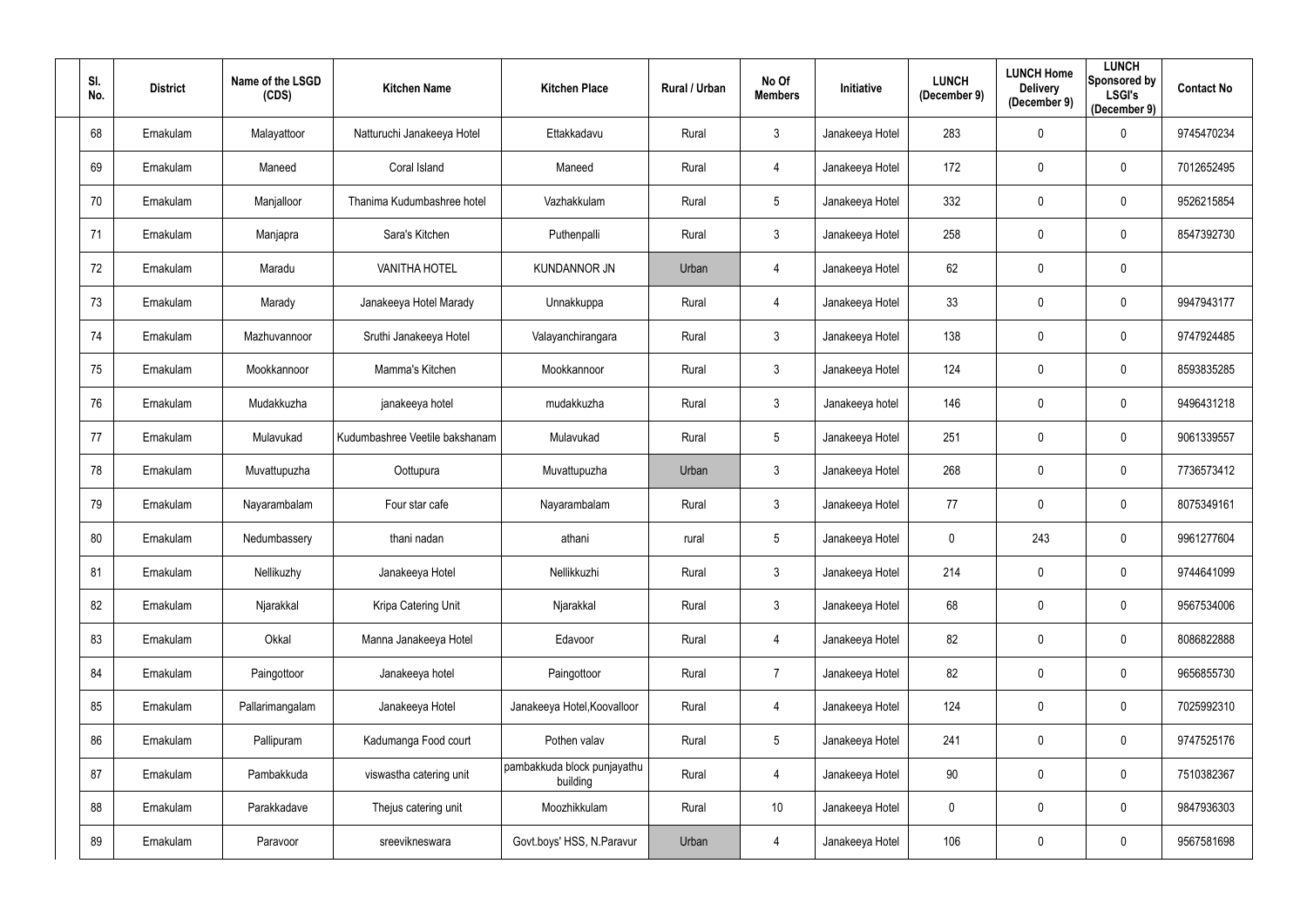| SI.<br>No. | <b>District</b> | Name of the LSGD<br>(CDS) | <b>Kitchen Name</b>                                             | <b>Kitchen Place</b>                        | <b>Rural / Urban</b> | No Of<br><b>Members</b> | Initiative      | <b>LUNCH</b><br>(December 9) | <b>LUNCH Home</b><br><b>Delivery</b><br>(December 9) | <b>LUNCH</b><br>Sponsored by<br><b>LSGI's</b><br>(December 9) | <b>Contact No</b> |
|------------|-----------------|---------------------------|-----------------------------------------------------------------|---------------------------------------------|----------------------|-------------------------|-----------------|------------------------------|------------------------------------------------------|---------------------------------------------------------------|-------------------|
| 90         | Ernakulam       | Payipra                   | Nanma janakeeya hotel                                           | Pezhakkappilly                              | Rural                | $\mathfrak{Z}$          | Janakeeya Hotel | 174                          | $\mathbf 0$                                          | $\overline{0}$                                                | 9567747725        |
| 91         | Ernakulam       | Perumbavoor               | Janakeeya Hotel                                                 | Kanjirakkad, Pallippadi                     | Urban                | $\mathfrak{Z}$          | Janakeeya Hotel | 249                          | $\mathbf 0$                                          | $\overline{0}$                                                |                   |
| 92         | Ernakulam       | Perumbavoor               | Swath kudumbashree canteen                                      | Perumbavoor                                 | Urban                | $\mathbf{3}$            | Janakeeya Hotel | 323                          | $\mathbf 0$                                          | $\overline{0}$                                                | 8156881057        |
| 93         | Ernakulam       | Perumbavoor               | <b>JANAKEEYA HOTEL MINI CIVIL</b><br><b>STATION PERUMBAVOOR</b> | Perumbavoor                                 | Urban                | $\mathfrak{Z}$          | Janakeeya Hotel | 414                          | $\overline{0}$                                       | $\overline{0}$                                                | 9847008734        |
| 94         | Ernakulam       | Pindimana                 | Janakeeya hotel                                                 | Muthamkuzhi                                 | Rural                | 4                       | Janakeeya Hotel | 95                           | $\mathbf 0$                                          | $\overline{0}$                                                | 9656297799        |
| 95         | Ernakulam       | Piravam                   | sneha canteen                                                   | municipality building base floor<br>piravom | Urban                | 4                       | Janakeeya Hotel | 250                          | $\mathbf 0$                                          | $\overline{0}$                                                | 9605594018        |
| 96         | Ernakulam       | poothrukka                | Grandma Janakeeya hotel                                         | choondi                                     | Rural                | $\mathfrak{Z}$          | Janakeeya hotel | 0                            | $\mathbf 0$                                          | $\overline{0}$                                                | 9400550287        |
| 97         | Ernakulam       | Pothanikkad               | Taj hotel                                                       | Pothanikkad                                 | Rural                | 3 <sup>1</sup>          | Janakeeya Hotel | 154                          | $\overline{0}$                                       | $\overline{0}$                                                | 8943961843        |
| 98         | Ernakulam       | Puthanvelikkara           | Panjami cafe kudumbashree                                       | Near panjayath office                       | Rural                | $5\phantom{.0}$         | Janakeeya Hotel | $\mathbf 0$                  | $\mathbf 0$                                          | $\mathbf 0$                                                   | 9645530669        |
| 99         | Ernakulam       | Ramamangalam              | cafe kudumbashree                                               | ramamngalam                                 | Rural                | 4                       | Janakeeya Hotel | 268                          | $\pmb{0}$                                            | $\overline{0}$                                                | 9961344346        |
| 100        | Ernakulam       | Rayamangalam              | Arya canteen                                                    | Kuruppampady                                | Rural                | $\mathfrak{Z}$          | Janakeeya Hotel | 142                          | $\overline{0}$                                       | $\overline{0}$                                                | 9072147163        |
| 101        | Ernakulam       | Thirumarady               | janakiya hotel thirumarady                                      | edappara jn.                                | Rural                | $\mathfrak{Z}$          | Janakeeya Hote5 | 48                           | $\mathbf 0$                                          | $\overline{0}$                                                | 7594811868        |
| 102        | Ernakulam       | Thiruvaniyoor             | Thanima                                                         | Thiruvaniyoor                               | Rural                | 5                       | Janakeeya Hotel | 0                            | 343                                                  | $\mathbf 0$                                                   | 9061239698        |
| 103        | Ernakulam       | Thrikkakkara East         | Thanima Janakeeya Hotel                                         | Kakkanad                                    | Urban                | 8                       | Janakeeya Hotel | $\pmb{0}$                    | $\mathbf 0$                                          | $\mathbf 0$                                                   | 9207134763        |
| 104        | Ernakulam       | Thrikkakkara west         | Janakeeya Hotel                                                 | Chembumukku                                 | Urban                | $5\phantom{.0}$         | Janakeeya Hotel | 115                          | $\mathbf 0$                                          | $\mathbf 0$                                                   | 9496530576        |
| 105        | Ernakulam       | Thuravoor                 | E Grill                                                         | Yudapuram                                   | Rural                | 4                       | Janakeeya Hotel | 437                          | $\mathbf 0$                                          | $\mathbf 0$                                                   | 9526845935        |
| 106        | Ernakulam       | Tripunithura              | Janakeeya Hotel Tripunithura                                    | Eroor                                       | Urban                | $\mathfrak{Z}$          | Janakeeya Hotel | 124                          | $\mathbf 0$                                          | $\mathbf 0$                                                   | 8089117821        |
| 107        | Ernakulam       | Vadakkekkara              | vadakkekkara kudumbasree<br>janakeeya hotel                     | Madaplathuruth                              | Rural                | 4                       | Janakeeya Hotel | 156                          | $\mathbf 0$                                          | $\overline{0}$                                                | 8301806778        |
| 108        | Ernakulam       | Vadavukode<br>Puthancruz  | Janakeeya Hotel                                                 | Vadavukod                                   | Rural                | 4                       | Janakeeya Hotel | $\mathbf 0$                  | 133                                                  | $\mathbf 0$                                                   |                   |
| 109        | Ernakulam       | Valakom                   | Ruchi kudumbashree catering                                     | Valakom                                     | Rural                | $5\phantom{.0}$         | Janakeeya Hotel | 127                          | $\mathbf 0$                                          | $\overline{0}$                                                |                   |
| 110        | Ernakulam       | Varapuzha                 | <b>DURGA ACTIVITY</b>                                           | CHETTIBHAGAM                                | Rural                | 8                       | Janakeeya Hotel | $\pmb{0}$                    | $\boldsymbol{0}$                                     | $\overline{0}$                                                | 9496160074        |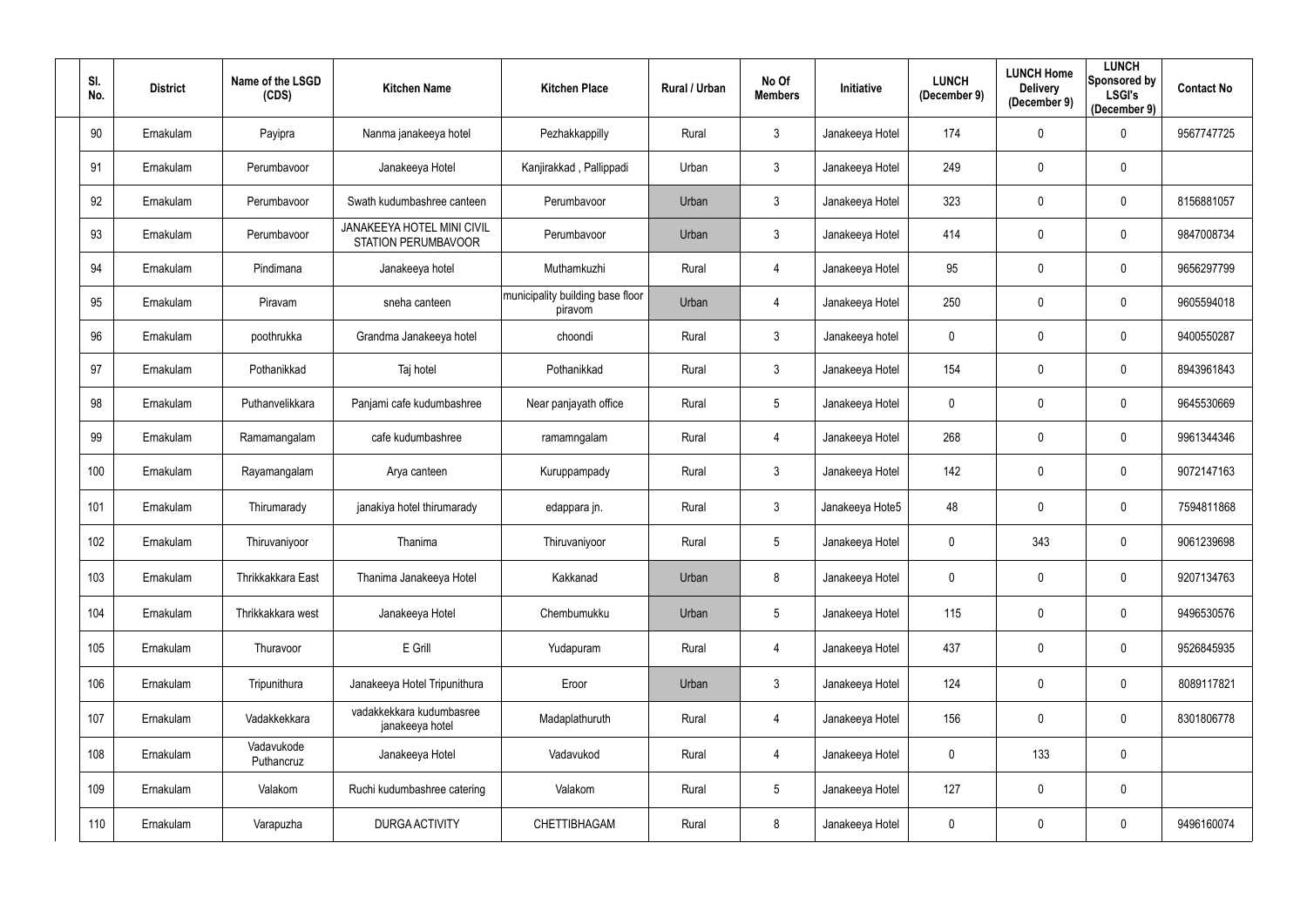|     | SI.<br>No.     | <b>District</b> | Name of the LSGD<br>(CDS) | <b>Kitchen Name</b>          | <b>Kitchen Place</b>                              | Rural / Urban | No Of<br><b>Members</b> | <b>Initiative</b> | <b>LUNCH</b><br>(December 9) | <b>LUNCH Home</b><br><b>Delivery</b><br>(December 9) | <b>LUNCH</b><br>Sponsored by<br><b>LSGI's</b><br>(December 9) | <b>Contact No</b> |
|-----|----------------|-----------------|---------------------------|------------------------------|---------------------------------------------------|---------------|-------------------------|-------------------|------------------------------|------------------------------------------------------|---------------------------------------------------------------|-------------------|
|     | 111            | Ernakulam       | Vazhakulam                | Three Star Hotel             | Marampally                                        | Rural         | 3                       | Janakeeya Hotel   | 292                          | $\mathbf 0$                                          | $\mathbf 0$                                                   | 8547309874        |
|     | 112            | Ernakulam       | Vengola                   | Janakeeya Hotel              | Pathipalam                                        | Rural         | $5\phantom{.0}$         | Janakeeya Hotel   | 112                          | $\mathbf 0$                                          | $\mathbf 0$                                                   | 8113030921        |
|     | 113            | Ernakulam       | Vengoor                   | <b>JANAKEEYA HOTEL</b>       | Choorathod                                        | Rural         | 4                       | Janakeeya Hotel   | 130                          | $\mathbf 0$                                          | $\overline{0}$                                                | 6238320991        |
| 113 |                |                 |                           |                              |                                                   |               | 449                     |                   | 22521                        | 2271                                                 | 3                                                             |                   |
|     |                | Idukki          | Adimaly                   | Friends Janakeeya Hotel      | Adimaly                                           | Rural         | 4                       | Janakeeya Hotel   | 171                          | $\mathbf 0$                                          | $\overline{0}$                                                | 9961635779        |
|     | $\mathbf{2}$   | Idukki          | Alackode                  | Five Star Canteen            | Elamdesham Block<br>Panchayath Building, Alakode  | Rural         | $5\phantom{.0}$         | Janakeeya Hotel   | 58                           | $\mathbf 0$                                          | $\mathbf 0$                                                   | 9961482164        |
|     | 3              | Idukki          | Arakkulam                 | Sabhalyam                    | Moolamattom                                       | Rural         | 4                       | Janakeeya Hotel   | 267                          | $\mathbf{0}$                                         | $\mathbf 0$                                                   | 8848124921        |
|     | 4              | Idukki          | Ayyappancovil             | Maria Janakeeya Hotel        | Parappu                                           | Rural         | $\mathfrak{Z}$          | Janakeeya Hotel   | 163                          | $\overline{0}$                                       | $\mathbf 0$                                                   | 9544622096        |
|     | 5              | Idukki          | Bysonvalley               | Famous Janakiya Hotel        | Pottankad                                         | Rural         | 4                       | Janakeeya Hotel   | 81                           | $\mathbf 0$                                          | $\mathbf 0$                                                   | 9744566398        |
|     | 6              | Idukki          | Chakkupallam              | Vanithasree Janakeeya Hotel  | Anakkara                                          | Rural         | $\mathfrak{Z}$          | Janakeeya Hotel   | 248                          | $\mathbf 0$                                          | $\mathbf 0$                                                   | 8075143547        |
|     | $\overline{7}$ | Idukki          | Devikulam                 | Kudumbashree Janakeeya Hotel | Echo point                                        | Rural         | $\mathfrak{Z}$          | Janakeeya Hotel   | 149                          | $\mathbf 0$                                          | $\mathbf 0$                                                   | 8281640208        |
|     | 8              | Idukki          | Edavetty                  | Kudumbashree Janakeeya Hotel | Edavetty                                          | Rural         | $\mathfrak{Z}$          | Janakeeya Hotel   | 56                           | $\mathbf 0$                                          | $\overline{0}$                                                | 6238694173        |
|     | 9              | Idukki          | Erattayar                 | Vanitha Janakeeya Hotel      | Erattayar                                         | Rural         | 4                       | Janakeeya Hotel   | 110                          | $\mathbf 0$                                          | $\mathbf 0$                                                   | 9188166929        |
|     | 10             | Idukki          | Kamakshi                  | Kripa Catering               | Thankamani                                        | Rural         | $5\phantom{.0}$         | Janakeeya Hotel   | 295                          | $\mathbf 0$                                          | $\mathbf 0$                                                   | 9544021398        |
|     | 11             | Idukki          | Kanchiyar                 | Swadh Janakeeya Hotel        | Kanchiyar                                         | Rural         | $5\phantom{.0}$         | Janakeeya Hotel   | 118                          | $\mathbf 0$                                          | $\mathbf 0$                                                   | 8606856496        |
|     | 12             | Idukki          | Kanjikkuzhi               | Samarppanam                  | Kanjikkuzhi                                       | Rural         | 4                       | Janakeeya Hotel   | 157                          | $\mathbf 0$                                          | $2^{\circ}$                                                   | 9447169262        |
|     | 13             | Idukki          | Kanthaloor                | Morningstar Janakeeya Hotel  | Sahayagiri complex, near<br>Kanthalloor Bus stand | Rural         | 4                       | Janakeeya Hotel   | 95                           | $\mathbf 0$                                          | $\mathbf 0$                                                   | 9447941632        |
|     | 14             | Idukki          | Karimannoor               | Rujiya Catering Unit         | Karimannoor                                       | Rural         | $5\phantom{.0}$         | Janakeeya Hotel   | 64                           | $\mathbf 0$                                          | $\mathbf 0$                                                   | 9497454952        |
|     | 15             | Idukki          | Karunapuram               | Karuna Hotel                 | Panchayathu complex                               | Rural         | 4                       | Janakeeya Hotel   | 214                          | $\mathbf 0$                                          | $\mathbf 0$                                                   | 9961152820        |
|     | 16             | Idukki          | Kattappana                | Karunya Janakeeya Hotel      | Kattappana                                        | Urban         | $5\phantom{.0}$         | Janakeeya Hotel   | 280                          | $\mathbf 0$                                          | $\mathbf 0$                                                   | 9497684477        |
|     | 17             | Idukki          | Kodikkulam                | Kulirma Janakiya Hotel       | Kodikkulam                                        | Rural         | $6\phantom{.0}$         | Janakeeya Hotel   | 90                           | $\overline{0}$                                       | $\mathbf 0$                                                   | 9605111852        |
|     | 18             | Idukki          | Kokkayar                  | Sevana Janakeeya hotel       | 35th Mile                                         | Rural         | $\mathfrak{Z}$          | Janakeeya Hotel   | 19                           | $\pmb{0}$                                            | $\overline{0}$                                                | 9562067674        |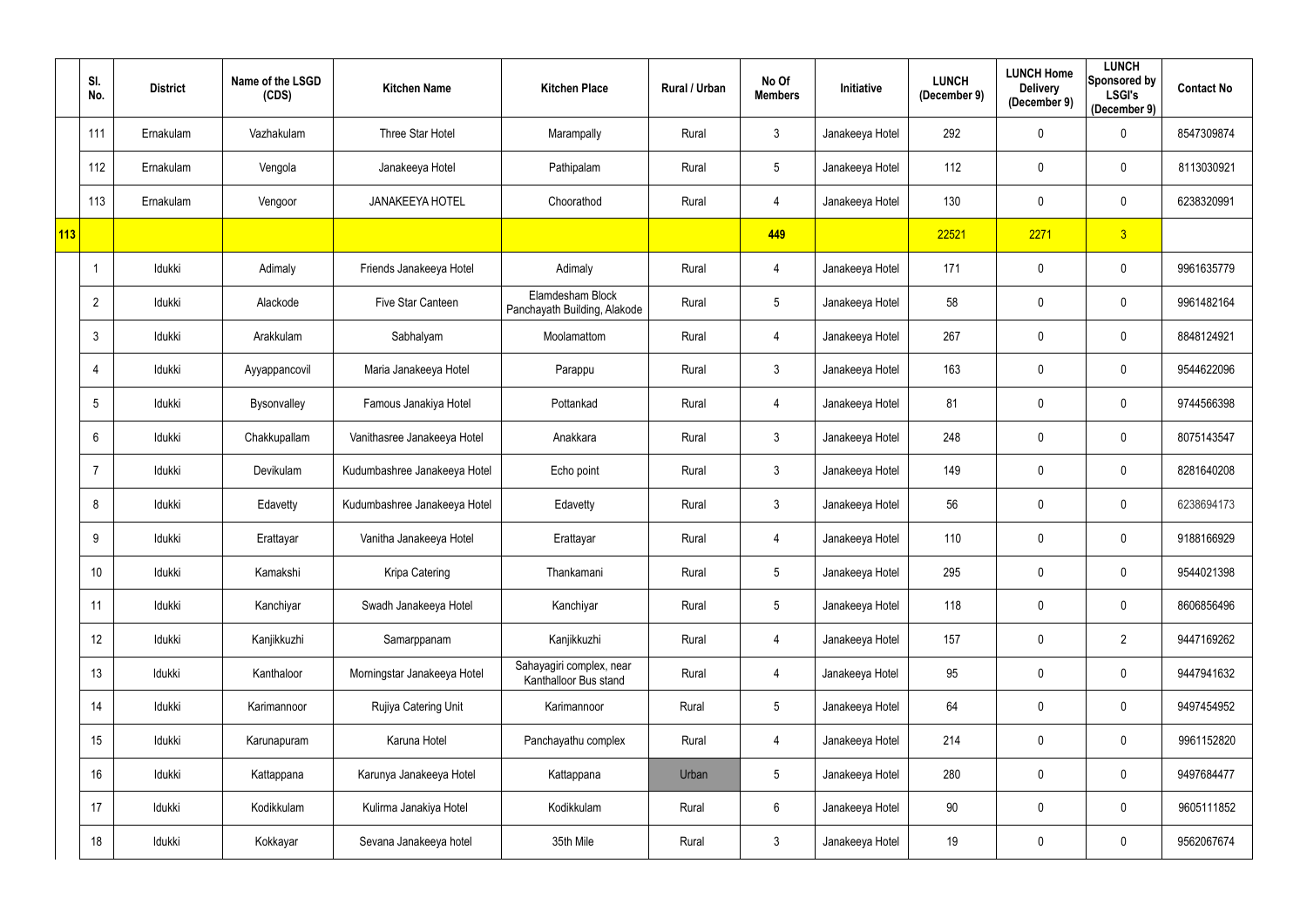|    | SI.<br>No. | <b>District</b> | Name of the LSGD<br>(CDS) | <b>Kitchen Name</b>                   | <b>Kitchen Place</b>          | Rural / Urban | No Of<br><b>Members</b> | Initiative      | <b>LUNCH</b><br>(December 9) | <b>LUNCH Home</b><br><b>Delivery</b><br>(December 9) | <b>LUNCH</b><br>Sponsored by<br><b>LSGI's</b><br>(December 9) | <b>Contact No</b> |
|----|------------|-----------------|---------------------------|---------------------------------------|-------------------------------|---------------|-------------------------|-----------------|------------------------------|------------------------------------------------------|---------------------------------------------------------------|-------------------|
|    | 19         | Idukki          | Konnathadi                | Friends Janakeeya Hotel               | Panickankudi                  | Rural         | 6                       | Janakeeya Hotel | 53                           | $\overline{0}$                                       | $\mathbf 0$                                                   | 9544048878        |
|    | 20         | Idukki          | Konnathadi                | Janapriya Janakeeya Hotel             | Konnathadi                    | Rural         | $\mathfrak{Z}$          | Janakeeya Hotel | 165                          | $\mathbf 0$                                          | $\mathbf 0$                                                   | 9895147074        |
|    | 21         | Idukki          | Kumaramangalam            | Kumaramangalam Janakeeya<br>Hotel     | Kumaramangalam                | Rural         | 4                       | Janakeeya Hotel | 140                          | $\pmb{0}$                                            | $\overline{0}$                                                | 9745633509        |
|    | 22         | Idukki          | Kumili                    | Ruchi Hotel                           | Kumili                        | Rural         | 4                       | Janakeeya Hotel | 167                          | $\overline{0}$                                       | $\mathbf 0$                                                   | 9447980637        |
|    | 23         | Idukki          | Manakkadu                 | Vanitha Hotel                         | Chittoor                      | Rural         | $\mathfrak{Z}$          | Janakeeya Hotel | 46                           | $\mathbf 0$                                          | $\overline{0}$                                                | 8330097933        |
|    | 24         | Idukki          | Mankulam                  | Jeevanam Catering Janakeeya<br>Hotel  | Panchayathu Building          | Rural         | 4                       | Janakeeya Hotel | 71                           | $\overline{0}$                                       | $\boldsymbol{0}$                                              | 9495060505        |
| 49 | 25         | Idukki          | Marayoor                  | Malabar food court Janakeeya<br>Hotel | Marayoor Near IDCB bank       | Rural         | 4                       | Janakeeya Hotel | 133                          | $\mathbf 0$                                          | $\mathbf 0$                                                   | 9446925610        |
|    | 26         | Idukki          | Mariyapuram               | Anaswara Hotel & Catering             | Idukki                        | Rural         | 4                       | Janakeeya Hotel | 153                          | $\overline{0}$                                       |                                                               | 9526329438        |
|    | 27         | Idukki          | Munnar                    | Annapoorna catering                   | Lorry stand, old munnar       | Rural         | $5\phantom{.0}$         | Janakeeya Hotel | 210                          | $\mathbf 0$                                          | $\mathbf 0$                                                   | 8281009478        |
|    | 28         | Idukki          | Muttom                    | Nila Janakeeya Hotel                  | Muttom                        | Rural         | $\mathfrak{Z}$          | Janakeeya hotel | 280                          | $\mathbf 0$                                          | $\mathbf 0$                                                   | 9961104818        |
|    | 29         | Idukki          | Nedumkandam               | Annus catering                        | Nedumkandam<br>Kizhakkekavala | Rural         | 4                       | Janakeeya Hotel | 213                          | $\mathbf 0$                                          | $\mathbf 0$                                                   | 9747458576        |
|    | 30         | Idukki          | Pallivasal                | <b>Blessing Janakeeya Hotel</b>       | Pallivasal                    | Rural         | 4                       | Janakeeya Hotel | 86                           | $\mathbf 0$                                          | $\overline{0}$                                                | 9947981574        |
|    | 31         | Idukki          | Pampadumpara              | Thripthy Janakeeya Hotel              | Pampadumpara                  | Rural         | $\mathbf{3}$            | Janakeeya Hotel | 149                          | $\mathbf 0$                                          | $\mathbf 0$                                                   | 9207150558        |
|    | 32         | Idukki          | Peermedu                  | Thripthy Janakeeya Hotel              | Peermedu                      | Rural         | $\mathfrak{Z}$          | Janakeeya Hotel | 126                          | $\mathbf 0$                                          | $\mathbf 0$                                                   | 9633311267        |
|    | 33         | Idukki          | Peruvanthanam             | Janakeeya Hotel                       | Peruvanthanam                 | Rural         | $5\phantom{.0}$         | Janakeeya Hotel | 66                           | $\mathbf 0$                                          | $\mathbf 0$                                                   | 9562274720        |
|    | 34         | Idukki          | Purappuzha                | Ammas Janakeeya Hotel                 | Purappuzha                    | Rural         | $\mathfrak{Z}$          | Janakeeya Hotel | 66                           | $\mathbf 0$                                          | $\mathbf 0$                                                   | 9744954032        |
|    | 35         | Idukki          | Rajakkadu                 | Janakeeya Hotel                       | Rajakkadu Town                | Rural         | $\mathbf{3}$            | Janakeeya Hotel | 447                          | $\mathbf 0$                                          | $\mathbf 0$                                                   | 9446766999        |
|    | 36         | Idukki          | Rajakumari                | Aiswarya Vanitha Restaurent           | Rajakumari South              | Rural         | 4                       | Janakeeya Hotel | 365                          | $\mathbf 0$                                          | $\mathbf 0$                                                   | 9526570410        |
|    | 37         | Idukki          | Santhanpara               | Janakeeya Hotel                       | Santhanpara                   | Rural         | 4                       | Janakeeya Hotel | 163                          | $\mathbf 0$                                          | $\mathbf 0$                                                   | 9526174553        |
|    | 38         | Idukki          | Senapathy                 | Ammoose Hotel                         | Mangathotty                   | Rural         | $\mathfrak{Z}$          | Janakeeya Hotel | $\mathbf 0$                  | $\mathbf 0$                                          | $\mathbf 0$                                                   | 9539396626        |
|    | 39         | Idukki          | Udumbannoor               | Kudumbashree Janakeeya Hotel          | Udumbannor                    | Rural         | $\mathfrak{Z}$          | Janakeeya Hotel | 283                          | $\mathbf 0$                                          | $\mathbf 0$                                                   | 9633678438        |
|    | 40         | Idukki          | Upputhara                 | Samarppitha Janakeeya hotel           | Upputhara                     | Rural         | $\overline{5}$          | Janakeeya Hotel | 113                          | $\overline{0}$                                       | $\mathbf 0$                                                   | 9526590710        |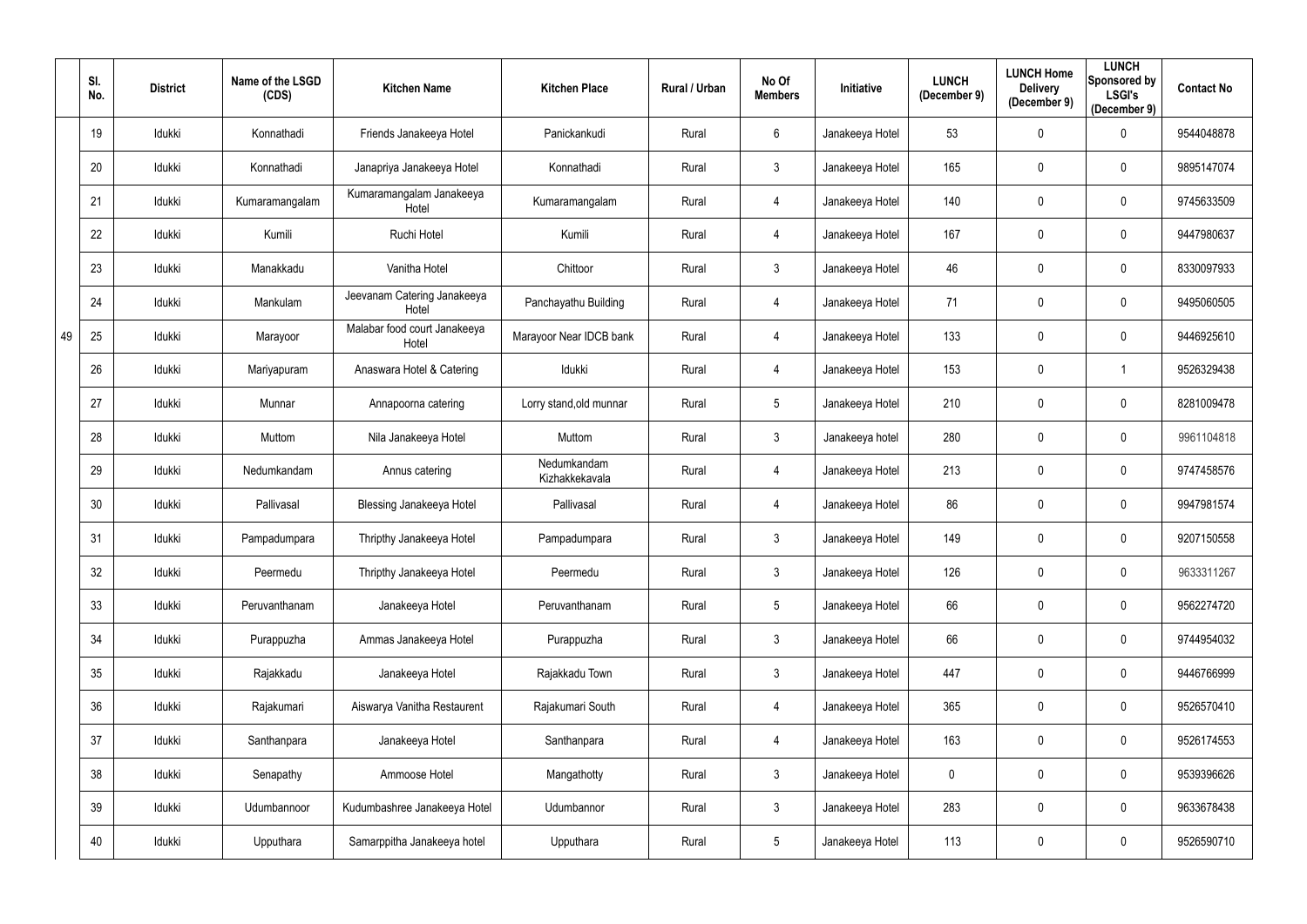|    | SI.<br>No.      | <b>District</b> | Name of the LSGD<br>(CDS)   | <b>Kitchen Name</b>                                | <b>Kitchen Place</b>                      | Rural / Urban | No Of<br><b>Members</b> | <b>Initiative</b> | <b>LUNCH</b><br>(December 9) | <b>LUNCH Home</b><br><b>Delivery</b><br>(December 9) | <b>LUNCH</b><br>Sponsored by<br><b>LSGI's</b><br>(December 9) | <b>Contact No</b> |
|----|-----------------|-----------------|-----------------------------|----------------------------------------------------|-------------------------------------------|---------------|-------------------------|-------------------|------------------------------|------------------------------------------------------|---------------------------------------------------------------|-------------------|
|    | 41              | Idukki          | Vandanmedu                  | Dharshana Janakeeya Hotel                          | Vandanmedu                                | Rural         | 4                       | Janakeeya Hotel   | 167                          | $\mathbf 0$                                          | $\mathbf 0$                                                   | 9744038737        |
|    | 42              | Idukki          | Vandiperiyar                | Vandiperiyar Janakeeya Hotel                       | Vandiperiyar                              | Rural         | $5\phantom{.0}$         | Janakeeya Hotel   | 251                          | $\mathbf 0$                                          | $\mathbf 0$                                                   | 8086863254        |
|    | 43              | Idukki          | Vannappuram                 | Souhrudham Janakeeya Hotel                         | Vannappuram                               | Rural         | $5\phantom{.0}$         | Janakeeya Hotel   | 43                           | $\mathbf 0$                                          | $\mathbf 0$                                                   | 8113054492        |
|    | 44              | Idukki          | Vathikudy                   | Karthika                                           | Thopramkudi                               | Rural         | 4                       | Janakeeya Hotel   | 0                            | $\mathbf 0$                                          | $\mathbf 0$                                                   | 9947636989        |
|    | 45              | Idukki          | Vathikudy                   | Mahima                                             | Murickassery                              | Rural         | $\mathfrak{Z}$          | Janakeeya Hotel   | 163                          | $\mathbf 0$                                          | $\mathbf 0$                                                   | 8289945652        |
|    | 46              | Idukki          | Vattavada                   | Vattavada Kudumbashree<br>Janakeeya Hotel          | Keekkara, Kovilur                         | Rural         | 4                       | Janakeeya Hotel   | 167                          | $\mathbf 0$                                          | $\mathbf 0$                                                   | 9497790469        |
|    | 47              | Idukki          | Vazhathoppu                 | Grahalakshmi Hotel & Catering                      | Cheruthoni                                | Rural         | 4                       | Janakeeya Hotel   | 170                          | $\mathbf 0$                                          |                                                               | 9496178884        |
|    | 48              | Idukki          | Vellathooval                | Flowers Janakeeya Hotel                            | Vellathooval                              | Rural         | 4                       | Janakeeya Hotel   | 0                            | $\mathbf 0$                                          | $\mathbf 0$                                                   | 9961419892        |
|    | 49              | Idukki          | Velliyamattam               | Padhayam Kudumbashree<br>Janakeeya Hotel           | Velliyamattam                             | Rural         | 4                       | Janakeeya Hotel   | 73                           | $\mathbf 0$                                          | $\mathbf 0$                                                   | 7902854627        |
| 49 |                 |                 |                             |                                                    |                                           |               | <b>195</b>              |                   | 7164                         | $\mathbf{0}$                                         | $\overline{4}$                                                |                   |
|    |                 | Kannur          | Maloor                      | Maloor Janakeeya Hotel                             | Thrikandaripoyil, PO-<br>Thrikandaripoyil | Rural         | $\mathfrak{Z}$          | Janakeeya Hotel   | 160                          | $\mathbf{0}$                                         | $\mathbf 0$                                                   | 9656132294        |
|    | $\overline{2}$  | Kannur          | Kolachery                   | Janakeeya Hotel                                    | Kolachery Paramba, PO-<br>Kolacheri       | Rural         | $5\phantom{.0}$         | Janakeeya Hotel   | 210                          | $\mathbf 0$                                          | 3                                                             | 9895324699        |
|    | 3               | Kannur          | Pinarayi                    | Janakeeya hotel, Pinarayi                          | Pinarayi                                  | Rural         | 6                       | Janakeeya Hotel   | 170                          | $\mathbf 0$                                          | $\mathbf 0$                                                   | 9447215211        |
|    | 4               | Kannur          | Muzhakunnu                  | Thripthy Janakeeya Hotel                           | Kakkayangad, Muzhakkunnu                  | Rural         | $5\phantom{.0}$         | Janakeeya Hotel   | 320                          | $\mathbf 0$                                          | $\overline{2}$                                                | 9526047538        |
|    | $5\overline{)}$ | Kannur          | Chapparappadavu             | Kudumbasree janakeeya hotel                        | Near village office,<br>Chapparappadav    | Rural         | $\mathfrak{Z}$          | Janakeeya Hotel   | 174                          | $\pmb{0}$                                            | $\mathbf 0$                                                   | 9605413324        |
|    | 6               | Kannur          | Iritty                      | Roopasree Kudumbashree hotel                       | Koolichembra                              | Urban         | 8                       | Janakeeya Hotel   | 373                          | $\mathbf 0$                                          | $\mathbf 0$                                                   | 8589921533        |
|    | $\overline{7}$  | Kannur          | Dharmadam                   | Dharmadam Janakeeya hotel                          | Near Andalloor kav,<br>Dharmadam          | Rural         | $\mathfrak{Z}$          | Janakeeya Hotel   | 222                          | $\pmb{0}$                                            | $\mathbf 0$                                                   | 9526975778        |
|    | 8               | Kannur          | Peralassery                 | Janakeeya Hotel                                    | Peralassery Town, PO -<br>Mundallur       | Rural         | $9\,$                   | Janakeeya Hotel   | 437                          | $\mathbf 0$                                          | $\mathbf 0$                                                   | 70256213909       |
|    | 9               | Kannur          | Kadannappalli<br>Panappuzha | Kudumbasree janakeeya hotel                        | Chanthappura                              | Rural         | 4                       | Janakeeya Hotel   | 187                          | $\mathbf 0$                                          | $\overline{0}$                                                | 9961089935        |
|    | 10              | Kannur          | Anthur                      | Janakeeya hotel                                    | Dharmasala                                | Urban         | $5\phantom{.0}$         | Janakeeya Hotel   | 259                          | $\mathbf 0$                                          | $\mathbf 0$                                                   | 9544138650        |
|    | 11              | Kannur          | Cheruthazham                | Janakeeya Hotel (Thripthi<br>Kudumbashree Canteen) | Pilathara                                 | Rural         | $\mathbf{3}$            | Janakeeya Hotel   | 218                          | $\pmb{0}$                                            | $\mathbf 0$                                                   | 9947540361        |
|    | 12              | Kannur          | Peravoor                    | Kudumbashree Janakeeya Hotel                       | Peravoor Bus stand, Peravoor<br><b>PO</b> | Rural         | $\mathfrak{Z}$          | Janakeeya Hotel   | 258                          | $\mathbf 0$                                          | $\overline{0}$                                                | 9947567857        |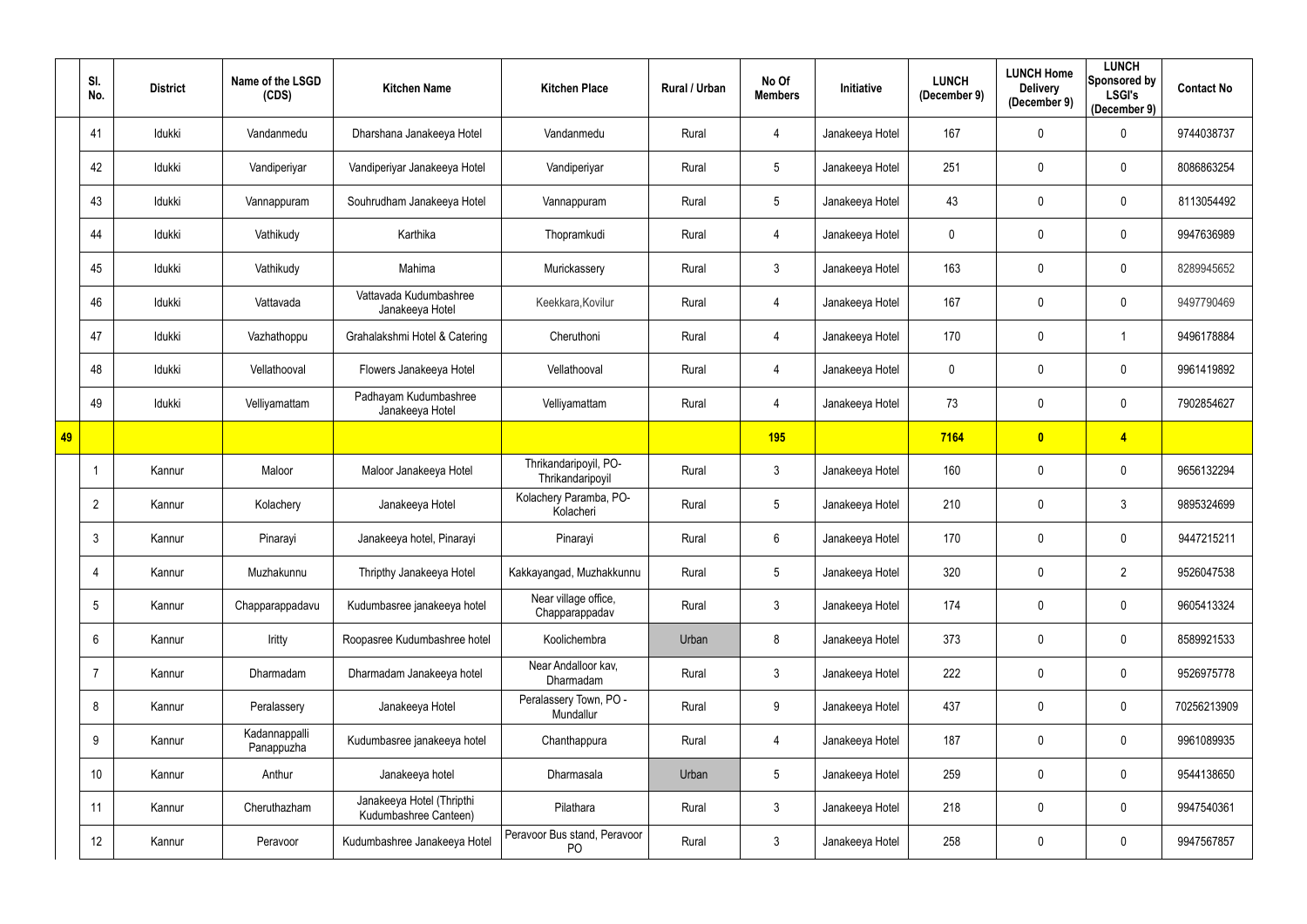| SI.<br>No. | <b>District</b> | Name of the LSGD<br>(CDS) | <b>Kitchen Name</b> | <b>Kitchen Place</b>                          | Rural / Urban | No Of<br><b>Members</b> | Initiative      | <b>LUNCH</b><br>(December 9) | <b>LUNCH Home</b><br><b>Delivery</b><br>(December 9) | <b>LUNCH</b><br>Sponsored by<br><b>LSGI's</b><br>(December 9) | <b>Contact No</b> |
|------------|-----------------|---------------------------|---------------------|-----------------------------------------------|---------------|-------------------------|-----------------|------------------------------|------------------------------------------------------|---------------------------------------------------------------|-------------------|
| 13         | Kannur          | Kalliassery               | Janakeeya Hotel     | Irinav Road, Payyattam, PO-<br>Irinav         | Rural         | 4                       | Janakeeya Hotel | 282                          | $\boldsymbol{0}$                                     | $\mathbf 0$                                                   | 8848330570        |
| 14         | Kannur          | Panniyannur               | Janakeeya Hotel     | Panoor Block office compound                  | Rural         | $6\phantom{.0}$         | Janakeeya Hotel | 325                          | $\mathbf 0$                                          | $\mathbf 0$                                                   | 9447449875        |
| 15         | Kannur          | Kannapuram                | Janakeeya Hotel     | Chynaclay road, Kannapuram                    | Rural         | $5\phantom{.0}$         | Janakeeya Hotel | 203                          | $\pmb{0}$                                            | $\overline{2}$                                                | 8089127045        |
| 16         | Kannur          | Sreekandapuram            | Janakeeya Hotel     | Sreekandapuram, near bus<br>stand             | Urban         | 5                       | Janakeeya Hotel | 318                          | $\mathbf 0$                                          |                                                               | 7591948757        |
| 17         | Kannur          | Thalasseri                | Janakeeya Hotel     | New bus stand, Thalasseri                     | Urban         | 6                       | Janakeeya Hotel | 751                          | $\mathbf 0$                                          | $\mathbf 0$                                                   | 9446263864        |
| 18         | Kannur          | Chokli                    | Janakeeya Hotel     | Olavilam, Chokli                              | Rural         | 5                       | Janakeeya Hotel | 117                          | $\mathbf 0$                                          | $\boldsymbol{0}$                                              | 9846892821        |
| 19         | Kannur          | Udayagiri                 | Janakeeya Hotel     | Karthikapuram                                 | Rural         | 4                       | Janakeeya Hotel | 287                          | $\mathbf{0}$                                         | $\mathbf 0$                                                   | 9562375342        |
| 20         | Kannur          | Karivellur Peralam        | Janakeeya Hotel     | Panchayah building,<br>Onakkunnu              | Rural         | 4                       | Janakeeya Hotel | 185                          | $\mathbf 0$                                          | $\mathbf 0$                                                   | 7025519714        |
| 21         | Kannur          | Muzhappilangad            | Janakeeya Hotel     | Near FCI godown,<br>Muzhappilangad            | Rural         | 5                       | Janakeeya Hotel | 305                          | $\mathbf 0$                                          | $\mathbf 0$                                                   | 7306005267        |
| 22         | Kannur          | Narath                    | Janakeeya Hotel     | Janakeeya Hotel, Kambil,<br>Narath            | Rural         | $\overline{7}$          | Janakeeya Hotel | 159                          | $\pmb{0}$                                            |                                                               | 9747441162        |
| 23         | Kannur          | Payyannur                 | Janakeeya Hotel     | Municipality compoud,<br>Payyannur            | Urban         | $\mathfrak{Z}$          | Janakeeya Hotel | 0                            | $\pmb{0}$                                            | $\mathbf 0$                                                   | 9526620805        |
| 24         | Kannur          | Kangol Alappadamba        | Janakeeya Hotel     | Mathil, Near Kangol<br>Alappadamba Panchayath | Rural         | 4                       | Janakeeya Hotel | 141                          | $\mathbf 0$                                          | $\mathbf 0$                                                   | 9495296142        |
| 25         | Kannur          | Naduvil                   | Janakeeya Hotel     | Panchayath compound,<br>Naduvil town          | Rural         | 4                       | Janakeeya Hotel | 151                          | $\mathbf 0$                                          | $\mathbf 0$                                                   | 7902902490        |
| 26         | Kannur          | Koothuparamba             | Janakeeya Hotel     | Manghad Vayal, Near HSS<br>Koothuparamba, PO- | Urban         | 8                       | Janakeeya Hotel | 391                          | $\overline{0}$                                       | $\mathbf 0$                                                   | 9645608253        |
| 27         | Kannur          | Kuttiatoor                | Janakeeya Hotel     | Near Panchayath office,<br>Chattukappara      | Rural         | $5\phantom{.0}$         | Janakeeya Hotel | 100                          | $\mathbf 0$                                          | $\mathbf 0$                                                   | 9544644195        |
| 28         | Kannur          | Kathirur                  | Janakeeya Hotel     | Panchayath office building,<br>Kathirur       | Rural         | $5\phantom{.0}$         | Janakeeya Hotel | 244                          | $\pmb{0}$                                            |                                                               | 8129404833        |
| 29         | Kannur          | Panoor                    | Janakeeya Hotel     | Elangode, Panoor                              | Urban         | $5\phantom{.0}$         | Janakeeya Hotel | 189                          | $\pmb{0}$                                            | $\mathbf 0$                                                   | 9605852157        |
| 30         | Kannur          | Chirakkal                 | Janakeeya Hotel     | Chirakkal weavers,<br>Puthiyatheru            | Rural         | $5\phantom{.0}$         | Janakeeya Hotel | 272                          | $\mathbf 0$                                          | $\mathbf 0$                                                   | 9895854873        |
| 31         | Kannur          | Eranjoli                  | Janakeeya Hotel     | Near Thalassery RTO office,<br>Chungam        | Rural         | 5                       | Janakeeya Hotel | 228                          | $\pmb{0}$                                            | $\mathbf 0$                                                   | 9656368808        |
| 32         | Kannur          | Payam                     | Janakeeya Hotel     | Near Panchayath office,<br>Madathil           | Rural         | 4                       | Janakeeya Hotel | 198                          | $\pmb{0}$                                            | $\mathbf 0$                                                   | 9496554678        |
| 33         | Kannur          | Eramam Kuttoor            | Janakeeya Hotel     | Mathamangalam, Near CDS<br>office             | Rural         | 4                       | Janakeeya Hotel | 163                          | $\overline{0}$                                       | $\mathbf 0$                                                   | 9562473576        |
| 34         | Kannur          | Ramanthally               | Janakeeya hotel     | Ramanthally                                   | Rural         | 4                       | Janakeeya Hotel | 192                          | $\boldsymbol{0}$                                     | $\overline{0}$                                                | 9496705429        |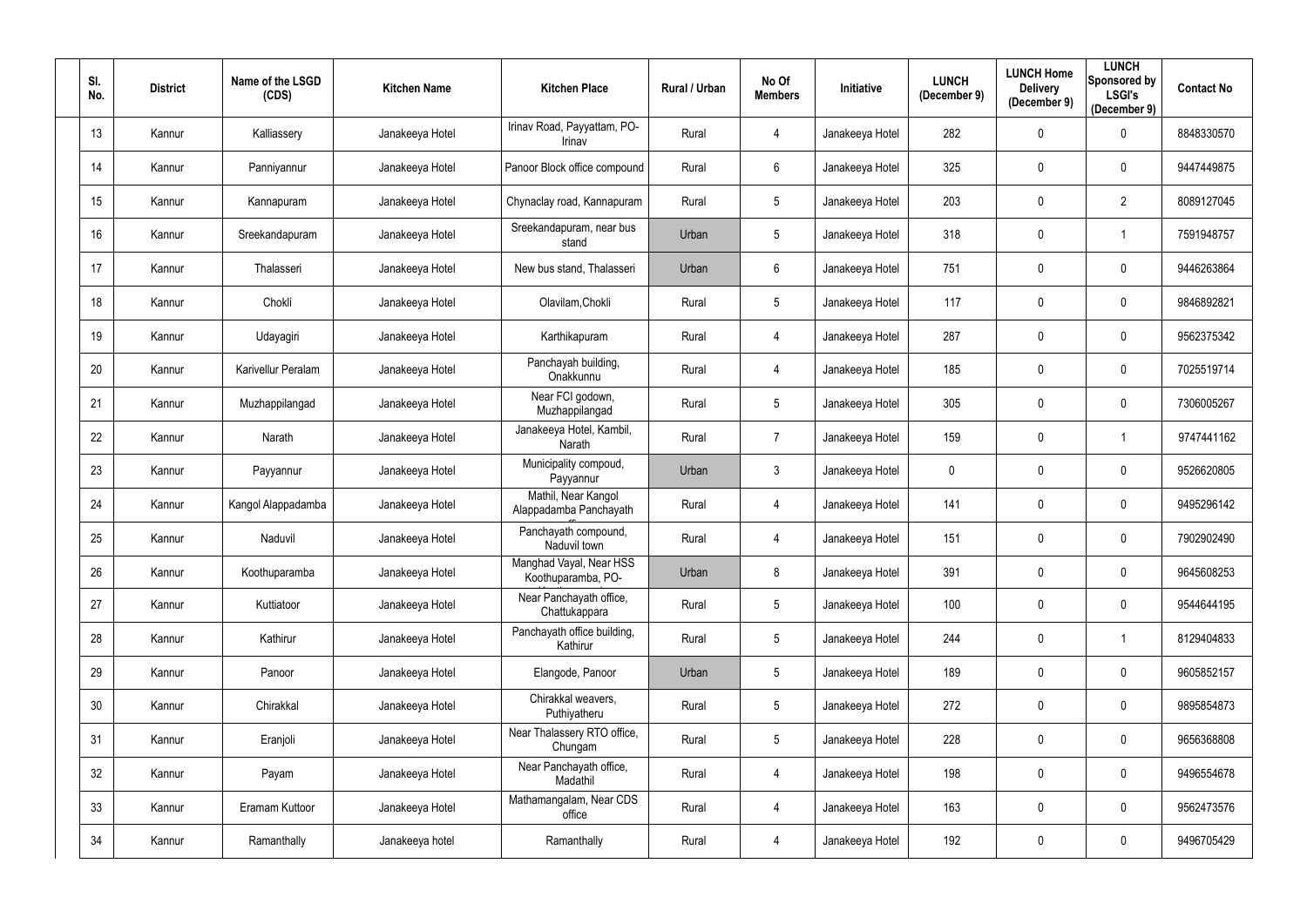|    | SI.<br>No. | <b>District</b> | Name of the LSGD<br>(CDS) | <b>Kitchen Name</b> | <b>Kitchen Place</b>                                             | Rural / Urban | No Of<br><b>Members</b> | Initiative      | <b>LUNCH</b><br>(December 9) | <b>LUNCH Home</b><br><b>Delivery</b><br>(December 9) | <b>LUNCH</b><br>Sponsored by<br><b>LSGI's</b><br>(December 9) | <b>Contact No</b> |
|----|------------|-----------------|---------------------------|---------------------|------------------------------------------------------------------|---------------|-------------------------|-----------------|------------------------------|------------------------------------------------------|---------------------------------------------------------------|-------------------|
|    | 35         | Kannur          | Thripangottur             | Janakeeya Hotel     | Kallikkandy, Thripangottur                                       | Rural         | $\mathbf{3}$            | Janakeeya Hotel | 288                          | $\mathbf 0$                                          | $\mathbf 0$                                                   | 9495191659        |
|    | 36         | Kannur          | Madayi                    | Janakeeya Hotel     | Eripuram, Near Vrindhavan<br>Residency, PO Pazhayangadi          | Rural         | $\mathbf{3}$            | Janakeeya Hotel | 177                          | $\theta$                                             | $\mathbf 0$                                                   | 7561006271        |
|    | 37         | Kannur          | Kelakam                   | Janakeeya Hotel     | Kelakam PO                                                       | Rural         | $\mathfrak{Z}$          | Janakeeya Hotel | 188                          | $\mathbf 0$                                          | $\mathbf 0$                                                   | 8113866296        |
|    | 38         | Kannur          | Kurumathoor               | Janakeeya Hotel     | Near GVHSS, Kurumathoor                                          | Rural         | $\mathfrak{Z}$          | Janakeeya Hotel | 117                          | $\mathbf 0$                                          | $\mathbf 0$                                                   | 9633816470        |
|    | 39         | Kannur          | Peringome Vayakkara       | Janakeeya Hotel     | Peringome, Near Police station                                   | Rural         | $5\phantom{.0}$         | Janakeeya Hotel | 102                          | $\mathbf 0$                                          | $\mathbf 0$                                                   | 9961413726        |
|    | 40         | Kannur          | Munderi                   | Janakeeya Hotel     | Kanjirode Karakkadu, Munderi                                     | Rural         | 4                       | Janakeeya Hotel | 289                          | $\mathbf 0$                                          | $\mathbf 0$                                                   | 8547609196        |
|    | 41         | Kannur          | Anjarakandy               | Janakeeya Hotel     | Panayatham Paramba,<br>Anjarankandy                              | Rural         | 4                       | Janakeeya Hotel | 198                          | $\mathbf 0$                                          | $\mathbf 0$                                                   | 9496900755        |
| 87 | 42         | Kannur          | Ayyankkunnu               | Janakeeya Hotel     | Ayyankunnu Panchayth<br>Anghadikkadavu                           | Rural         | 4                       | Janakeeya Hotel | 163                          | $\mathbf 0$                                          | $\mathbf 0$                                                   | 9946734976        |
|    | 43         | Kannur          | Padiyoor                  | Janakeeya Hotel     | Padiyoor PO                                                      | Rural         | 4                       | Janakeeya Hotel | 80                           | $\mathbf 0$                                          | $\mathbf 0$                                                   | 9539028498        |
|    | 44         | Kannur          | Ezhome                    | Janakeeya Hotel     | Pazhayangadi bus stand,<br>Ezhom                                 | Rural         | $5\phantom{.0}$         | Janakeeya Hotel | 306                          | $\mathbf 0$                                          | $\mathbf 0$                                                   | 8086910862        |
|    | 45         | Kannur          | Koodali                   | Janakeeya Hotel     | Near Koodali Panchayath<br>Office, Kololam, PO -                 | Rural         | 4                       | Janakeeya Hotel | 151                          | $\mathbf 0$                                          |                                                               | 9526524230        |
|    | 46         | Kannur          | Pappinisseri              | Janakeeya Hotel     | Edavannoor<br>Near EMS Smaraka Govt.<br>Higher secondary school, | Rural         | 4                       | Janakeeya Hotel | 253                          | $\mathbf 0$                                          | $\mathbf 0$                                                   | 9605727307        |
|    | 47         | Kannur          | Mattannur                 | Janakeeya Hotel     | Near Municipality office,<br>Mattannur                           | Urban         | $5\overline{)}$         | Janakeeya Hotel | 283                          | $\mathbf 0$                                          | $\overline{0}$                                                | 7510706897        |
|    | 48         | Kannur          | Chenghalayi               | Janakeeya Hotel     | Valakai, Chenghalayi                                             | Rural         | $\mathfrak{Z}$          | Janakeeya Hotel | 148                          | $\mathbf 0$                                          | $\mathbf 0$                                                   | 8547696233        |
|    | 49         | Kannur          | Pattiam                   | Janakeeya Hotel     | Cheruvancheri PO,<br>Cheruvancheri                               | Rural         | 4                       | Janakeeya Hotel | 312                          | $\mathbf 0$                                          | $\mathbf 0$                                                   | 7025025275        |
|    | 50         | Kannur          | Thaliparamba              | Janakeeya Hotel     | Municipality compoud,<br>Thaliparamba                            | Urban         | 4                       | Janakeeya Hotel | 174                          | $\mathbf 0$                                          | $\mathbf 0$                                                   | 8547849019        |
|    | 51         | Kannur          | Payyavoor                 | Janakeeya Hotel     | Payyavoor - PO, Payyavoor                                        | Rural         | $5\phantom{.0}$         | Janakeeya Hotel | 315                          | $\mathbf 0$                                          | $\mathbf 0$                                                   | 9495311608        |
|    | 52         | Kannur          | Kottiyoor                 | Janakeeya Hotel     | Neendunokki, Kottiyoor - PO                                      | Rural         | $5\,$                   | Janakeeya Hotel | 135                          | $\pmb{0}$                                            | $\mathbf 0$                                                   | 6282565854        |
|    | 53         | Kannur          | Kunnothparamba            | Janakeeya Hotel     | Kunnothparamba PO,<br>Kunnothparamba                             | Rural         | $\mathbf{3}$            | Janakeeya Hotel | 243                          | $\mathbf 0$                                          | $\mathbf 0$                                                   | 8156840487        |
|    | 54         | Kannur          | Pariyaram                 | Janakeeya Hotel     | Near Panchayath Office,<br>Chithappile poyil, Pariyaram          | Rural         | 4                       | Janakeeya Hotel | 0                            | $\mathbf 0$                                          | $\overline{0}$                                                | 9744385083        |
|    | 55         | Kannur          | Kunjimangalam             | Janakeeya Hotel     | Old Post office building,<br>Andamkovil, Kunjimangalam           | Rural         | 4                       | Janakeeya Hotel | 125                          | $\boldsymbol{0}$                                     | $\overline{0}$                                                | 9526981326        |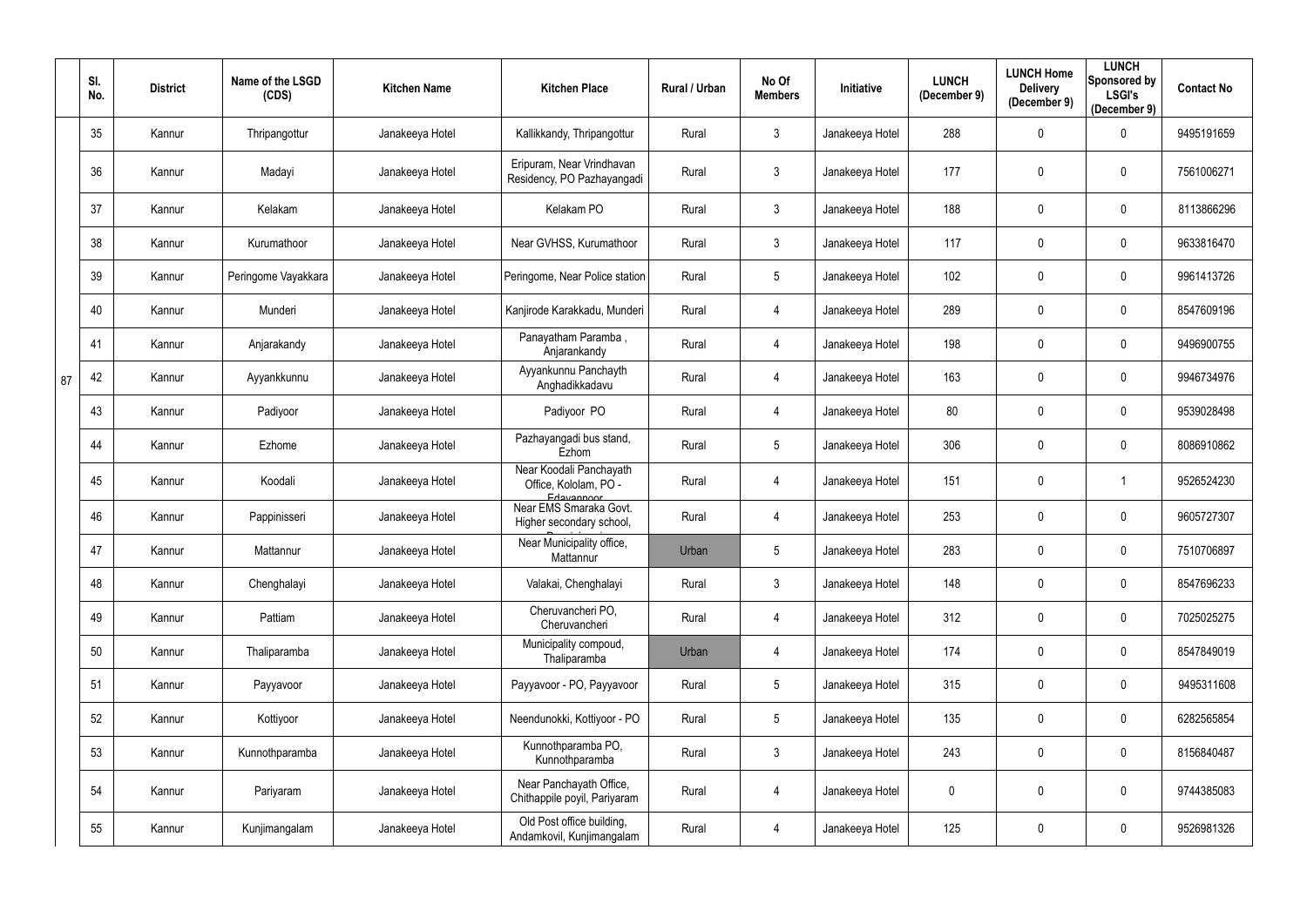| SI.<br>No. | <b>District</b> | Name of the LSGD<br>(CDS) | <b>Kitchen Name</b>                          | <b>Kitchen Place</b>                         | Rural / Urban | No Of<br><b>Members</b> | Initiative      | <b>LUNCH</b><br>(December 9) | <b>LUNCH Home</b><br><b>Delivery</b><br>(December 9) | <b>LUNCH</b><br>Sponsored by<br><b>LSGI's</b><br>(December 9) | <b>Contact No</b> |
|------------|-----------------|---------------------------|----------------------------------------------|----------------------------------------------|---------------|-------------------------|-----------------|------------------------------|------------------------------------------------------|---------------------------------------------------------------|-------------------|
| 56         | Kannur          | Thillenkeri               | Janakeeya Hotel                              | Thekkam poyil, Near Uliyil<br>Town           | Rural         | $\mathfrak{Z}$          | Janakeeya Hotel | 278                          | $\mathbf 0$                                          | $\mathbf 0$                                                   | 9745059451        |
| 57         | Kannur          | Chittariparamba           | Janakeeya Hotel                              | Poovathinkeezhil, PO-<br>Chittariparamba     | Rural         | $6\phantom{.0}$         | Janakeeya Hotel | 170                          | $\mathbf 0$                                          | $\mathbf 0$                                                   | 8943506825        |
| 58         | Kannur          | Mayyil                    | Janakeeya Hotel                              | Near Mayyil Panchayath office,<br>Mayyil     | Rural         | 4                       | Janakeeya Hotel | 0                            | $\pmb{0}$                                            | $\mathbf 0$                                                   | 9526072638        |
| 59         | Kannur          | Cherukunnu                | Janakeeya Hotel                              | Pallichal, PO - Cherukunnu,<br>Pin -670301   | Rural         | 4                       | Janakeeya Hotel | 192                          | $\mathbf 0$                                          | $\overline{2}$                                                | 8547361298        |
| 60         | Kannur          | Aaralam                   | Janakeeya Hotel                              | Athikkal, PO - Keezhpally                    | Rural         | $5\phantom{.0}$         | Janakeeya Hotel | 270                          | $\mathbf 0$                                          | $\mathbf 0$                                                   | 9961285762        |
| 61         | Kannur          | Alakkode                  | Janakeeya Hotel                              | Therthally, Therthally PO,<br>Alakkode       | Rural         | 5 <sub>5</sub>          | Janakeeya Hotel | 215                          | $\mathbf 0$                                          | $\boldsymbol{0}$                                              | 8547045070        |
| 62         | Kannur          | Malappattam               | Janakeeya Hotel                              | Near Malappattam<br>panchayath, Malappattam  | Rural         | $\mathfrak{Z}$          | Janakeeya Hotel | 176                          | $\mathbf{0}$                                         | $\mathbf 0$                                                   | 9400571842        |
| 63         | Kannur          | Kanichar                  | Janakeeya Hotel                              | Kanichar PO, Kanichar                        | Rural         | $\mathfrak{Z}$          | Janakeeya Hotel | 244                          | $\mathbf 0$                                          | $\mathbf 0$                                                   | 9526167667        |
| 64         | Kannur          | Mokeri                    | Kudumbashree Janakeeya Hotel,<br>Mokeri      | Vallangad, Mokeri                            | Rural         | $5\phantom{.0}$         | Janakeeya Hotel | 260                          | $\mathbf 0$                                          | $\mathbf 0$                                                   | 9947037223        |
| 65         | Kannur          | Anjarakandy 2             | Kudumbashree Janakeeya Hotel,<br>Anjarakandy | Kavinmoola, Anjarakandy                      | Rural         | $5\overline{)}$         | Janakeeya Hotel | 264                          | $\mathbf 0$                                          | $\mathbf 0$                                                   | 9446657510        |
| 66         | Kannur          | Newmahi                   | Kudumbashree Janakeeya Hotel                 | Newmahi bridge, Newmahi                      | Rural         | $\mathfrak{Z}$          | Janakeeya Hotel | 257                          | $\pmb{0}$                                            | $\mathbf 0$                                                   | 9946056862        |
| 67         | Kannur          | Keezhallur                | Janakeeya Hotel                              | Kummanam, Elambara                           | Rural         | $\mathfrak{Z}$          | Janakeeya Hotel | 238                          | $\mathbf 0$                                          | $\mathbf 0$                                                   | 9947648580        |
| 68         | Kannur          | Chembilode                | Janakeeya hotel                              | Chakkarakal bus stand,<br>mowanchery         | Rural         | $5\phantom{.0}$         | Janakeeya Hotel | 588                          | $\mathbf 0$                                          | 0                                                             | 9847951631        |
| 69         | Kannur          | vengad                    | Janakeeya hotel                              | mambaram                                     | Rural         | 6                       | Janakeeya Hotel | 231                          | $\overline{0}$                                       | $\mathbf 0$                                                   | 7902970902        |
| 70         | Kannur          | Azhikode                  | Janakeeya hotel                              | vankulathvayayal                             | Rural         | 4                       | Janakeeya Hotel | 148                          | $\pmb{0}$                                            | $\mathbf 0$                                                   | 9895910633        |
| 71         | Kannur          | Kolayad                   | Janakeeya hotel                              | kolayad                                      | rural         | $\mathfrak{Z}$          | janakeeya hotel | 140                          | $\mathbf 0$                                          | $\mathbf 0$                                                   | 8592065431        |
| 72         | Kannur          | valapattanam              | janakeeya hotel                              | mill road, valapattanam                      | rural         | $\mathfrak{Z}$          | janakeeya hotel | 0                            | $\pmb{0}$                                            | $\mathbf 0$                                                   | 9061345312        |
| 73         | Kannur          | Anthur 2                  | annapoorna janakeeya hotel                   | paliyath valapp, po morazha                  | urban         | $\mathfrak{Z}$          | janakeeya hotel | 177                          | $\mathbf 0$                                          | $\mathbf 0$                                                   | 9526183004        |
| 74         | Kannur          | payyannur 2               | janakeeya hotel                              | kaniyeri, po vellur                          | urban         | $\mathfrak{Z}$          | janakeeya hotel | 180                          | $\pmb{0}$                                            | $\mathbf 0$                                                   | 8301817232        |
| 75         | Kannur          | cherupuzha                | janakeeya hotel                              | near panjayath office,<br>cherupuzha, 670511 | rural         | 4                       | janakeeya hotel | 354                          | $\mathbf 0$                                          | $\mathbf 0$                                                   | 8547114024        |
| 76         | Kannur          | Eruvessy                  | Janakeeya hotel                              | Panchayath office road,<br>Chemberi          | Rural         | 4                       | Janakeeya hotel | 254                          | $\overline{0}$                                       | $\mathbf 0$                                                   | 9544893463        |
| 77         | Kannur          | Pattuvam                  | Janakeeya Hotel                              | Near Pattuvam panchayath<br>office, Pattuvam | Rural         | $5\phantom{.0}$         | Janakeeya hotel | 129                          | $\pmb{0}$                                            | $\mathbf 0$                                                   | 9539731430        |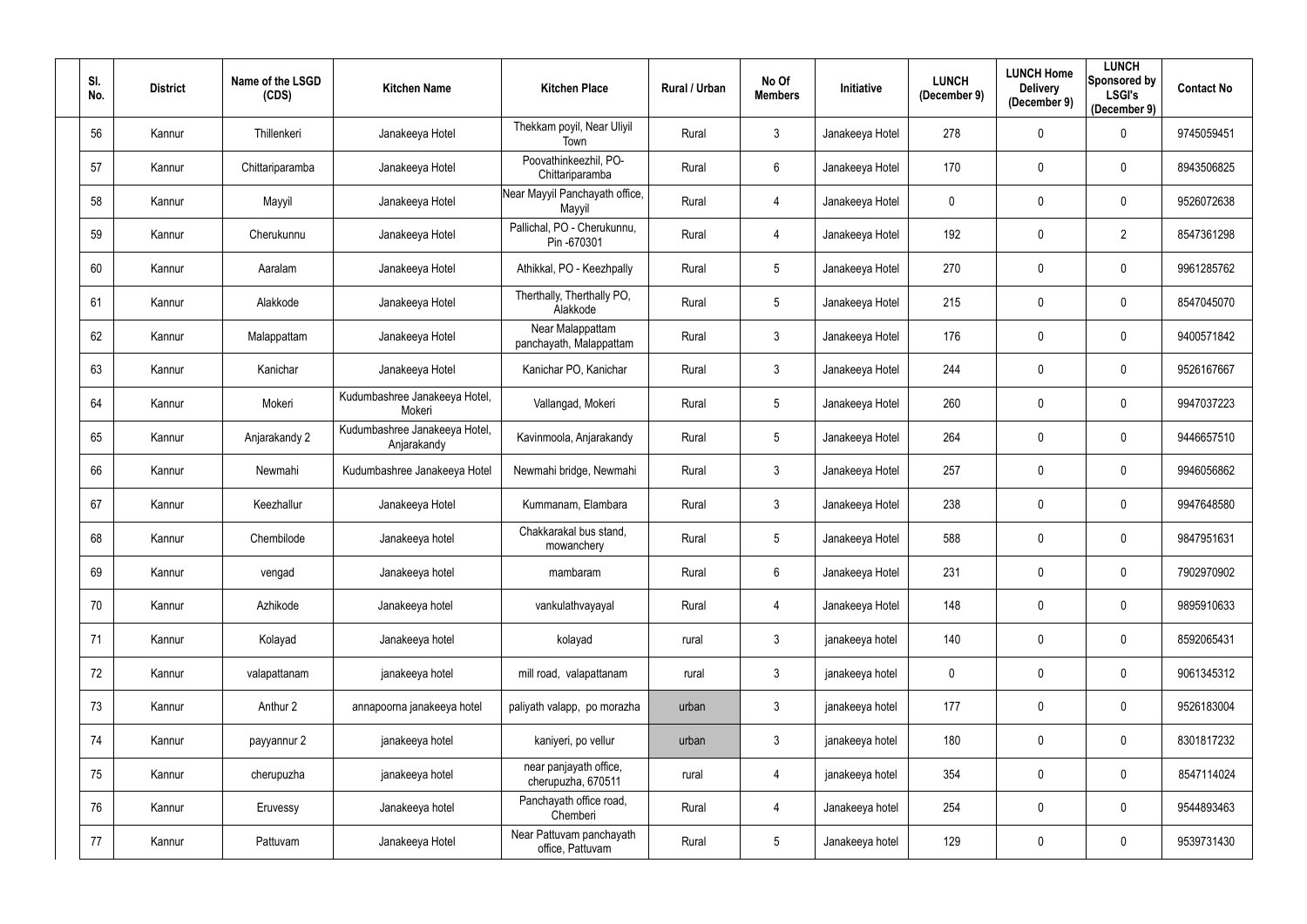| SI.<br>No.      | <b>District</b> | Name of the LSGD<br>(CDS) | <b>Kitchen Name</b>             | <b>Kitchen Place</b>                                        | Rural / Urban | No Of<br><b>Members</b> | Initiative      | <b>LUNCH</b><br>(December 9) | <b>LUNCH Home</b><br><b>Delivery</b><br>(December 9) | <b>LUNCH</b><br>Sponsored by<br><b>LSGI's</b><br>(December 9) | <b>Contact No</b> |
|-----------------|-----------------|---------------------------|---------------------------------|-------------------------------------------------------------|---------------|-------------------------|-----------------|------------------------------|------------------------------------------------------|---------------------------------------------------------------|-------------------|
| 78              | Kannur          | Mangattidom               | Janakeeya Hotel                 | Kaitheri idam, Nirmalagiri PO,<br>Mangattidom               | Rural         | $\overline{7}$          | Janakeeya hotel | 200                          | $\mathbf 0$                                          | $\mathbf 0$                                                   | 9207253934        |
| 79              | Kannur          | Panoor                    | Janakeeya Hotel                 | Thundayi peedika, Pukkom,<br>Panoor PO                      | Urban         | 5                       | Janakeeya hotel | 203                          | $\mathbf 0$                                          | $\mathbf 0$                                                   | 9605852157        |
| 80              | Kannur          | Kottayam                  | Janakeeya hotel                 | Kottayam malabar, Kottayam<br>panchayath building, Kottayam | Rural         | $5\phantom{.0}$         | Janakeeya hotel | 164                          | $\mathbf 0$                                          | $\overline{0}$                                                | 9656672187        |
| 81              | Kannur          | Ulikkal                   | Janakeeya hotel                 | Vattiyam thodu (po) Mattara,<br><b>Ulikkal, 670705</b>      | Rural         | $5\phantom{.0}$         | Janakeeya hotel | 82                           | $\mathbf 0$                                          | $\mathbf 0$                                                   | 8086777517        |
| 82              | Kannur          | Kadambur                  | Janakeeya hotel                 | Kadachira, Kadambur                                         | Rural         | $5\phantom{.0}$         | Janakeeya hotel | 171                          | $\mathbf{0}$                                         | $\overline{0}$                                                | 9847178332        |
| 83              | Kannur          | Irikkoor                  | Janakeeya hotel                 | Peruvalathuparambu, PO -<br>Irikkoor                        | Rural         | 4                       | Janakeeya hotel | 167                          | $\mathbf 0$                                          | $\mathbf 0$                                                   | 9746864255        |
| 84              | Kannur          | Mattool                   | Janakeeya hotel                 | Mattool central, Mattool                                    | Rural         | $5\phantom{.0}$         | Janakeeya hotel | 15                           | $\mathbf 0$                                          | $\mathbf 0$                                                   | 9895321842        |
| 85              | Kannur          | Thalasseri -2             | Janakeeya hotel                 | Thalayi harbour, Thalasseri                                 | Urban         | $5\phantom{.0}$         | Janakeeya hotel | 236                          | $\mathbf 0$                                          | $\overline{0}$                                                | 9605745402        |
| 86              | Kannur          | Kannur                    | Janakeeya hotel                 | Pallipoyil division, Kannur<br>corporation                  | Urban         | $\mathbf{3}$            | Janakeeya hotel | 197                          | $\mathbf 0$                                          | $\mathbf 0$                                                   | 9745243643        |
| 87              | Kannur          | Ulikkal                   | Janakeeya hotel                 | Manikkadavu PO,<br>Manikkadadavu - 670705                   | Rural         | $\overline{5}$          | Janakeeya hotel | 175                          | $\mathbf 0$                                          | $\mathbf 0$                                                   | 8547972988        |
| 88              | Kannur          | payam                     | Janakeeya hotel                 | vallithod, Kiliyanthara po<br>670706                        | Rural         | $5\phantom{.0}$         | Janakeeya Hotel | 354                          | $\mathbf 0$                                          | $\mathbf 0$                                                   | 8848760234        |
|                 |                 |                           |                                 |                                                             |               | 390                     |                 | 18965                        | 0                                                    | 13                                                            |                   |
|                 | kasaragod       | kayyur cheemeni           | janakeeya hotel cheemeni        | cheemeni                                                    | Rural         | 4                       | janakeeya hotel | 215                          |                                                      |                                                               |                   |
| $\overline{2}$  | Kasaragod       | Pilicode                  | Janakeeya Hotel, Pilicode       | Kalikkadavu                                                 | Rural         | 4                       | Janakeeya Hotel | 192                          | $\mathbf 0$                                          | $\mathbf 0$                                                   | 9944087661        |
| $\mathbf{3}$    | Kasaragod       | Kodom belur               | janakeeya hotel kalichanadukkam | Kalichanadukkam                                             | Rural         | $\overline{4}$          | Janakeeya Hotel | 113                          | $\mathbf 0$                                          | $\mathbf 0$                                                   | 9562820280        |
| $\overline{4}$  | Kasaragod       | Chemnad                   | Oruma janakeeya hotel           | Koliyadkam                                                  | Rural         | $5\phantom{.0}$         | Janakeeya Hotel | 250                          | $\pmb{0}$                                            | $\mathbf 0$                                                   | 9567660603        |
| $5\phantom{.0}$ | Kasaragod       | Trikarpur                 | Janakeeya Hotel                 | Trikaripur                                                  | Rural         | $\sqrt{5}$              | Janakeeya Hotel | 197                          | $\mathbf 0$                                          | $\mathbf 0$                                                   | 8086392698        |
| $6\overline{6}$ | Kasaragod       | Panathady                 | janakeeya hotel panthoor        | Panathoor                                                   | Rural         | $\overline{4}$          | Janakeeya Hotel | 125                          | $\mathbf 0$                                          | $\mathbf 0$                                                   | 8943109804        |
| $\overline{7}$  | Kasaragod       | West eleri                | Thripthi Janakeeya hotel        | Bheemanadi                                                  | Rural         | $\overline{4}$          | Janakeeya Hotel | 252                          | $\mathbf 0$                                          | $\mathbf 0$                                                   | 9497847040        |
| 8               | Kasaragod       | Madikai                   | Salkara Janakeeya hotel         | Madikai                                                     | Rural         | $\mathbf{3}$            | Janakeeya Hotel | 94                           | $\pmb{0}$                                            | $\mathbf 0$                                                   | 8281850733        |
| 9               | Kasaragod       | Valiyaparamba             | Janakeeya hotel                 | Valiyaparamba                                               | Rural         | $\mathbf{3}$            | Janakeeya Hotel | 100                          | $\mathbf 0$                                          | $\mathbf 0$                                                   | 9745962447        |
| 10              | Kasaragod       | Ajanur                    | Janakeeya hotel                 | Vellikkoth                                                  | Rural         | $\mathfrak{Z}$          | Janakeeya Hotel | 287                          | $\boldsymbol{0}$                                     | $\pmb{0}$                                                     | 7558068272        |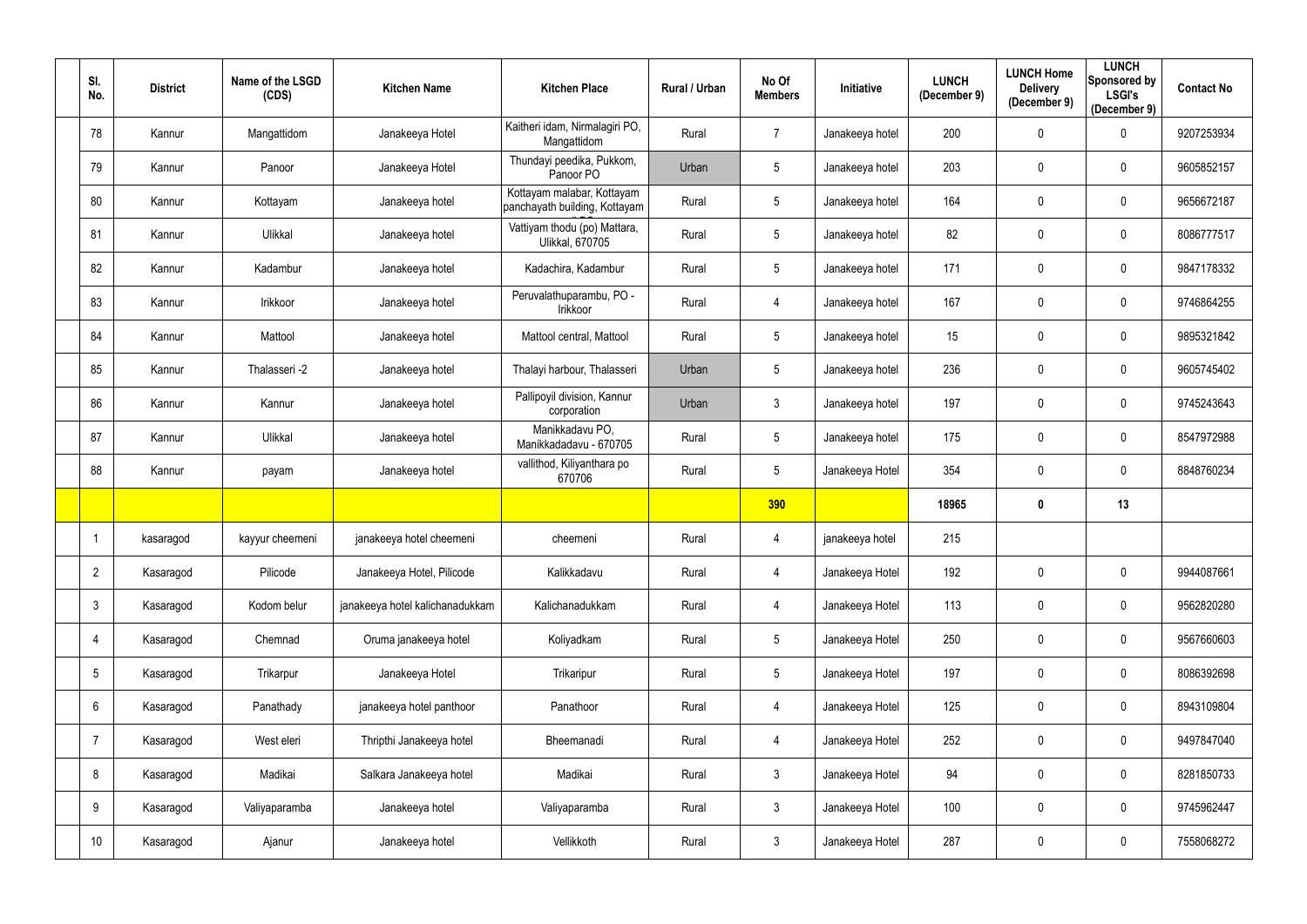| SI.<br>No. | <b>District</b> | Name of the LSGD<br>(CDS) | <b>Kitchen Name</b> | <b>Kitchen Place</b>  | Rural / Urban | No Of<br><b>Members</b> | Initiative      | <b>LUNCH</b><br>(December 9) | <b>LUNCH Home</b><br><b>Delivery</b><br>(December 9) | <b>LUNCH</b><br>Sponsored by<br><b>LSGI's</b><br>(December 9) | <b>Contact No</b> |
|------------|-----------------|---------------------------|---------------------|-----------------------|---------------|-------------------------|-----------------|------------------------------|------------------------------------------------------|---------------------------------------------------------------|-------------------|
| 11         | Kasaragod       | Badiadka                  | Janakeeya hotel     | Badiadka              | Rural         | 4                       | Janakeeya Hotel | 81                           | $\mathbf 0$                                          | $\overline{0}$                                                | 9539359291        |
| 12         | Kasaragod       | Kuttikkol                 | Janakeeya hotel     | Kuttikkol             | Rural         | 4                       | Janakeeya Hotel | 108                          | $\mathbf 0$                                          | $\overline{0}$                                                | 8547062480        |
| 13         | Kasaragod       | Delampadi                 | Janakeeya hotel     | Delampadi             | Rural         | 4                       | Janakeeya hotel | 100                          | $\mathbf 0$                                          | $\overline{0}$                                                | 9496702505        |
| 14         | Kasaragod       | Meenja                    | Janakeeya hotel     | Miyapadav             | Rural         | 4                       | Janakeeya Hotel | 35                           | $\boldsymbol{0}$                                     | $\overline{0}$                                                | 9497161960        |
| 15         | Kasaragod       | Puthige                   | Janakeeya hotel     | Puthige               | Rural         | $\mathfrak{Z}$          | Janakeeya hotel | 69                           | $\mathbf 0$                                          | $\overline{0}$                                                | 8592071686        |
| 16         | Kasaragod       | Bedaduka                  | Janakeeya hotel     | Kundamkuzhi           | Rural         | $\mathfrak{Z}$          | Janakeeya hotel | 0                            | $\mathbf 0$                                          | $\mathbf 0$                                                   | 8281092860        |
| 17         | Kasaragod       | muliyar                   | Janakeeya Hotel     | Bovikanam             | Rural         | 0.9                     | Janakeeya Hotel | 166                          | $\boldsymbol{0}$                                     | $\overline{0}$                                                | 7034632654        |
| 18         | Kasaragod       | Pallikara                 | Janakeeya Hotel     | Pallikara             | Rural         | $\overline{4}$          | Janakeeya Hotel | 216                          | $\mathbf 0$                                          | $\overline{0}$                                                | 7034016505        |
| 19         | Kasaragod       | Kinanoor karinthalam      | Janakeeya Hotel     | Parappa               | Rural         | $5\phantom{.0}$         | Janakeeya hotel | 236                          | $\mathbf 0$                                          | $\overline{0}$                                                | 9526063885        |
| 20         | Kasaragod       | Nileswaram                | Janakeeya Hotel     | Nileswaram market     | Urban         | 5                       | Janakeeya hotel | 245                          | $\mathbf 0$                                          | $\overline{0}$                                                | 6235177323        |
| 21         | Kasaragod       | Kanhangad 1               | Janakeeya hotel     | Kanhangad town        | Urban         | $5\phantom{.0}$         | Janakeeya hotel | 390                          | $\boldsymbol{0}$                                     | $\overline{0}$                                                | 8111858204        |
| 22         | Kasaragod       | Kanhangad 1               | Janakeeya hotel     | Nr.Mini civil station | Urban         | $\mathfrak{Z}$          | Janakeeya hotel | 145                          | 125                                                  | $\overline{0}$                                                | 9495561250        |
| 23         | Kasaragod       | Paivalige                 | Janakeeya hotel     | Paivalige             | Rural         | $\overline{4}$          | Janakeeya hotel | 90                           | $\mathbf 0$                                          | $\mathbf 0$                                                   | 7356491447        |
| 24         | Kasaragod       | Manjeswaram               | Janakeeya Hotel     | Manjeswaram           | Rural         | $\overline{4}$          | Janakeeya Hotel | 87                           | $\mathbf 0$                                          | $\pmb{0}$                                                     | 9562867549        |
| 25         | Kasaragod       | Kanhangad 2               | Janakeeya Hotel     | Kottrachal            | Urban         | $\mathbf{3}$            | Janakeeya Hotel | 176                          | $\mathbf 0$                                          | $\mathbf 0$                                                   | 7025961094        |
| 26         | Kasaragod       | Cheruvathur               | Janakeeya hotel     | Kavumchira            | Rural         | $5\phantom{.0}$         | Janakeeya Hotel | 180                          | $\pmb{0}$                                            | $\mathbf 0$                                                   | 9562358039        |
| 27         | Kasaragod       | Padne                     | Janakeeya Hotel     | Nadakkavu             | Rural         | $\mathfrak{Z}$          | Janakeeya Hotel | 243                          | $\boldsymbol{0}$                                     | $\mathbf 0$                                                   | 9744087661        |
| 28         | Kasaragod       | Kasaragod                 | Janakeeya Hotel     | Kasaragod             | Urban         | $\overline{4}$          | Janakeeya Hotel | $\pmb{0}$                    | $\boldsymbol{0}$                                     | $\mathbf 0$                                                   | 9633400269        |
| 29         | Kasarkode       | Pallikkara                | Janakeeya Hotel     | Perladukkam           | Rural         | $\overline{4}$          | Janakeeya Hotel | 256                          | $\mathbf 0$                                          | $\mathbf 0$                                                   | 9544582935        |
| 30         | Kasargode       | Kumbala                   | Janakeeya Hotel     | Kumbala               | Rural         | $\mathbf{3}$            | Janakeeya Hotel | 50                           | $\pmb{0}$                                            | $\overline{0}$                                                | 7012142329        |
| 31         | Kasargode       | Karadka                   | Janakeeya Hotel     | Mulleria              | Rural         | $\overline{7}$          | Janakeeya Hotel | 100                          | $\boldsymbol{0}$                                     | $\mathbf 0$                                                   | 8281395910        |
| 32         | Kasaragode      | Vorkady                   | Janakeeya Hotel     | Vorkady               | Rural         | $\mathfrak{Z}$          | Janakeeya Hotel | 0                            | $\boldsymbol{0}$                                     | $\overline{0}$                                                | 8547223339        |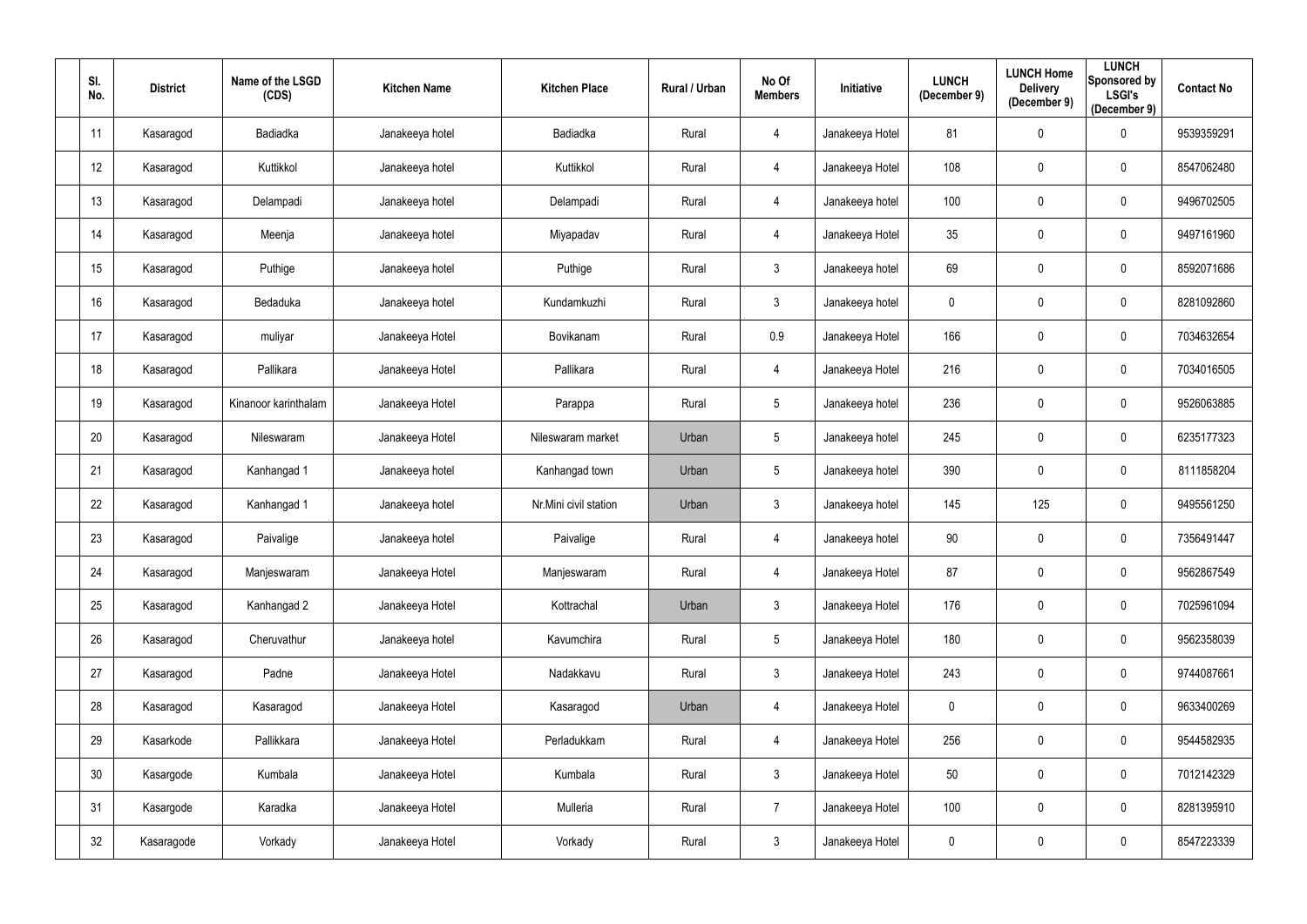|    | SI.<br>No.        | <b>District</b> | Name of the LSGD<br>(CDS) | <b>Kitchen Name</b>          | <b>Kitchen Place</b>                 | Rural / Urban | No Of<br><b>Members</b> | Initiative      | <b>LUNCH</b><br>(December 9) | <b>LUNCH Home</b><br><b>Delivery</b><br>(December 9) | <b>LUNCH</b><br>Sponsored by<br><b>LSGI's</b><br>(December 9) | <b>Contact No</b> |
|----|-------------------|-----------------|---------------------------|------------------------------|--------------------------------------|---------------|-------------------------|-----------------|------------------------------|------------------------------------------------------|---------------------------------------------------------------|-------------------|
|    | 33                | Kasaragode      | Balal                     | Janakeeya hotel              | <b>Balal</b>                         | Rural         | $\mathfrak{Z}$          | Janakeeya hotel | 88                           | $\mathbf 0$                                          | $\overline{0}$                                                | 7510839676        |
|    | 34                | Kasaragod       | Nileswaram                | mahima janakeeya hotel       | kanichira                            | urban         | 4                       | janakeeya hotel | 140                          | $\mathbf 0$                                          | $\mathbf 0$                                                   | 8590121681        |
|    | 35                | Kasaragode      | Kallar                    | janakeeya hotel              | kallar                               | rural         | 4                       | janakeeya hotel | 157                          | $\mathbf 0$                                          | $\overline{0}$                                                | 9562820280        |
|    | 36                | Kasaragode      | Mangalpady                | janakeeya hotel              | mangalpady                           | rural         | 4                       | janakeeya hotel | 235                          | $\mathbf 0$                                          | $\mathbf 0$                                                   | 9633488309        |
|    | 37                | kasaragod       | Uduma                     | granma janakeeya hotel       | palakkunnu                           | Rural         | 4                       | janakeeya hotel | 314                          | $\mathbf 0$                                          | $\overline{0}$                                                | 8129957159        |
|    | 38                | Kasaragod       | pullur periya             | Salkara Janakeeya hotel      | periya                               | Rural         | $5\phantom{.0}$         | janakeeya hotel | 588                          | $\mathbf 0$                                          | $\mathbf 0$                                                   | 8547309266        |
|    | 39                | kasaragod       | kumbadaje                 | janakeeya hotel              | kumbadaje                            | Rural         | $\mathfrak{Z}$          | janakeeya hotel | 42                           | $\mathbf 0$                                          | $\overline{0}$                                                | 8593848698        |
|    | 40                | Kasaragod       | Chengala                  | Janakeeya Hotel              | Cherkkala                            | Rural         | $\mathfrak{Z}$          | Janakeeya Hotel | 155                          | $\overline{0}$                                       | $\overline{0}$                                                |                   |
|    | 41                | kasaragod       | East eleri                | janakeeya hotel              | east eleri                           | Rural         | $\mathfrak{Z}$          | janakeeya hotel | 138                          | $\mathbf 0$                                          | $\overline{0}$                                                |                   |
| 41 |                   |                 |                           |                              |                                      |               | <b>156.9</b>            |                 | 6655                         | $\boldsymbol{0}$                                     | $\mathbf 0$                                                   |                   |
|    | -1                | Kollam          | Chathannur                | Memsahib                     | Sheemaaty junction                   | Rural         | $5\phantom{.0}$         | Janakeeya Hotel | 338                          | $\mathbf 0$                                          | $\mathbf 0$                                                   | 9446246685        |
|    | $\overline{2}$    | Kollam          | Melila                    | <b>Atham Unit</b>            | Melila                               | Rural         | $\overline{7}$          | Janakeeya Hotel | 232                          | $\mathbf 0$                                          | $\mathbf 0$                                                   | 9961178040        |
|    | 3                 | Kollam          | Kulakkada                 | Ruchi Snacks & Catering Unit | Poovattoor                           | Rural         | 4                       | Janakeeya Hotel | 195                          | $\mathbf 0$                                          | $\mathbf 0$                                                   | 7907941183        |
|    | 4                 | Kollam          | Ittiva                    | Nanma Janakeeya hotel        | Kattampally                          | Rural         | $5\phantom{.0}$         | Janakeeya Hotel | $\mathbf 0$                  | $\mathbf 0$                                          | $\mathbf 0$                                                   | 9809171887        |
|    | 5                 | Kollam          | Sooranad North            | Nanma catering unit          | Sooranadu higher secondary<br>school | Rural         | $5\phantom{.0}$         | Janakeeya Hotel | 269                          | $\mathbf 0$                                          | $\overline{0}$                                                | 9846082469        |
|    | $6\phantom{.}$    | Kollam          | Clappana                  | Bismi catering               | Palakulangara                        | Rural         | $5\,$                   | Janakeeya Hotel | 96                           | $\mathbf 0$                                          | $\mathbf 0$                                                   | 9847901413        |
|    | 7                 | Kollam          | Mayyanad                  | Krishnas Janakeeya hotel     | Eravipuram                           | Rural         | $\mathfrak{Z}$          | Janakeeya Hotel | 204                          | $\pmb{0}$                                            | $\mathbf 0$                                                   | 9656477455        |
|    | 8                 | Kollam          | Mayyanad                  | Souhridha Janakeeya hotel    | Pattarumukku,                        | Rural         | $9\,$                   | Janakeeya Hotel | 325                          | $\mathbf 0$                                          | $\overline{0}$                                                | 7902645448        |
|    | 9                 | Kollam          | Kulasekharapuram          | adi sakthi                   | Puthentheruvu.                       | Rural         | $5\phantom{.0}$         | Janakeeya Hotel | 221                          | $\mathbf 0$                                          | $\overline{0}$                                                | 9656890790        |
|    | 10                | Kollam          | Thekkumbhagam             | Krishna hotel                | Nadakavu junction                    | Rural         | 4                       | Janakeeya Hotel | 79                           | $\mathbf 0$                                          | $\overline{0}$                                                | 9961070031        |
|    | 11                | Kollam          | Oachira                   | Parabhramam catering         | near oachira , ITI canteen,          | Rural         | 4                       | Janakeeya Hotel | $\boldsymbol{0}$             | $\pmb{0}$                                            | $\overline{0}$                                                | 9562283927        |
|    | $12 \overline{ }$ | Kollam          | Thodiyoor                 | Samridhi activity group      | Lpschool thodiyoor                   | Rural         | $\sqrt{5}$              | Janakeeya Hotel | 145                          | $\pmb{0}$                                            | $\overline{0}$                                                | 9895703572        |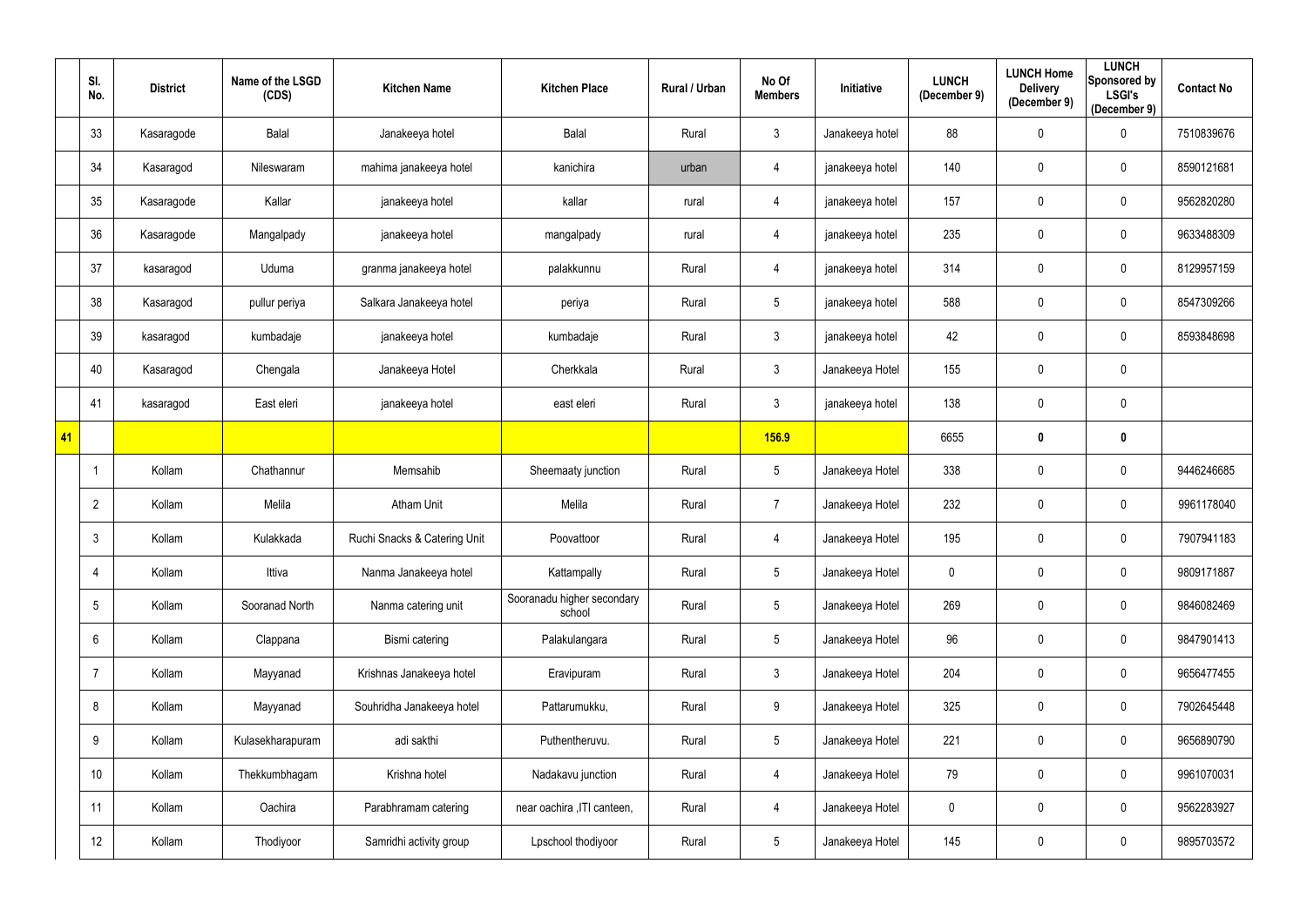| SI.<br>No.      | <b>District</b> | Name of the LSGD<br>(CDS) | <b>Kitchen Name</b>              | <b>Kitchen Place</b>         | Rural / Urban | No Of<br><b>Members</b> | Initiative      | <b>LUNCH</b><br>(December 9) | <b>LUNCH Home</b><br><b>Delivery</b><br>(December 9) | <b>LUNCH</b><br>Sponsored by<br><b>LSGI's</b><br>(December 9) | <b>Contact No</b> |
|-----------------|-----------------|---------------------------|----------------------------------|------------------------------|---------------|-------------------------|-----------------|------------------------------|------------------------------------------------------|---------------------------------------------------------------|-------------------|
| 13              | Kollam          | Thrikkovilvattom          | Murari catering, janakeeya hotel | Mukhathala                   | Rural         | 4                       | Janakeeya Hotel | 48                           | $\pmb{0}$                                            | $\mathbf 0$                                                   | 9847072544        |
| 14              | Kollam          | Sasthamcotta              | Sreedurgha catering              | Jemini hotel sasthamcotta    | Rural         | $\overline{7}$          | Janakeeya Hotel | 293                          | $\mathbf 0$                                          | $\mathbf 0$                                                   | 9744368496        |
| 15              | Kollam          | Kollam                    | Athulya catering                 | Thirumullavaram              | Urban         | 4                       | Janakeeya Hotel | 183                          | $\pmb{0}$                                            | $\overline{0}$                                                | 9048646080        |
| 16              | Kollam          | West Kallada              | Keerthi catering                 | Karalimukku                  | Rural         | $5\phantom{.0}$         | Janakeeya Hotel | $\mathbf 0$                  | $\mathbf 0$                                          | $\overline{0}$                                                | 9605206907        |
| 17              | Kollam          | Thazhava                  | Pavizham                         | Karutheri junction           | Rural         | $5\phantom{.0}$         | Janakeeya Hotel | 190                          | $\mathbf 0$                                          | $\overline{0}$                                                | 8086704216        |
| 18              | Kollam          | Kollam                    | Niravu catering                  | Chinnakkada                  | Urban         | 5                       | Janakeeya Hotel | 128                          | 134                                                  | $\mathbf 0$                                                   | 9633073613        |
| 19              | Kollam          | Kundara                   | Ammu Catering unit               | Mulavana LP school           | Rural         | 4                       | Janakeeya Hotel | 152                          | $\mathbf 0$                                          | $\mathbf 0$                                                   | 9633518572        |
| 20              | Kollam          | Neduvathur                | Pooja hotel                      | Thevalappuram                | Rural         | 3 <sup>1</sup>          | Janakeeya Hotel | 21                           | $\mathbf 0$                                          | $\mathbf 0$                                                   | 9745376675        |
| 21              | Kollam          | Punalur                   | Jyothi Catering                  | Punalur                      | Urban         | 4                       | Janakeeya Hotel | 297                          | $\mathbf 0$                                          | $\mathbf 0$                                                   | 9961249345        |
| 22              | Kollam          | Punalur                   | Mahima Catering                  | Punalur                      | Urban         | $5\overline{)}$         | Janakeeya Hotel | 231                          | $\pmb{0}$                                            | $\overline{0}$                                                | 9496112957        |
| 23              | Kollam          | Punalur                   | Safalyam Catering                | Punalur                      | Urban         | $5\phantom{.0}$         | Janakeeya Hotel | 341                          | $\mathbf 0$                                          | $\mathbf 0$                                                   | 9495476197        |
| 24              | Kollam          | Thrikkaruva               | Janakeeya Bhakshanashala         | Thinavila Junction Kanjaveli | Rural         | 4                       | Janakeeya Hotel | 120                          | $\mathbf 0$                                          | $\overline{0}$                                                | 9645069880        |
| 25              | Kollam          | Chithara                  | AKG Janakeeya Hotel              | Kizhakkumbagom               | Rural         | $5\phantom{.0}$         | Janakeeya Hotel | 127                          | $\mathbf 0$                                          | $\mathbf 0$                                                   | 9495701987        |
| 26              | Kollam          | South Paravur             | Kshree janakeeya hotel           | Busstand , paravur           | Urban         | 5                       | Janakeeya Hotel | 162                          | $\mathbf 0$                                          | $\overline{5}$                                                | 8606179380        |
| 27              | Kollam          | Mynagappally              | Anugraha hotel                   | Kadappa                      | Rural         | $5\phantom{.0}$         | Janakeeya Hotel | 257                          | $\pmb{0}$                                            | $\overline{0}$                                                | 9995085705        |
| 28              | Kollam          | Mandrothuruthu            | Janakeeya Bhakshanashala         | Thoombummukham               | Rural         | $\overline{4}$          | Janakeeya Hotel | 86                           | $\pmb{0}$                                            | $\mathbf 0$                                                   | 9526648057        |
| 29              | Kollam          | Karungappally             | Bagya catering                   | Muncipality                  | Urban         | 4                       | Janakeeya Hotel | 0                            | $\pmb{0}$                                            | $\overline{0}$                                                | 9947702130        |
| 30 <sup>°</sup> | Kollam          | Kollam East               | Bharathlekshmi                   | Vadakkevila                  | Urban         | $\mathfrak{Z}$          | Janakeeya Hotel | 361                          | $\pmb{0}$                                            | $\overline{0}$                                                | 9744300901        |
| 31              | Kollam          | Chavara                   | Harisree janakeya hotel          | Panchayath                   | Rural         | $\mathbf{3}$            | Janakeeya Hotel | 54                           | $\pmb{0}$                                            | $\mathbf 0$                                                   | 9995166343        |
| 32              | Kollam          | Pavithreswaram            | Kairali                          | Pavithreswaram               | Rural         | 4                       | Janakeeya Hotel | 207                          | $\pmb{0}$                                            | $\mathbf 0$                                                   | 9605836414        |
| 33              | Kollam          | Veliyam                   | Kantharees                       | Panchayathu building         | Rural         | $5\phantom{.0}$         | Janakeeya Hotel | 132                          | $\pmb{0}$                                            | $\mathbf 0$                                                   | 9562111715        |
| 34              | Kollam          | Velinalloor               | Quality Janakeeya hotel          | Alummod, Velinalloor         | Rural         | 4                       | Janakeeya Hotel | 97                           | $\boldsymbol{0}$                                     | $\overline{0}$                                                | 9605896303        |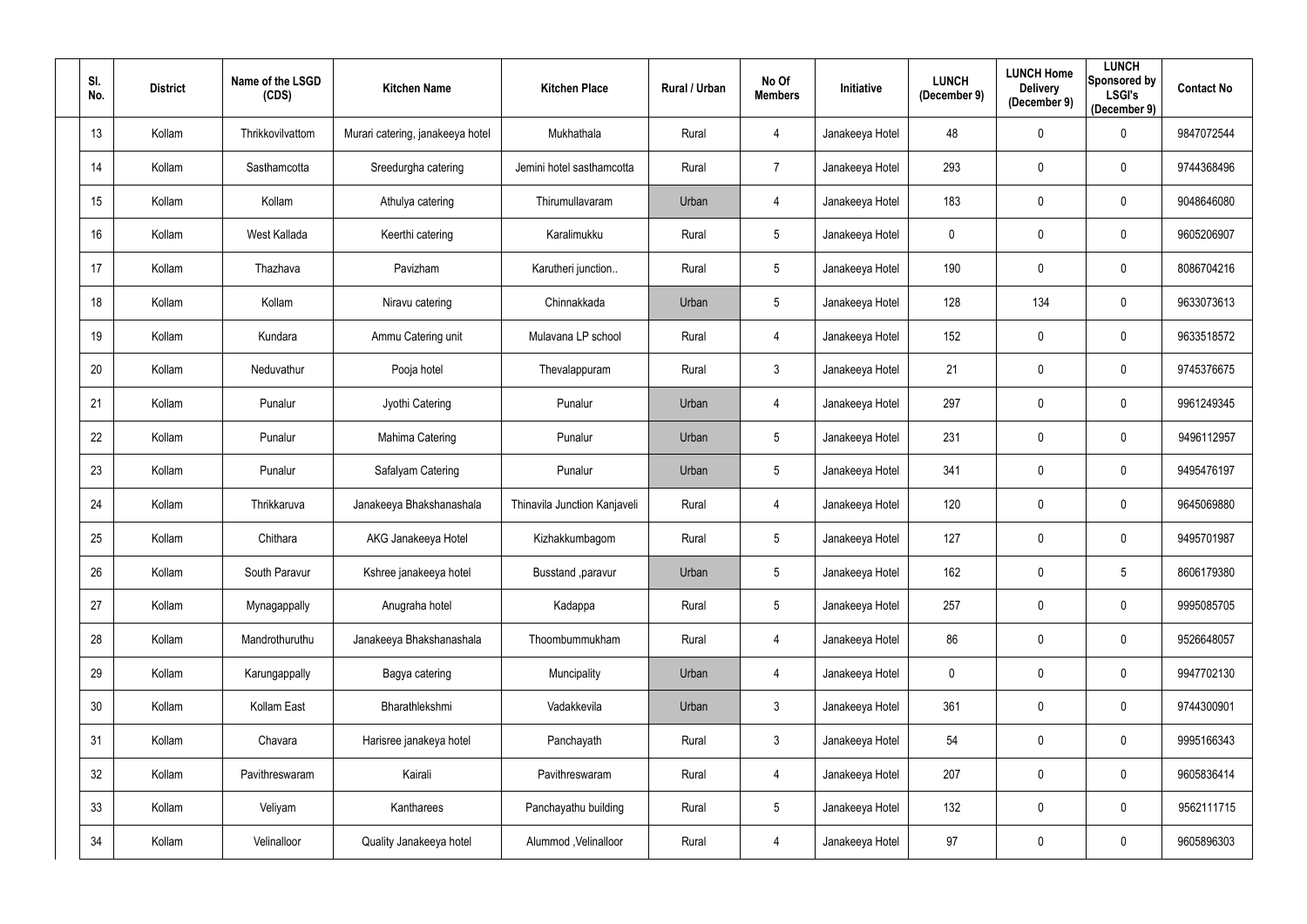|    | SI.<br>No. | <b>District</b> | Name of the LSGD<br>(CDS) | <b>Kitchen Name</b>          | <b>Kitchen Place</b>                                 | Rural / Urban | No Of<br><b>Members</b> | Initiative      | <b>LUNCH</b><br>(December 9) | <b>LUNCH Home</b><br><b>Delivery</b><br>(December 9) | <b>LUNCH</b><br>Sponsored by<br><b>LSGI's</b><br>(December 9) | <b>Contact No</b> |
|----|------------|-----------------|---------------------------|------------------------------|------------------------------------------------------|---------------|-------------------------|-----------------|------------------------------|------------------------------------------------------|---------------------------------------------------------------|-------------------|
|    | 35         | Kollam          | Elamadu                   | Swaruma janakeeya hotel      | Near cooperative bank,<br>Elamadu                    | Rural         | $\mathfrak{Z}$          | Janakeeya Hotel | 169                          | $\mathbf 0$                                          | $\mathfrak{Z}$                                                | 8129611321        |
|    | 36         | Kollam          | Kadakkal                  | Nanma janakeeya hotel        | Kadakkal                                             | Rural         | 4                       | Janakeeya Hotel | 275                          | $\mathbf 0$                                          | $\mathbf 0$                                                   | 9847936390        |
|    | 37         | Kollam          | Perayam                   | Janakeeya hotel              | Onambalam                                            | Rural         | 4                       | Janakeeya Hotel | 0                            | $\pmb{0}$                                            | $\mathbf 0$                                                   | 9446855866        |
|    | 38         | Kollam          | Ezhukone                  | Ezhukone janakeeya hotel     | Near panchayathu office                              | Rural         | 5                       | Janakeeya Hotel | 185                          | $\mathbf 0$                                          | $\mathbf 0$                                                   | 8086757275        |
| 80 | 39         | Kollam          | Adichanalloor             | Ruchikkoottu                 | Mylakkaadu                                           | Rural         | 4                       | Janakeeya Hotel | 0                            | $\mathbf 0$                                          | $\mathbf 0$                                                   | 8136954461        |
|    | 40         | Kollam          | Poruvazhi                 | Amma janakeeya hotel         | Poruvaxhy                                            | Rural         | $5\phantom{.0}$         | Janakeeya Hotel | 0                            | $\mathbf 0$                                          | $\boldsymbol{0}$                                              | 9656421272        |
|    | 41         | Kollam          | Nilamel                   | Vanitha Janakeeya Hotel      | Nilamel                                              | Rural         | 4                       | Janakeeya Hotel | 153                          | $\mathbf 0$                                          | $\mathbf 0$                                                   | 9447407264        |
|    | 42         | Kollam          | Panmana                   | SV janakeeya hotel           | Kollaka CN junction                                  | Rural         | $\mathfrak{Z}$          | Janakeeya Hotel | 134                          | $\mathbf 0$                                          | $\mathbf 0$                                                   | 8113020216        |
|    | 43         | Kollam          | Ummannoor                 | Thanal                       | Nellikunnam                                          | Rural         | 4                       | Janakeeya Hotel | 196                          | $\mathbf 0$                                          | $\mathbf 0$                                                   | 9656194614        |
|    | 44         | Kollam          | Kulathupuzha              | Karunya Janakeeya Hotel      | Thinkal karikkam                                     | Rural         | 4                       | Janakeeya Hotel | 174                          | $\mathbf 0$                                          | $\mathbf 0$                                                   | 9048034267        |
|    | 45         | Kollam          | Kareepra                  | Kareepra janakeeya hotel     | Panchayathu office junction                          | Rural         | $5\phantom{.0}$         | Janakeeya Hotel | 65                           | $\mathbf 0$                                          | $\mathbf 0$                                                   | 9656783244        |
|    | 46         | Kollam          | Piravanthur               | Thanima catering unit        | Piravanthoor                                         | Rural         | 5                       | Janakeeya Hotel | 161                          | $\mathbf 0$                                          | $\mathbf 0$                                                   | 9207907284        |
|    | 47         | Kollam          | Karavaloor                | Sreelekshmi Janakeeya Hotel  | Karavalur                                            | Rural         | $5\phantom{.0}$         | Janakeeya Hotel | 189                          | $\mathbf 0$                                          | $\mathbf 0$                                                   | 9745719860        |
|    | 48         | Kollam          | Kunnathur                 | Sneha janakeeya hotel        | Bhoothakuzhi                                         | Rural         | $\mathfrak{Z}$          | Janakeeya Hotel | 158                          | $\mathbf 0$                                          | $\mathbf 0$                                                   | 9061504141        |
|    | 49         | Kollam          | Alayaman                  | Sreelakam Janakeeya Hotel    | Karukone                                             | Rural         | 4                       | Janakeeya Hotel | 201                          | $\pmb{0}$                                            | $\overline{0}$                                                | 8592858448        |
|    | 50         | Kollam          | Kottarakkara              | Ruchi                        | Kottarakkara christuraj hospital<br>hospital canteen | Urban         | $5\phantom{.0}$         | Janakeeya Hotel | 212                          | $\mathbf 0$                                          | $\mathbf 0$                                                   | 9447997809        |
|    | 51         | Kollam          | Chirakkara                | Bhoomika Jh                  | Bhajanamadam mukku                                   | Rural         | $5\phantom{.0}$         | Janakeeya Hotel | 192                          | $\pmb{0}$                                            | $\overline{0}$                                                | 9567024263        |
|    | 52         | Kollam          | Kalluvathukkal            | Deepam Jh                    | Parippally                                           | Rural         | 4                       | Janakeeya Hotel | $\mathbf 0$                  | $\mathbf 0$                                          | $\mathbf 0$                                                   | 8593984144        |
|    | 53         | Kollam          | Chirakkara                | Niram Jh                     | Vadakkemukku ,chirakkara                             | Rural         | 4                       | Janakeeya Hotel | 207                          | $\pmb{0}$                                            | $\mathbf 0$                                                   | 9847286593        |
|    | 54         | Kollam          | Velinalloor               | Mathrika janakeeya hotel     | Govt PHC canteen                                     | Rural         | 4                       | Janakeeya Hotel | 145                          | $\mathbf 0$                                          | $\mathbf 0$                                                   | 7592859804        |
|    | 55         | Kollam          | East Kallada              | kudumbashree janakeeya hotel | marthandapuram                                       | Rural         | $5\phantom{.0}$         | Janakeeya Hotel | 239                          | $\mathbf 0$                                          | $\mathbf 0$                                                   | 9746964557        |
|    | 56         | Kollam          | Anchal                    | Malu janakeeya hotel         | Anchal, Town ward                                    | Rural         | $\mathfrak{Z}$          | Janakeeya Hotel | 296                          | $\boldsymbol{0}$                                     | $\overline{0}$                                                | 9656920091        |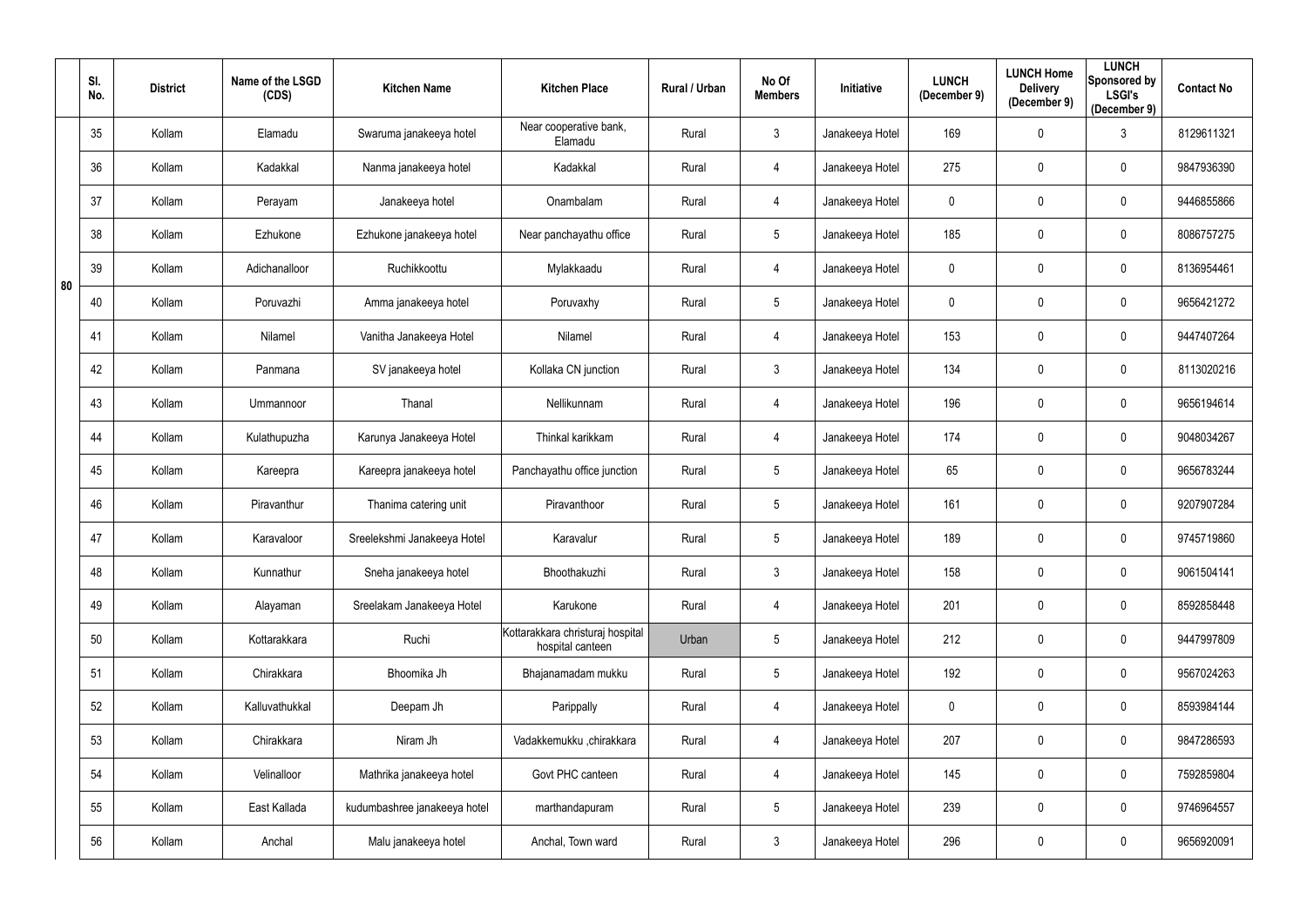| SI.<br>No. | <b>District</b> | Name of the LSGD<br>(CDS) | <b>Kitchen Name</b>                              | <b>Kitchen Place</b>                    | Rural / Urban | No Of<br><b>Members</b> | Initiative      | <b>LUNCH</b><br>(December 9) | <b>LUNCH Home</b><br><b>Delivery</b><br>(December 9) | <b>LUNCH</b><br>Sponsored by<br><b>LSGI's</b><br>(December 9) | <b>Contact No</b> |
|------------|-----------------|---------------------------|--------------------------------------------------|-----------------------------------------|---------------|-------------------------|-----------------|------------------------------|------------------------------------------------------|---------------------------------------------------------------|-------------------|
| 57         | Kollam          | Kummil                    | Sreebhadra janakeeya hotel                       | Thachonam                               | Rural         | $\mathfrak{Z}$          | Janakeeya Hotel | 80                           | $\overline{0}$                                       | $\mathbf 0$                                                   | 9846327312        |
| 58         | Kollam          | Yeroor                    | Oottupura janakeeya hotel                        | yeroor                                  | Rural         | $6\phantom{.}$          | Janakeeya Hotel | 294                          | $\mathbf 0$                                          | $\mathbf 0$                                                   | 9526031467        |
| 59         | Kollam          | Nedumpana                 | Samthripthy janakeeya hotel                      | Pallimon                                | Rural         | 4                       | Janakeeya Hotel | $\mathbf 0$                  | $\pmb{0}$                                            | $\overline{0}$                                                | 9539780119        |
| 60         | Kollam          | Kollam                    | Ishwarya janakeeya hotel                         | Near collectorate, Thevally<br>division | Urban         | $\mathfrak{Z}$          | Janakeeya Hotel | 118                          | 160                                                  | $\overline{0}$                                                | 8848893882        |
| 61         | Kollam          | Edamulakkal               | Sahya janakeeya hotel                            | Edamulackal                             | Rural         | 4                       | Janakeeya Hotel | 145                          | $\mathbf 0$                                          | $\overline{0}$                                                | 7025532998        |
| 62         | Kollam          | Mylom                     | Amrutha                                          | Inchakkadu                              | Rural         | $5\phantom{.0}$         | Janakeeya Hotel | 0                            | $\overline{0}$                                       | $\boldsymbol{0}$                                              | 9539780965        |
| 63         | Kollam          | Thevalakkara              | Kerala Janakeeya Hotel                           | Thevalakkara                            | Rural         | $\mathfrak{Z}$          | Janakeeya Hotel | 75                           | $\mathbf{0}$                                         | $\mathbf 0$                                                   | 9847291089        |
| 64         | Kollam          | Thalavoor                 | Kudumbasheree Nadan<br>Bhakshanashala            | Pidavoor                                | Rural         | 4                       | Janakeeya Hotel | 129                          | $\overline{0}$                                       | $\overline{0}$                                                | 9747324839        |
| 65         | Kollam          | Vilakkudy                 | vadhanam                                         | <b>KUNNICODU</b>                        | Rural         | $5\phantom{.0}$         | Janakeeya Hotel | 185                          | $\mathbf 0$                                          | $\mathbf 0$                                                   | 9526354689        |
| 66         | Kollam          | Poothakkulam              | Avani catering                                   | Poothakkulam gp                         | Rural         | 4                       | Janakeeya Hotel | 80                           | $\mathbf 0$                                          | $\mathbf 0$                                                   | 9562782082        |
| 67         | Kollam          | Pathanapuram              | Pathanapuram Grama Panchayath<br>Janakeeya Hotel | Pathanapuram                            | Rural         | 4                       | Janakeeya Hotel | 74                           | $\pmb{0}$                                            | $\mathbf 0$                                                   | 9061291033        |
| 68         | Kollam          | Chadayamangalam           | Real janakeeya hotel                             | Chadayamangalam                         | Rural         | $\mathfrak{Z}$          | Janakeeya Hotel | 51                           | $\overline{0}$                                       | $\overline{0}$                                                | 9562123039        |
| 69         | Kollam          | Elampalloor               | Kalavara janakeeya hotel                         | Ashupathri mukku, Kundara               | Rural         | $5\phantom{.0}$         | Janakeeya Hotel | 238                          | $\mathbf 0$                                          | $\mathbf 0$                                                   | 8943182967        |
| 70         | Kollam          | Kottamkara                | Ishwarya janakeeya hotel                         | Keralapuram                             | Rural         | $5\phantom{.0}$         | Janakeeya Hotel | $\mathbf 0$                  | $\overline{0}$                                       | $\mathbf 0$                                                   | 9747765979        |
| 71         | Kollam          | Vettikavala               | Nanma                                            | Vettikkavala                            | Rural         | $\mathfrak{Z}$          | Janakeeya Hotel | 168                          | $\mathbf 0$                                          | $\overline{0}$                                                | 9645070430        |
| 72         | Kollam          | Pooyappally               | Anaswara janakeeya hotel                         | Maruthamanpally                         | Rural         | $\overline{5}$          | Janakeeya Hotel | 195                          | $\mathbf 0$                                          | $\overline{0}$                                                | 9947289476        |
| 73         | Kollam          | Thenmala                  | Nanma janakeeya hotel                            | Thennala                                | Rural         | 4                       | Janakeeya Hotel | 185                          | $\mathbf 0$                                          | $\mathbf 0$                                                   | 9446274943        |
| 74         | Kollam          | Pattazhi                  | Suprabhatham Catering Unit                       | pattazhy                                | Rural         | 4                       | Janakeeya Hotel | 63                           | $\mathbf 0$                                          | $\mathbf 0$                                                   | 9495195796        |
| 75         | Kollam          | Neendakara                | Darshana Janakeeya Hotel                         | Puthenthura Junction                    | Rural         | $\mathfrak{Z}$          | Janakeeya Hotel | 189                          | $\mathbf 0$                                          | $\mathbf 0$                                                   | 9633106463        |
| 76         | Kollam          | Panayam                   | snehadeepam activity group                       | Thanikkamukku                           | Rural         | 4                       | Janakeeya Hotel | 0                            | $\mathbf 0$                                          | $\mathbf 0$                                                   | 8606117577        |
| 77         | Kollam          | Clappana                  | Vijayasree                                       | Near alumpeedika junction               | Rural         | $\overline{5}$          | Janakeeya Hotel | $\pmb{0}$                    | $\overline{0}$                                       | $\overline{0}$                                                | 9567797660        |
| 78         | Kollam          | Sooranad South            | Akshaya janakeeya hotel                          | Patharam                                | Rural         | 4                       | Janakeeya Hotel | 298                          | $\overline{0}$                                       | $\overline{0}$                                                | 9746919825        |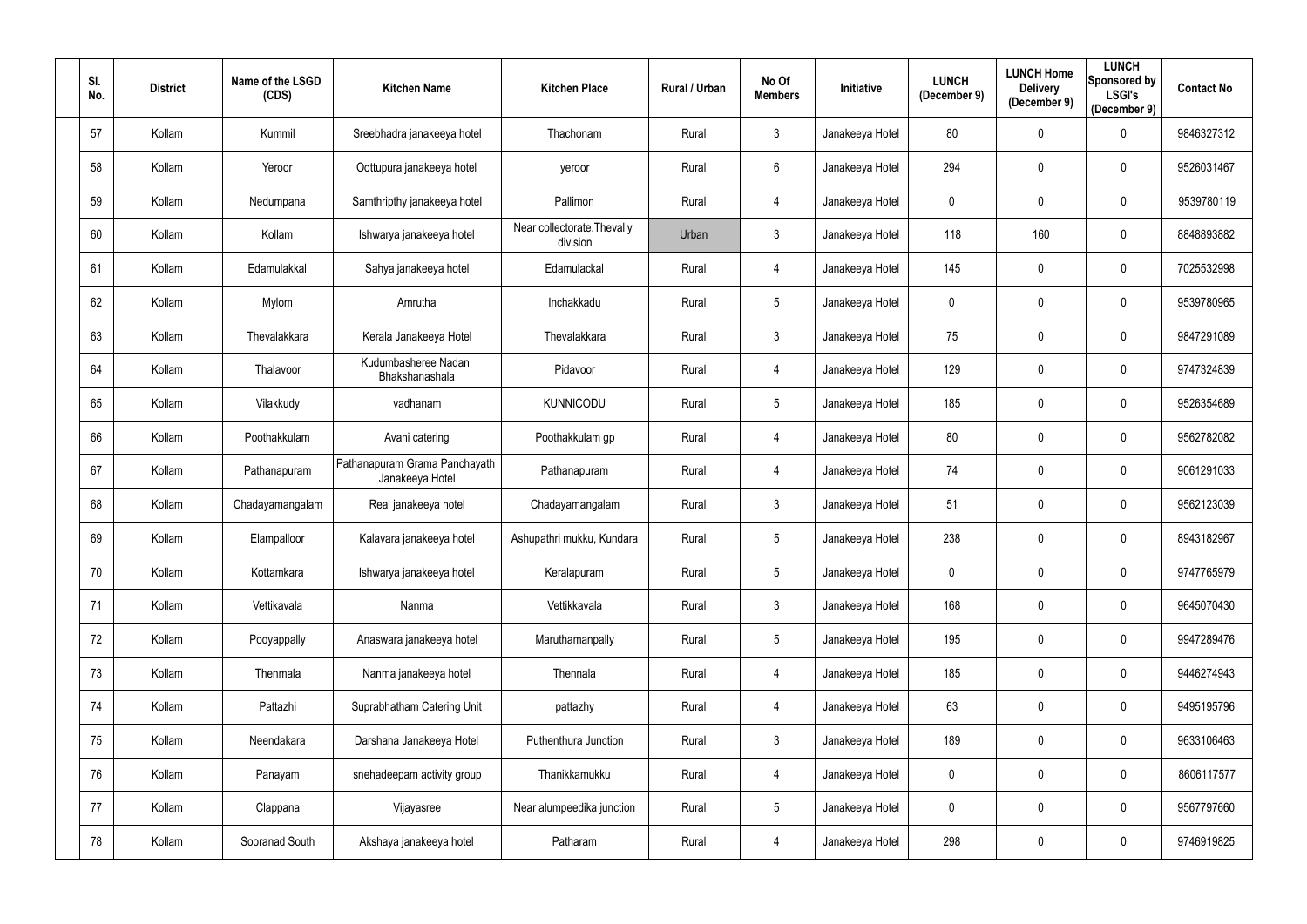|    | SI.<br>No.   | <b>District</b> | Name of the LSGD<br>(CDS) | <b>Kitchen Name</b>                | <b>Kitchen Place</b>                   | Rural / Urban | No Of<br><b>Members</b> | Initiative      | <b>LUNCH</b><br>(December 9) | <b>LUNCH Home</b><br><b>Delivery</b><br>(December 9) | <b>LUNCH</b><br>Sponsored by<br><b>LSGI's</b><br>(December 9) | <b>Contact No</b> |
|----|--------------|-----------------|---------------------------|------------------------------------|----------------------------------------|---------------|-------------------------|-----------------|------------------------------|------------------------------------------------------|---------------------------------------------------------------|-------------------|
|    | 79           | Kollam          | Edamulakkal               | Deepam janakeeya hotel             | Edamulackal                            | Rural         | $\mathfrak{Z}$          | Janakeeya Hotel | 297                          | $\mathbf 0$                                          | $\mathbf 0$                                                   | 9400684494        |
|    | 80           | Kollam          | Aryankavu                 | Sevana janakeeya hotel             | Kazhuthurutty                          | Rural         | $\mathfrak{Z}$          | Janakeeya Hotel | 132                          | $\mathbf 0$                                          | $\mathbf 0$                                                   | 8921381398        |
|    | 81           | Kollam          | Pattazhi Vadakkekara      | Annapoorna                         | Kaduvathode                            | Rural         | 4                       | Janakeeya Hotel | 94                           | $\mathbf 0$                                          | $\mathbf 0$                                                   | 7561013776        |
|    | 82           | Kollam          | Kulasekharapuram          | Vinayaka                           | Puthiykavu                             | Rural         | 4                       | Janakeeya Hotel | 234                          | $\mathbf 0$                                          | $\mathbf 0$                                                   | 9947499053        |
| 82 |              |                 |                           |                                    |                                        |               | 354                     |                 | 12266                        | 294                                                  | $\boldsymbol{8}$                                              |                   |
|    |              | Kottayam        | Akalakkunnam              | Navaruchi                          | Chengalam                              | Rural         | $5\phantom{.0}$         | Janakeeya Hotel | 135                          | $\mathbf 0$                                          | $\mathbf 0$                                                   | 9188362235        |
|    | 2            | Kottayam        | Arpookkara                | Niravu                             | <b>Medical College</b>                 | Rural         | 8                       | Janakeeya Hotel | 240                          | $\mathbf 0$                                          | $\mathbf 0$                                                   | 9744719092        |
|    | $\mathbf{3}$ | Kottayam        | Arpookkara                | Ruchi Janakeeya Hotel              | Kaippuzha mutt                         | Rural         | 4                       | Janakeeya Hotel | 190                          | $\mathbf 0$                                          | $\overline{0}$                                                | 9847147156        |
|    | 4            | Kottayam        | Athirampuzha              | Hannas                             | Mannanam                               | Rural         | 4                       | Janakeeya Hotel | 56                           | $\boldsymbol{0}$                                     | $\mathbf 0$                                                   | 9496136682        |
|    | 5            | Kottayam        | Ayarkunnam                | Panchami Unit                      | Near PHC Ayarkunnam                    | Rural         | 5                       | Janakeeya Hotel | 40                           | $\mathbf 0$                                          | $\mathbf 0$                                                   | 9744560994        |
|    | 6            | Kottayam        | Aymanam                   | Bisiya                             | Aymanam panchayath hall                | Rural         | $\mathfrak{Z}$          | Janakeeya Hotel | 96                           | $\boldsymbol{0}$                                     | $\mathbf 0$                                                   | 9544560606        |
|    |              | Kottayam        | Bharananganam             | Kudumbshree nadan<br>bhakshanasala | Bharananganam                          | Rural         | $\mathfrak{Z}$          | Janakeeya Hotel | 145                          | $\mathbf 0$                                          | $\mathbf 0$                                                   | 8113827680        |
|    | 8            | Kottayam        | Changanassery             | Janakeeya Hotel                    | Near Railway station                   | Urban         | $\mathfrak{Z}$          | Janakeeya Hotel | 120                          | $\mathbf 0$                                          | $\mathbf 0$                                                   | 7560866821        |
|    | 9            | Kottayam        | Chemp                     | Thanima                            | Chemp                                  | Rural         | 4                       | Janakeeya Hotel | 0                            | $\mathbf 0$                                          | $\mathbf 0$                                                   | 9809940907        |
|    | 10           | Kottayam        | Chirakkadav               | <b>Udaya Catering Unit</b>         | Mahatma Gandhi Town Hall,<br>Ponkunnam | Rural         | 5                       | Janakeeya Hotel | 101                          | $\mathbf 0$                                          | $\mathbf 0$                                                   | 6282479410        |
|    | 11           | Kottayam        | Chirakkadav               | Sargam                             | Thekkethu Kavala                       | Rural         | $\mathfrak{Z}$          | Janakeeya Hotel | 52                           | $\mathbf 0$                                          | $\mathbf 0$                                                   | 9656087110        |
|    | 12           | Kottayam        | Elikulam                  | Janakeeya Hotel Elikkulam          | Manchakuzhy                            | Rural         | $\mathfrak{Z}$          | Janakeeya Hotel | 110                          | $\mathbf 0$                                          | $\mathbf 0$                                                   | 9074768314        |
|    | 13           | Kottayam        | Ettumanoor                | Gramashree cafe kudumbasree        | Nandanam auditorium,<br>Ettumanoor     | Urban         | $5\phantom{.0}$         | Janakeeya Hotel | 121                          | $\mathbf 0$                                          | $\mathbf 0$                                                   | 9847334071        |
|    | 14           | Kottayam        | Kadanad                   | Thanal catering                    | Kadanad                                | Rural         | $5\phantom{.0}$         | Janakeeya Hotel | 73                           | $\mathbf 0$                                          | $\mathbf 0$                                                   | 9048099040        |
|    | 15           | Kottayam        | Kadaplamattam             | Salt &pepper                       | Near Kadaplamattom CDS                 | Rural         | 4                       | Janakeeya Hotel | 52                           | 29                                                   | $\mathbf 0$                                                   | 9645400860        |
|    | 16           | Kottayam        | Kadaplamattam             | Kadaplamattam Janakeeya Hotel      | Vayala                                 | Rural         | 4                       | Janakeeya Hotel | 100                          | 28                                                   | $\mathbf 0$                                                   | 9446804954        |
|    | 17           | Kottayam        | Kaduthuruthy              | Janakeeya Hotel                    | Panchayath premise                     | Rural         | $6\phantom{.}$          | Janakeeya Hotel | 96                           | $\boldsymbol{0}$                                     | $\pmb{0}$                                                     | 9847166464        |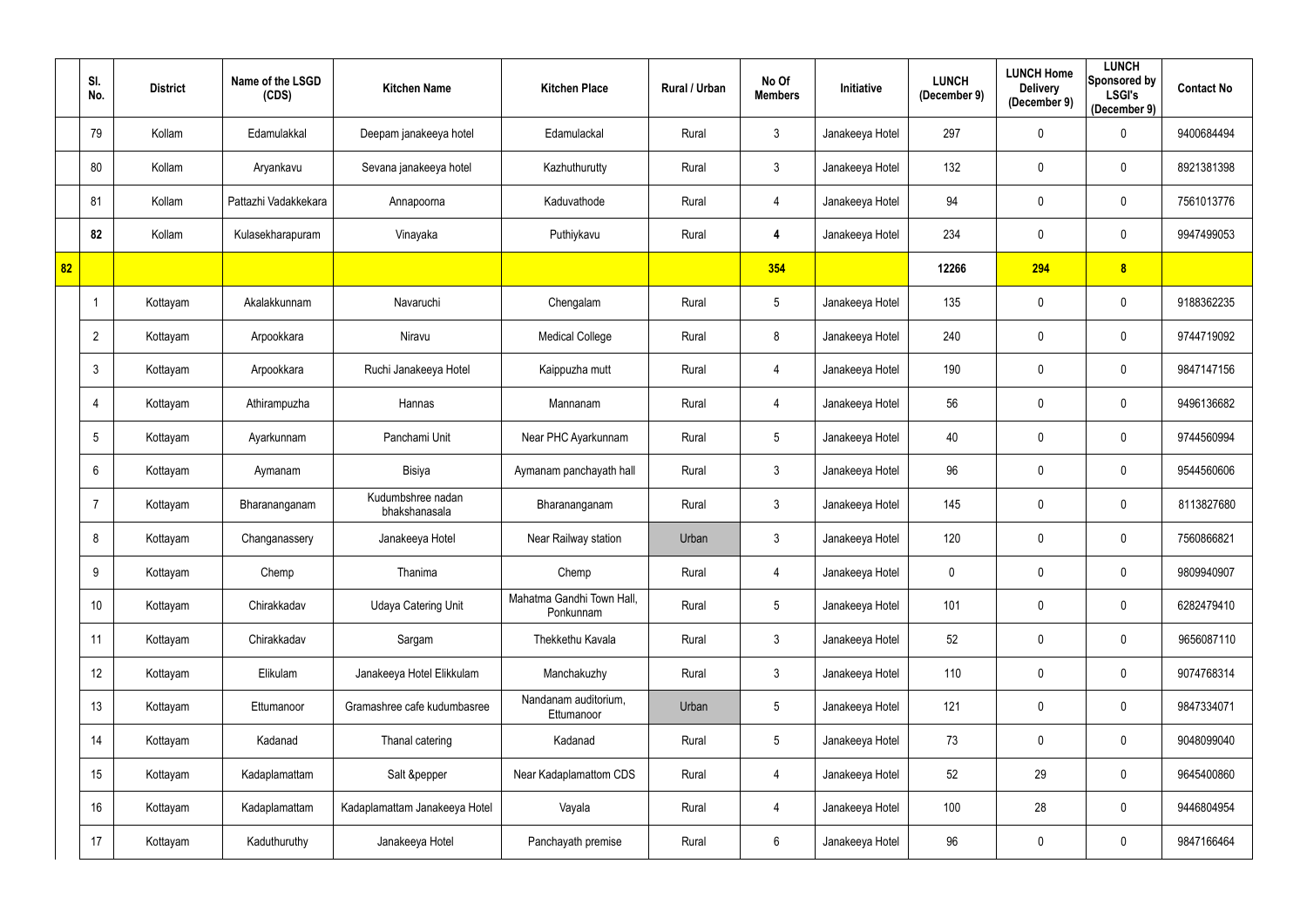| SI.<br>No. | <b>District</b> | Name of the LSGD<br>(CDS) | <b>Kitchen Name</b>             | <b>Kitchen Place</b>           | <b>Rural / Urban</b> | No Of<br><b>Members</b> | Initiative      | <b>LUNCH</b><br>(December 9) | <b>LUNCH Home</b><br><b>Delivery</b><br>(December 9) | <b>LUNCH</b><br>Sponsored by<br><b>LSGI's</b><br>(December 9) | <b>Contact No</b> |
|------------|-----------------|---------------------------|---------------------------------|--------------------------------|----------------------|-------------------------|-----------------|------------------------------|------------------------------------------------------|---------------------------------------------------------------|-------------------|
| 18         | Kottayam        | Kallara                   | Vasuki Janakeeya hotel          | Kallara                        | Rural                | $\mathfrak{Z}$          | Janakeeya Hotel | 95                           | $\boldsymbol{0}$                                     | $\mathbf 0$                                                   | 9846103478        |
| 19         | Kottayam        | Kanakkari                 | Jesus                           | Pattithanam                    | Rural                | $5\overline{)}$         | Janakeeya Hotel | 126                          | $\mathbf 0$                                          | $\mathbf 0$                                                   | 9447192439        |
| 20         | Kottayam        | Kangazha                  | Sulabha                         | Pathanadu                      | Rural                | $5\phantom{.0}$         | Janakeeya Hotel | 91                           | $\pmb{0}$                                            | $\overline{0}$                                                | 9847438293        |
| 21         | Kottayam        | Kanjirapally              | Vanitha canteen                 | Panchayath premise             | Rural                | $\mathfrak{Z}$          | Janakeeya Hotel | 145                          | $\mathbf 0$                                          | $\mathbf 0$                                                   | 9605391868        |
| 22         | Kottayam        | Karoor                    | Unarvu janakeeya hotel          | Valavoor                       | Rural                | 5                       | Janakeeya Hotel | 80                           | $\mathbf 0$                                          | $\overline{0}$                                                | 8304903250        |
| 23         | Kottayam        | Karukachal                | Sukrutham Catering Unit         | Karukachal                     | Rural                | 5                       | Janakeeya Hotel | 55                           | $\mathbf 0$                                          | $\mathbf 0$                                                   | 9847766843        |
| 24         | Kottayam        | Kidangoor                 | Janakeeya hotel                 | Kidangoor Panchayath           | Rural                | $\mathfrak{Z}$          | Janakeeya Hotel | 136                          | $\mathbf 0$                                          | $\mathbf 0$                                                   | 9048080292        |
| 25         | Kottayam        | Kooroppada                | Achus Janakeeya Hotel           | Panchayath                     | Rural                | 3 <sup>1</sup>          | Janakeeya Hotel | $52\,$                       | $\mathbf 0$                                          | $\mathbf 0$                                                   | 9778121989        |
| 26         | Kottayam        | Koottickal                | Janakeeya hotel                 | Koottickal                     | Rural                | $5\phantom{.0}$         | Janakeeya Hotel | 98                           | $\mathbf 0$                                          | $\mathbf 0$                                                   | 9645219929        |
| 27         | Kottayam        | Koruthodu                 | Koruthodu Janakeeya Hotel       | Koruthodu                      | Rural                | $6\phantom{.0}$         | Janakeeya Hotel | 65                           | $\pmb{0}$                                            | $\overline{0}$                                                | 7510770418        |
| 28         | Kottayam        | KottayamNorth             | Alfa Canteen                    | Municipality Kottayam          | Urban                | $5\phantom{.0}$         | Janakeeya Hotel | 225                          | $\pmb{0}$                                            | $\mathbf 0$                                                   | 9846571923        |
| 29         | Kottayam        | KottayamNorth             | Kerala cafe janakeeya hotel     | Choottuveli                    | Urban                | $\mathfrak{Z}$          | Janakeeya Hotel | 377                          | $\mathbf 0$                                          | $\mathbf 0$                                                   | 8129337294        |
| 30         | Kottayam        | KottayamNorth             | Maria Janakeeya Hotel           | Chungam                        | Urban                | $5\phantom{.0}$         | Janakeeya Hotel | 242                          | $\mathbf 0$                                          | $\mathbf 0$                                                   | 9744843928        |
| 31         | Kottayam        | KottayamNorth             | Ambady Janakeeya Hotel          | Karapuzha                      | Urban                | 4                       | Janakeeya Hotel | 0                            | $\mathbf 0$                                          | $\mathbf 0$                                                   | 9496374594        |
| 32         | Kottayam        | Kozhuvanal                | Rohini Janakeeya Hotel          | Vakkappulam                    | Rural                | 3 <sup>1</sup>          | Janakeeya Hotel | $\mathbf 0$                  | $\pmb{0}$                                            | $\overline{0}$                                                | 9400216885        |
| 33         | Kottayam        | Kuravilangadu             | kudumbashree janakeeya hotel    | kuravilangady by pass junction | Rural                | $5\phantom{.0}$         | Janakeeya Hotel | 143                          | $\pmb{0}$                                            | $\mathbf 0$                                                   | 7559022364        |
| 34         | Kottayam        | Kurichi                   | Swad Catering                   | Cheruvelippadi                 | Rural                | 4                       | Janakeeya Hotel | 296                          | $\pmb{0}$                                            | $\overline{0}$                                                | 9847891917        |
| 35         | Kottayam        | Madappally                | SR catering                     | Mammoodu                       | Rural                | $\mathfrak{Z}$          | Janakeeya Hotel | 98                           | $\pmb{0}$                                            | $\mathbf 0$                                                   | 9747702203        |
| 36         | Kottayam        | Manimala                  | Vanitha canteen                 | Manimala                       | Rural                | $\mathbf{3}$            | Janakeeya Hotel | 135                          | $\pmb{0}$                                            | $\mathbf 0$                                                   | 9946318069        |
| 37         | Kottayam        | Manjoor                   | Oruma catering unit             | Kuruppanthara                  | Rural                | $5\phantom{.0}$         | Janakeeya Hotel | 98                           | 47                                                   | $\overline{2}$                                                | 9349189590        |
| 38         | Kottayam        | Manjoor                   | Deepam                          | Manjoor                        | Rural                | $5\phantom{.0}$         | Janakeeya Hotel | $\mathbf 0$                  | $\pmb{0}$                                            | $\mathbf 0$                                                   | 8547676135        |
| 39         | Kottayam        | Marangattupilly           | Marangattupilly Janakeeya Hotel | Marangattupilly                | Rural                | 4                       | Janakeeya Hotel | 186                          | $\boldsymbol{0}$                                     | $\overline{0}$                                                | 9544416772        |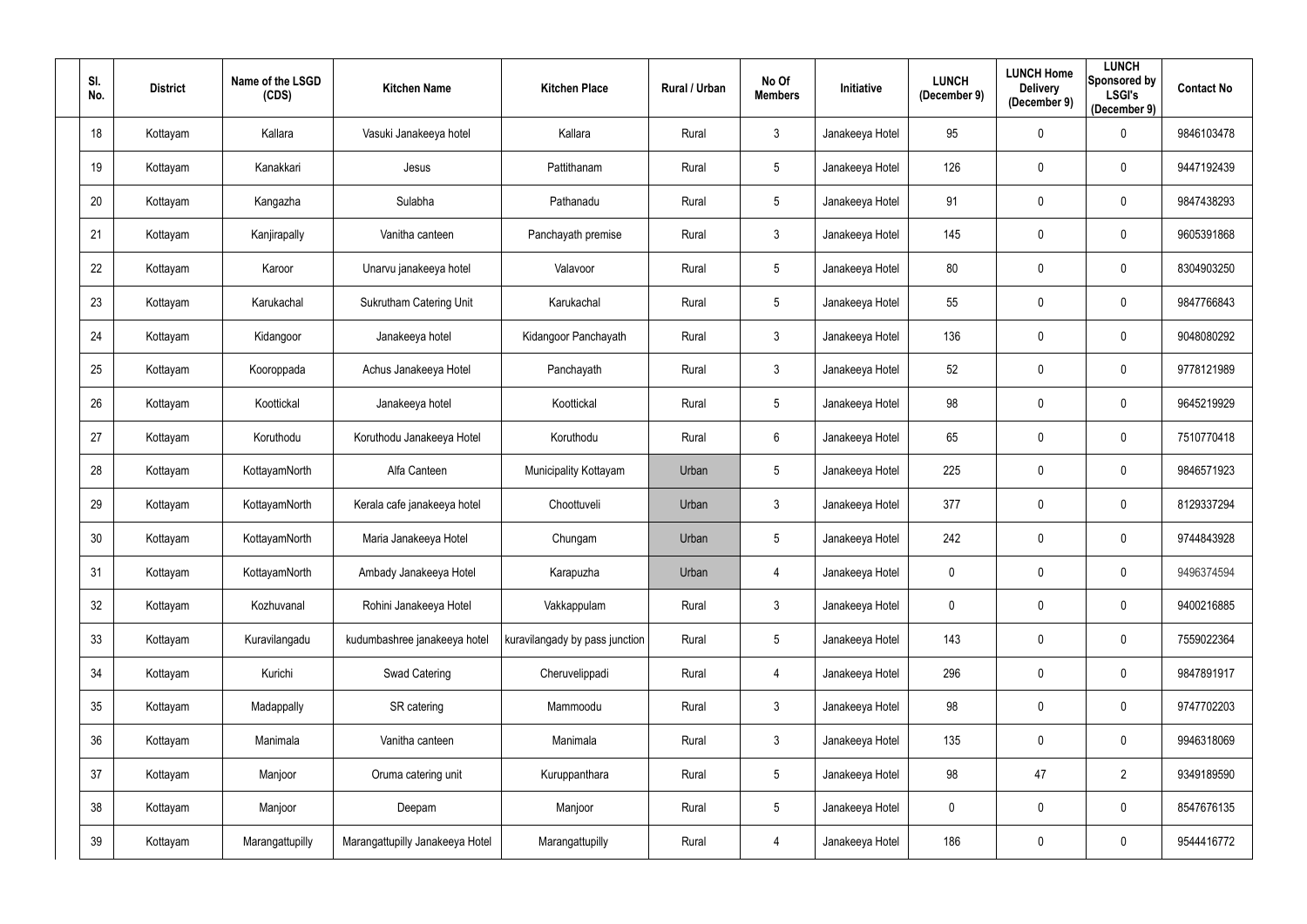|    | SI.<br>No. | <b>District</b> | Name of the LSGD<br>(CDS) | <b>Kitchen Name</b>         | <b>Kitchen Place</b>     | Rural / Urban | No Of<br><b>Members</b> | Initiative      | <b>LUNCH</b><br>(December 9) | <b>LUNCH Home</b><br><b>Delivery</b><br>(December 9) | <b>LUNCH</b><br>Sponsored by<br><b>LSGI's</b><br>(December 9) | <b>Contact No</b> |
|----|------------|-----------------|---------------------------|-----------------------------|--------------------------|---------------|-------------------------|-----------------|------------------------------|------------------------------------------------------|---------------------------------------------------------------|-------------------|
| 80 | 40         | Kottayam        | Maravanthuruth            | Changathi                   | Maravanthuruth           | Rural         | 4                       | Janakeeya Hotel | 75                           | $\pmb{0}$                                            | $\mathbf 0$                                                   | 9744598169        |
|    | 41         | Kottayam        | Meenachil                 | Akshaya Janakeeya hotel     | Idamattam                | Rural         | 4                       | Janakeeya Hotel | 110                          | $\mathbf 0$                                          | $\overline{2}$                                                | 9747190979        |
|    | 42         | Kottayam        | Meenachil                 | Archana janakeeya Hotel     | Paika                    | Rural         | $5\phantom{.0}$         | Janakeeya Hotel | 183                          | $\mathbf 0$                                          | $\overline{0}$                                                | 9048759539        |
|    | 43         | Kottayam        | Meenadom                  | Nainus                      | Meenadom                 | Rural         | $\mathfrak{Z}$          | Janakeeya Hotel | 102                          | $\mathbf 0$                                          | $\overline{0}$                                                | 9539752801        |
|    | 44         | Kottayam        | Melukavu                  | Seenayi Cafe centre         | Melukavumattam           | Rural         | $5\phantom{.0}$         | Janakeeya Hotel | $\mathbf 0$                  | $\mathbf 0$                                          | $\overline{0}$                                                | 9744546703        |
|    | 45         | Kottayam        | Moonnilav                 | Aiswarya                    | Moonnilav                | Rural         | $\mathfrak{Z}$          | Janakeeya Hotel | 83                           | $\mathbf 0$                                          | $\mathbf 0$                                                   | 8281227689        |
|    | 46         | Kottayam        | Mulakkulam                | Janakeeya Hotel             | Moorkkattilpadi          | Rural         | 4                       | Janakeeya Hotel | 56                           | $\mathbf 0$                                          | $\mathbf 0$                                                   | 9747856382        |
|    | 47         | Kottayam        | Mundakkayam               | Janakeeya Hotel Mundakkayam | Mundakkayam              | Rural         | 6                       | Janakeeya Hotel | 136                          | $\mathbf 0$                                          | $\mathbf 0$                                                   | 9495314979        |
|    | 48         | Kottayam        | Nedumkunnam               | Nanma Kudumbashree Unit     | Nedumkunnam              | Rural         | $5\phantom{.0}$         | Janakeeya Hotel | 66                           | $\mathbf 0$                                          | $\mathbf 0$                                                   | 7306791612        |
|    | 49         | Kottayam        | Neendoor                  | Gruhasree ME Unit           | Panchayath               | Rural         | $\mathfrak{Z}$          | Janakeeya Hotel | 60                           | $\pmb{0}$                                            | $\overline{0}$                                                | 9847756958        |
|    | 50         | Kottayam        | Njeezhoor                 | Annapoorna Janakeeya Hotel  | Panchayath               | Rural         | 4                       | Janakeeya Hotel | 94                           | $\mathbf 0$                                          | $\mathbf 0$                                                   | 9745246839        |
|    | 51         | Kottayam        | Pala                      | Harithasree catering        | Chethimattam             | Urban         | 5                       | Janakeeya Hotel | 222                          | $\mathbf 0$                                          |                                                               | 9895154240        |
|    | 52         | Kottayam        | Pampady                   | Thrupthi                    | Pampady Town             | Rural         | $5\phantom{.0}$         | Janakeeya Hotel | 20                           | $\mathbf 0$                                          | $\mathbf 0$                                                   | 9633013622        |
|    | 53         | Kottayam        | Panachikkadu              | Ruchi Canteen               | Paruthumpara             | Rural         | 5                       | Janakeeya Hotel | 65                           | $\mathbf 0$                                          | $\mathbf 0$                                                   | 9656411494        |
|    | 54         | Kottayam        | Parathodu                 | Janakeeya Hotel Parathodu   | Panchayath               | Rural         | 4                       | Janakeeya Hotel | 63                           | $\pmb{0}$                                            | $\mathbf 0$                                                   | 7907455541        |
|    | 55         | Kottayam        | Paippadu                  | Thejus                      | Paippadu                 | Rural         | 5                       | Janakeeya Hotel | 237                          | $\mathbf 0$                                          | $\mathbf 0$                                                   | 7034621426        |
|    | 56         | Kottayam        | Poonjar                   | Haritham                    | Poonjar                  | Rural         | $5\phantom{.0}$         | Janakeeya Hotel | 87                           | $\pmb{0}$                                            | $\overline{4}$                                                | 9495235348        |
|    | 57         | Kottayam        | Ramapuram                 | Ruchi                       | Ramapuram                | Rural         | 4                       | Janakeeya Hotel | 120                          | 45                                                   | $\mathbf 0$                                                   | 9495107277        |
|    | 58         | Kottayam        | T.V.Puram                 | Vijaya Janakeeya Hotel      | TV Puram                 | Rural         | $\mathbf{3}$            | Janakeeya Hotel | $\mathbf 0$                  | $\pmb{0}$                                            | $\mathbf 0$                                                   | 9847614136        |
|    | 59         | Kottayam        | Teekkoy                   | Kairali                     | Vagamattom, Kallambhagam | Rural         | 3 <sup>1</sup>          | Janakeeya Hotel | 75                           | $\pmb{0}$                                            | $\mathbf 0$                                                   | 7025702768        |
|    | 60         | Kottayam        | Thalanad                  | Nanma                       | Muttambhagam Kavala      | Rural         | $\mathfrak{Z}$          | Janakeeya Hotel | $\mathbf 0$                  | $\pmb{0}$                                            | $\mathbf 0$                                                   | 9961289547        |
|    | 61         | Kottayam        | Thalappalam               | Ameya                       | Thalappalam              | Rural         | 4                       | Janakeeya Hotel | 106                          | $\boldsymbol{0}$                                     | $\overline{0}$                                                | 7025932626        |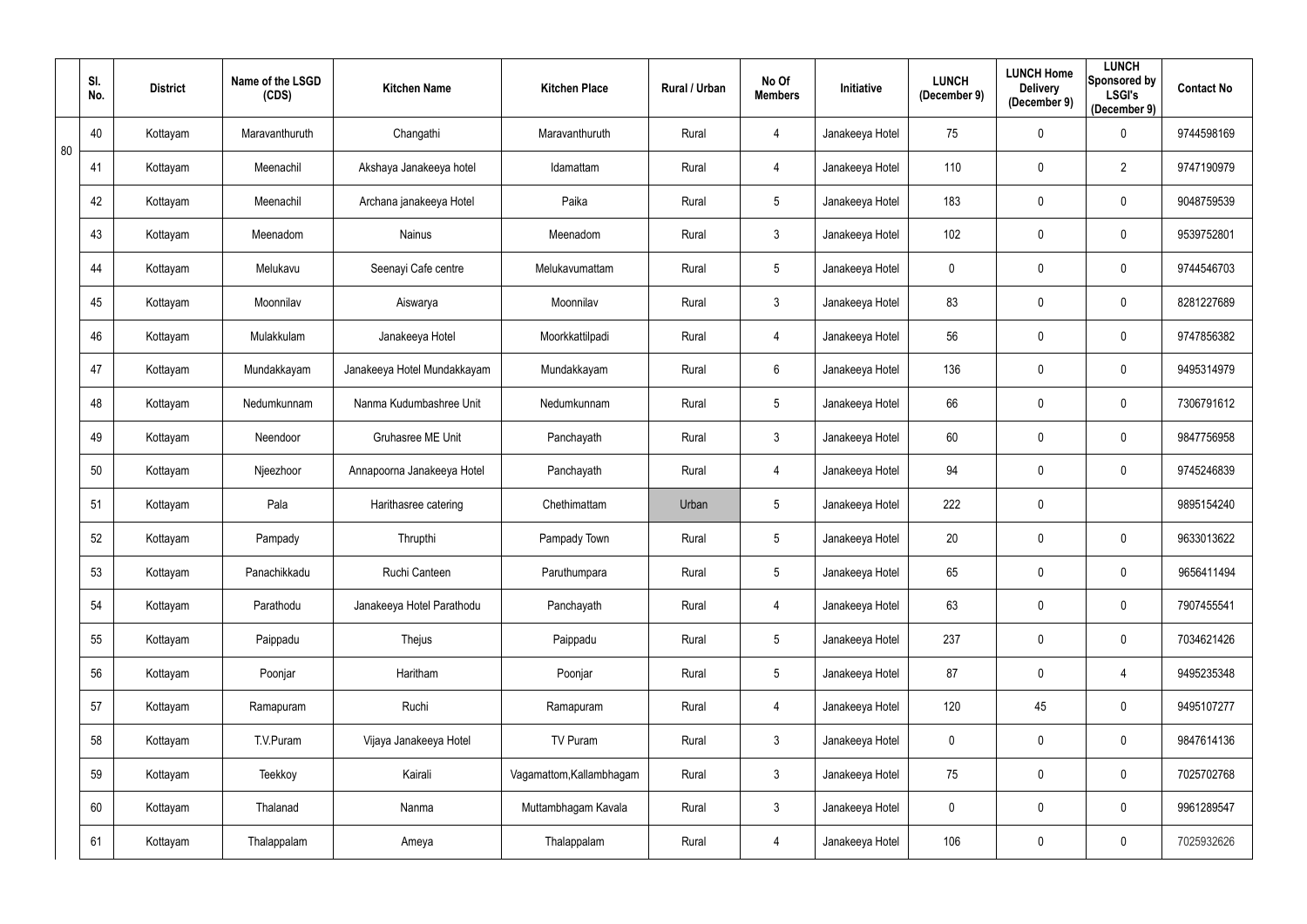|    | SI.<br>No.     | <b>District</b> | Name of the LSGD<br>(CDS) | <b>Kitchen Name</b>                                      | <b>Kitchen Place</b>                        | Rural / Urban | No Of<br><b>Members</b> | <b>Initiative</b> | <b>LUNCH</b><br>(December 9) | <b>LUNCH Home</b><br><b>Delivery</b><br>(December 9) | <b>LUNCH</b><br>Sponsored by<br><b>LSGI's</b><br>(December 9) | <b>Contact No</b> |
|----|----------------|-----------------|---------------------------|----------------------------------------------------------|---------------------------------------------|---------------|-------------------------|-------------------|------------------------------|------------------------------------------------------|---------------------------------------------------------------|-------------------|
|    | 62             | Kottayam        | Thalayolaparambu          | kudumbashree janakeeya hotel                             | Thalayolaparambu                            | Rural         | $\mathfrak{Z}$          | Janakeeya Hotel   | 92                           | $\mathbf 0$                                          | $\overline{0}$                                                | 7994830570        |
|    | 63             | Kottayam        | Thidanadu                 | Janani                                                   | Chemmlamattam                               | Rural         | $6\phantom{.}$          | Janakeeya Hotel   | 110                          | $\mathbf 0$                                          | 0\$                                                           | 9562695545        |
|    | 64             | Kottayam        | Thidanadu                 | Krishna                                                  | Near Panchayath                             | Rural         | 4                       | Janakeeya Hotel   | 215                          | $\mathbf{0}$                                         | $\overline{0}$                                                | 9605565960        |
|    | 65             | Kottayam        | Thiruvarppu               | Sreeparvathy food products                               | Illickal                                    | Rural         | $\mathfrak{Z}$          | Janakeeya Hotel   | 162                          | $\mathbf 0$                                          | $\mathbf 0$                                                   | 9747289846        |
|    | 66             | Kottayam        | Thrikkodithanam           | Swanthanam                                               | Thrikkodithanam                             | Rural         | 5                       | Janakeeya Hotel   | 86                           | $\mathbf{0}$                                         | $\overline{0}$                                                | 7902729237        |
|    | 67             | Kottayam        | Udayanapuram              | Uppum Mulakum                                            | Nerekadavu                                  | Rural         | $\mathfrak{Z}$          | Janakeeya Hotel   | 42                           | $\mathbf{0}$                                         | 0                                                             | 8111850728        |
|    | 68             | Kottayam        | Udayanapuram              | Aiswarya Activity Group                                  | Vaikom Block Panchayath                     | Rural         | 5                       | Janakeeya Hotel   | 68                           | $\mathbf{0}$                                         | $\mathbf 0$                                                   | 9847437286        |
|    | 69             | Kottayam        | Uzhavoor                  | Uzhavoor Janakeeya Hotel                                 | Uzhavoor Town                               | Rural         | 8                       | Janakeeya Hotel   | 223                          | 82                                                   | 15                                                            | 9746074266        |
|    | 70             | Kottayam        | Vaikom                    | <b>Chanees Eats</b>                                      | Chalapparambu                               | Urban         | 4                       | Janakeeya Hotel   | 88                           | $\mathbf 0$                                          | $\overline{0}$                                                | 9446467389        |
|    | 71             | Kottayam        | Vakathanam                | Padheyam                                                 | Njaliakuzhi                                 | Rural         | $6\phantom{.}$          | Janakeeya Hotel   | 220                          | $\mathbf 0$                                          | $\overline{0}$                                                | 9495010073        |
|    | 72             | Kottayam        | Vazhappally               | Udayam                                                   | Vazhappally                                 | Rural         | 4                       | Janakeeya Hotel   | 93                           | $\mathbf{0}$                                         | $\mathbf 0$                                                   | 9562267564        |
|    | 73             | Kottayam        | Vazhoor                   | Kudumbashree Canteen Unit At<br>Vazhoor Grama Panchayath | Vazhoor Grama Panchayath<br><b>Building</b> | Rural         | 5                       | Janakeeya Hotel   | 0                            | $\mathbf{0}$                                         | $\overline{0}$                                                | 9544717796        |
|    | 74             | Kottayam        | Vazhoor                   | New India                                                | Nedumavu                                    | Rural         | $\mathbf{3}$            | Janakeeya Hotel   | 27                           | $\mathbf 0$                                          | $\mathbf 0$                                                   | 9744581242        |
|    | 75             | Kottayam        | Vechoor                   | Treeland Annapoorna                                      | <b>Bund Road</b>                            | Rural         | $\mathfrak{Z}$          | Janakeeya Hotel   | 99                           | $\mathbf 0$                                          | $\overline{0}$                                                | 8606814487        |
|    | 76             | Kottayam        | Veliyannoor               | Thanima foods                                            | Veliyannoor                                 | Rural         | $\mathfrak{Z}$          | Janakeeya Hotel   | 157                          | $\mathbf 0$                                          | $\overline{0}$                                                | 9744392147        |
|    | 77             | Kottayam        | Vellavoor                 | Uppum Mulakum Janakeeya Hotel                            | Panchayath premise                          | Rural         | $5\,$                   | Janakeeya Hotel   | 40                           | $\mathbf 0$                                          | $\mathbf 0$                                                   | 9188317288        |
|    | 78             | Kottayam        | Velloor                   | Puzhayoram catering                                      | Near Velloor cds office                     | Rural         | 4                       | Janakeeya Hotel   | 98                           | $\mathbf 0$                                          | $\mathbf 0$                                                   | 9895522286        |
|    | 79             | Kottayam        | Vijayapuram               | Niravu                                                   | Iranjal                                     | Rural         | $\mathfrak{Z}$          | Janakeeya Hotel   | 289                          | $\mathbf 0$                                          | $\mathbf 0$                                                   | 9495245895        |
|    | 80             | Kottayam        | Vijayapuram               | Renown Janakeeya Hotel                                   | Vadavathoor                                 | Rural         | 5                       | Janakeeya Hotel   | 135                          | $\mathbf 0$                                          | $\overline{0}$                                                | 8606536302        |
| 80 |                |                 |                           |                                                          |                                             |               | 336                     |                   | 8674                         | 231                                                  | 23                                                            |                   |
|    |                | Kozhikode       | Balussery                 | Unarvu Janakeeya Hotel                                   | Balussery                                   | Rural         | $5\phantom{.0}$         | Janakeeya Hotel   | 164                          | $\pmb{0}$                                            | $\overline{0}$                                                | 95440 03929       |
|    | $\overline{2}$ | Kozhikode       | Panangad                  | Kairali Janakeeya Hotel                                  | Balussery mukku at KK<br>hospital           | Rural         | $\mathfrak{Z}$          | Janakeeya Hotel   | 418                          | $\mathbf 0$                                          | $\overline{0}$                                                | 97450 85782       |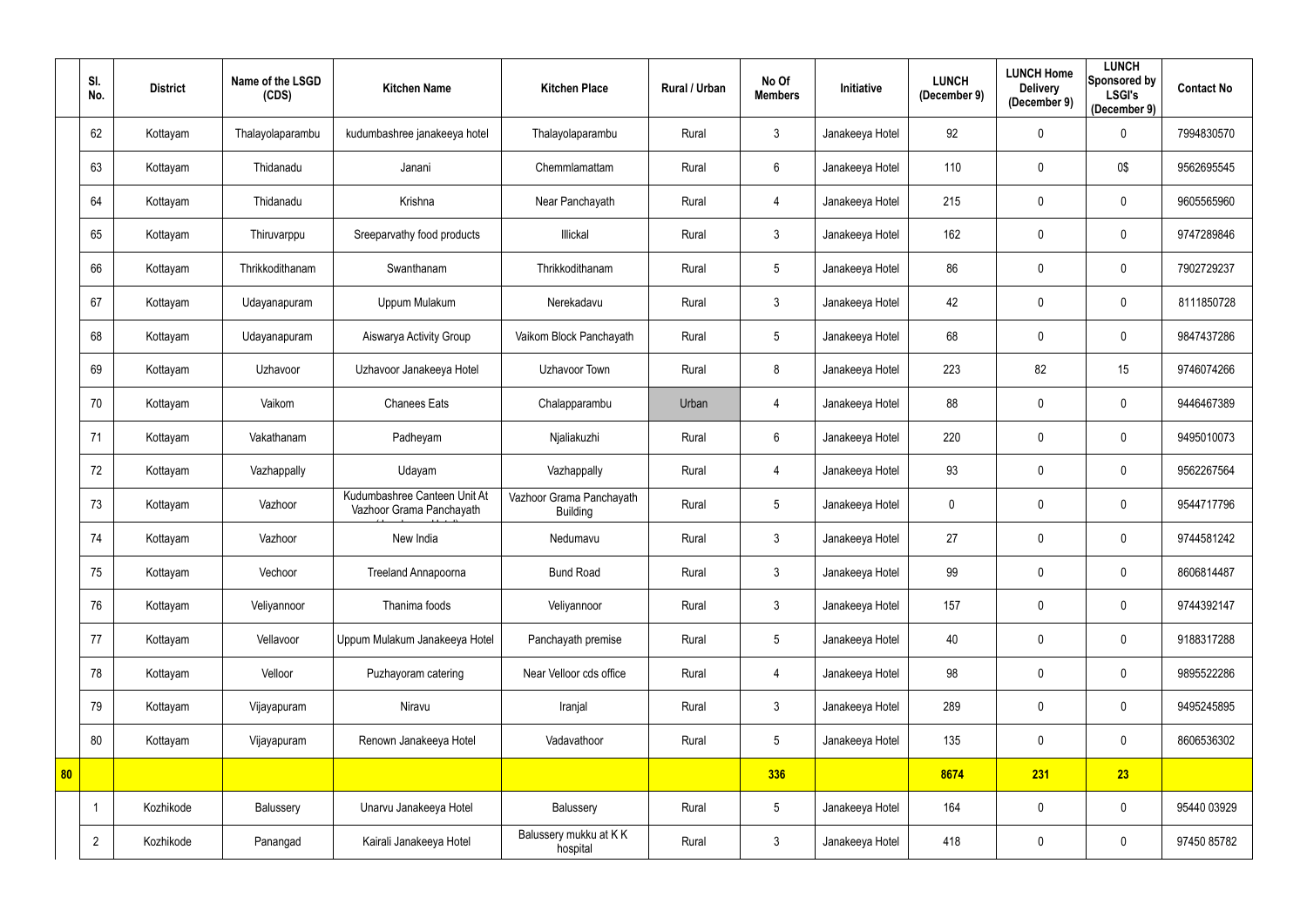| SI.<br>No.      | <b>District</b> | Name of the LSGD<br>(CDS) | <b>Kitchen Name</b>            | <b>Kitchen Place</b>                  | Rural / Urban | No Of<br><b>Members</b> | Initiative      | <b>LUNCH</b><br>(December 9) | <b>LUNCH Home</b><br><b>Delivery</b><br>(December 9) | <b>LUNCH</b><br><b>Sponsored by</b><br><b>LSGI's</b><br>(December 9) | <b>Contact No</b> |
|-----------------|-----------------|---------------------------|--------------------------------|---------------------------------------|---------------|-------------------------|-----------------|------------------------------|------------------------------------------------------|----------------------------------------------------------------------|-------------------|
| $\mathbf{3}$    | Kozhikode       | Koorachundu               | Koorachundu Janakeeya hotel    | Koorachundu                           | Rural         | 4                       | Janakeeya Hotel | 258                          | $\mathbf 0$                                          | 0                                                                    | 94967 07886       |
| $\overline{4}$  | Kozhikode       | Koorachundu               | Koottayma Janakeeya Hotel      | Kallanode                             | Rural         | 5                       | Janakeeya Hotel | 350                          | $\mathbf 0$                                          | 0                                                                    | 94967 26850       |
| $5\phantom{.0}$ | Kozhikode       | Kottur                    | Sneha Janakeeya Hotel          | Kottur                                | Rural         | 5 <sup>5</sup>          | Janakeeya Hotel | 144                          | $\mathbf 0$                                          | $\mathbf 0$                                                          | 97456 72101       |
| 6               | Kozhikode       | Naduvannur                | Naduvannur Janakeeya Hotel     | Naduvannur                            | Rural         | 7                       | Janakeeya Hotel | 345                          | $\mathbf 0$                                          | $\mathbf 0$                                                          | 8592-031802       |
| $\overline{7}$  | Kozhikode       | Naduvannur                | Kudumbashree Janakeeya Hotel   | Anjolimukku                           | Rural         | $\mathfrak{Z}$          | Janakeeya Hotel | 443                          | $\mathbf 0$                                          | $\mathbf 0$                                                          | 9995947043        |
| 8               | Kozhikode       | Ulliyeri                  | Ulliyeri Janakeeya Hotel       | Ulliyeri                              | Rural         | 4                       | Janakeeya Hotel | 370                          | $\mathbf 0$                                          | $\mathbf 0$                                                          | 89434 06681       |
| 9               | Kozhikode       | Unnikulam                 | Swad Janakeeya Hotel           | Ekarool Kaappil Road                  | Rural         | 3 <sup>1</sup>          | Janakeeya Hotel | 814                          | $\mathbf 0$                                          | $\mathbf 0$                                                          | 85475 75474       |
| 10 <sup>°</sup> | Kozhikode       | Unnikulam                 | Chaithanya Janakeeya Hotel     | Opposite unnikulam<br>gramapanchayath | Rural         | $\mathfrak{Z}$          | Janakeeya Hotel | 646                          | $\mathbf 0$                                          | $\mathbf 0$                                                          | 87141 31460       |
| 11              | Kozhikode       | Nanminda                  | Akshaya vanitha hotel          | Nanminda panchayath building          | Rural         | 3 <sup>1</sup>          | Janakeeya Hotel | 123                          | $\mathbf 0$                                          | $\mathbf 0$                                                          | 9961184212        |
| 12              | Kozhikode       | Thalakkulathur            | Thalakkulathur Janakeeya Hotel | Parambath                             | Rural         | 4                       | Janakeeya Hotel | 300                          | $\mathbf 0$                                          | $\mathbf 0$                                                          | 7593067511        |
| 13              | Kozhikode       | Kakkodi                   | Kakkodi Janakeeya Hotel        | Kakkodi Bazar                         | Rural         | $\overline{7}$          | Janakeeya Hotel | 238                          | $\mathbf 0$                                          | $\mathbf 0$                                                          | 8943123615        |
| 14              | Kozhikode       | Chelannur                 | Oottupura Janakeeya Hotel      | Ambalathukulangara                    | Rural         | 7                       | Janakeeya Hotel | 116                          | $\mathbf 0$                                          | $\overline{2}$                                                       | 9846010528        |
| 15              | Kozhikode       | Narikkuni                 | Amma Janakeeya Hotel           | Narikkuni                             | Rural         | $3\phantom{.0}$         | Janakeeya Hotel | 178                          | $\mathbf 0$                                          | 0                                                                    | 9645606562        |
| 16              | Kozhikode       | Kakkoor                   | Janakeeya Hotel Kakkoor        | Kakkoor                               | Rural         | 5                       | Janakeeya Hotel | 171                          | $\mathbf 0$                                          | 0                                                                    | 8592050112        |
| 17              | Kozhikode       | Koduvally                 | Sadhya Janakeeya Hotel         | G M L P School, Koduvally             | Urban         | 5 <sup>5</sup>          | Janakeeya Hotel | 507                          | $\mathbf 0$                                          | $\mathbf 0$                                                          | 8593898831        |
| 18              | Kozhikode       | Koduvally                 | KKN Janakeeya Hotel Koduvally  | Nellamkandi                           | Urban         | 3 <sup>1</sup>          | Janakeeya Hotel | 177                          | $\pmb{0}$                                            | $\mathbf 0$                                                          | 9847650894        |
| 19              | Kozhikode       | Koduvally                 | Swad Janakeeya Hotel           | Manipuram                             | Urban         | 5                       | Janakeeya Hotel | 236                          | $\pmb{0}$                                            | $\mathbf 0$                                                          | 9946991995        |
| 20              | Kozhikode       | Madavoor                  | Madavoor Janakeeya Hotel       | Near madavoor panchayath              | Rural         | 5                       | Janakeeya Hotel | 247                          | $\pmb{0}$                                            | $\bf{0}$                                                             | 8547590842        |
| 21              | Kozhikode       | Omasseri                  | Annapoornna Janakeeya Hotel    | Omasseri                              | Rural         | 4                       | Janakeeya Hotel | 318                          | $\boldsymbol{0}$                                     | $\mathbf 0$                                                          | 9605102599        |
| 22              | Kozhikode       | Puthuppadi                | Ruchi Janakeeya Hotel          | Puthupadi                             | Rural         | $5\phantom{.0}$         | Janakeeya Hotel | 420                          | $\mathbf 0$                                          | $\overline{0}$                                                       | 7909113114        |
| 23              | Kozhikode       | Kizhakkoth                | Swad Janakeeya Hotel           | Mariveettilthazham                    | Rural         | 4                       | Janakeeya Hotel | 132                          | $\boldsymbol{0}$                                     | $\bf{0}$                                                             | 9847086665        |
| 24              | Kozhikode       | Thamarassery              | Pavithram Janakeeya hotel      | Thamarassery old stand                | Rural         | $6\overline{6}$         | Janakeeya Hotel | 351                          | $\boldsymbol{0}$                                     | $\bf{0}$                                                             | 9048389661        |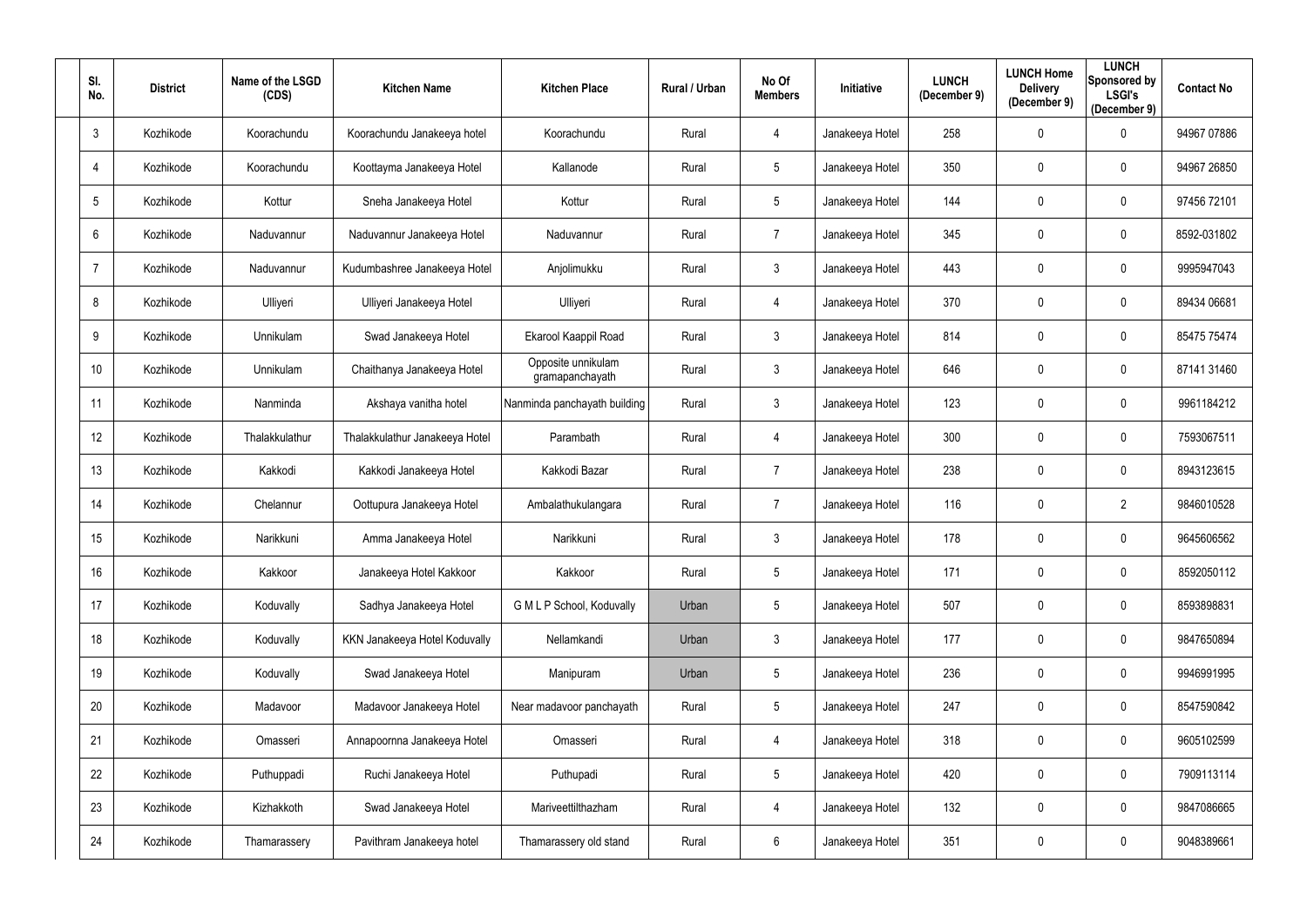| SI.<br>No. | <b>District</b> | Name of the LSGD<br>(CDS) | <b>Kitchen Name</b>                      | <b>Kitchen Place</b>                        | Rural / Urban | No Of<br><b>Members</b> | Initiative      | <b>LUNCH</b><br>(December 9) | <b>LUNCH Home</b><br><b>Delivery</b><br>(December 9) | <b>LUNCH</b><br><b>Sponsored by</b><br><b>LSGI's</b><br>(December 9) | <b>Contact No</b> |
|------------|-----------------|---------------------------|------------------------------------------|---------------------------------------------|---------------|-------------------------|-----------------|------------------------------|------------------------------------------------------|----------------------------------------------------------------------|-------------------|
| 25         | Kozhikode       | Kodenchery                | Kairali Janakeeya Hotel                  | Kodenchery                                  | Rural         | 4                       | Janakeeya Hotel | 60                           | $\mathbf 0$                                          | 0                                                                    | 9446037829        |
| 26         | Kozhikode       | Koodaranji                | Ruchikkoot Janakeeya Hotel               | Koodaranji                                  | Rural         | $6\phantom{.}$          | Janakeeya Hotel | 237                          | $\mathbf 0$                                          | 0                                                                    | 9496439278        |
| 27         | Kozhikode       | Thiruvambadi              | Pulari Janakeeya Hotel                   | Thondimmal                                  | Rural         | $5\phantom{.0}$         | Janakeeya Hotel | 0                            | $\mathbf{0}$                                         | $\mathbf 0$                                                          | 7034264232        |
| 28         | Kozhikode       | Kattippara                | Ruchi Janakeeya Hotel                    | Chamal                                      | Rural         | $6\phantom{.}$          | Janakeeya Hotel | 201                          | $\mathbf 0$                                          | $\mathbf 0$                                                          | 7591974045        |
| 29         | Kozhikode       | Koyilandy North           | Naveena canteen                          | Near new bus stand                          | Urban         | $\overline{7}$          | Janakeeya Hotel | 651                          | $\mathbf 0$                                          | $\mathfrak{Z}$                                                       | 9544185262        |
| 30         | Kozhikode       | Koyilandy North           | Koyilandi Nagarasabha Janakeeya<br>Hotel | Near Kollamchira                            | Urban         | 10 <sup>°</sup>         | Janakeeya Hotel | 409                          | $\mathbf 0$                                          | 0                                                                    | 8943191728        |
| 31         | Kozhikode       | Koyilandi South           | Snehadeepam Janakeeya Hotel              | Muthambi                                    | Urban         | $6^{\circ}$             | Janakeeya Hotel | 61                           | $\mathbf 0$                                          | $\mathbf 0$                                                          | 9188198658        |
| 32         | Kozhikode       | Chengottukavu             | Amma Janakeeya Hotel                     | Edakkulam                                   | Rural         | 5 <sup>5</sup>          | Janakeeya Hotel | 167                          | $\mathbf 0$                                          | $\mathbf 0$                                                          | 9048235785        |
| 33         | Kozhikode       | Atholi                    | Atholi Janakeeya Hotel                   | Kodassery                                   | Rural         | 4                       | Janakeeya Hotel | 135                          | $\mathbf 0$                                          | $\mathbf 0$                                                          | 9072499251        |
| 34         | Kozhikode       | Moodadi                   | Ruchi Janakeeya Hotel                    | Moodadi                                     | Rural         | $5\phantom{.0}$         | Janakeeya Hotel | 310                          | $\mathbf 0$                                          | $\mathbf 0$                                                          | 8281226403        |
| 35         | Kozhikode       | Chemancheri               | Annapoornna Janakeeya Hotel              | Pookkad                                     | Rural         | $5\phantom{.0}$         | Janakeeya Hotel | 210                          | $\mathbf 0$                                          |                                                                      | 9048235785        |
| 36         | Kozhikode       | Arikkulam                 | Thanima Janakeeya Hotel                  | Kurudimukku                                 | Rural         | 4                       | Janakeeya Hotel | 152                          | $\mathbf 0$                                          |                                                                      | 9645137125        |
| 37         | Kozhikode       | Arikkulam                 | Ruchiyidam Janakeeya Hotel               | Arikkulam                                   | Rural         | 4                       | Janakeeya Hotel | 74                           | $\mathbf 0$                                          | 0                                                                    | 9048410803        |
| 38         | Kozhikode       | Kozhikode Central.        | Ruchikkoott                              | <b>District Veterinary Hospital</b>         | Urban         | $\mathfrak{Z}$          | Janakeeya Hotel | 986                          | 350                                                  | $\mathbf 0$                                                          | 7025774213        |
| 39         | Kozhikode       | Kozhikode Central         | Sneha Ruchikkoott                        | Mankavu                                     | Urban         | $\overline{4}$          | Janakeeya Hotel | 362                          | 70                                                   | $\overline{0}$                                                       | 8921995031        |
| 40         | Kozhikode       | Kozhikode Central         | Tripthi Janakeeya Hotel                  | Near AMLP School,<br>Moozhikkal             | Urban         | $\mathfrak{Z}$          | Janakeeya Hotel | 743                          | 129                                                  | $\mathbf 0$                                                          | 8129200288        |
| 41         | Kozhikode       | Kozhikode Central         | New Ganesh                               | Kovoor, near library                        | Urban         | $5\phantom{.0}$         | Janakeeya Hotel | 980                          | 140                                                  | $\mathbf 0$                                                          | 9349123701        |
| 42         | Kozhikode       | Kozhikode Central         | Ruchippura Janakeeya Hotel               | Near Focus mall, New bus<br>stand Kozhikode | Urban         | $\mathfrak{Z}$          | Janakeeya Hotel | 970                          | $\boldsymbol{0}$                                     | $\mathbf 0$                                                          | 9605602806        |
| 43         | Kozhikode       | Kozhikode Central         | Souparnika Janakeeya Hotel               | Medical college near chest<br>hospital      | Urban         | $6\overline{6}$         | Janakeeya Hotel | 465                          | $\boldsymbol{0}$                                     | $\overline{0}$                                                       | 8281709784        |
| 44         | Kozhikode       | Kozhikode North           | Udayam kudumbasree canteen               | Thadambattuthazham                          | Urban         | $5\phantom{.0}$         | Janakeeya Hotel | 700                          | 86                                                   | $\overline{0}$                                                       | 7736850096        |
| 45         | Kozhikode       | Kozhikode North           | Ruchi                                    | Elathoor, Chettikulam                       | Urban         | $\overline{4}$          | Janakeeya Hotel | 317                          | $\pmb{0}$                                            | $\overline{0}$                                                       | 9947743713        |
| 46         | Kozhikode       | Kozhikode North           | Tasty Janakeeya Hotel                    | Butt road                                   | Urban         | $5\phantom{.0}$         | Janakeeya Hotel | 642                          | 121                                                  | $\overline{0}$                                                       | 9074462795        |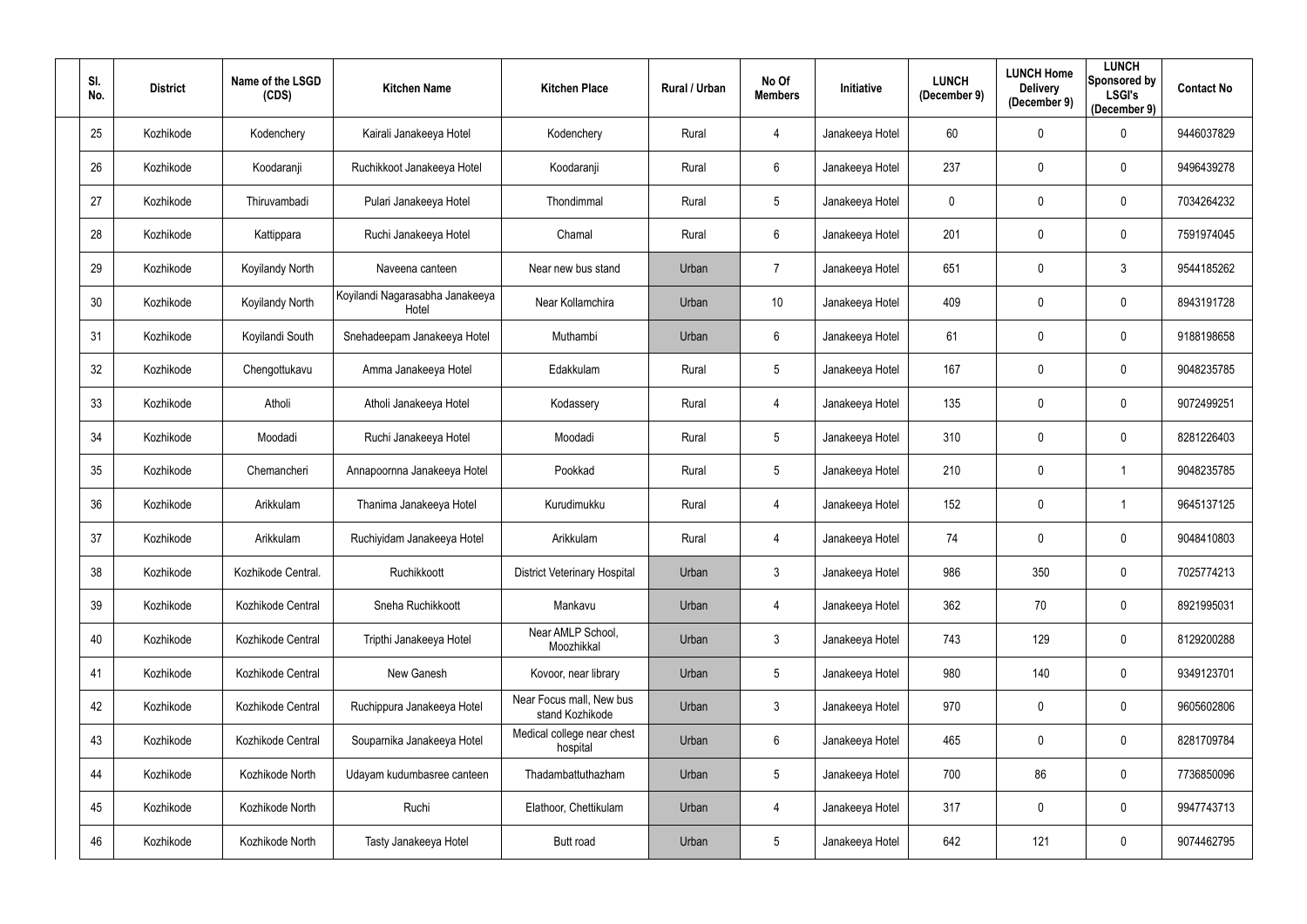|     | SI.<br>No. | <b>District</b> | Name of the LSGD<br>(CDS) | <b>Kitchen Name</b>            | <b>Kitchen Place</b>               | Rural / Urban | No Of<br><b>Members</b> | Initiative      | <b>LUNCH</b><br>(December 9) | <b>LUNCH Home</b><br><b>Delivery</b><br>(December 9) | <b>LUNCH</b><br>Sponsored by<br><b>LSGI's</b><br>(December 9) | <b>Contact No</b> |
|-----|------------|-----------------|---------------------------|--------------------------------|------------------------------------|---------------|-------------------------|-----------------|------------------------------|------------------------------------------------------|---------------------------------------------------------------|-------------------|
|     | 47         | Kozhikode       | Kozhikode North           | Oruma                          | Eranjikkal                         | Urban         | 4                       | Janakeeya Hotel | 380                          | 9                                                    | $\mathbf 0$                                                   |                   |
|     | 48         | Kozhikode       | Feroke                    | Ruchi vanitha mess             | <b>Feroke Muncipality</b>          | Urban         | $\overline{7}$          | Janakeeya Hotel | 302                          | $\mathbf 0$                                          | $\mathbf 0$                                                   | 9544468026        |
|     | 49         | Kozhikode       | Feroke                    | Mithra Janakeeya Hotel         | Ambalangadi                        | Urban         | $5\phantom{.0}$         | Janakeeya Hotel | 275                          | $\pmb{0}$                                            | $\overline{0}$                                                | 9847657229        |
|     | 50         | Kozhikode       | Ramanattukara             | Tasty catering unit            | Ramanattukara                      | Urban         | $6\phantom{.0}$         | Janakeeya Hotel | 500                          | $\overline{0}$                                       | $\mathbf 0$                                                   | 9961004004        |
|     | 51         | Kozhikode       | KozhikodeSouth            | Ushass cattering               | Meenchantha school                 | Urban         | $5\phantom{.0}$         | Janakeeya Hotel | 771                          | $\mathbf 0$                                          | $\overline{0}$                                                | 9645629224        |
| 104 | 52         | Kozhikode       | Kozhikode South           | Oruma                          | Naduvattam                         | Urban         | 4                       | Janakeeya Hotel | 357                          | $\overline{0}$                                       | $\boldsymbol{0}$                                              | 9747405960        |
|     | 53         | Kozhikode       | Kozhikode South           | Ruchi Janakeeya Hotel          | Kundayithode                       | Urban         | $5\phantom{.0}$         | Janakeeya Hotel | 558                          | $\mathbf 0$                                          | $\mathbf 0$                                                   | 9526521036        |
|     | 54         | Kozhikode       | Kozhikode South           | Five star                      | Palayam                            | Urban         | 4                       | Janakeeya Hotel | 412                          | $\overline{0}$                                       | $\mathbf 0$                                                   | 9744307041        |
|     | 55         | Kozhikode       | Olavanna                  | Kailamadam Janakeeya Hotel     | Pantheerankavu bypass              | Rural         | 6                       | Janakeeya Hotel | 418                          | 169                                                  | $\mathbf 0$                                                   | 9526123535        |
|     | 56         | Kozhikode       | Olavanna                  | Snehitha Janakeeya Hotel       | Kunnathupalam                      | Rural         | $6\phantom{.}$          | Janakeeya Hotel | $\mathbf 0$                  | $\mathbf 0$                                          | $\mathbf 0$                                                   | 9072771905        |
|     | 57         | Kozhikode       | Kadalundi                 | Kadambhari Janakeeya Hotel     | Mannoor valavil                    | Rural         | $6\phantom{.}$          | Janakeeya Hotel | 220                          | $\mathbf 0$                                          | $\mathbf 0$                                                   | 9349923675        |
|     | 58         | Kozhikode       | Mukkam                    | Mukkam Friends Janakeeya hotel | Mukkam                             | Urban         | 4                       | Janakeeya Hotel | 483                          | $\mathbf 0$                                          | $\overline{0}$                                                | 9497215604        |
|     | 59         | Kozhikode       | Mukkam                    | Oottupura Janakeeya Hotel      | Manassery                          | Urban         | 4                       | Janakeeya Hotel | 529                          | $\mathbf 0$                                          | $\mathbf 0$                                                   | 9645563417        |
|     | 60         | Kozhikode       | Chathamangalam            | Prakruthi                      | Chathamangalam vipanana<br>kendram | Rural         | $5\phantom{.0}$         | Janakeeya Hotel | 65                           | $\overline{0}$                                       | $\mathbf 0$                                                   | 9745828787        |
|     | 61         | Kozhikode       | Perumanna                 | Thushara Janakeeya Hotel       | Vallikkunnu                        | Rural         | $5\phantom{.0}$         | Janakeeya Hotel | 198                          | $\mathbf 0$                                          | $\overline{0}$                                                | 8113873612        |
|     | 62         | Kozhikode       | Kodiyathur                | Kanivu                         | Eranjimavu                         | Rural         | 4                       | Janakeeya Hotel | 144                          | $\mathbf 0$                                          | $\overline{0}$                                                | 9048094053        |
|     | 63         | Kozhikode       | Karassery                 | Karassery CDS Janakeeya Hotel  | Near karassery panchayath          | Rural         | 4                       | Janakeeya Hotel | 150                          | $\mathbf 0$                                          | $\mathbf 0$                                                   | 9645120636        |
|     | 64         | Kozhikode       | Kuruvattoor               | Nanma Janakeeya Hotel          | Payambra                           | Rural         | 4                       | Janakeeya Hotel | 132                          | $\mathbf 0$                                          | $\mathbf 0$                                                   | 8547413299        |
|     | 65         | Kozhikode       | Mavoor                    | Koottayma Janakeeya Hotel      | Mavoor                             | Rural         | 4                       | Janakeeya Hotel | 318                          | $\mathbf 0$                                          | $\overline{0}$                                                | 9961856227        |
|     | 66         | Kozhikode       | Peruvayal                 | Tripthi Janakeeya Hotel        | Velliparambu                       | Rural         | $\overline{5}$          | Janakeeya Hotel | 190                          | $\mathbf 0$                                          | $\mathbf 0$                                                   | 6238723687        |
|     | 67         | Kozhikode       | Kunnamangalam             | Snehapuram Janakeeya Hotel     | Karanthoor                         | Rural         | $\mathfrak{Z}$          | Janakeeya Hotel | $\pmb{0}$                    | $\overline{0}$                                       | $\overline{0}$                                                | 9048545152        |
|     | 68         | Kozhikode       | Kuttiadi                  | Janakeeya Hotel                | Kuttiadi Town                      | Rural         | 9                       | Janakeeya Hotel | 228                          | $\pmb{0}$                                            | $\mathbf 0$                                                   | 8606099575        |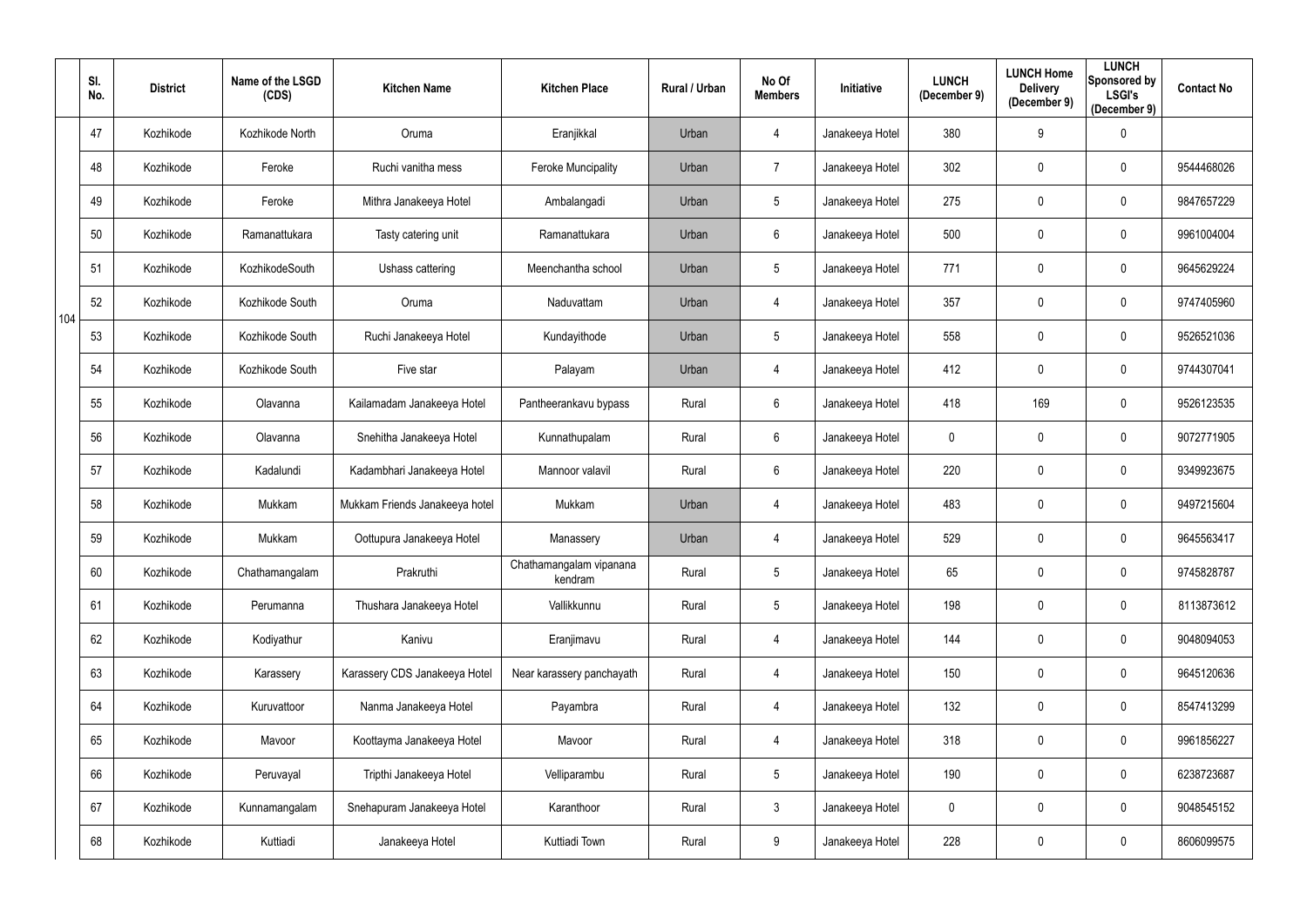| SI.<br>No. | <b>District</b> | Name of the LSGD<br>(CDS) | <b>Kitchen Name</b>                                  | <b>Kitchen Place</b>                               | Rural / Urban | No Of<br><b>Members</b> | Initiative      | <b>LUNCH</b><br>(December 9) | <b>LUNCH Home</b><br><b>Delivery</b><br>(December 9) | <b>LUNCH</b><br><b>Sponsored by</b><br><b>LSGI's</b><br>(December 9) | <b>Contact No</b> |
|------------|-----------------|---------------------------|------------------------------------------------------|----------------------------------------------------|---------------|-------------------------|-----------------|------------------------------|------------------------------------------------------|----------------------------------------------------------------------|-------------------|
| 69         | Kozhikode       | Kavilumpara               | Kavilumpara panchayath<br>Janakeeya Hotel            | Thottilpalam                                       | Rural         | 4                       | Janakeeya Hotel | 325                          | $\mathbf 0$                                          | 0                                                                    | 8157900256        |
| 70         | Kozhikode       | Maruthonkara              | Thanima Janakeeya Hotel                              | Adukkath                                           | Rural         | 5                       | Janakeeya Hotel | 379                          | $\mathbf 0$                                          |                                                                      | 9846974198        |
| 71         | Kozhikode       | Velom                     | Samridhi                                             | Kallumpuram - Theekkuni                            | Rural         | 5                       | Janakeeya Hotel | 217                          | $\mathbf 0$                                          | $\mathbf 0$                                                          | 9846813401        |
| 72         | Kozhikode       | Kunnummal                 | Ruchi Janakeeya Hotel                                | Kakkattil                                          | Rural         | 5                       | Janakeeya Hotel | 374                          | $\mathbf 0$                                          | $\mathbf 0$                                                          | 9605800608        |
| 73         | Kozhikode       | Naripatta                 | Sthree sakthi Janakeeya Hotel                        | Kaiveli                                            | Rural         | 5                       | Janakeeya Hotel | 137                          | $\mathbf 0$                                          | $\mathbf 0$                                                          | 9645339232        |
| 74         | Kozhikode       | Kayakkodi                 | Samridhi Janakeeya Hotel                             | Kayakkodi                                          | Rural         | 5                       | Janakeeya Hotel | 215                          | $\mathbf 0$                                          | $\mathbf 0$                                                          | 9495587551        |
| 75         | Kozhikode       | Thurayur                  | Cds coffee house                                     | Thurayur                                           | Rural         | $5\overline{)}$         | Janakeeya Hotel | 212                          | $\mathbf 0$                                          | $\mathbf 0$                                                          | 9048028293        |
| 76         | Kozhikode       | Payyoli                   | Mithra                                               | Payyoli Municipality                               | Urban         | 5                       | Janakeeya Hotel | 270                          | $\pmb{0}$                                            | $\pmb{0}$                                                            | 8606505900        |
| 77         | Kozhikode       | Meppayur                  | Ruchi canteen                                        | Meppayur                                           | Rural         | 5                       | Janakeeya Hotel | 352                          | $\mathbf 0$                                          | 0                                                                    | 9447469729        |
| 78         | Kozhikode       | Thikkodi                  | Kaippunnyam Janakeeya Hotel                          | Thikkodi                                           | Rural         | 5                       | Janakeeya Hotel | 250                          | $\mathbf 0$                                          | $\mathbf 0$                                                          | 9526071250        |
| 79         | Kozhikode       | Keezhariyur               | Tripthi Janakeeya Hotel                              | Arayanattu para                                    | Rural         | 8                       | Janakeeya Hotel | 289                          | $\mathbf 0$                                          | $\mathbf 0$                                                          | 8592834034        |
| 80         | Kozhikode       | Chakkittappara            | Chakkittapara cds Hotel                              | Chakkittapara CDS                                  | Rural         | $\mathfrak{Z}$          | Janakeeya Hotel | 259                          | $\mathbf 0$                                          | $\mathbf 0$                                                          | 9526881089        |
| 81         | Kozhikode       | Cheruvannur               | Vanitha canteen                                      | near cheruvannur panchayath<br>office, Cheruvannur | Rural         | 5                       | Janakeeya Hotel | 267                          | $\mathbf 0$                                          | 0                                                                    | 9400676505        |
| 82         | Kozhikode       | Koothali                  | Salkara stationary cum Coffee<br>house and photostat | Near Koothali panchayath<br>office                 | Rural         | $6\overline{6}$         | Janakeeya Hotel | 275                          | $\boldsymbol{0}$                                     | $\mathbf 0$                                                          | 9847642496        |
| 83         | Kozhikode       | Changaroth                | Changorath Janakeeya Hotel                           | Near Vadakkumbad HSS                               | Rural         | 5                       | Janakeeya Hotel | 0                            | $\boldsymbol{0}$                                     | $\mathbf 0$                                                          | 9747353283        |
| 84         | Kozhikode       | Perambra                  | Perambra Janakeeya Hotel                             | Perambra                                           | Rural         | 4                       | Janakeeya Hotel | 310                          | $\pmb{0}$                                            | $\mathbf 0$                                                          | 6238677483        |
| 85         | Kozhikode       | Kayanna                   | Kudumbashree Janakeeya Hotel<br>Kayanna              | Kayanna Bazar                                      | Rural         | $\mathfrak{Z}$          | Janakeeya Hotel | 50                           | $\pmb{0}$                                            | $\mathbf 0$                                                          | 9496130121        |
| 86         | Kozhikode       | Nochad                    | Kudumbashree Janakeeya Hotel                         | Muliyangal                                         | Rural         | 5                       | Janakeeya Hotel | 193                          | $\pmb{0}$                                            | $\overline{0}$                                                       | 7034944936        |
| 87         | Kozhikode       | Ayenchery                 | Janakeeya Hotel Ayanchery                            | Ayanchery                                          | Rural         | 4                       | Janakeeya Hotel | 254                          | $\pmb{0}$                                            | $\mathbf 0$                                                          | 8078369520        |
| 88         | Kozhikode       | Maniyur                   | Ruchikoott Vanitha Hotel                             | Near maniyur panchayath<br>office, Navodaya stop   | Rural         | 4                       | Janakeeya Hotel | 135                          | $\boldsymbol{0}$                                     | $\overline{0}$                                                       | 9400097895        |
| 89         | Kozhikode       | Villiappally              | Janakeeya Hotel Villiappally                         | Keezhal Mukku                                      | Rural         | 4                       | Janakeeya Hotel | 210                          | $\boldsymbol{0}$                                     | $\bf{0}$                                                             | 8086472039        |
| 90         | Kozhikode       | Thiruvallur               | Ruchi Janakeeya Hotel                                | Thiruvallur                                        | Rural         | $5\phantom{.0}$         | Janakeeya Hotel | 219                          | $\boldsymbol{0}$                                     | $\overline{0}$                                                       | 9400723619        |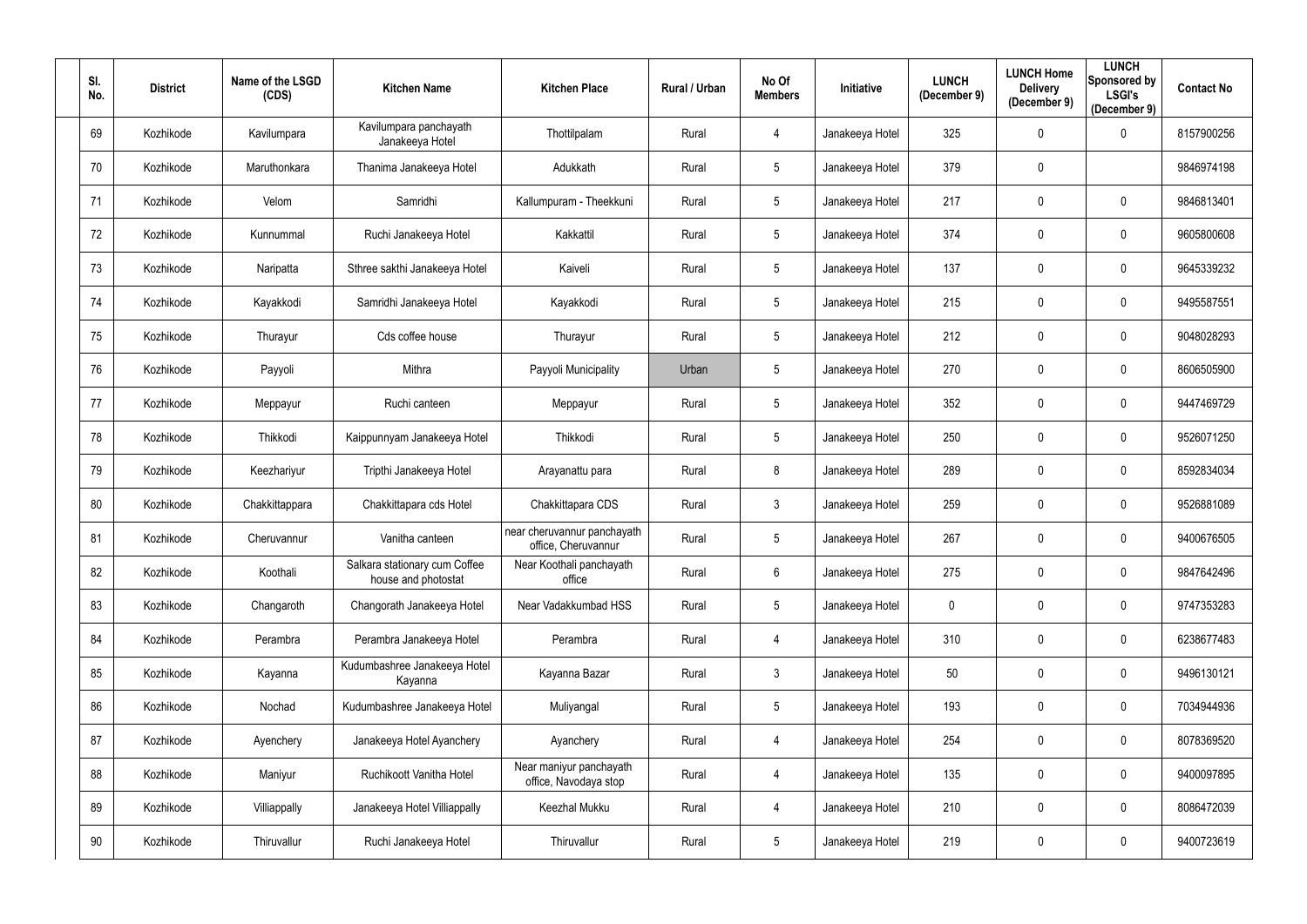|     | SI.<br>No.      | <b>District</b> | Name of the LSGD<br>(CDS) | <b>Kitchen Name</b>                      | <b>Kitchen Place</b>       | Rural / Urban | No Of<br><b>Members</b> | <b>Initiative</b> | <b>LUNCH</b><br>(December 9) | <b>LUNCH Home</b><br><b>Delivery</b><br>(December 9) | <b>LUNCH</b><br>Sponsored by<br><b>LSGI's</b><br>(December 9) | <b>Contact No</b> |
|-----|-----------------|-----------------|---------------------------|------------------------------------------|----------------------------|---------------|-------------------------|-------------------|------------------------------|------------------------------------------------------|---------------------------------------------------------------|-------------------|
|     | 91              | Kozhikode       | Edachery                  | Kudumbasree cafe and helpdesk            | Edachery                   | Rural         | 4                       | Janakeeya Hotel   | 256                          | $\mathbf 0$                                          | $\overline{0}$                                                | 7736287974        |
|     | 92              | Kozhikode       | Nadapuram                 | Uttupura canteen and catering            | Kallachi                   | Rural         | $6\phantom{.}$          | Janakeeya Hotel   | 492                          | $\mathbf 0$                                          | $\overline{0}$                                                | 9946448011        |
|     | 93              | Kozhikode       | Chekkyad                  | Ruchi vanitha hotel                      | Puliyav                    | Rural         | 4                       | Janakeeya Hotel   | 236                          | $\mathbf 0$                                          | $\overline{0}$                                                | 9048541152        |
|     | 94              | Kozhikode       | Valayam                   | Nanma Janakeeya Hotel                    | Valayam                    | Rural         | 5                       | Janakeeya Hotel   | 200                          | $\mathbf 0$                                          | $\overline{0}$                                                | 9207821783        |
|     | 95              | Kozhikode       | Purameri                  | Nanma Janakeeya Hotel                    | Purameri                   | Rural         | $6\phantom{.}$          | Janakeeya Hotel   | 334                          | $\mathbf 0$                                          | $\mathbf 0$                                                   | 9745393164        |
|     | 96              | Kozhikode       | Vanimel                   | Vanimel Janakeeya Hotel                  | Bhoomivathukkal            | Rural         | $5\phantom{.0}$         | Janakeeya Hotel   | 200                          | $\mathbf 0$                                          | $\overline{0}$                                                | 9048163049        |
|     | 97              | Kozhikode       | Tuneri                    | Menma Oottupura Janakeeya Hotel          | Tuneri                     | Rural         | $\mathfrak{Z}$          | Janakeeya Hotel   | 280                          | $\mathbf 0$                                          | $\overline{0}$                                                | 9745251928        |
|     | 98              | Kozhikode       | Onchiyam                  | Adukkala                                 | Kannookkara                | Rural         | $\mathfrak{Z}$          | Janakeeya Hotel   | 221                          | $\mathbf 0$                                          | $\overline{0}$                                                | 8606115054        |
|     | 99              | Kozhikode       | Chorode                   | Janani Hotel and Catering Unit           | Chorode                    | Rural         | 4                       | Janakeeya Hotel   | 272                          | $\mathbf 0$                                          | $\overline{0}$                                                | 9645426343        |
|     | 100             | Kozhikode       | Eramala                   | Janakeeya Hotel - Eramala                | Orkkatteri                 | Rural         | 8                       | Janakeeya Hotel   | 222                          | $\mathbf 0$                                          | $\overline{0}$                                                | 9645239675        |
|     | 101             | Kozhikode       | Vadakara West             | Janakeeya Hotel - Vadakara west          | Vadakara                   | Urban         | $\mathfrak{Z}$          | Janakeeya Hotel   | 490                          | $\mathbf 0$                                          | $\overline{0}$                                                | 8943703596        |
|     | 102             | Kozhikode       | Vadakara West             | Chithra Janakeeya Hotel                  | Vadakara New bus stand     | Urban         | $\mathfrak{Z}$          | Janakeeya Hotel   | 427                          | $\mathbf{0}$                                         | $\overline{0}$                                                | 9387762939        |
|     | 103             | Kozhikode       | Vadakara East             | Janakeeya Hotel Vadakara<br>Municipality | Edodi                      | Urban         | 6                       | Janakeeya Hotel   | 428                          | $\mathbf 0$                                          | $\mathbf 0$                                                   | 9207604876        |
|     | 104             | Kozhikode       | Azhiyoor                  | Janakeeya Hotel Azhiyoor                 | Chombala near Block Office | Rural         | $\mathfrak{Z}$          | Janakeeya Hotel   | 227                          | $\mathbf 0$                                          | $\overline{0}$                                                | 8086159250        |
| 104 |                 |                 |                           |                                          |                            |               | 494                     |                   | 32405                        | 1074                                                 | $\overline{7}$                                                |                   |
|     |                 | Malappuram      | Triprangode               | Vishista Vanitha Canteen                 | Ottumpuram                 | Rural         | $\sqrt{5}$              | Janakeeya Hotel   | 164                          | 25                                                   | $\overline{0}$                                                | 9526951352        |
|     | $\overline{2}$  | Malappuram      | Kondotty-2                | Amrutham Janakeeya Hotel                 | Kondotty busstand          | Urban         | 4                       | Janakeeya Hotel   | 527                          | $\mathbf 0$                                          | $6\phantom{.}6$                                               | 7356582539        |
|     | $\mathfrak{Z}$  | Malappuram      | Ponmundam                 | Janakeeya hotel                          | Athanikkal                 | Rural         | 4                       | Janakeeya Hotel   | 196                          | $\pmb{0}$                                            | $\mathbf 0$                                                   | 9746986753        |
|     | 4               | Malappuram      | Ponnani-1                 | Samridhi                                 | Ponnani                    | Urban         | $5\phantom{.0}$         | Janakeeya Hotel   | 113                          | $\pmb{0}$                                            | $\overline{0}$                                                | 9526810552        |
|     | $5\phantom{.0}$ | Malappuram      | Parappanangadi            | Thathoos janakeeya hotel                 | Parappanangadi             | Urban         | $\mathfrak{Z}$          | Janakeeya Hotel   | 180                          | 169                                                  | $\mathbf 0$                                                   | 9048515158        |
|     | $6\phantom{.}6$ | Malappuram      | Edayur                    | mathuraka vanita hotel                   | vattaparamb                | Rural         | $\mathfrak{Z}$          | Janakeeya Hotel   | 332                          | $\pmb{0}$                                            | $\mathbf 0$                                                   | 9995857550        |
|     | $\overline{7}$  | Malappuram      | Kaladi                    | Thripthi Janakeeya Hotel                 | Naripparamb                | Rural         | 4                       | Janakeeya Hotel   | 156                          | $\boldsymbol{0}$                                     | $\overline{0}$                                                | 9048111134        |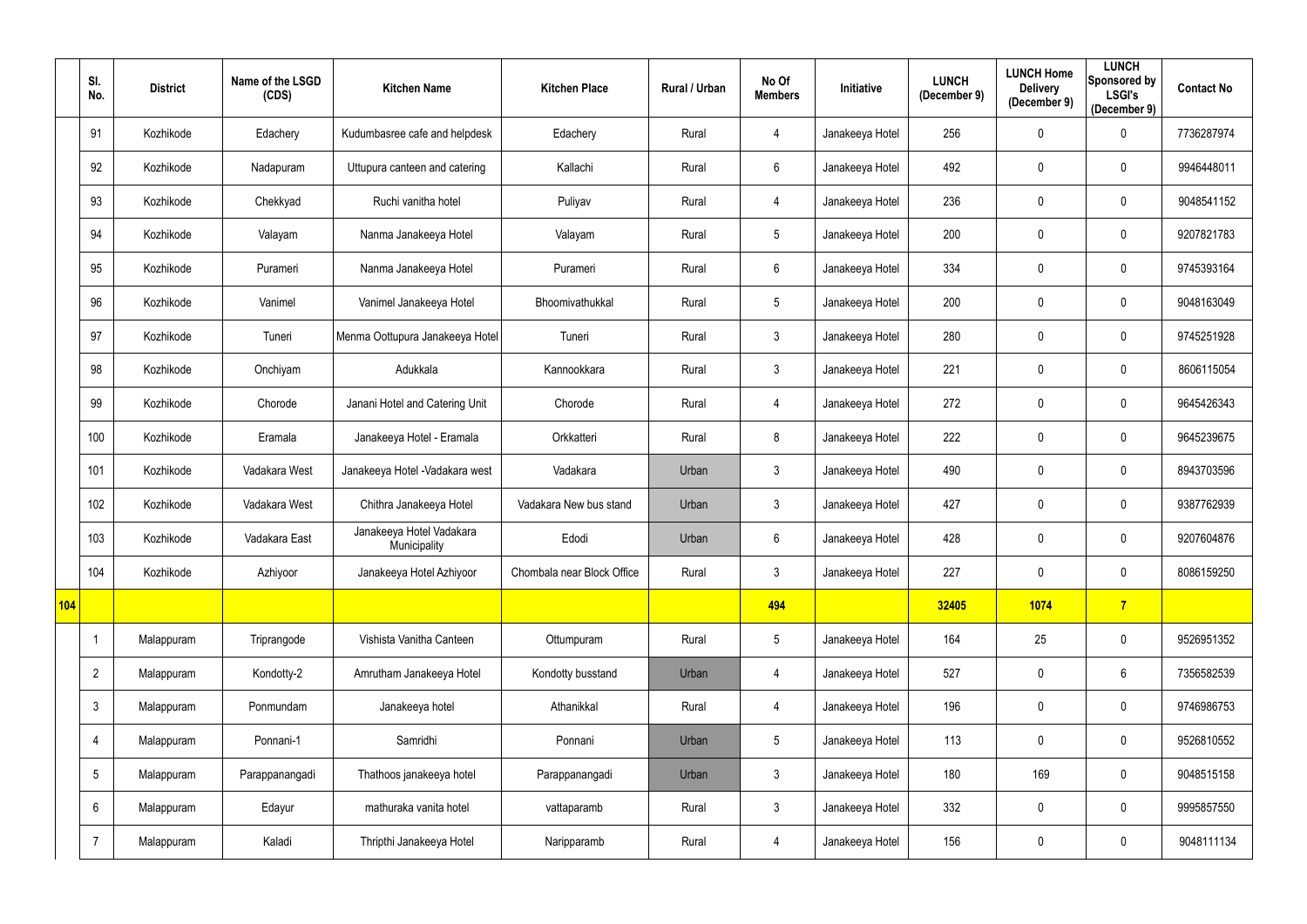| SI.<br>No.      | <b>District</b> | Name of the LSGD<br>(CDS) | <b>Kitchen Name</b>         | <b>Kitchen Place</b>                     | Rural / Urban | No Of<br><b>Members</b> | Initiative      | <b>LUNCH</b><br>(December 9) | <b>LUNCH Home</b><br><b>Delivery</b><br>(December 9) | <b>LUNCH</b><br><b>Sponsored by</b><br><b>LSGI's</b><br>(December 9) | <b>Contact No</b> |
|-----------------|-----------------|---------------------------|-----------------------------|------------------------------------------|---------------|-------------------------|-----------------|------------------------------|------------------------------------------------------|----------------------------------------------------------------------|-------------------|
| 8               | Malappuram      | Tavanur                   | Snehitha                    | Ayankalam                                | Rural         | 5                       | Janakeeya Hotel | 76                           | $\mathbf 0$                                          | 0                                                                    | 9995887155        |
| 9               | Malappuram      | Karulai                   | Janakeeya Hotel             | Karulayi Town                            | Rural         | 4                       | Janakeeya Hotel | 98                           | 26                                                   | 0                                                                    | 9388070564        |
| 10 <sup>°</sup> | Malappuram      | Melattur                  | Melattur Janakeeya Hotel    | Melattur                                 | Rural         | 5 <sup>5</sup>          | Janakeeya Hotel | 263                          | $\mathbf{0}$                                         | $\mathbf 0$                                                          | 9497644650        |
| 11              | Malappuram      | Vallikkunnu               | Ruchikootu                  | Anangadi                                 | Rural         | 4                       | Janakeeya Hotel | 164                          | 135                                                  | $\mathbf 0$                                                          | 9846828029        |
| 12              | Malappuram      | Parappanangadi            | Sobhika Janakeeya hotel     | Parappanangadi                           | Urban         | 5 <sup>5</sup>          | Janakeeya Hotel | 381                          | 120                                                  | $\mathbf 0$                                                          | 9048220552        |
| 13              | Malappuram      | Vazhakkad                 | Ruchi hotel vazhakkad       | Gup school vazhakkad                     | Rural         | 5                       | Janakeeya Hotel | 370                          | 164                                                  | 0                                                                    | 9656316072        |
| 14              | Malappuram      | Amarambalam               | Janakeeya Hotel             | Opposite Federal Bank<br>Pookkottumpadam | Rural         | 4                       | Janakeeya Hotel | 112                          | 5                                                    | $\overline{2}$                                                       | 8157060589        |
| 15              | Malappuram      | Marakkara                 | Famous Hotel                | marakkara                                | Rural         | $\mathfrak{Z}$          | Janakeeya Hotel | 187                          | $\mathbf 0$                                          | $\mathbf 0$                                                          | 6238909658        |
| 16              | Malappuram      | Ozhur                     | Archana Vanitha Canteen     | Pulparambu                               | Rural         | $2^{\circ}$             | Janakeeya Hotel | 170                          | $\mathbf 0$                                          | $\mathbf 0$                                                          | 9645906084        |
| 17              | Malappuram      | Keezhuparambu             | Sisiram hotel keezhuparambu | New bazar kuniyil                        | Rural         | 5                       | Janakeeya Hotel | 162                          | 53                                                   | $\mathbf 0$                                                          | 8086830582        |
| 18              | Malappuram      | Irimbiliyam               | nandanam vanita hotel       | kotappuram                               | Rural         | 5                       | janakeeya Hotel | 535                          | $\mathbf 0$                                          | 0                                                                    | 7306302029        |
| 19              | Malappuram      | Porur                     | Kudumbasree vanitha canteen | Cherukod                                 | Rural         | 4                       | Janakeeya Hotel | 311                          |                                                      | $\mathbf 0$                                                          | 9745425647        |
| 20              | Malappuram      | Tirunavaya                | Vibhava Cafesree            | Karathoor                                | Rural         | 4                       | Janakeeya Hotel | 70                           | 18                                                   | 0                                                                    | 9645414837        |
| 21              | Malappuram      | Moothedam                 | Moothedam janakeeya hotel   | Karappuram                               | Rural         | $\mathfrak{Z}$          | Janakeeya Hotel | 187                          | $\pmb{0}$                                            | $\bf{0}$                                                             | 9447630154        |
| 22              | Malappuram      | Vazhayur                  | Three Star Janakeeya Hotel  | Karad                                    | Rural         | $\overline{4}$          | Janakeeya Hotel | 288                          | 32                                                   | $\mathbf 0$                                                          | 9744305921        |
| 23              | Malappuram      | urngattiri                | Oottupura                   | Therattummal                             | Rural         | $5\phantom{.0}$         | Janakeeya Hotel | 117                          | 94                                                   | $\mathbf 0$                                                          | 9562851125        |
| 24              | Malappuram      | Maranchery                | Janakeeya Hotel maranchey   | Panambad                                 | Rural         | 5                       | Janakeeya Hotel | 62                           | 148                                                  | $\mathbf 0$                                                          | 9048081621        |
| 25              | Malappuram      | Athavanad                 | Janakeeya Bhakshanasala     | Vettichira                               | Rural         | $5\phantom{.0}$         | Janakeeya Hotel | 420                          | $\pmb{0}$                                            | $\mathbf 0$                                                          | 9495291580        |
| 26              | Malappuram      | Pothukal                  | Vanitha Canteen             | Nettikulam                               | Rural         | $6\overline{6}$         | Janakeeya Hotel | 105                          | $\pmb{0}$                                            | $\mathbf 0$                                                          | 9048501397        |
| 27              | Malappuram      | Mampad                    | <b>Bismi Cafe</b>           | Mampad                                   | Rural         | $\mathbf{3}$            | Janakeeya Hotel | 160                          | $\pmb{0}$                                            | $\overline{0}$                                                       | 9961170251        |
| 28              | Malappuram      | Marakkara                 | Ruchikoottu                 | <b>AC Nirappu</b>                        | Rural         | $5\phantom{.0}$         | Janakeeya Hotel | 85                           | $\pmb{0}$                                            | $\mathbf 0$                                                          | 9745625415        |
| 29              | Malappuram      | Alipparambu               | Oottupura                   | Alipparambu                              | Rural         | $5\phantom{.0}$         | Janakeeya Hotel | 163                          | $\boldsymbol{0}$                                     | $\overline{0}$                                                       | 9847690941        |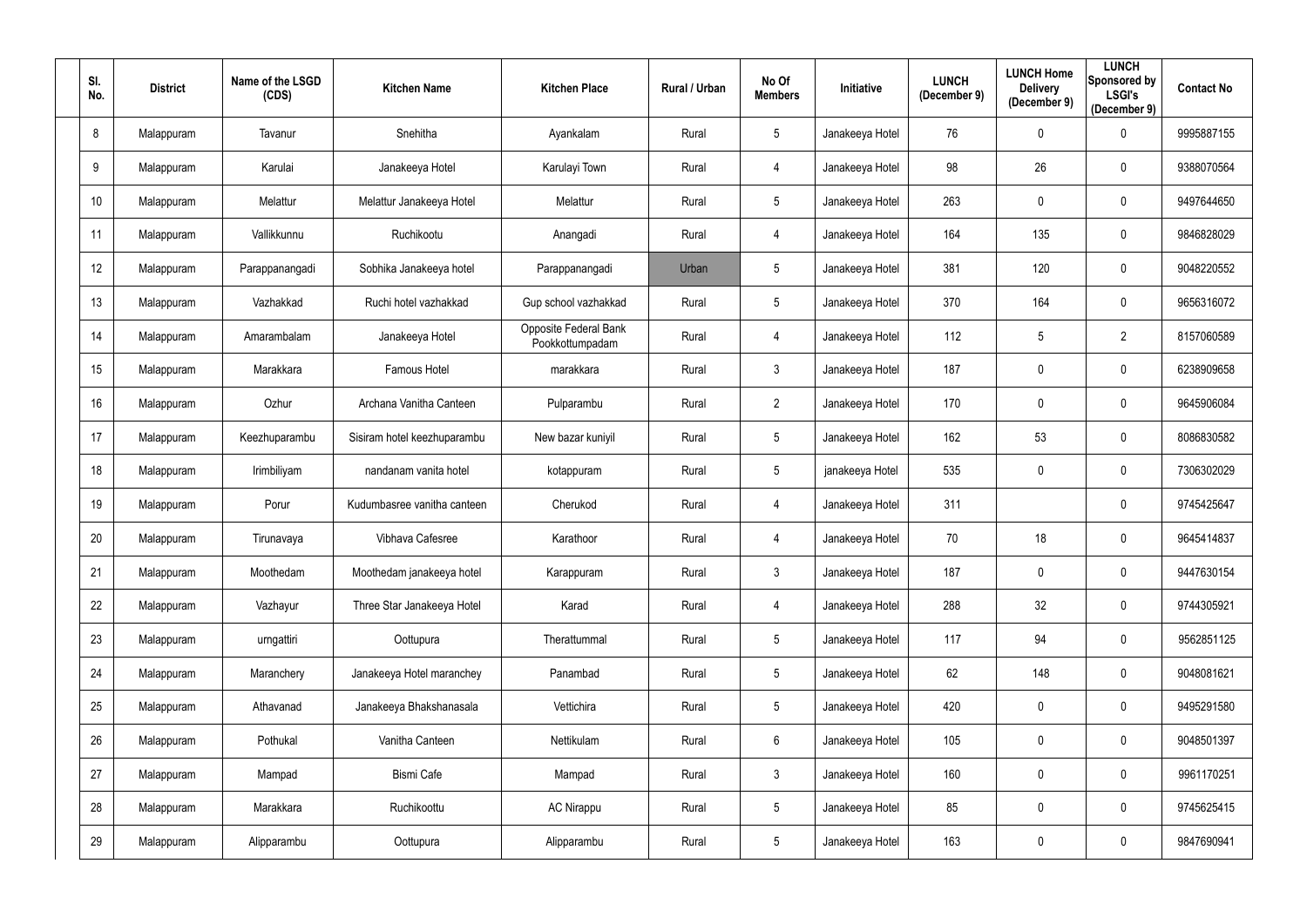| SI.<br>No. | <b>District</b> | Name of the LSGD<br>(CDS) | <b>Kitchen Name</b>                               | <b>Kitchen Place</b>   | Rural / Urban | No Of<br><b>Members</b> | Initiative      | <b>LUNCH</b><br>(December 9) | <b>LUNCH Home</b><br><b>Delivery</b><br>(December 9) | <b>LUNCH</b><br><b>Sponsored by</b><br><b>LSGI's</b><br>(December 9) | <b>Contact No</b> |
|------------|-----------------|---------------------------|---------------------------------------------------|------------------------|---------------|-------------------------|-----------------|------------------------------|------------------------------------------------------|----------------------------------------------------------------------|-------------------|
| 30         | Malappuram      | Valanchery                | Janakkeeya Hotel                                  | Valanchery             | Urban         | 5                       | Janakeeya Hotel | 342                          | $\pmb{0}$                                            | $\mathbf 0$                                                          | 8593812408        |
| 31         | Malappuram      | Chaliyar                  | Chaliyar Janakeeya Hotel                          | Akambaadam             | Rural         | 3                       | Janakeeya Hotel | 85                           | 38                                                   | 0                                                                    | 9605274841        |
| 32         | Malappuram      | Kalikavu                  | Friends Janakeeya Hotel                           | Kalikavu               | Rural         | 4                       | Janakeeya Hotel | 88                           | 17                                                   | $\mathbf 0$                                                          | 9745751684        |
| 33         | Malappuram      | Angadipuram               | Janakeeya Hotel                                   | Angadipuram            | Rural         | 4                       | Janakeeya Hotel | 218                          | $\mathbf 0$                                          | $\mathbf 0$                                                          | 7902314724        |
| 34         | Malappuram      | Puzhakkattri              | Jasmin                                            | Puzhakkattiri          | Rural         | 5 <sup>5</sup>          | Janakeeya Hotel | 177                          | 128                                                  | $\mathbf 0$                                                          | 9495497872        |
| 35         | Malappuram      | Nannamukku                | Tanima                                            | Nannamukku             | Rural         | 5 <sup>5</sup>          | Janakeeya Hotel | 178                          | 112                                                  | 0                                                                    | 8943417885        |
| 36         | Malappuram      | Moorkkanad                | Oruma Janakeeya Hotel                             | Moorkkanad             | Rural         | 5 <sup>5</sup>          | Janakeeya Hotel | 76                           | 106                                                  | $\mathbf 0$                                                          | 9605728248        |
| 37         | Malappuram      | Edavanna                  | Souhrtham Janakeeya Hotel                         | Edavanna               | Rural         | 5 <sup>5</sup>          | Janakeeya Hotel | 346                          | 149                                                  | $\mathbf 0$                                                          | 9746986110        |
| 38         | Malappuram      | Tirur                     | Ruchi Janakeeya Hotel                             | Tirur                  | Urban         | 4                       | Janakeeya Hotel | 305                          | 83                                                   | $\mathbf 0$                                                          | 9895409528        |
| 39         | Malappuram      | Tirur                     | Amrutham Janakeeya Hotel                          | Tirur                  | Urban         | 4                       | Janakeeya Hotel | 278                          | $\pmb{0}$                                            | $\mathbf 0$                                                          | 9745074259        |
| 40         | Malappuram      | Edappal                   | Daya Cafesree                                     | Edappal                | Rural         | 5 <sup>5</sup>          | Janakeeya Hotel | 182                          | $\boldsymbol{0}$                                     | $\mathbf 0$                                                          | 9895439056        |
| 41         | Malappuram      | Koottilangadi             | Janakeeya Hotel                                   | Koottilangadi          | Rural         |                         | Janakeeya Hotel | 45                           | 25                                                   | $\overline{2}$                                                       | 9539471939        |
| 42         | Malappuram      | Vattamkulam               | Vibhava Janakeeya Hotel                           | Edappal                | Rural         | 4                       | Janakeeya Hotel | 171                          | $\boldsymbol{0}$                                     | 0                                                                    | 9744844512        |
| 43         | Malappuram      | Nilambur                  | Annapporna Janakeeya Hotel                        | Nilambur               | Urban         | 8                       | Janakeeya Hotel | 338                          | 118                                                  | $\bf{0}$                                                             | 8547795364        |
| 44         | Malappuram      | Puzhakkattri              | PT Group                                          | Ramapuram              | Rural         | $\overline{4}$          | Janakeeya Hotel | 182                          | 44                                                   | $\overline{0}$                                                       | 9745108676        |
| 45         | Malappuram      | Vazhikkadavu              | Vanitha Janakeeya Hotel                           | Manimooli              | Rural         | 4                       | Janakeeya Hotel | 110                          | 26                                                   | $\mathbf 0$                                                          | 8943046755        |
| 46         | Malappuram      | Chungathara               | Chungathara Annapoorna Vanitha<br>Janakeeya Hotel | Chalikkulam            | Rural         | $\mathfrak{Z}$          | Janakeeya Hotel | 34                           | $\pmb{0}$                                            | $\mathbf 0$                                                          | 9745674102        |
| 47         | Malappuram      | Vallikunnu                | Punathil Janakeeya Hotel                          | Vallikunnu             | Rural         | $\overline{4}$          | Janakeeya Hotel | 83                           | 205                                                  | $\mathbf 0$                                                          | 9946051042        |
| 48         | Malappuram      | Tirurangadi               | Nirmalyam Janakeeya Hotel                         | Chanthappadi           | Urban         | $5\phantom{.0}$         | Janakeeya Hotel | 301                          | 214                                                  | $\mathbf 0$                                                          | 9895168511        |
| 49         | Malappuram      | Purathur                  | Purathur Janakeeya Hotel                          | Kavilakkad             | Rural         | $\mathbf{3}$            | Janakeeya Hotel | 96                           | 67                                                   | $\mathbf 0$                                                          | 9645170119        |
| 50         | Malappuram      | Kuruva                    | Swad                                              | Ambalaparamb           | Rural         | $\overline{4}$          | Janakeeya Hotel | 57                           | 43                                                   | $\mathbf 0$                                                          | 9495993543        |
| 51         | Malappuram      | Perumanna Klari           | Perumanna Klari Janakeeya Hotel                   | Near Panjayathu office | Rural         | $\mathfrak{Z}$          | Janakeeya Hotel | 95                           | $\boldsymbol{0}$                                     | $\bf{0}$                                                             | 7306197556        |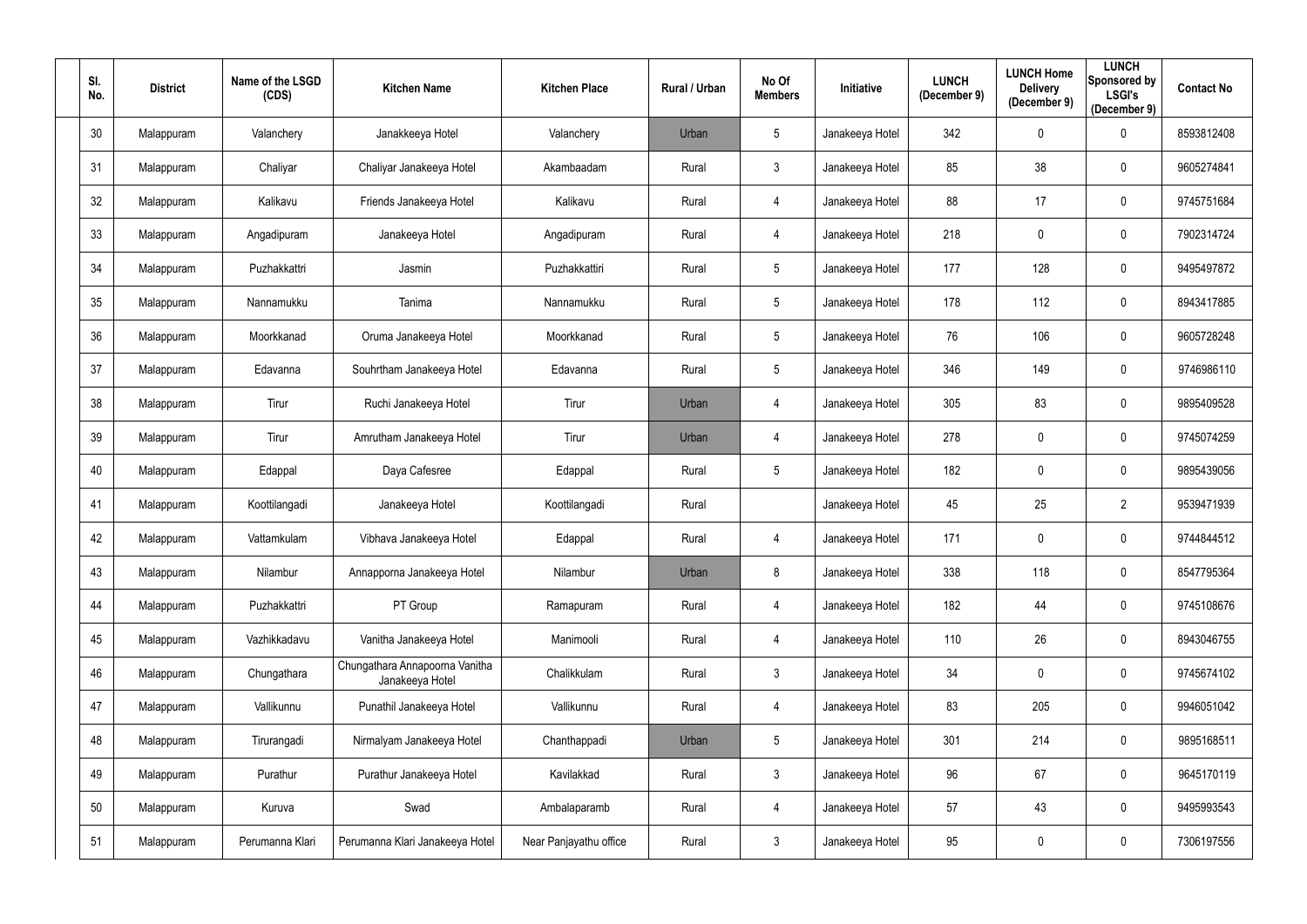|     | SI.<br>No. | <b>District</b> | Name of the LSGD<br>(CDS) | <b>Kitchen Name</b>          | <b>Kitchen Place</b> | Rural / Urban | No Of<br><b>Members</b> | Initiative      | <b>LUNCH</b><br>(December 9) | <b>LUNCH Home</b><br><b>Delivery</b><br>(December 9) | <b>LUNCH</b><br>Sponsored by<br><b>LSGI's</b><br>(December 9) | <b>Contact No</b> |
|-----|------------|-----------------|---------------------------|------------------------------|----------------------|---------------|-------------------------|-----------------|------------------------------|------------------------------------------------------|---------------------------------------------------------------|-------------------|
|     | 52         | Malappuram      | Kuttippuram               | Janakeeya Hotel Kuttippurram | Kuttipuram           | Rural         | $5\phantom{.0}$         | Janakeeya Hotel | 387                          | $\overline{0}$                                       | $\mathbf 0$                                                   | 8921459017        |
|     | 53         | Malappuram      | Niramaruthur              | Annapporna Janakeeya Hotel   | Mangad               | Rural         | $\mathfrak{Z}$          | Janakeeya Hotel | 105                          | $\mathbf 0$                                          | $\mathbf 0$                                                   | 9746334349        |
|     | 54         | Malappuram      | Veliyancode               | Cafe Kudumbashree            | Eramangalam          | Rural         | $\mathfrak{Z}$          | Janakeeya Hotel | 79                           | 90                                                   | $\overline{0}$                                                | 9567575145        |
|     | 55         | Malappuram      | Pulilkal                  | Ruchi Koottu Janakeeya Hotel | Pulikkal             | Rural         | 4                       | Janakeeya Hotel | 212                          | 41                                                   | $\mathbf 0$                                                   | 9947039208        |
|     | 56         | Malappuram      | Karuvarakund              | Janakeeya Hotel              | Karuvarakund         | Rural         | 4                       | Janakeeya Hotel | 185                          | 20                                                   | $\overline{0}$                                                | 9562233316        |
|     | 57         | Malappuram      | Thuvvur                   | Janakeeya Hotel              | Thuvvur              | Rural         | $5\phantom{.0}$         | Janakeeya Hotel | 114                          | 47                                                   | $\mathbf 0$                                                   | 8075365565        |
|     | 58         | Malappuram      | Kottakkal                 | Kottakkal Janakeeya Hotel    | Kottakkal            | Urban         | $\mathfrak{Z}$          | Janakeeya Hotel | 468                          | $\mathbf 0$                                          | $\mathbf 0$                                                   | 9946216609        |
|     | 59         | Malappuram      | Kuzhimanna                | Mythri Janakkeeya Hotel      | Cheruparamb          | Rural         | 4                       | Janakeeya Hotel | 218                          | 110                                                  | $\mathbf 0$                                                   | 9961738543        |
|     | 60         | Malappuram      | Talakkad                  | Talakkad Janakeeya Hotel     | <b>BP</b> Angadi     | Rural         | 4                       | Janakeeya Hotel | 120                          | 15                                                   | $\mathbf 0$                                                   | 9447824517        |
|     | 61         | Malappuram      | Areecode                  | Haritha sree Janakeeya Hotel | Pookottuchola        | Rural         | 4                       | Janakeeya Hotel | 124                          | 25                                                   | $\mathbf 0$                                                   | 7025072558        |
| 123 | 62         | Malappuram      | Cherukkavu                | Kitchen Hut Janakeeya Hotel  | Chevayoor            | Rural         | 4                       | Janakeeya Hoel  | 152                          | 136                                                  | $\mathbf 0$                                                   | 9895195887        |
|     | 63         | Malappuram      | Thiruvali                 | Janakeeya hotel              | Thiruvali            | Rural         | $5\phantom{.0}$         | Janakeeya Hotal | 209                          | $\overline{0}$                                       | $\overline{0}$                                                | 9746385945        |
|     | 64         | Malappuram      | Alamcode                  | Janakeeya hotel              | Alamcode             | Rural         | $5\phantom{.0}$         | Janakeeya Hotal | 227                          | 80                                                   | $\mathbf 0$                                                   | 8129368109        |
|     | 65         | Malappuram      | Manjeri 1                 | Cafe Janakeeya hotel         | Manjeri              | Urban         | $6\phantom{.0}$         | Janakeeya Hotal | 272                          | 36                                                   | $\overline{2}$                                                | 7336671011        |
|     | 66         | Malappuram      | kalpakanchery             | Janakeeya HOTEL              | Kalpakanchery        | Rural         | 4                       | Janakeeya Hotel | 185                          | $\mathbf 0$                                          | $\overline{0}$                                                | 9048929947        |
|     | 67         | Malappuram      | Kodur                     | Janakeeya hotel              | vadakkemanna         | Rural         | 3 <sup>1</sup>          | Janakeeya hotel | 102                          | 35                                                   | $\overline{0}$                                                | 9605430938        |
|     | 68         | Malappuram      | Anakayam                  | janakeeya hotel              | Anakayam             | Rural         | $5\phantom{.0}$         | Janakeeya hotel | 245                          | $\mathbf 0$                                          | $\mathbf 0$                                                   | 7025840671        |
|     | 69         | Malappuram      | Malappuram                | Janakeeya Hotel              | Malappuram           | Urban         | $\mathbf{3}$            | Janakeeya Hotal | 187                          | 26                                                   | $\mathbf 0$                                                   | 8281125864        |
|     | 70         | Malappuram      | Tanur                     | Azhimukham Janakeeya hotel   | tanur                | Urban         | $\mathbf{3}$            | Janakeeya Hotel | 211                          | $\mathbf 0$                                          | $\overline{0}$                                                | 7594914843        |
|     | 71         | Malappuram      | Elamkulam                 | Janapriya                    | Kunnakav             | Rural         | 4                       | Janakeeya Hotel | 158                          | $\mathbf 0$                                          | $\mathbf 0$                                                   | 9496725446        |
|     | 72         | Malappuram      | Wandoor                   | Janakeeya Hotel              | wandoor              | Rural         | 4                       | Janakeeya Hotel | 157                          | $\overline{0}$                                       | $\mathbf 0$                                                   | 8086064498        |
|     | 73         | Malappuram      | Perinthalmanna            | samrthi janakeeya hotei      | Perinthalmanna       | Urban         | $5\phantom{.0}$         | Janakeeya hotel | 156                          | $\boldsymbol{0}$                                     | $\mathbf 0$                                                   | 7994259773        |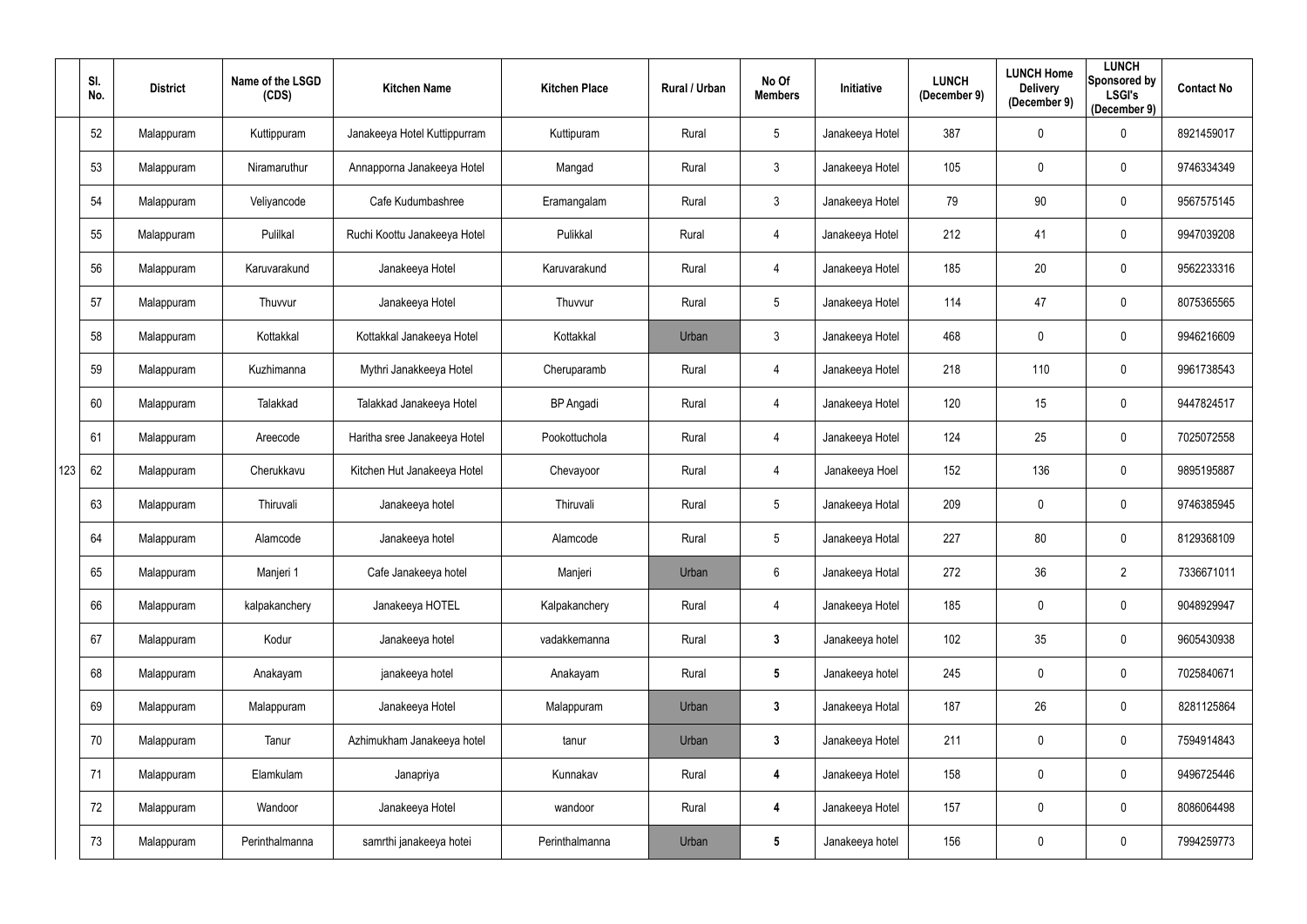| SI.<br>No. | <b>District</b> | Name of the LSGD<br>(CDS) | <b>Kitchen Name</b>        | <b>Kitchen Place</b> | Rural / Urban | No Of<br><b>Members</b> | Initiative      | <b>LUNCH</b><br>(December 9) | <b>LUNCH Home</b><br><b>Delivery</b><br>(December 9) | <b>LUNCH</b><br>Sponsored by<br><b>LSGI's</b><br>(December 9) | <b>Contact No</b> |
|------------|-----------------|---------------------------|----------------------------|----------------------|---------------|-------------------------|-----------------|------------------------------|------------------------------------------------------|---------------------------------------------------------------|-------------------|
| 74         | Malappuram      | Munniyur                  | Oottupura                  | Munniyur             | Rural         | $5\phantom{.0}$         | Janakeeya Hotel | 213                          | 180                                                  | $\overline{0}$                                                |                   |
| 75         | Malappuram      | AR Nagar                  | Aiswarya                   | AR Nagar             | Rural         | $\mathbf{3}$            | Janakeeya Hotel | 180                          | $\overline{0}$                                       | $\overline{0}$                                                |                   |
| 76         | Malappuram      | Thenjippalam              | Nanma                      | Thenjippalam         | Rural         |                         | Janakeeya Hotel | 328                          | 116                                                  | $\mathbf 0$                                                   |                   |
| 77         | Malappuram      | Peruvallur                | Anugraha                   | Super bazar          | Rural         | $5\phantom{.0}$         | Jankeeya Hotel  | 201                          | 141                                                  | $\overline{0}$                                                | 9747037665        |
| 78         | Malappuram      | Muthuvallur               | Nanma janakeeya hotel      | Muthuparambu         | Rural         | $\mathbf{3}$            | Janakeeya hotel | 422                          | $\overline{0}$                                       | $\overline{0}$                                                | 9744406501        |
| 79         | Malappuram      | mankada                   | janakeeya hatel            | Aryiranazhipadi      | Rural         | $\mathbf{3}$            | janakeeya hotel | 185                          | 125                                                  | $\overline{0}$                                                | 9539855520        |
| 80         | Malappuram      | Vengara                   | Ponnoos hotel              | Vengara              | Rural         | 4                       | Janakeeya hotel | 295                          | $\mathbf 0$                                          | $\overline{0}$                                                | 9947424618        |
| 81         | Malappuram      | Pulpatta                  | Santhwanam Janakeeya hotel | Padikkal parambil    | Rural         | $5\phantom{.0}$         | Janakeeya hotel | 430                          | 456                                                  | $\overline{0}$                                                | 9526367569        |
| 82         | Malappuram      | Keezhattur                | Keezhattur Janakeeya hotel | Keezhattur           | Rural         | 4                       | Janakeeya hotel | 68                           | $\overline{0}$                                       | $\mathbf 0$                                                   | 9539209640        |
| 83         | Malappuram      | Cherumundam               | Nanma janakeeya hotel      | Manchingapara        | Rural         | 4                       | Janakeeya hotel | 100                          | $\mathbf 0$                                          | $\overline{0}$                                                | 9496048689        |
| 84         | Malappuram      | Chelambre                 | Soorya Janakeeya hotel     | Pulluparamb          | Rural         | $\mathbf{3}$            | Janakeeya hotel | 112                          | 113                                                  | $\overline{0}$                                                | 7994179285        |
| 85         | Malappuram      | Ponmala                   | Janakeeya hotel            | Chappangadi          | Rural         | 4                       | Janakeeya hotel | 224                          | $\overline{0}$                                       | $\overline{0}$                                                | 9605811748        |
| 86         | Malappuram      | Thennala                  | <b>Bismi Hotel</b>         | Pookkiparamb         | Rural         | 4                       | Jankeeya Hotel  | 220                          | $\pmb{0}$                                            | $\mathbf 0$                                                   | 9995757092        |
| 87         | Malappuram      | Tanalur                   | Janakeeya Hotel            | Tanalur              | Rural         |                         | Jankeeya Hotel  | 150                          | $\mathbf 0$                                          | $\overline{0}$                                                |                   |
| 88         | Malappuram      | Parappur                  | Janakeeya Hotel            | chullipparambu       | Rural         | $5\phantom{.0}$         | Janakeeya Hotel | 280                          | $\mathbf 0$                                          | $\mathbf 0$                                                   | 9961091317        |
| 89         | Malappuram      | Edarikkode                | Janakeeya Hotel            | Edarikkod            | Rural         | $3\phantom{a}$          | Janakeeya Hotel | $\mathbf 0$                  | $\mathbf 0$                                          | $\mathbf 0$                                                   | 8089003770        |
| $90\,$     | Malappuram      | Oorakam                   | Ammoos                     | Panchayath padi      | Rural         | $3\phantom{a}$          | Janakeeya Hotel | 293                          | $\mathbf 0$                                          | $\mathbf 0$                                                   | 9526449294        |
| 91         | Malappuram      | Nannambra                 | Veeturuchi                 | Kundoor Athani       | Rural         | 4                       | Janakeeya Hotel | 294                          | 47                                                   | $\mathbf 0$                                                   | 9400618659        |
| 92         | Malappuram      | Pandikkad                 | Janakeeya Hotel            | Pandikkad            | Rural         | 4                       | Janakeeya Hotel | $\mathbf 0$                  | $\mathbf 0$                                          | $\overline{0}$                                                |                   |
| 93         | Malappuram      | Chokkad                   | Natturuchi                 | Chokkad              | Rural         |                         | Janakeeya Hotel | 90                           | 14                                                   | $\mathbf 0$                                                   |                   |
| 94         | Malappuram      | Cheekode                  | Cheekode Janakeeya Hotel   | Cheekode             | Rural         |                         | Janakeeya Hotel | 110                          | 120                                                  | $\mathbf 0$                                                   |                   |
| 95         | Malappuram      | Makkarapparamb            | Subiksha                   | Makkarapparamb       | Rural         | $\mathbf{3}$            | Janakeeya Hotel | 0                            | $\pmb{0}$                                            | $\boldsymbol{0}$                                              | 8089003770        |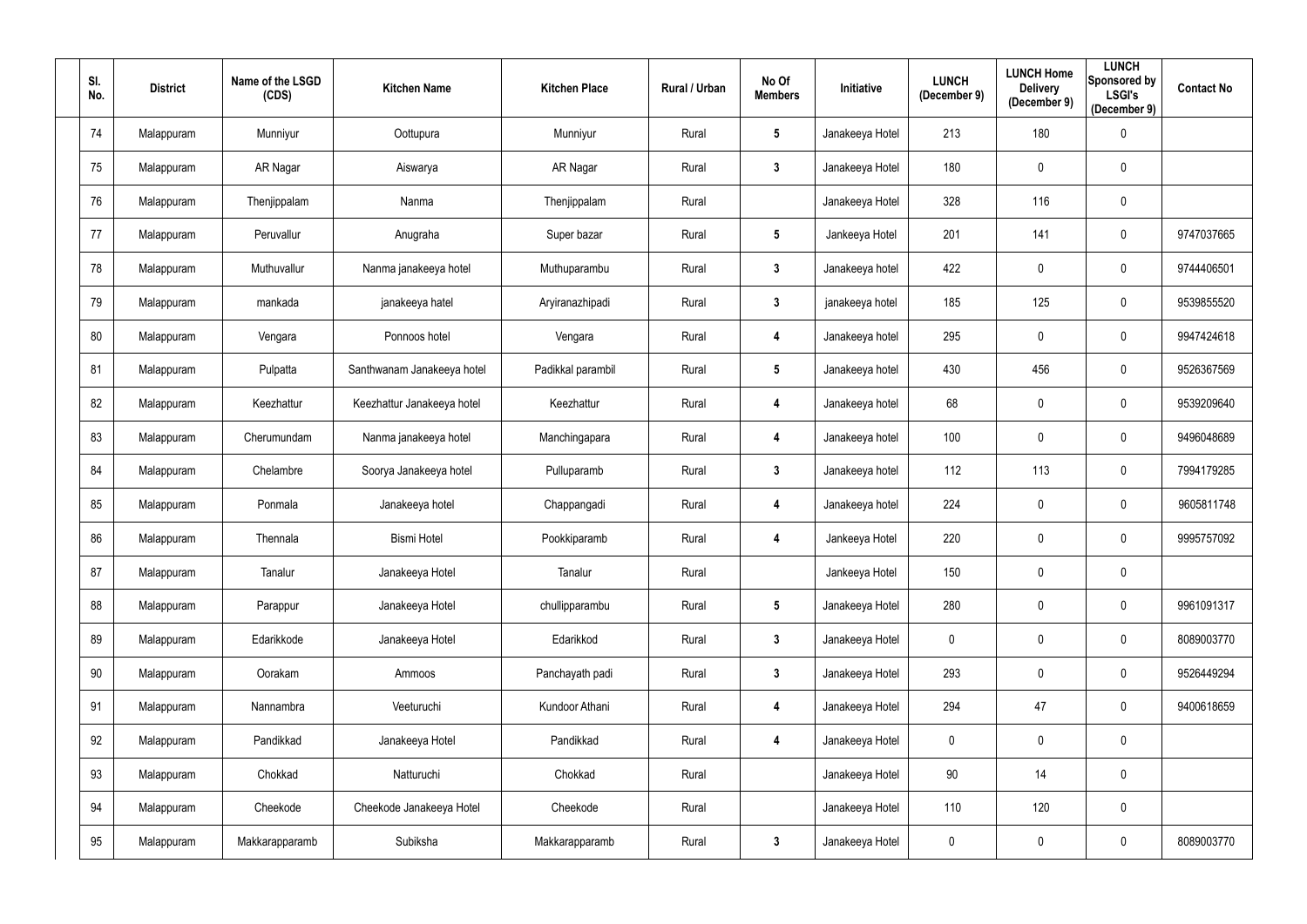| SI.<br>No. | <b>District</b> | Name of the LSGD<br>(CDS) | <b>Kitchen Name</b>      | <b>Kitchen Place</b> | Rural / Urban | No Of<br><b>Members</b> | Initiative      | <b>LUNCH</b><br>(December 9) | <b>LUNCH Home</b><br><b>Delivery</b><br>(December 9) | <b>LUNCH</b><br><b>Sponsored by</b><br><b>LSGI's</b><br>(December 9) | <b>Contact No</b> |
|------------|-----------------|---------------------------|--------------------------|----------------------|---------------|-------------------------|-----------------|------------------------------|------------------------------------------------------|----------------------------------------------------------------------|-------------------|
| 96         | Malappuram      | Ponnani-1                 | Devi Janakeeya Hotel     | Ponnani              | Urban         | $5\phantom{.0}$         | Janakeeya Hotel | $\mathbf{0}$                 | $\pmb{0}$                                            | $\mathbf 0$                                                          | 9961919097        |
| 97         | malappuram      | mangalam                  | Soubagya                 | mangalam             | Rural         | $5\phantom{.0}$         | janakeeya hotel | 147                          | 49                                                   | $\mathbf 0$                                                          |                   |
| 98         | Malappuram      | Trikkalangode             | janakeeya hotel          | karakkunnu           | Rural         | $6\phantom{1}$          | Janakeeya Hotel | 202                          | $\pmb{0}$                                            | $\mathbf 0$                                                          |                   |
| 99         | Malppuram       | Morayoor                  | Janakeeya hotel          | Valanchery           | Rural         | $3\phantom{.0}$         | Janakeeya hotel | 115                          | $\pmb{0}$                                            | $\mathbf 0$                                                          |                   |
| 100        | Malappuram      | Perumbadapp               | Janakeeya hotel          | Perumbadapp          | Rural         | 4                       | Janakeeya hotel | 0                            | $\pmb{0}$                                            | $\mathbf 0$                                                          |                   |
| 101        | Malappuram      | Tirur                     | Samruthi Janakeeya Hotel | Vettom               | <b>RURAL</b>  |                         | Janakeeya hotel | 153                          | 174                                                  | $\overline{0}$                                                       |                   |
| 102        | Malappuram      | Kondotty                  | Janakeeya hotel          | vazhakad             | <b>RURAL</b>  |                         | janakeeya hotel | 247                          | 240                                                  | $\mathbf 0$                                                          |                   |
| 103        | Malappuram      | Perinthalmanna            | Janakeeya hotel          | pulamanthole         | <b>RURAL</b>  | 4                       | Janakeeya hotel | 182                          | $\pmb{0}$                                            | $\overline{0}$                                                       |                   |
| 104        | Malappuram      | Tanur                     | Jankeeya hotel           | Valavannur           | <b>RURAL</b>  |                         | Janakeeya hotel | 240                          | $\pmb{0}$                                            | $\mathbf 0$                                                          |                   |
| 105        | Malappuram      | kottakkal                 | Janakeeya hotel          | kotakkal             | <b>URBAN</b>  |                         | Janakeeya hotel | 292                          | $\pmb{0}$                                            | $\mathbf 0$                                                          |                   |
| 106        | Malappuram      | Vettom                    | Thripthi Janakeeya Hotel | vettom               | <b>RURAL</b>  |                         | Janakeeya hotel | 140                          | 22                                                   | $\mathbf 0$                                                          |                   |
| 107        | Malappuram      | Nilambur                  | Janakeeya hotel          | nilambur             | <b>URBAN</b>  |                         | Janakeeya hotel | 240                          | 30                                                   | $\mathbf 0$                                                          |                   |
| 108        | Malappuram      | Nilambur                  | Janakeeya hotel          | nilambur             | <b>URBAN</b>  |                         | Janakeeya hotel | 290                          | $\pmb{0}$                                            | $\mathbf 0$                                                          |                   |
| 109        | Malappuram      | Vallikkunn                | Rasakkut                 |                      | Rural         |                         | janakeeyahotel  | 111                          | 160                                                  | $\mathbf 0$                                                          |                   |
| 110        | Malappuram      | kuruva                    | Ruchi                    |                      | Rural         | $5\phantom{.0}$         | Janakeeyahotel  | 178                          | 27                                                   | $\mathbf 0$                                                          | 9745414800        |
| 111        | Malappuram      | Kannamangalam             |                          |                      | Rural         |                         | Janakeeya Hotel | 463                          | $\pmb{0}$                                            | $\mathbf 0$                                                          |                   |
| 112        | Malappuram      | Othungal                  | janakeeya hotel          | Othukkungal          | Rural         | $5\phantom{.0}$         | Janakeeya Hotel | 230                          | $\pmb{0}$                                            | $\mathbf 0$                                                          | 9656716066        |
| 113        | Malappuram      | Pookkottur                | janakeeya hotel          | valluvambram         | Rural         | 4                       | Janakeeya Hotel | 260                          | $\pmb{0}$                                            | $\mathbf 0$                                                          | 9447334084        |
| 114        | Malappuram      | Edakkara                  | Edakkara janakeeya hotel |                      | Rural         |                         | janakeeya hotel | 152                          | $\pmb{0}$                                            | $\mathbf 0$                                                          |                   |
| 115        | Malappuram      | porur                     | Thanima Janakeeya Hotel  |                      | Rural         |                         | janakeeya hotel | 126                          | $\pmb{0}$                                            | $\mathbf 0$                                                          |                   |
| 116        | Malappuram      | pulikkal                  | Janakeeya Hotel          | pulikkal             | Rural         |                         | Janakeeya Hotel | 82                           | 31                                                   | $\mathbf 0$                                                          |                   |
| 117        | malappuram      | thanur                    | amma janakeeyahottel     |                      | Rural         | $5\phantom{.0}$         | janakeeyahottel | 322                          | $\boldsymbol{0}$                                     | $\boldsymbol{0}$                                                     |                   |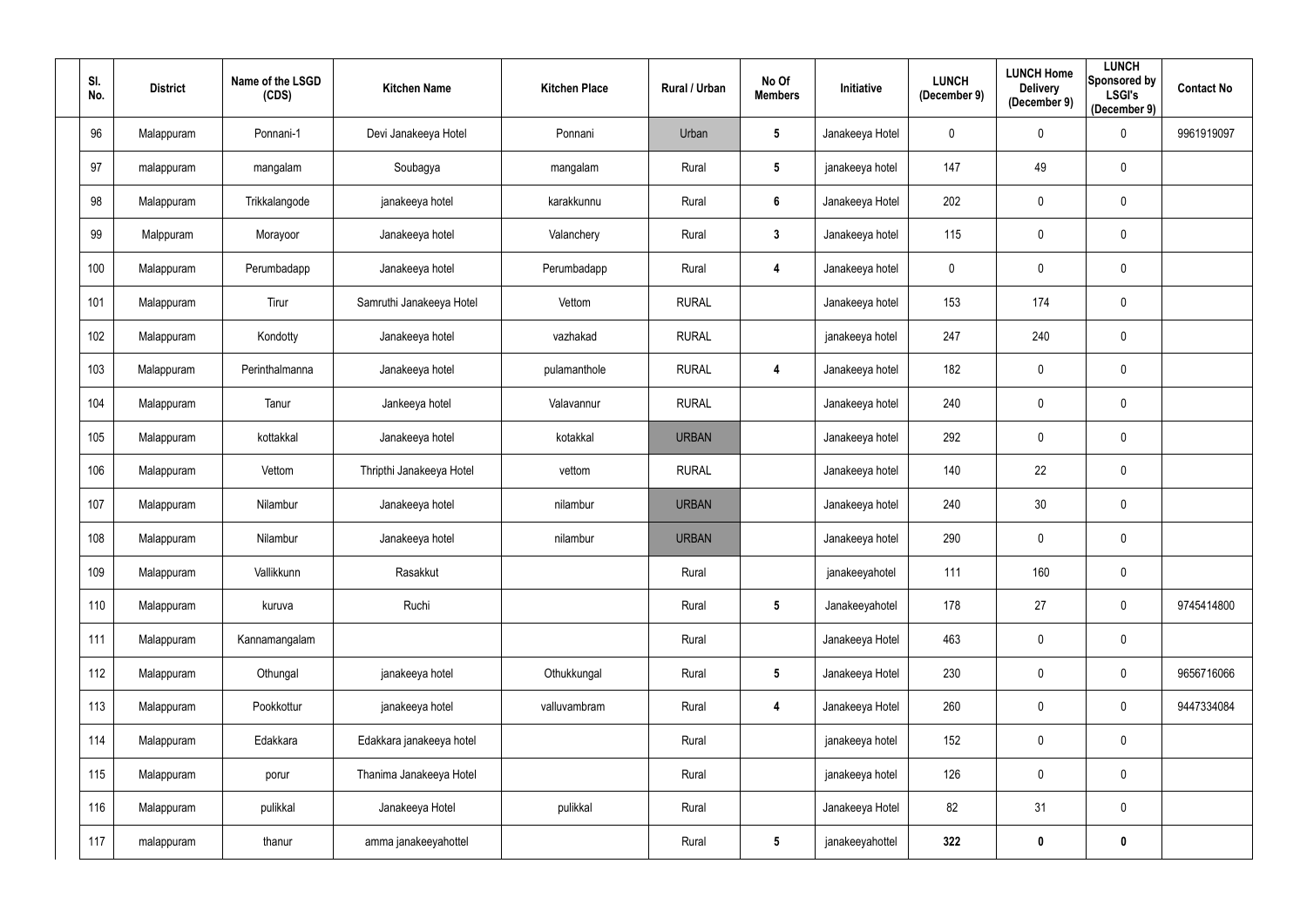|     | SI.<br>No.      | <b>District</b> | Name of the LSGD<br>(CDS) | <b>Kitchen Name</b>          | <b>Kitchen Place</b>                      | Rural / Urban | No Of<br><b>Members</b> | Initiative      | <b>LUNCH</b><br>(December 9) | <b>LUNCH Home</b><br><b>Delivery</b><br>(December 9) | <b>LUNCH</b><br>Sponsored by<br><b>LSGI's</b><br>(December 9) | <b>Contact No</b> |
|-----|-----------------|-----------------|---------------------------|------------------------------|-------------------------------------------|---------------|-------------------------|-----------------|------------------------------|------------------------------------------------------|---------------------------------------------------------------|-------------------|
|     | 118             | malappuram      | pallikkal                 | padheyam janakeeyahottel     |                                           | Rural         | $5\phantom{.0}$         | janakeeyahotel  | 92                           | 70                                                   | $\boldsymbol{0}$                                              |                   |
|     | 119             | Malappuram      | chelembra                 | janakeeyahotel2              |                                           | Rural         |                         | janakeeyahotel  | 157                          | 75                                                   | $\boldsymbol{0}$                                              |                   |
|     | 120             | Malappuram      | Purathur                  | Safa Janakeeya Hotel         | Paravanna                                 | Rural         | $5\phantom{.0}$         | Janakeeya Hotel | 160                          | 29                                                   | $\mathbf 0$                                                   |                   |
|     | 121             | malappuram      | vazhayur                  | puthuma janakeeyahotel       |                                           | Rural         |                         | janakeeyahotel  | 190                          | 45                                                   | $\boldsymbol{2}$                                              |                   |
|     | 122             | malappuram      | mangalam                  | janakeeyahotel2              |                                           | Rural         |                         | janakeeyahotel  | 220                          | 112                                                  | $\mathbf 0$                                                   |                   |
|     | 123             | malappuram      | kuttippuram               | nilayoram janakeeya hotel    |                                           |               | 4                       | janakeeyahotel  | 150                          | $\mathbf 0$                                          | $\mathbf 0$                                                   |                   |
| 123 |                 |                 |                           |                              |                                           |               |                         |                 | 23550                        | 5401                                                 | 14                                                            |                   |
|     | -1              | Palakkad        | Elapully                  | Nakshathra Vanitha canteen   | Canteen                                   | Rural         | 4                       | Janakeeya Hotel | 191                          | $\mathbf 0$                                          | $\mathbf 0$                                                   | 8547384972        |
|     | $\overline{2}$  | Palakkad        | Nalleppilly               | Vanitha Canteen              | Canteen                                   | Rural         | 4                       | Janakeeya Hotel | 120                          | $\mathbf 0$                                          | $\mathbf 0$                                                   | 9656232569        |
|     | $\mathbf{3}$    | Palakkad        | Chittur                   | Thanal vanitha Canteen       | Thathamangalam, Mettuvalavu               | Urban         | $\mathbf{3}$            | Janakeeya Hotel | 341                          | $\mathbf 0$                                          | $\mathbf 0$                                                   | 9447105400        |
|     | 4               | Palakkad        | chittur                   | urapp janakeeya hotel        | Anicode junction                          | urban         | $5\phantom{.0}$         | Janakeeya hotel | 141                          | $\mathbf 0$                                          | $\mathbf 0$                                                   | 9349930549        |
|     | 5               | Palakkad        | polpully                  | subiksha janakeeya hotel     | kallootiyal                               | Rural         | $5\phantom{.0}$         | Janakeeya hotel | 130                          | $\mathbf 0$                                          | $\mathbf 0$                                                   | 9495197498        |
|     | 6               | Palakkad        | Eruthenpathy              | Nila janakeeya hotel         | Mooniilmada muniyappan<br>kshethram near  | Rural         | $5\phantom{.0}$         | Janakeeya hotel | 137                          | $\mathbf 0$                                          | $\mathbf 0$                                                   | 9037290925        |
|     | 7               | Palakkad        | Perumatty                 | Nanam Janakeeya hotel        | kannimari                                 | Rural         | $\mathbf{3}$            | Janakeeya hotel | 153                          | $\mathbf 0$                                          | $\mathbf 0$                                                   | 9605529657        |
|     | 8               | Palakkad        | Vadakarapathy             | soubhagya janakeeya hotel    | vadakarapathy panchayath                  | Rural         | $5\phantom{.0}$         | Janakeeya hotel | 138                          | $\mathbf 0$                                          | $\overline{0}$                                                | 9633578756        |
|     | 9               | Palakkad        | Kozhinjampara             | Sreesakthi Janakeeya hotel   | Kozhinjampara<br>gramapanchayth, near bus | Rural         | $5\phantom{.0}$         | Janakeeya hotel | 180                          | $\mathbf 0$                                          | $\overline{0}$                                                | 9847121105        |
|     | 10 <sup>°</sup> | Palakkad        | Vadakkenchery             | Oottupura Vanitha Canteen    | Panchayath building,<br>Vadakkenchery     | Rural         | 4                       | Janakeeya Hotel | 213                          | $\mathbf 0$                                          | $\overline{0}$                                                | 9656360141        |
|     | 11              | Palakkad        | PKD North                 | Cafesree                     | opp. ksrtc bus stand,<br>Manjakulam road  | Urban         | 5                       | Janakeeya Hotel | 361                          | $\mathbf 0$                                          | $\overline{0}$                                                | 9037332005        |
|     | 12              | Palakkad        | Ongallur                  | Amma canteen                 | Ongallur vipanana kendram                 | Rural         | 4                       | Janakeeya Hotel | 115                          | $\mathbf 0$                                          | $\overline{0}$                                                | 7560924507        |
|     | 13              | Palakkad        | Muthuthala                | Sreelakshmi vanitha canteen  | Muthuthala panchayath                     | Rural         | 4                       | Janakeeya Hotel | 98                           | $\mathbf 0$                                          | $\overline{0}$                                                | 7558865485        |
|     | 14              | Palakkad        | Koppam                    | Natturuchi kudumbashree cafe | Near koppam village                       | Rural         | $\sqrt{5}$              | Janakeeya Hotel | 147                          | $\pmb{0}$                                            | $\mathbf 0$                                                   | 8075779172        |
|     | 15              | Palakkad        | Paruthur                  | Mamatty vanitha canteen      | Near panchayath                           | Rural         | $\sqrt{5}$              | Janakeeya Hotel | 50                           | $\mathbf 0$                                          | $\mathbf 0$                                                   | 9544847874        |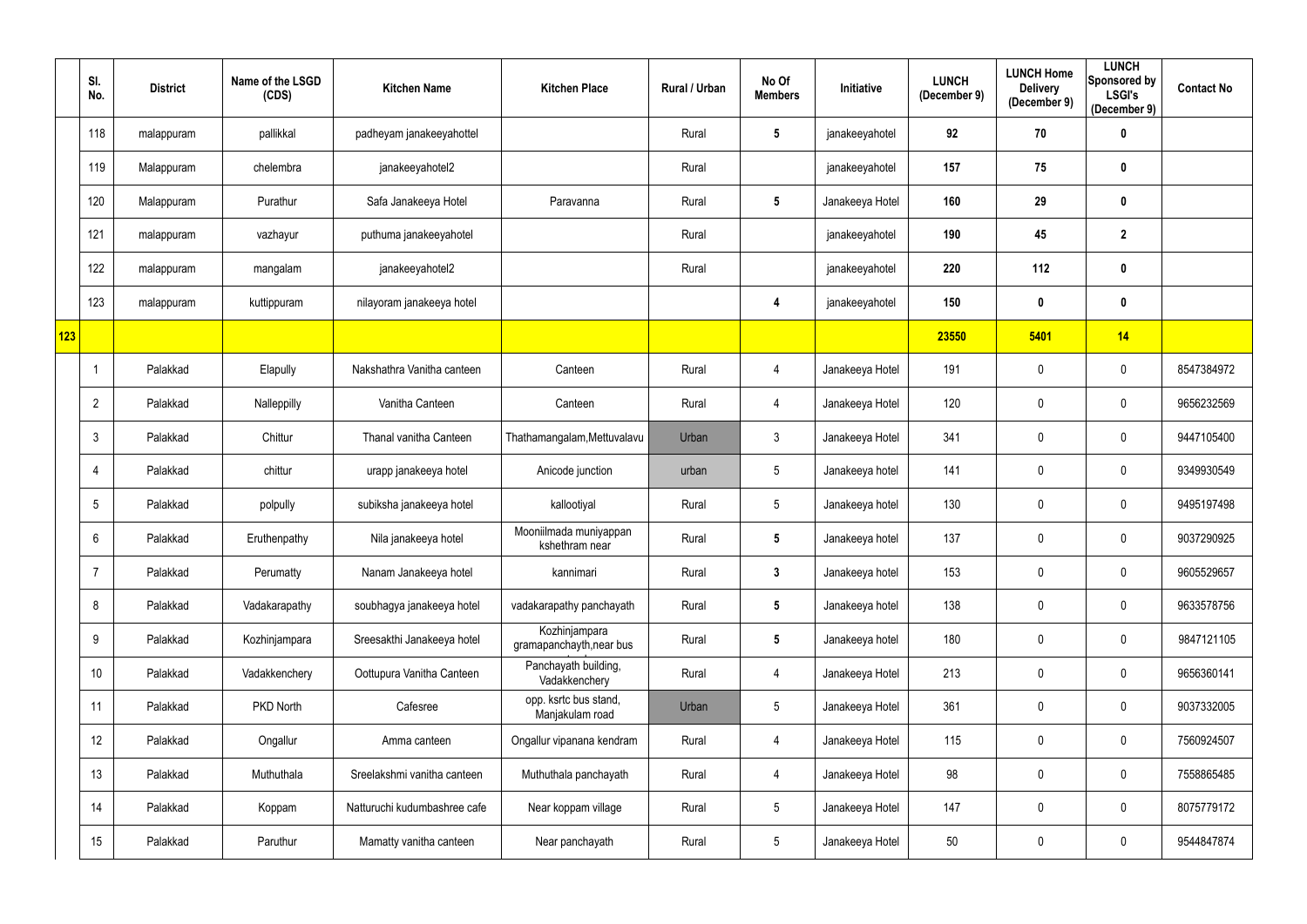| SI.<br>No. | <b>District</b> | Name of the LSGD<br>(CDS) | <b>Kitchen Name</b>             | <b>Kitchen Place</b>                      | <b>Rural / Urban</b> | No Of<br><b>Members</b> | Initiative       | <b>LUNCH</b><br>(December 9) | <b>LUNCH Home</b><br><b>Delivery</b><br>(December 9) | <b>LUNCH</b><br>Sponsored by<br><b>LSGI's</b><br>(December 9) | <b>Contact No</b> |
|------------|-----------------|---------------------------|---------------------------------|-------------------------------------------|----------------------|-------------------------|------------------|------------------------------|------------------------------------------------------|---------------------------------------------------------------|-------------------|
| 16         | Palakkad        | Vilayur                   | Souhritha caffesree (Ruchipura) | Near Vilayur Panchayath                   | Rural                | 6                       | Janakeeya Hotel  | 160                          | $\mathbf 0$                                          | $\mathbf 0$                                                   | 9747342046        |
| 17         | palakkad        | Kulukkallur               | Snehitha Janakeeya hotel        | Kulukkallur panchayath                    | Rural                | $5\phantom{.0}$         | Janakeeya hotel  | 90                           | $\mathbf 0$                                          | $\mathbf 0$                                                   | 9746701454        |
| 18         | Palakkad        | Pattambi                  | Janakeeya hotel                 | near Govt samskritha college,<br>Pattambi | Urban                | 4                       | Janakeeya hotel  | 0                            | $\pmb{0}$                                            | $\mathbf 0$                                                   | 9562043428        |
| 19         | Palakkad        | Erimayur                  | Thanima Vanitha Canteen         | Panchayath building, Erimayur             | Rural                | 5                       | Janakeeya Hotel  | 120                          | $\mathbf 0$                                          | $\overline{2}$                                                | 9746440633        |
| 20         | Palakkad        | Kizhekkencheri            | Vanitha Canteen                 | Panchayath Building,<br>Kizhakkenchery    | Rural                | 4                       | Janakeeya Hotel  | 87                           | $\mathbf 0$                                          |                                                               | 9747923418        |
| 21         | Palakkad        | Peringottukkurrissi       | Aiswarya Vanitha canteen        | Panchayth building                        | Rural                | $\mathfrak{Z}$          | Janakeeya Hotel  | 68                           | $\mathbf 0$                                          | $\boldsymbol{0}$                                              | 9048665884        |
| 22         | Palakkad        | Mundoor                   | Bharath vanitha canteen         | Panchayath building                       | Rural                | $\mathfrak{Z}$          | Janakeeya Hotel  | 177                          | $\mathbf{0}$                                         | $\mathbf 0$                                                   | 8592830607        |
| 23         | Palakkad        | Kodumbu                   | kripa                           | kodumb panchayath                         | Rural                | 4                       | Janakeeya HoteL  | 66                           | $\mathbf 0$                                          | $\mathbf 0$                                                   | 9048682860        |
| 24         | Palakkad        | Thirumittakode            | Thirumuttam Janakeeya Hotel     | Karukaputhur                              | Rural                | 6                       | Janakeeya Hotel  | 107                          | $\mathbf 0$                                          | $\mathbf 0$                                                   | 9072841599        |
| 25         | Palakkad        | Akathethara               | Nanma canteen                   | kalyanamandapam                           | Rural                | $\mathfrak{Z}$          | Janakeeya Hotel  | 128                          | $\mathbf 0$                                          | $\mathbf 0$                                                   | 7025563510        |
| 26         | Palakkad        | Marutharoad               | flavours cantteen               | panchayath                                | Rural                | $5\phantom{.0}$         | Janakeeya Hotela | 84                           | $\mathbf 0$                                          | $\mathbf 0$                                                   | 9746227966        |
| 27         | Palakkad        | Trithala                  | Kairali Vanitha Hotel           | Thirthala                                 | Rural                | 5                       | Janakeeya Hotel  | 128                          | $\mathbf 0$                                          | $\mathbf 0$                                                   | 9048710155        |
| 28         | Palakkad        | Kongad                    | Annapoorna vanitha canteen      | Near Kongad village office                | Rural                | $5\overline{)}$         | Janakeeya Hotel  | 138                          | $\mathbf 0$                                          | 0                                                             | 9645425774        |
| 29         | Palakkad        | Sreekrishnapuram          | Subiksha canteen                | Near panchayath office                    | Rural                | $\mathfrak{Z}$          | Janakeeya Hotel  | 126                          | $\mathbf 0$                                          | $\mathbf 0$                                                   | 8086697226        |
| 30         | Palakkad        | Pallassana                | dhanalakshmi vanitha canteen    | pallassana panchayath<br>building         | Rural                | 5                       | Janakeeya Hotel  | 204                          | $\pmb{0}$                                            | $\overline{0}$                                                | 8943225892        |
| 31         | Palakkad        | Nenmmara                  | Nemmara Janakeeya hotel         | Nemmara junction                          | Rural                | $\overline{4}$          | Janakeeya hotel  | 295                          | $\mathbf 0$                                          | $\overline{0}$                                                | 8157850935        |
| 32         | Palakkad        | Ayilur                    | Janakeeya hotel                 | Thalavettanpara, Ayilur                   | Rural                | $\mathfrak{Z}$          | Janakeeya hotel  | 160                          | $\pmb{0}$                                            | $\overline{0}$                                                | 9539517856        |
| 33         | Palakkad        | Melarkode                 | Janakeeya Hotel                 | near Melarkode panchayath                 | Rural                | 4                       | Janakeeya hotel  | 184                          | $\pmb{0}$                                            | $\overline{0}$                                                | 8606193918        |
| 34         | Palakkad        | Vandazhi                  | janakeeya hotel                 | Kaniyamangalam                            | Rural                | $\mathfrak{Z}$          | Janakeeya hotel  | 55                           | $\pmb{0}$                                            | $\overline{0}$                                                | 9645919937        |
| 35         | Palakkad        | Nelliayampathy            | Janakeeya hotel                 | near Panchayat, kaikaty                   | Rural                | 4                       | Janakeeya hotel  | 0                            | $\pmb{0}$                                            | $\mathbf 0$                                                   | 9497123529        |
| 36         | Palakkad        | Elavanchery               | Snehatheeram                    | Near GUPS, Vattekkad                      | Rural                | $5\phantom{.0}$         | Janakeeya Hotel  | 243                          | $\pmb{0}$                                            | $\overline{0}$                                                | 9744195274        |
| 37         | Palakkad        | Kollemkode                | Priya Vanitha Canteen           | Block Panchayath Office,<br>Kollengode    | Rural                | 4                       | Janakeeya Hotel  | 257                          | $\boldsymbol{0}$                                     | $\overline{0}$                                                | 9745456764        |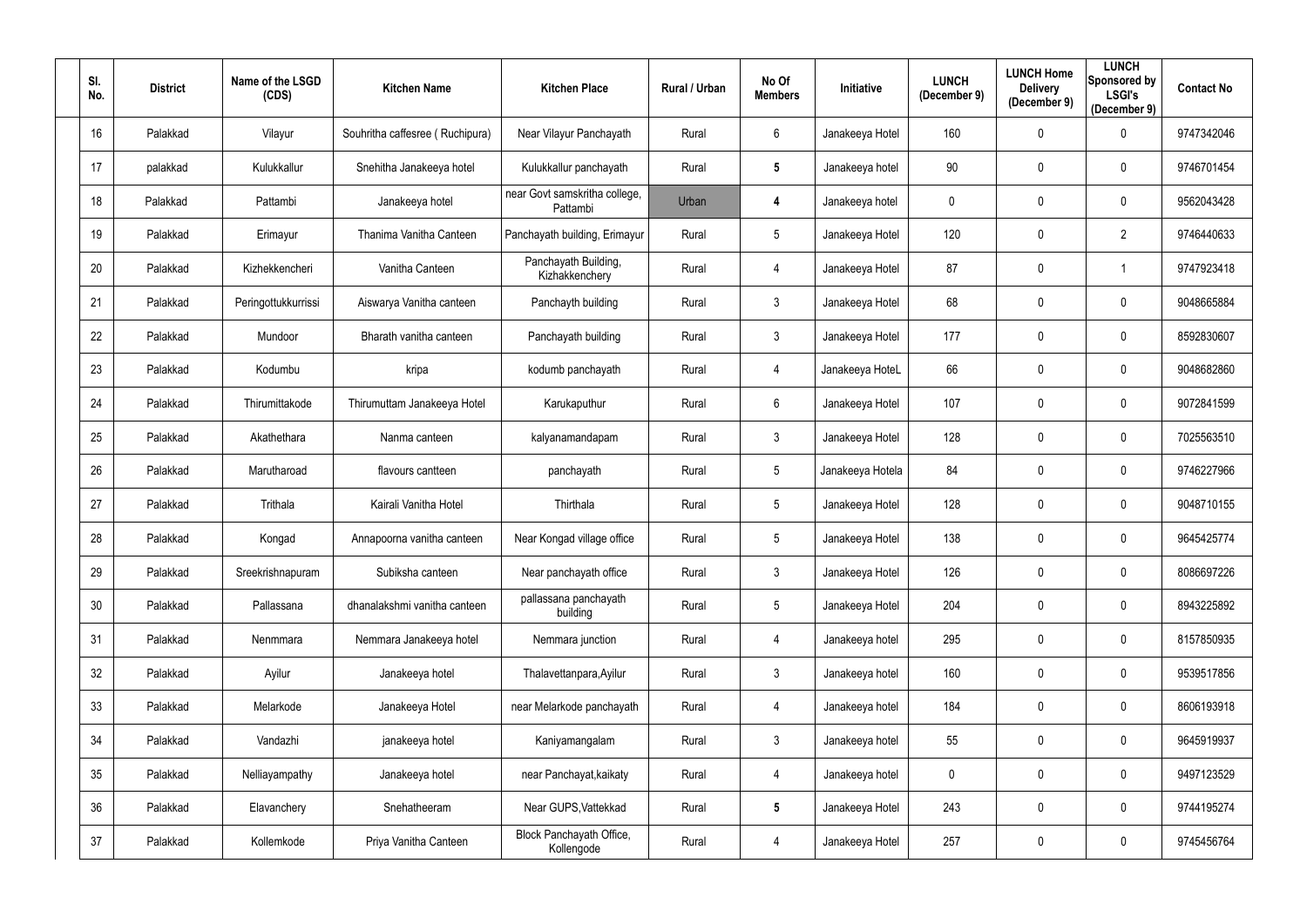|    | SI.<br>No. | <b>District</b> | Name of the LSGD<br>(CDS) | <b>Kitchen Name</b>                      | <b>Kitchen Place</b>                            | Rural / Urban | No Of<br><b>Members</b> | <b>Initiative</b> | <b>LUNCH</b><br>(December 9) | <b>LUNCH Home</b><br><b>Delivery</b><br>(December 9) | <b>LUNCH</b><br>Sponsored by<br><b>LSGI's</b><br>(December 9) | <b>Contact No</b> |
|----|------------|-----------------|---------------------------|------------------------------------------|-------------------------------------------------|---------------|-------------------------|-------------------|------------------------------|------------------------------------------------------|---------------------------------------------------------------|-------------------|
|    | 38         | Palakkad        | Koduvayur                 | Samridhi Kudumbashree Vanitha<br>Canteen | Panchayath Building                             | Rural         | $5\phantom{.0}$         | Janakeeya Hotel   | 154                          | $\mathbf 0$                                          | $\mathbf 0$                                                   | 8086263595        |
|    | 39         | Palakkad        | Pattanchery               | Sreelakshmi vanitha canteen              | Panchayath Building                             | Rural         | 4                       | Janakeeya Hotel   | 75                           | $\mathbf{0}$                                         | 0                                                             | 8086916932        |
|    | 40         | Palakkad        | Pudunagaram               | Janakeeya Hotel                          | Near KSEB, Pudunagaram                          | Rural         | 4                       | Janakeeya hotel   | 189                          | $\mathbf{0}$                                         | $\mathbf 0$                                                   | 9497241598        |
|    | 41         | Palakkad        | Vadavanoor                | Sree Muruka Janakeeya Hotel              | Vydhyasala, Vadavanoor                          | Rural         | $5\phantom{.0}$         | Janakeeya hotel   | 159                          | $\mathbf 0$                                          | $\mathbf 0$                                                   | 9567011729        |
|    | 42         | Palakkad        | Peruvemba                 | Samridi Janakeeya Hotel                  | Peruvemba Junction                              | Rural         | 4                       | Jankeeya hotel    | 26                           | $\mathbf{0}$                                         | $\mathbf 0$                                                   | 918089611261      |
|    | 43         | Palakkad        | Muthalamada               | Janakeeya Hotel                          | Chulliyarmedu                                   | Rural         | 4                       | Jankeeya hotel    | 278                          | $\mathbf{0}$                                         | $\mathbf 0$                                                   | 9633730067        |
|    | 44         | Palakkad        | Cherppalasseri            | Swad Janakiyahotel, CPY                  | Scheduled caste coperative<br>society hall, cpy | Urban         | $5\phantom{.0}$         | Janakeeya Hotel   | 157                          | $\mathbf{0}$                                         | $\mathbf 0$                                                   | 9447746082        |
|    | 45         | Palakkad        | Vellinezhi                | Aiswarya kudumbashree                    | Adakkaputhur                                    | Rural         | $\mathfrak{Z}$          | Janakeeya Hotel   | 138                          | $\mathbf 0$                                          | $\mathbf 0$                                                   | 9747730588        |
|    | 46         | Palakkad        | Keralasseri               | Bhagyasree janakeeya hotel               | Near village office                             | Rural         | $\mathfrak{Z}$          | Janakeeya Hotel   | 100                          | $\mathbf 0$                                          | $\mathbf 0$                                                   | 8606125128        |
|    | 47         | Palakkad        | Kottayi                   | Kudumbashree Vanitha canteen             | Near Kottayi Panchayath                         | Rural         | 4                       | Jankeeya hotel    | 95                           | $\mathbf{0}$                                         | $\mathbf 0$                                                   | 9605699847        |
|    | 48         | Palakkad        | anakkara                  | udayasurya vanitha canteen               | kumbidi                                         | rural         | $5\phantom{.0}$         | Janakeeya Hotel   | 178                          | $\mathbf 0$                                          | $\mathbf 0$                                                   | 9895947614        |
|    | 49         | Palakkad        | kappur                    | jeevanam hotel                           | kumaranellur                                    | rural         | $6\phantom{.}$          | Janakeeya Hotel   | 197                          | $\mathbf 0$                                          | $\mathbf 0$                                                   | 9605308385        |
| 96 | 50         | Palakkad        | Malampauzha               | Nandhanam canteen                        | near fantasy park                               | Rural         | $5\phantom{.0}$         | Janakeeya HotelT  | 153                          | $\mathbf 0$                                          | $\mathbf 0$                                                   | 807587062         |
|    | 51         | Palakkad        | Puduppariyaram            | Anaswara Canteen                         | Panchayath                                      | Rural         | 4                       | Janakeeya Hotel   | 89                           | $\mathbf 0$                                          | $\overline{0}$                                                | 9526677781        |
|    | 52         | Palakkad        | kadambazhipuram           | Reshmi janakeeya hotel                   | 16 mail                                         | Rural         | $5\phantom{.0}$         | Janakeeya Hotel   | 77                           | $\mathbf 0$                                          | $\overline{0}$                                                | 9048375891        |
|    | 53         | Palakkad        | Kadambazhipuram           | Ardhram Janakeeya hotel                  | Pulapatta                                       | Rural         | $\mathfrak{Z}$          | Janakeeya Hotel   | 80                           | $\mathbf 0$                                          | $\overline{0}$                                                | 9495775246        |
|    | 54         | Palakkad        | Kannambra                 | Sree kurumba canteen                     | kannambra                                       | Rural         | $\overline{4}$          | Janakeeya Hotel   | 205                          | $\pmb{0}$                                            | $\mathbf 0$                                                   | 8157815819        |
|    | 55         | Palakkad        | karakkurissi              | Janakiya hotel                           | Near ammus auditorium,<br>Ayappankavu           | Rural         | $\mathfrak{Z}$          | Janakeeya Hotel   | 118                          | $\mathbf 0$                                          | $\overline{0}$                                                | 6238788932        |
|    | 56         | Palakkad        | Thenkara                  | Subiksham janakeeya hotel                | Ayurveda hospital compound<br>Then kara         | Rural         | $5\phantom{.0}$         | Janakeeya Hotel   | 74                           | $\mathbf 0$                                          | $\overline{0}$                                                | 9747557333        |
|    | 57         | Palakkad        | Alanallur                 | Keerthi vanitha canteen and<br>catering  | Near panchayath Alanallur                       | Rural         | $\sqrt{5}$              | Janakeeya hotel   | 139                          | $\mathbf 0$                                          | $\mathbf 0$                                                   | 9495447569        |
|    | 58         | Palakkad        | Pudur                     | Asil canteen                             | Pudur panchayath                                | Rural         | 4                       | Janakeeya hotel   | 57                           | $\pmb{0}$                                            | $\overline{0}$                                                | 8086968050        |
|    | 59         | Palakkad        | Parali                    | Annasree Janakeeya hotel                 | Near parali panchayath                          | Rural         | 4                       | Janakeeya hotel   | 121                          | $\mathbf 0$                                          | $\mathbf 0$                                                   | 8281829238        |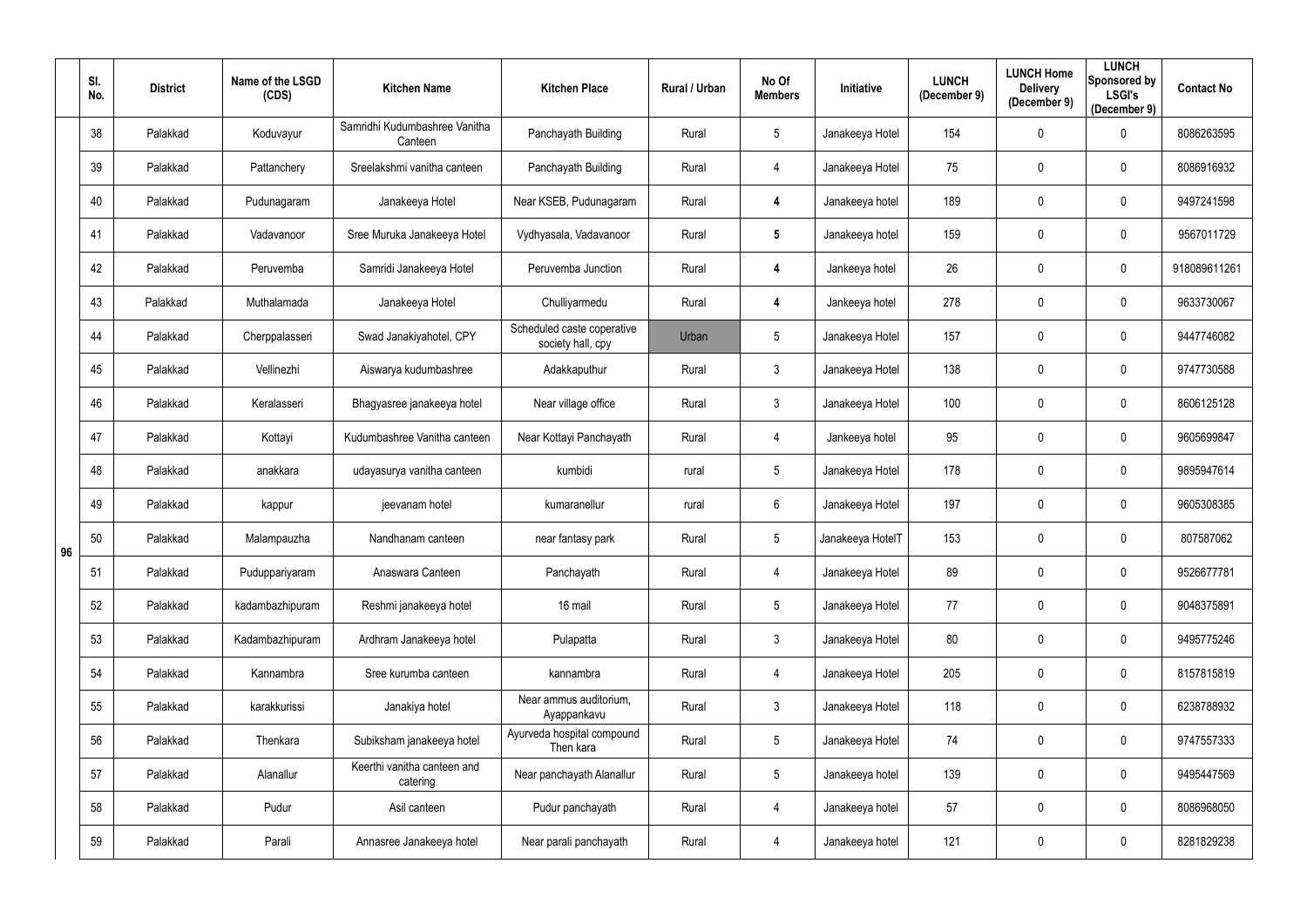| SI.<br>No. | <b>District</b> | Name of the LSGD<br>(CDS) | <b>Kitchen Name</b>                         | <b>Kitchen Place</b>                       | Rural / Urban | No Of<br><b>Members</b> | Initiative      | <b>LUNCH</b><br>(December 9) | <b>LUNCH Home</b><br><b>Delivery</b><br>(December 9) | <b>LUNCH</b><br>Sponsored by<br><b>LSGI's</b><br>(December 9) | <b>Contact No</b> |
|------------|-----------------|---------------------------|---------------------------------------------|--------------------------------------------|---------------|-------------------------|-----------------|------------------------------|------------------------------------------------------|---------------------------------------------------------------|-------------------|
| 60         | Palakkad        | Mannur                    | Kudumbasree janakeeya hotel                 | Mannur panchayath                          | Rural         | $5\phantom{.0}$         | Janakeeya hotel | 83                           | $\overline{0}$                                       | $\mathbf 0$                                                   | 9495771095        |
| 61         | Palakkad        | Kuzhalmannam              | Janasree jankeeya hotel                     | Kuzhalmannam block<br>panchayth            | Rural         | $\mathfrak{Z}$          | Jankeeya hotel  | 130                          | $\mathbf 0$                                          | $\mathbf 0$                                                   | 9847364980        |
| 62         | Palakkad        | Kavassery                 | samridhi Janakeeya Hotel                    | Alathur road, kavasheery                   | Rural         | $6\phantom{.}$          | Janakeeya hotel | 175                          | $\pmb{0}$                                            | $\mathbf 0$                                                   | 9747570761        |
| 63         | palakkad        | chalissery                | Thanal janakeeya hotel                      | chalissery panchayath building             | Rural         | $\mathfrak{Z}$          | Janakeeya hotel | 50                           | $\pmb{0}$                                            | $\bf{0}$                                                      | 9562702284        |
| 64         | palakkad        | Kottopadam                | Iva canteen and catering janakeeya<br>hotel | Block building, Near<br>aryambavu junction | Rural         | 4                       | Janakeeya hotel | 144                          | $\mathbf 0$                                          | $\mathbf 0$                                                   | 9074818126        |
| 65         | palakkad        | kumaramputhur             | Ruchi cafe janakeeya hotel                  | Panchayath kumaramputhur                   | Rural         | $3\phantom{a}$          | Janakeeya hotel | 294                          | $\mathbf 0$                                          | $\mathbf 0$                                                   | 8589968705        |
| 66         | palakkad        | Malampuzha                | Amma janakeeya hotel                        | kadukkamkunnu, Malampuzha                  | Rural         | $3\phantom{a}$          | Janakeeya hotel | 332                          | $\overline{0}$                                       | $\mathbf 0$                                                   | 9446521664        |
| 67         | palakkad        | Alathur                   | Rich Janakeeya hotel                        | Near bus stand, Alathur                    | Rural         | 4                       | Janakeeya hotel | 282                          | $\mathbf 0$                                          | $6\phantom{.}6$                                               | 9947030779        |
| 68         | palakkad        | Karimpuzha                | Janakeeya hotel                             | Karimpuzha panchayath                      | Rural         | $3\phantom{a}$          | Janakeeya hotel | 84                           | $\pmb{0}$                                            | $\mathbf 0$                                                   | 9961502739        |
| 69         | Palakkad        | Thenkurissi               | Eyeshee janakeeya hotel                     | Panchayth building,<br>Thenkurissi         | Rural         | 4                       | Jankeeya hotel  | 164                          | $\mathbf 0$                                          | $\mathbf 0$                                                   | 9995662723        |
| 70         | Palakkad        | Agali                     | Janakeeya Hotel                             | Block Panchayath building,<br>Agali        | Rural         | $5\phantom{.0}$         | Jankeeya hotel  | 157                          | $\overline{0}$                                       | $\overline{0}$                                                | 9037878897        |
| 71         | Palakkad        | Sholayur                  | Powrnami janakeeya hotel                    | anakkatty bus stand                        | Rural         | 4                       | Jankeeya hotel  | 0                            | $\overline{0}$                                       | $\overline{0}$                                                | 9159556404        |
| 72         | Palakkad        | Puthushery                | Janakeeya hotel                             | Puthushery panchayath                      | Rural         | 5                       | Janakeeya hotel | 154                          | $\mathbf 0$                                          | 0                                                             | 9562772723        |
| 73         | Palakkad        | Karimba                   | Janakeeya hotel                             | Panchayath premise                         | Rural         | $\mathbf{3}$            | Janakeeya Hotel | 105                          | $\mathbf 0$                                          | $\overline{0}$                                                | 9562163979        |
| 74         | Palakkad        | Nagalasseri               | Janakeeya hotel                             | near koottanad bus stand                   | Rural         | $5\phantom{.0}$         | Janakeeya hotel | 210                          | $\overline{0}$                                       | $\mathbf 0$                                                   | 8921928291        |
| 75         | Palakkad        | Mathur                    | Nila janakeeya Hotel                        | Near Panchayth, Mathur                     | Rural         | 4                       | Jankeeya hotel  | 146                          | $\mathbf 0$                                          | $\mathbf 0$                                                   | 9562356483        |
| 76         | Palakkad        | Chalavara                 | Janakeeya hotel                             | Chalavara panchayath                       | Rural         | $5\phantom{.0}$         | Janakeeya hotel | 99                           | $\mathbf 0$                                          | $\overline{0}$                                                | 9544659942        |
| 77         | Palakkad        | Ananganadi                | vanitha cateen                              | near Ananganadi panchayath                 | Rural         | $\mathfrak{Z}$          | Janakeeya Hotel | 67                           | $\mathbf 0$                                          | $\mathbf 0$                                                   | 8921410495        |
| 78         | Palakkad        | Lakkidiperur              | Janakeeya hotel                             | Lekkidi perur panchayath                   | Rural         | $5\phantom{.0}$         | Jankeeya hotel  | 126                          | $\overline{0}$                                       | $\mathbf 0$                                                   | 6238921903        |
| 79         | Palakkad        | Nellaya                   | Janakeeya hotel                             | Nellaya panchayath                         | Rural         | 4                       | Janakeeya hotel | 115                          | $\boldsymbol{0}$                                     | $\overline{0}$                                                | 9562432883        |
| 80         | Palakkad        | Shornur                   | Oottupura Janakeeya hotel                   | near bus stand, Shoranur                   | Urban         | $5\phantom{.0}$         | Janakeeya hotel | 273                          | 0                                                    | $\mathbf 0$                                                   | 9747102377        |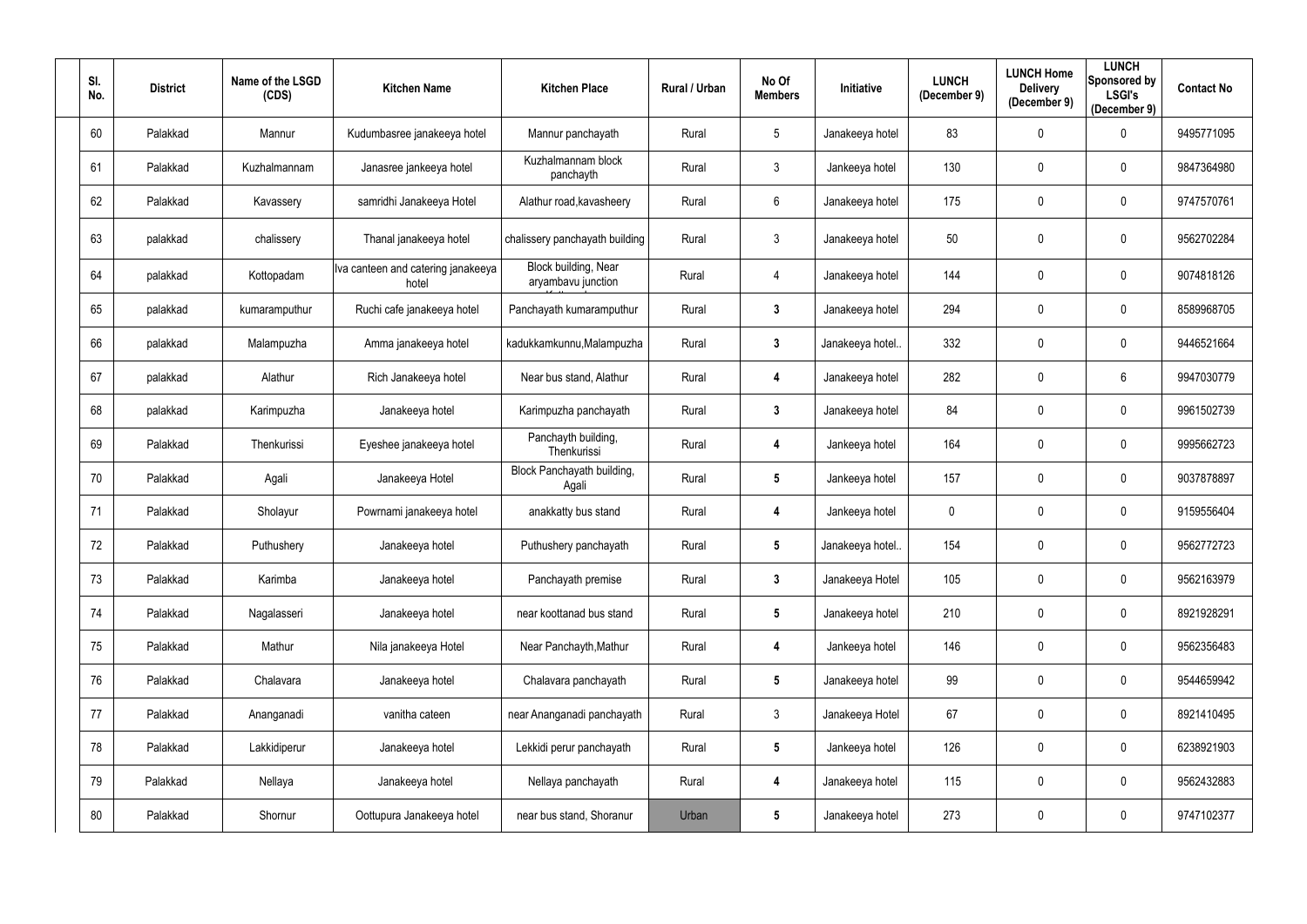| SI.<br>No. | <b>District</b> | Name of the LSGD<br>(CDS) | <b>Kitchen Name</b>             | <b>Kitchen Place</b>                       | <b>Rural / Urban</b> | No Of<br><b>Members</b> | Initiative      | <b>LUNCH</b><br>(December 9) | <b>LUNCH Home</b><br><b>Delivery</b><br>(December 9) | <b>LUNCH</b><br>Sponsored by<br><b>LSGI's</b><br>(December 9) | <b>Contact No</b> |
|------------|-----------------|---------------------------|---------------------------------|--------------------------------------------|----------------------|-------------------------|-----------------|------------------------------|------------------------------------------------------|---------------------------------------------------------------|-------------------|
| 81         | Palakkad        | Shornur                   | Snehadeepam Janakeeya hotel     | Shoranur municipality                      | Urban                | 4                       | Janakeeya hotel | 185                          | $\mathbf 0$                                          | $\mathbf 0$                                                   | 6238755729        |
| 82         | Palakkad        | Thrikkadiri               | Janakeeya hotel                 | Samskarika nilayam                         | Rural                | 4                       | Janakeeya hotel | 60                           | $\mathbf 0$                                          | $\mathbf 0$                                                   | 9544806032        |
| 83         | palakkad        | Vaniyamkulam              | Janakeeya hotel                 | near PK DAS hospital                       | Rural                | $\mathbf{3}$            | Janakeeya hotel | 268                          | $\mathbf 0$                                          | $\mathbf{3}$                                                  | 9947408415        |
| 84         | Palakkad        | Ambalappara               | Janakiya hotel                  | ambalappara<br>kalyanamandapam             | Rural                | $\overline{5}$          | Janakeeya Hotel | 45                           | $\mathbf 0$                                          | $\mathbf 0$                                                   | 8129562289        |
| 85         | Palakkad        | Vallappuzha               | Janakeeya hotel                 | Hayath Complex, Vallappuzha                | Rural                | $5\phantom{.0}$         | Janakeeya Hotel | 189                          | $\mathbf{0}$                                         | $\mathbf 0$                                                   | 8086406897        |
| 86         | Palakkad        | Shoranur                  | Ela janakeeya hotel             | Vpc market, kulappully                     | Urban                | $\mathbf{3}$            | Janakeeya hotel | 131                          | $\mathbf 0$                                          | $\mathbf 0$                                                   | 8129769113        |
| 87         | Palakkad        | Mankara                   | Subiksha Janakeeya hotel        | Near Mankara Panchayath                    | Rural                | $5\phantom{.0}$         | Janakeeya hotel | 88                           | $\mathbf 0$                                          | $\mathbf 0$                                                   | 8549045637        |
| 88         | Palakkad        | Kanjirapuzha              | Surya Janakeeya hotel           | Kanjirapuzha, panchayath                   | Rural                | $5\phantom{.0}$         | Janakeeya hotel | 86                           | $\mathbf 0$                                          | $\mathbf 0$                                                   | 9048698194        |
| 89         | Palakkad        | Thachanattukara           | Haritham janakeeya hotel        | 53 mile, Thachanattukara                   | Rural                | $\mathbf{3}$            | Janakeeya hotel | 84                           | $\mathbf 0$                                          | $\mathbf 0$                                                   | 9605097810        |
| 90         | Palakkad        | Puthukode                 | Puthuma jankeeya hotel          | Thachanadi junction                        | Rural                | $6\phantom{1}$          | Janakeeya hotel | 369                          | $\mathbf 0$                                          | $\mathbf 0$                                                   | 9744459080        |
| 91         | Palakkad        | Tarur                     | Jankeeya Hotel                  | Infront of vilage office, Tarurk           | Rural                | 4                       | Janakeeya hotel | 87                           | $\mathbf 0$                                          | $\mathbf 0$                                                   | 8606780959        |
| 92         | Palakkad        | Pirayiri                  | Janakeeya hotel                 | Near Panchayath office                     | Rural                | $5\phantom{.0}$         | Janakeeya hotel | 87                           | $\mathbf 0$                                          | $\mathbf 0$                                                   | 9037495586        |
| 93         | Palakkad        | Palakkad ulb              | Ruchi                           | Near Balaji hospital, Fort<br>Maidan       | Urban                | 4                       | Janakeeya hotel | 278                          | $\boldsymbol{0}$                                     | $\pmb{0}$                                                     | 7994185687        |
| 94         | Palakkad        | Pookkottukavu             | Punya                           | Pookkottukavu Centre                       | Rural                | 4                       | Janakeeya Hotel | 164                          | $\mathbf 0$                                          | $\mathbf 0$                                                   | 9745511432        |
| 95         | Palakkad        | Kuthanoor                 | Suryodayam jankeeya hotel       | Kalapara, kuthanoor                        | Rural                | $5\phantom{.0}$         | Jankeeya hotel  | 40                           | $\boldsymbol{0}$                                     | $\mathbf 0$                                                   | 9995159738        |
| 96         | Palakkad        | Thiruvegappura            | Janakeeya Hotel                 | Kaippuram                                  | Rural                | $5\phantom{.0}$         | Jankeeya hotel  | 148                          | $\mathbf 0$                                          | $\mathbf 0$                                                   | 8921882903        |
| 97         | Palakkad        | Thachampara               | Vanitha canteen Janakeeya Hotel | Thachampara town                           | Rural                | 4                       | Jankeeya hotel  | 82                           | $\mathbf 0$                                          | $\mathbf 0$                                                   | 9497826216        |
| 98         | Palakkad        | Kannadi                   | Sweet jankeeya hotel            | Yakkara junction                           | Rural                | $\mathbf{3}$            | Jankeeya hotel  | 91                           | $\mathbf 0$                                          | $\mathbf 0$                                                   | 9846918028        |
| 99         | Palakkad        | Pattithara                | Bavana janakeeya hotel          | kottappadam                                | Rural                | $5\phantom{.0}$         | Janakeeya hotel | 0                            | $\mathbf 0$                                          | $\mathbf 0$                                                   | 9074163402        |
| 100        | Palakkad        | Mannarkkad                | Janakeeya Hotel                 | muncipal building, busstand,<br>mannarkkad | Urban                | 4                       | Janakeeya hotel | 148                          | $\mathbf 0$                                          | $\mathbf 0$                                                   |                   |
| 101        | Palakkad        | Pirayiri                  | Kudumbashree janakeeya hotel    | Kallekkad Block Panchayath                 | Rural                | $5\phantom{.0}$         | janakeeya hotel | 90                           | $\boldsymbol{0}$                                     | $\mathbf 0$                                                   | 8137940343        |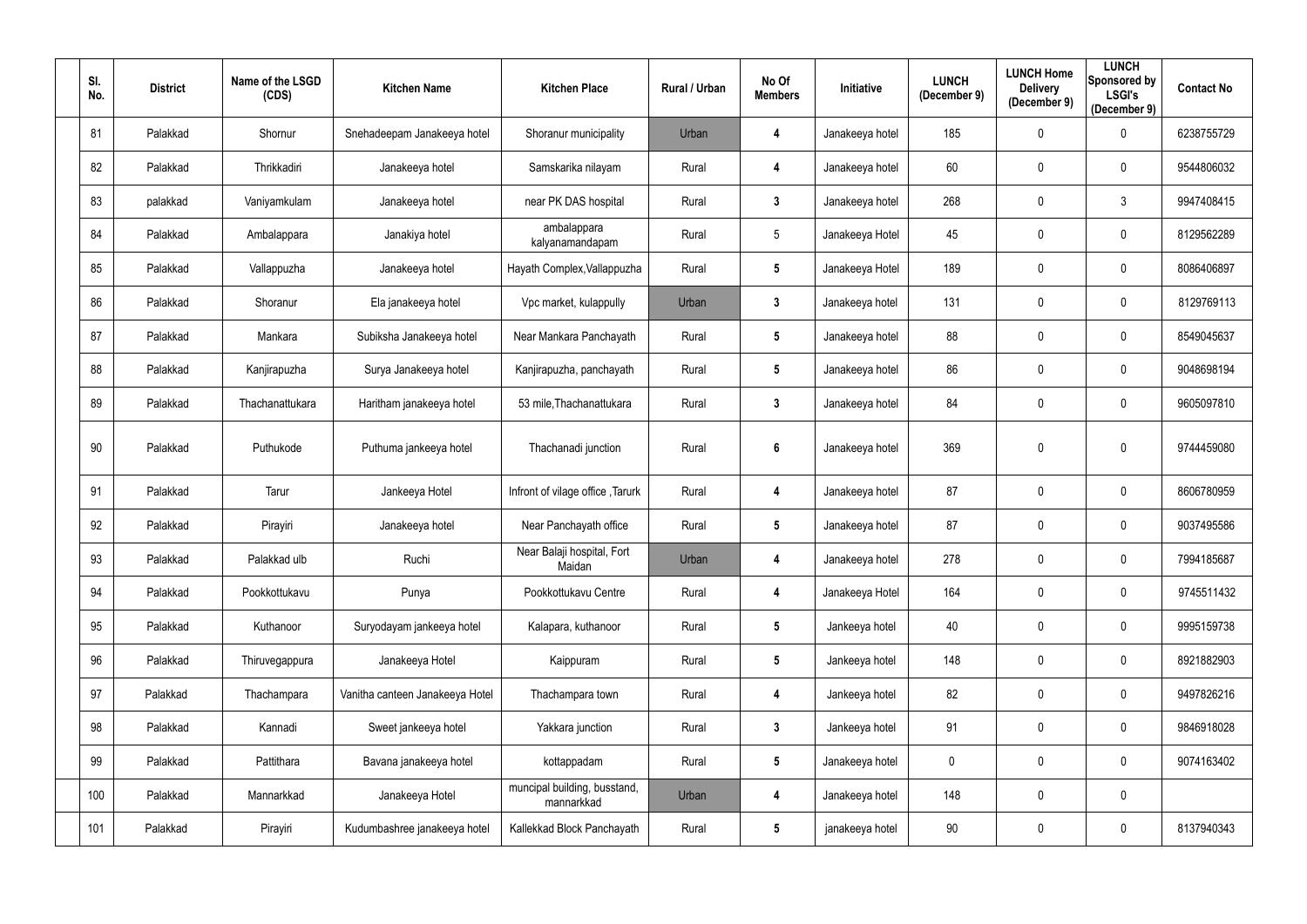|    | SI.<br>No.      | <b>District</b> | Name of the LSGD<br>(CDS) | <b>Kitchen Name</b>             | <b>Kitchen Place</b>        | Rural / Urban | No Of<br><b>Members</b> | <b>Initiative</b> | <b>LUNCH</b><br>(December 9) | <b>LUNCH Home</b><br><b>Delivery</b><br>(December 9) | <b>LUNCH</b><br>Sponsored by<br><b>LSGI's</b><br>(December 9) | <b>Contact No</b> |
|----|-----------------|-----------------|---------------------------|---------------------------------|-----------------------------|---------------|-------------------------|-------------------|------------------------------|------------------------------------------------------|---------------------------------------------------------------|-------------------|
|    | 102             | Palakkad        | Marutharoad               | Sreelakshmi janakeeya hotel     | Pirivusala                  | Rural         | 4                       | janakeeya hotel   | 145                          | $\pmb{0}$                                            | $\mathbf 0$                                                   | 9048636162        |
| 99 |                 |                 |                           |                                 |                             |               | 434                     |                   | 14306                        | $\overline{0}$                                       | 12                                                            |                   |
|    | -1              | Pathanamthitta  | Anicadu                   | Janatha janakeeya hotel         | Nooromave                   | Rural         | $\mathfrak{Z}$          | Janakeeya Hotel   | 0                            | 112                                                  | $\overline{0}$                                                | 6282875679        |
|    | $\overline{2}$  | Pathanamthitta  | Kaviyoor                  | Janakeeya Hotel                 | Manakkachira                | Rural         | 4                       | Janakeeya Hotel   | $\mathbf 0$                  | 167                                                  | $\overline{0}$                                                | 9747886172        |
|    | $\mathbf{3}$    | Pathanamthitta  | Kottanadu                 | Janakeeya Hotel                 | Kottanadu                   | Rural         | 4                       | Janakeeya Hotel   | $\mathbf 0$                  | 160                                                  | $\mathbf 0$                                                   | 6282382608        |
|    | $\overline{4}$  | Pathanamthitta  | Kalloopara                | Janakeeya Hotel                 | Kalloopara                  | Rural         | $5\phantom{.0}$         | Janakeeya Hotel   | $\mathbf 0$                  | 78                                                   | $\mathbf 0$                                                   | 9947471024        |
|    | $5\phantom{.0}$ | Pathanamthitta  | Kunnamthanam              | Thripthi Hotel                  | Kunnamthanam                | Rural         | $\mathfrak{Z}$          | Janakeeya Hotel   | $\mathbf 0$                  | 69                                                   | $\overline{0}$                                                | 6235908328        |
|    | 6               | pathanamthitta  | mallappally               | janakeeya hotel                 | mallappally                 | Rural         | $\mathfrak{Z}$          | janakeeya hotel   | 0                            | 110                                                  | $\overline{0}$                                                | 9744194830        |
|    | -7              | Pathanamthitta  | kottangal                 | janakeeya hotel                 | kottangal                   | Rural         | $\mathfrak{Z}$          | Janakeeya Hotel   | 0                            | 122                                                  | $\overline{0}$                                                | 9526690541        |
|    | 8               | Pathanamthitta  | Nedumpuram                | Nedumpram Janakeeya Hotel       | Podiyadi                    | Rural         | $5\phantom{.0}$         | Janakeeya Hotel   | $\mathbf 0$                  | 52                                                   | $\overline{0}$                                                | 919188291409      |
|    | 9               | Pathanamthitta  | Niranam                   | Sakhi cafe                      | Niranam                     | Rural         | $\mathfrak{Z}$          | Janakeeya Hotel   | $\mathbf 0$                  | 57                                                   | $\mathbf 0$                                                   | 919526423710      |
|    | 10              | Pathanamthitta  | Peringara                 | Haritha samrudhi Catering       | <b>PMVHS Pringara</b>       | Rural         | 4                       | Janakeeya Hotel   | $\mathbf 0$                  | 62                                                   | $\mathbf 0$                                                   | 919961219550      |
|    | 11              | Pathanamthitta  | Peringara                 | Pulari janakeeya Hotel          | swamipalam                  | Rural         | 4                       | Janakeeya hotel   | 0                            | 160                                                  | $\mathbf 0$                                                   | 919656132036      |
|    | 12              | Pathanamthitta  | Kuttor                    | Nanma Catering                  | <b>GHS Kuttoor</b>          | Rural         | $\mathfrak{Z}$          | Janakeeya Hotel   | $\mathbf 0$                  | 144                                                  | $\overline{0}$                                                | 919526323212      |
|    | 13              | Pathanamthitta  | Kadapra                   | Niradeepam janakeeya hotel      | Kadapra                     | Rural         | 4                       | Janakeeya Hotel   | $\mathbf 0$                  | $\mathbf 0$                                          | $\mathbf 0$                                                   | 9656512066        |
|    | 14              | Pathanamthitta  | Eraviperoor               | Avi cafe                        | Avi cafe                    | Rural         | $\mathfrak{Z}$          | Janakeeya Hotel   | $\mathbf 0$                  | 89                                                   | $\mathbf 0$                                                   | 6238013293        |
|    | 15              | Pathanamthitta  | Koipuram                  | Ammas kudumbashree cafe         | Muttamon                    | Rural         | $\overline{5}$          | Janakeeya Hotel   | $\mathbf 0$                  | 90                                                   | $\mathbf 0$                                                   | 9961485931        |
|    | 16              | Pathanamthitta  | Thottappuzhassery         | Thottapuzhassery Jankeeya Hotel | Thottapuzhassery            | Rural         | 4                       | Janakeeya Hotel   | $\mathbf 0$                  | $\pmb{0}$                                            | $\mathbf 0$                                                   | 9656403054        |
|    | 17              | Pathanamthitta  | Puramattom                | Top N Taste                     | Puramattom                  | Rural         | $\mathfrak{Z}$          | Janakeeya Hotel   | $\mathbf 0$                  | 27                                                   | $\mathbf 0$                                                   | 9526728230        |
|    | 18              | Pathanamthitta  | Ayroor                    | Janakeeya Hotel                 | Ayroor                      | Rural         | $6\,$                   | Janakeeya Hotel   | $\mathbf 0$                  | 60                                                   | $\mathbf 0$                                                   | 8086653951        |
|    | 19              | Pathanamthitta  | Ezhumattor                | Swad Hotel                      | Thadiyoor                   | Rural         | $\mathfrak{Z}$          | Janakeeya Hotel   | 0                            | 96                                                   | $\overline{0}$                                                | 9526857335        |
|    | 20              | Pathanamthitta  | Kozhencherry              | Ruchi Janakeeya hotel           | Community hall, kozhenchery | Rural         | 4                       | Janakeeya Hotel   | $\mathbf 0$                  | 126                                                  | $\mathbf 0$                                                   | 9947387912        |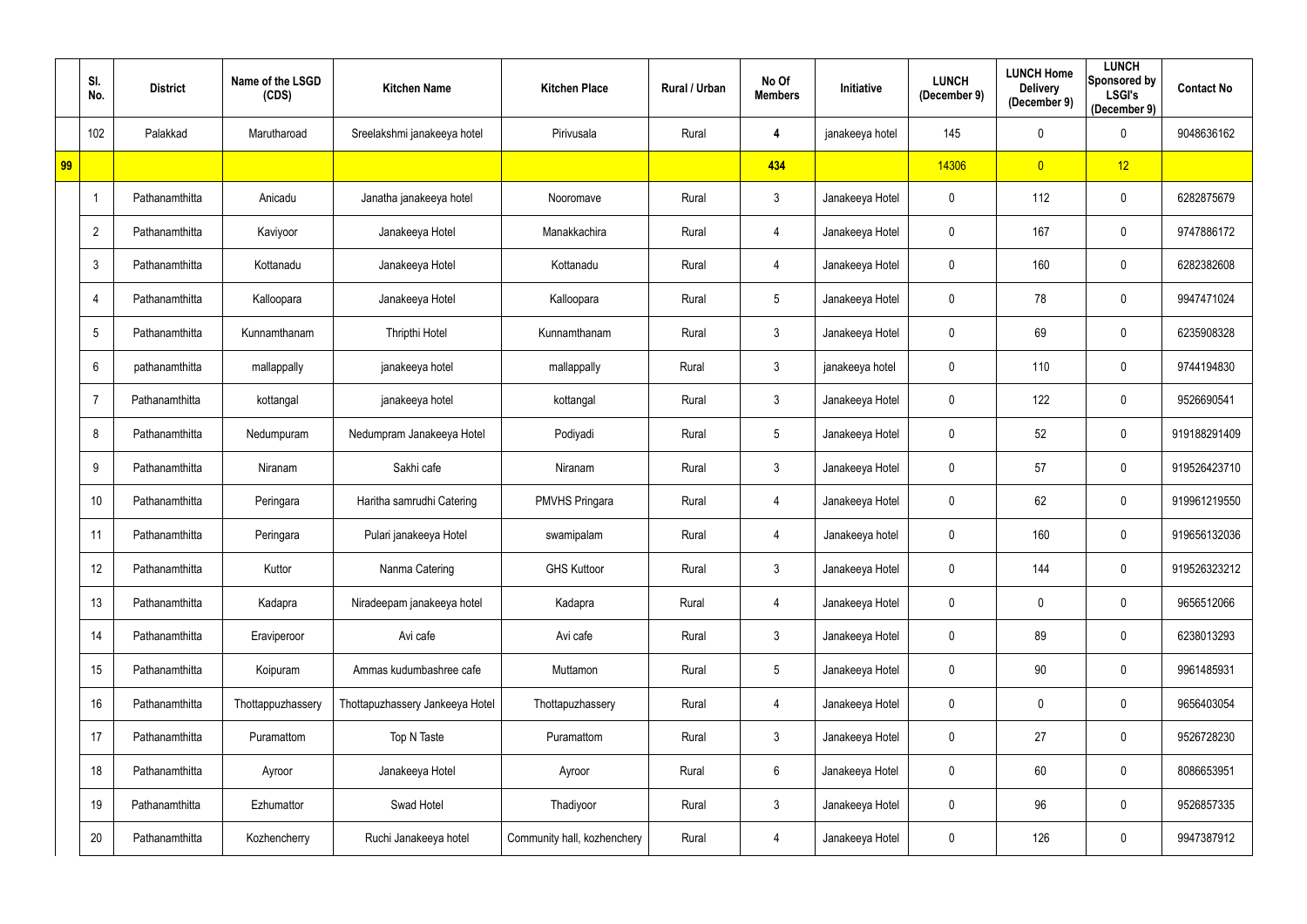|    | SI.<br>No. | <b>District</b> | Name of the LSGD<br>(CDS) | <b>Kitchen Name</b>            | <b>Kitchen Place</b>   | Rural / Urban | No Of<br><b>Members</b> | Initiative      | <b>LUNCH</b><br>(December 9) | <b>LUNCH Home</b><br><b>Delivery</b><br>(December 9) | <b>LUNCH</b><br>Sponsored by<br><b>LSGI's</b><br>(December 9) | <b>Contact No</b> |
|----|------------|-----------------|---------------------------|--------------------------------|------------------------|---------------|-------------------------|-----------------|------------------------------|------------------------------------------------------|---------------------------------------------------------------|-------------------|
|    | 21         | Pathanamthitta  | Mallappuzhassery          | Snehadeepam                    | Paramootil             | Rural         | 6                       | Janakeeya Hotel | 0                            | 48                                                   | $\mathbf 0$                                                   | 9847170052        |
|    | 22         | Pathanamthitta  | Chennerkara               | <b>Thanal Kudumbasree Cafe</b> | Nallanikunnu           | Rural         | 5                       | Janakeeya Hotel | 0                            | 52                                                   | $\mathbf 0$                                                   | 9747469562        |
|    | 23         | Pathanamthitta  | Cherukole                 | Janakeeya Hotel                | Cherukole              | Rural         | $\mathbf{3}$            | Janakeeya Hotel | $\mathbf 0$                  | 75                                                   | $\overline{0}$                                                | 7907811728        |
|    | 24         | Pathanamthitta  | Elanthoor                 | Janakeeya Hotel                | Vary                   | Rural         | 4                       | Janakeeya Hotel | 0                            | 40                                                   | $\overline{0}$                                                | 9946047385        |
|    | 25         | Pathanamthitta  | naranganam                | janakeeya hotel                | kadammanitta           | Rural         | $\mathfrak{Z}$          | janakeeya hotel | 0                            | 50                                                   | $\overline{0}$                                                | 9744478962        |
|    | 26         | Pathanamthitta  | Omalloor                  | Janakeeya Hotel                | Omalloor               | Rural         |                         | Janakeeya Hotel | 0                            | 55                                                   | $\overline{0}$                                                |                   |
|    | 27         | Pathanamthitta  | Chittar                   | Chittar janakiya hotel         | Koothattukulam         | Rural         | 3                       | Janakeeya Hotel | 0                            | 197                                                  | $\overline{0}$                                                | 9072374618        |
|    | 28         | Pathanamthitta  | Naranammoozhi             | Thanima                        | Arakkamon              | Rural         | $\mathfrak{Z}$          | Janakeeya Hotel | 0                            | $\mathbf 0$                                          | $\overline{0}$                                                | 9605021278        |
|    | 29         | Pathanamthitta  | Perunadu                  | Perunadu Janakeeya Hotel       | Perunadu               | Rural         | 5                       | Janakeeya Hotel | 0                            | $\mathbf 0$                                          | $\overline{0}$                                                |                   |
| 58 | 30         | Pathanamthitta  | Ranni-Angadi              | Angadi Janakeeya Hotel         | Thoodathil church hall | Rural         | $5\phantom{.0}$         | Janakeeya Hotel | $\mathbf 0$                  | 111                                                  | $\overline{0}$                                                | 9961190622        |
|    | 31         | Pathanamthitta  | Ranni-Pazhavangadi        | Navami Hotel                   | Makkappuzha            | Rural         | 4                       | Janakeeya Hotel | 0                            | 170                                                  | $\overline{0}$                                                | 9562135824        |
|    | 32         | Pathanamthitta  | Seethathodu               | Thanima catering unit          | Seethathodu            | Rural         | 5                       | Janakeeya Hotel | 120                          | 125                                                  | $\overline{0}$                                                | 9747622310        |
|    | 33         | Pathanamthitta  | Ranni                     | Janakeeya Hotel                | Ranni                  | Rural         | 4                       | Janakeeya Hotel | 0                            | 62                                                   | $\mathbf 0$                                                   | 99462338752       |
|    | 34         | Pathanamthitta  | Vechhoochira              | Annapoorneswary hotel          | Venkurinji             | Rural         | 4                       | Janakeeya Hotel | $\pmb{0}$                    | 182                                                  | $\overline{0}$                                                | 8547264134        |
|    | 35         | Pathanamthitta  | Vadasserikara             | Thannal Janakeeya Hotel        | Vadasserikara          | Rural         | $5\phantom{.0}$         | Janakeeya Hotel | $\mathbf 0$                  | 86                                                   | $\mathbf 0$                                                   | 8590107684        |
|    | 36         | Pathanamthitta  | Vallickodu                | Janakeeya Hotel                | Vallicodu              | Rural         | $5\phantom{.0}$         | Janakeeya Hotel | $\mathbf 0$                  | 168                                                  | $\mathbf 0$                                                   | 8547121591        |
|    | 37         | Pathanamthitta  | Pramadom                  | Aishwarya Janakeeya Hotel      | Pramadom               | Rural         | $\mathfrak{Z}$          | Janakeeya Hotel | 0                            | 55                                                   | $\mathbf 0$                                                   | 9495312020        |
|    | 38         | Pathanamthitta  | Aruvappulam               | Janakeeya Hotel                | Kallely                | Rural         | $\mathfrak{Z}$          | Janakeeya Hotel | $\mathbf 0$                  | $\pmb{0}$                                            | $\mathbf 0$                                                   | 9656700499        |
|    | 39         | Pathanamthitta  | mylapra                   | Manna janakeeya hotel          | mylapra                | Rural         | $\mathbf{3}$            | janakeeya hotel | $\mathbf 0$                  | 28                                                   | $\mathbf 0$                                                   | 9961750470        |
|    | 40         | Pathanamthitta  | Thannithodu               | Flowers janakeeya hotel        | Thannithodu            | Rural         | $\mathfrak{Z}$          | Janakeeya hotel | $\mathbf 0$                  | 109                                                  | $\mathbf 0$                                                   | 9061295035        |
|    | 40         | Pathanamthitta  | Malayappuzha              | Janakeeya Hotel                | Malayappuzha           | Rural         | $\mathfrak{Z}$          | Janakeeya Hotel | $\pmb{0}$                    | 167                                                  | $\mathbf 0$                                                   |                   |
|    | 41         | Pathanamthitta  | Konni                     | Janakeeya Hotel                | Konni                  | Rural         | $\mathfrak{Z}$          | Janakeeya Hotel | 0                            | $\pmb{0}$                                            | $\overline{0}$                                                |                   |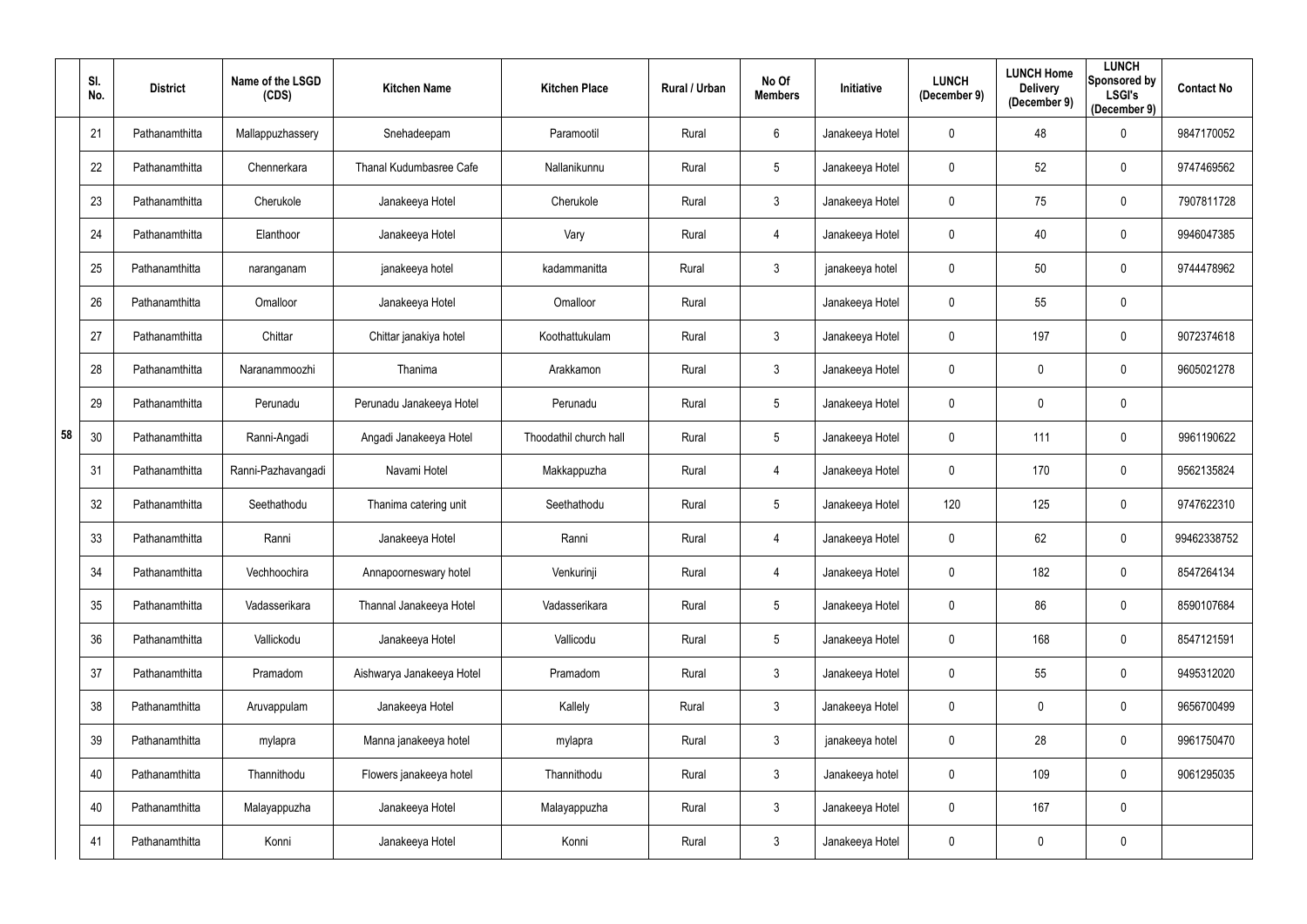|    | SI.<br>No.     | <b>District</b>    | Name of the LSGD<br>(CDS) | <b>Kitchen Name</b>           | <b>Kitchen Place</b>                 | Rural / Urban | No Of<br><b>Members</b> | <b>Initiative</b> | <b>LUNCH</b><br>(December 9) | <b>LUNCH Home</b><br><b>Delivery</b><br>(December 9) | <b>LUNCH</b><br>Sponsored by<br><b>LSGI's</b><br>(December 9) | <b>Contact No</b> |
|----|----------------|--------------------|---------------------------|-------------------------------|--------------------------------------|---------------|-------------------------|-------------------|------------------------------|------------------------------------------------------|---------------------------------------------------------------|-------------------|
|    | 43             | Pathanamthitta     | Kalanjoor                 | Kalanjoor janakeeya Hotel     | Kalanjoor                            | Rural         | 4                       | Janakeeya Hotel   | $\mathbf 0$                  | 137                                                  | $\overline{0}$                                                | 6238045066        |
|    | 44             | Pathanamthitta     | Ezhamkulam                | Swad Catering Unit            | Enathu                               | Rural         | 5                       | Janakeeya Hotel   | 0                            | 156                                                  | $\overline{0}$                                                | 9747243317        |
|    | 45             | Pathanamthitta     | Kodumon                   | Ruchiyidam Janakeeya Hotel    | Kodumon                              | Rural         | $\overline{7}$          | Janakeeya Hotel   | 0                            | 38                                                   | $\overline{0}$                                                | 75611017112       |
|    | 46             | Pathanamthitta     | Erathu                    | Janakeeya Hotel               | Erathu                               | Rural         | 4                       | Janakeeya Hotel   | $\mathbf 0$                  | 225                                                  | $\overline{0}$                                                | 9645102262        |
|    | 47             | Pathanamthitta     | Enadimangalam             | Janakeeya Hotel               | Elamannoor                           | Rural         | 4                       | Janakeeya Hotel   | 0                            | 104                                                  | $\mathbf 0$                                                   |                   |
|    | 48             | Pathanamthitta     | Kadampanadu               | Janakeeya Hotel               | Mannady                              | Rural         | $\mathfrak{Z}$          | Janakeeya Hotel   | 0                            | 72                                                   | $\pmb{0}$                                                     |                   |
|    | 49             | Pathanamthitta     | Pallickal                 |                               |                                      | Rural         |                         | Janakeeya Hotel   | 0                            | 196                                                  | $\overline{0}$                                                |                   |
|    | 50             | Pathanamthitta     | Thumpamon                 | Ruchi Cafe                    | Mampilali                            | Rural         | $5\phantom{.0}$         | Janakeeya Hotel   | $\mathbf 0$                  | 320                                                  | $\mathbf 0$                                                   | 9188300026        |
|    | 51             | Pathanamthitta     | Kulanada                  | Bhagyalekshmi cafe unit       | Kaipuzha                             | Rural         | $\mathfrak{Z}$          | Janakeeya Hotel   | 0                            | 97                                                   | $\mathbf 0$                                                   |                   |
|    | 52             | Pathanamthitta     | Pandalam Thekkekara       | Pandalam Thekkekara           | Thatta                               | Rural         | $\mathfrak{Z}$          | Janakeeya Hotel   | 0                            | 41                                                   | $\overline{0}$                                                | 9526224922        |
|    | 53             | Pathanamthitta     | Aranmula                  | Janakeeya Hotel               | Aranmula                             | Rural         | 5                       | Janakeeya Hotel   | 0                            | 97                                                   | $\overline{0}$                                                | 9656296503        |
|    | 54             | Pathanamthitta     | Mezhuveli                 | Thripthi Janakeeya Hotel      | Mezhuveli                            | Rural         | $\mathfrak{Z}$          | Janakeeya Hotel   | 0                            | 34                                                   | $\mathbf 0$                                                   | 9495265971        |
|    | 55             | Pathanamthitta     | Adoor                     | Amma Catering Unit            | Adoor                                | Urban         | $5\phantom{.0}$         | Janakeeya Hotel   | 0                            | $\mathbf{0}$                                         | $\mathbf 0$                                                   | 8606887490        |
|    | 56             | Pathanamthitta     | Pandalam                  | Ruchi catering                | Sivarenjini Auditorium               | Urban         | 5                       | Janakeeya Hotel   | $\mathbf 0$                  | $\mathbf 0$                                          | $\overline{0}$                                                | 9846212739        |
|    | 57             | Pathanamthitta     | Thiruvalla East           | janakeeya hotel               | near private bus stand<br>thiruvalla | Urban         | $\sqrt{5}$              | Janakeeya Hotel   | $\mathbf 0$                  | 242                                                  | $\mathbf 0$                                                   | 919847729416      |
|    | 58             | Pathanamthitta     | <b>Thiruvalla West</b>    | janakeeya hotel               | kizhakkan muthoor                    | Urban         | $5\phantom{.0}$         | Janakeeya Hotel   | 0                            | 160                                                  | $\overline{0}$                                                | 919656132036      |
|    | 59             | Pathanamthitta     | Pathanamthitta            | Janakeeya Hotel               | Near Municipality Office             | Urban         | 5                       | Janakeeya Hotel   | $\mathbf 0$                  | 65                                                   | $\mathbf 0$                                                   |                   |
| 58 |                |                    |                           |                               |                                      |               | 229                     |                   | 120                          | 5545                                                 | $\bullet$                                                     |                   |
|    |                | Thiruvananthapuram | Parassala                 | Bhagyalekshmi janakeeya hotel | Mundaplavila                         | Rural         | $5\phantom{.0}$         | Janakeeya Hotel   | 348                          | $\mathbf 0$                                          | $\overline{0}$                                                | 9895463718        |
|    | $\overline{2}$ | Thiruvananthapuram | Karode                    | Karode janakeeya hotel        | Paavaara,<br>pazhaya uchakkada       | Rural         | $5\phantom{.0}$         | Janakeeya Hotel   | 330                          | $\mathbf 0$                                          | $\overline{0}$                                                | 9605122139        |
|    | $\mathfrak{Z}$ | Thiruvananthapuram | Thirupuram                | Thirupuram janakeeya hotel    | Pazhayakada                          | Rural         | $5\phantom{.0}$         | Janakeeya Hotel   | 216                          | $\mathbf 0$                                          | $\mathbf 0$                                                   | 7034723987        |
|    | 4              | Thiruvananthapuram | Chenkal                   | Karuna janakeeya hotel        | Udiyankulangara                      | Rural         | $5\,$                   | Janakeeya Hotel   | 300                          | $\pmb{0}$                                            | $\overline{0}$                                                | 9746726109        |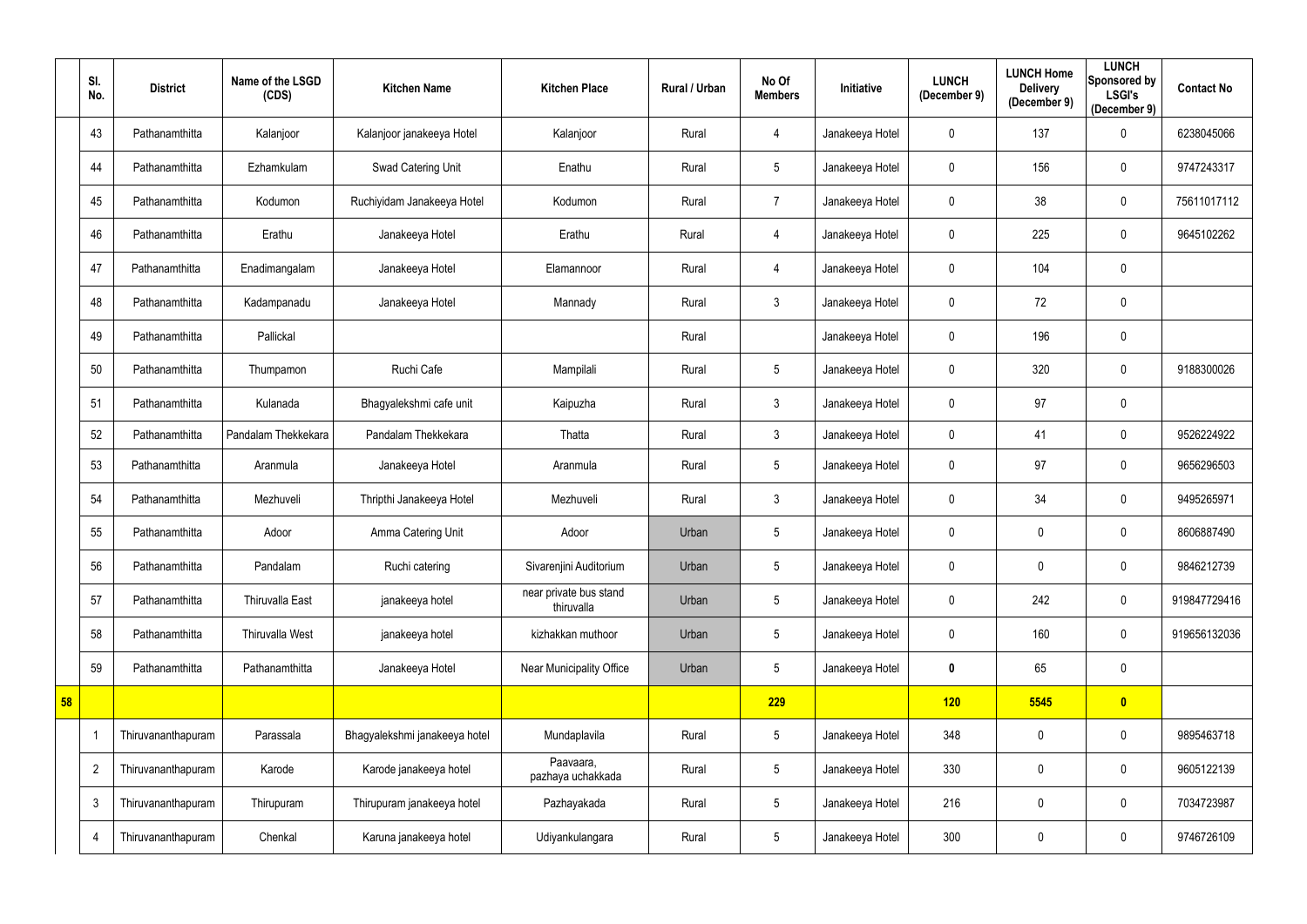| SI.<br>No.     | <b>District</b>    | Name of the LSGD<br>(CDS) | <b>Kitchen Name</b>                       | <b>Kitchen Place</b>                       | Rural / Urban | No Of<br><b>Members</b> | Initiative      | <b>LUNCH</b><br>(December 9) | <b>LUNCH Home</b><br><b>Delivery</b><br>(December 9) | <b>LUNCH</b><br><b>Sponsored by</b><br><b>LSGI's</b><br>(December 9) | <b>Contact No</b> |
|----------------|--------------------|---------------------------|-------------------------------------------|--------------------------------------------|---------------|-------------------------|-----------------|------------------------------|------------------------------------------------------|----------------------------------------------------------------------|-------------------|
| 5              | Thiruvananthapuram | Kulathoor                 | Nakshatra janakeeya hotel                 | Attapuram                                  | Rural         | 5                       | Janakeeya Hotel | 481                          | $\boldsymbol{0}$                                     | 0                                                                    | 8301924221        |
| 6              | Thiruvananthapuram | Neyyattinkara 1           | Oottupura                                 | Neyyattinkara                              | Urban         | 5                       | Janakeeya Hotel | 580                          | $\mathbf 0$                                          | 0                                                                    | 8129192485        |
| $\overline{7}$ | Thiruvananthapuram | Neyyattinkara 1           | Cafesree Janakeeya Hotel                  | Vazhimukku                                 | Urban         | $5\phantom{.0}$         | Janakeeya Hotel | 495                          | $\mathbf 0$                                          | $\mathbf 0$                                                          | 9995604997        |
| 8              | Thiruvananthapuram | Neyyattinkara 1           | Thripthi janakeeya Hotel                  | perumpazhuthoor                            | urban         | 4                       | janakeeya Hotel | 200                          | 0                                                    | $\mathbf 0$                                                          | 6282944199        |
| 9              | Thiruvananthapuram | Neyyattinkara 2           | Harsha catering unit                      | Neyyattinkara                              | Urban         | $5\phantom{.0}$         | Janakeeya Hotel | 290                          | $\mathbf 0$                                          | $\mathbf 0$                                                          | 9048822770        |
| 10             | Thiruvananthapuram | Neyyattinkara 2           | Devarose Janakeeya Hotel                  | Amaravila                                  | Urban         | $5\phantom{.0}$         | Janakeeya Hotel | 150                          | $\mathbf 0$                                          | 0                                                                    | 9995028659        |
| 11             | Thiruvananthapuram | Kollayil                  | Kaveri janakeeya hotel                    | Kavuvila, kottamam,<br>Dhanuvachapuram     | Rural         | 5 <sup>5</sup>          | Janakeeya Hotel | 0                            | $\mathbf 0$                                          | $\mathbf 0$                                                          | 9656815322        |
| 12             | Thiruvananthapuram | Kunnathukal               | Aiswarya Janakeeya Hotel -<br>Kunnathukal | Kuruwad, paliyodu                          | Rural         | 3                       | Janakeeya Hotel | 113                          | 0                                                    | $\mathbf 0$                                                          | 9539549507        |
| 13             | Thiruvananthapuram | Vellarada                 | Eden Janakeeya Hotel                      | Panachamoodu, Vellarada                    | Rural         | $5\phantom{.0}$         | Janakeeya Hotel | 658                          | $\mathbf 0$                                          | $\mathbf 0$                                                          | 8547973305        |
| 14             | Thiruvananthapuram | Vellarada                 | Chandrika Janakeeya Hotel -<br>Vellarada  | Vellarada                                  | Rural         | $6\phantom{.}$          | Janakeeya Hotel | 106                          | $\mathbf 0$                                          | $\mathbf 0$                                                          | 9539366295        |
| 15             | Thiruvananthapuram | Aryankode                 | Aryan Janakeeya Hotel -<br>Aryankode      | Aryankode                                  | Rural         | $5\phantom{.0}$         | Janakeeya Hotel | 151                          | $\boldsymbol{0}$                                     | 0                                                                    | 9746905408        |
| 16             | Thiruvananthapuram | Aryankode                 | stree souhritha jh                        | chemboor                                   | Rural         | 5                       | Janakeeya Hotel | 142                          | $\mathbf 0$                                          | 0                                                                    |                   |
| 17             | Thiruvananthapuram | Ottashekharamangala<br>m  | Minnaram Janakeeya Hotel                  | Kuravara, Near<br>Ottashekharamangalam UPS | Rural         | 4                       | Janakeeya Hotel | 0                            | $\mathbf 0$                                          | 0                                                                    | 9567553161        |
| 18             | Thiruvananthapuram | Kollayil                  | Janakeeya Hotel                           | Mylakkara                                  | Rural         | $5\phantom{.0}$         | Janakeeya Hotel | 0                            | 0                                                    | $\mathbf 0$                                                          | 9605076268        |
| 19             | Thiruvananthapuram | perunkadavila             | shankholi janakeeya hotel                 | perunkadavila                              | rural         | $\mathbf{3}$            | Janakeeya Hotel | 189                          | $\boldsymbol{0}$                                     | $\overline{0}$                                                       |                   |
| 20             | Thiruvananthapuram | Amboori                   | Janakeeya Hotel                           | Amboori                                    | Rural         | $5\phantom{.0}$         | Janakeeya Hotel | 0                            | $\boldsymbol{0}$                                     | $\boldsymbol{0}$                                                     | 9747169098        |
| 21             | Thiruvananthapuram | Athiyanoor                | Kudumbashree janakeeya hotel              | Venpakal                                   | Rural         | 4                       | Janakeeya Hotel | 345                          | $\boldsymbol{0}$                                     | $\mathbf 0$                                                          | 919562752580      |
| 22             | Thiruvananthapuram | Kottukal                  | Vismaya janakeeya hotel                   | Uchakkada                                  | Rural         | $\overline{5}$          | Janakeeya Hotel | 855                          | $\boldsymbol{0}$                                     | $\mathbf 0$                                                          | 6282447041        |
| 23             | Thiruvananthapuram | Kanjiramkulam             | Padaswaram unit                           | Kanjiramkulam                              | Rural         | 4                       | Janakeeya Hotel | 0                            | $\boldsymbol{0}$                                     | $\mathbf 0$                                                          | 919072899432      |
| 24             | Thiruvananthapuram | Karumkulam                | Alil Janakeeya Hotel                      | Pallam                                     | Rural         | $5\phantom{.0}$         | Janakeeya Hotel | 125                          | $\boldsymbol{0}$                                     | $\mathbf{0}$                                                         | 917736513673      |
| 25             | Thiruvananthapuram | Venganoor                 | Venganoor Ruchi janakeeya hotel           | Peringamala                                | Rural         | 10                      | Janakeeya Hotel | 145                          | $\boldsymbol{0}$                                     | $\bm{0}$                                                             | 9656309710        |
| 26             | Thiruvananthapuram | Vilavoorkkal              | Priyam Janakeeya Hotel                    | Chanthamukku, Peyadu Jn                    | Rural         | $5\phantom{.0}$         | Janakeeya Hotel | 278                          | 301                                                  | $\mathbf 0$                                                          | 7902504494        |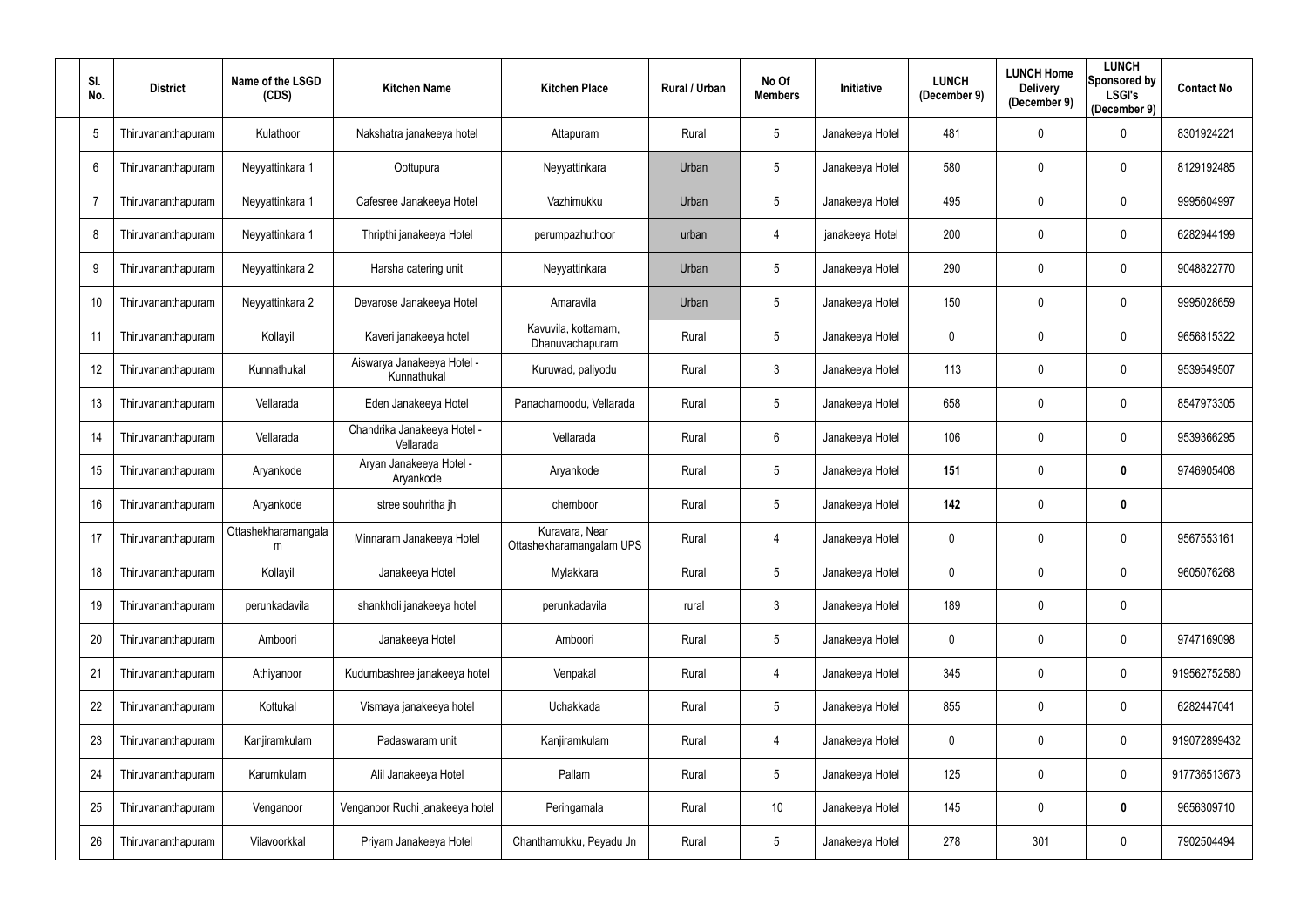| SI.<br>No. | <b>District</b>    | Name of the LSGD<br>(CDS)  | <b>Kitchen Name</b>                           | <b>Kitchen Place</b>                              | Rural / Urban | No Of<br><b>Members</b> | Initiative      | <b>LUNCH</b><br>(December 9) | <b>LUNCH Home</b><br><b>Delivery</b><br>(December 9) | <b>LUNCH</b><br>Sponsored by<br><b>LSGI's</b><br>(December 9) | <b>Contact No</b> |
|------------|--------------------|----------------------------|-----------------------------------------------|---------------------------------------------------|---------------|-------------------------|-----------------|------------------------------|------------------------------------------------------|---------------------------------------------------------------|-------------------|
| 27         | Thiruvananthapuram | Vilavoorkal                | Vilavoorkal janakeeya hotel                   | Pottayil                                          | Rural         | 5                       | Janakeeya Hotel | 246                          | 298                                                  | 0                                                             | 9497883130        |
| 28         | Thiruvananthapuram | Kalliyoor                  | Stree Shakthi Janakeeya Hotel                 | Kalliyoor                                         | Rural         | 5                       | Janakeeya Hotel | 0                            | 0                                                    | 0                                                             | 9074998782        |
| 29         | Thiruvananthapuram | Maranalloor                | Mayooram Janakeeya Hotel                      | Mannadikkonam                                     | Rural         | 4                       | Janakeeya Hotel | 178                          | 175                                                  | $\mathbf 0$                                                   | 9847371025        |
| 30         | Thiruvananthapuram | Pallichal                  | Vandhanam Janakeeya hotel                     | Naruvamoodu                                       | Rural         | 4                       | Janakeeya Hotel | 231                          | 211                                                  | $\mathbf 0$                                                   | 9562636222        |
| 31         | Thiruvananthapuram | Vilappil                   | Sreebhadra janakeey a hotel                   | peyad                                             | Rural         | $5\phantom{.0}$         | Janakeeya Hotel | 245                          | 231                                                  | $\mathbf 0$                                                   | 919496194745      |
| 32         | Thiruvananthapuram | Malayinkeezhu              | Thapasya janakeeya hotel                      | Aruvacode                                         | Rural         | 5                       | Janakeeya Hotel | 172                          | 176                                                  | 0                                                             | 9074329707        |
| 3,3        | Thiruvananthapuram | Andoorkonam                | Thiruvathira janakeeya hotel                  | Kaniyapuram                                       | Rural         | 3 <sup>1</sup>          | Janakeeya Hotel | 164                          | 164                                                  | $\mathbf 0$                                                   | 8921698989        |
| 34         | Thiruvananthapuram | Kadinamkulam               | Sabarmathi janakeeya hotel                    | Chitattumukku                                     | Rural         | 4                       | Janakeeya Hotel | 350                          | 0                                                    | $\mathbf 0$                                                   |                   |
| 35         | Thiruvananthapuram | Azhoor                     | Kudumbadsree janakeeya hotel                  | Azhoor                                            | Rural         | 4                       | Janakeeya Hotel | 180                          | $\mathbf 0$                                          | $\mathbf 0$                                                   | 8129060294        |
| 36         | Thiruvanathapuram  | Pothencode                 | Pothencode Kudumbashree<br>Janakeeya hotel    | Pothencode ayiroorppara<br>Farmers centre         | Rural         | 5                       | Janakeeya Hotel | 62                           | $\mathbf{0}$                                         | $\mathbf 0$                                                   | 9037832338        |
| 37         | Thiruvananthapuram | Mangalapuram               | Mangalapuram Kudumbashree<br>Janakeeya Hotel  | Managalapuram Junction,<br>Near Panchayath Office | Rural         | 5                       | Janakeeya Hotel | 150                          | $\mathbf 0$                                          | 0                                                             | 9995459534        |
| 38         | Thiruvananthapuram | Mangalapuram               | Swad Kudumbashree Janakeeya<br>hotel          | Murukkumpuzha                                     | Rural         | 3                       | Janakeeya Hotel | 220                          | 0                                                    | 0                                                             | 8281624670        |
| 39         | Thiruvananthapuram | Mangalapuram               | Ruchisagaram Kudumbashree<br>Janakeeya Hotel  | Chembakamangalam                                  | Rural         | 5                       | Janakeeya Hotel | 210                          | $\mathbf 0$                                          | 0                                                             | 8139079929        |
| 40         | Thiruvanathapuram  | <b>TVM Corporation CDS</b> | Krishnakripa Janakeeya hotel                  | Anayara                                           | Urban         | 5 <sup>5</sup>          | Janakeeya Hotel | 310                          | 0                                                    | $\boldsymbol{0}$                                              | 9745823832        |
| 41         | Thiruvanathapuram  | <b>TVM Corporation CDS</b> | Vanitha Janakeeya Hotel                       | Manvila                                           | Urban         | 4                       | Janakeeya Hotel | 455                          | $\mathbf 0$                                          | $\overline{0}$                                                | 8129412369        |
| 42         | Thiruvanathapuram  | <b>TVM Corporation CDS</b> | Bhagyalekshmi Kudumbashree<br>Janakeeya Hotel | EK Nayanar Trust, Medical<br>College              | Urban         | $6\overline{6}$         | Janakeeya Hotel | 350                          | $\boldsymbol{0}$                                     | $\mathbf 0$                                                   |                   |
| 43         | Thiruvanathapuram  | <b>TVM Corporation CDS</b> | Tripthi Janakeeya Hotel                       | Pallithura                                        | Urban         | $\mathfrak{Z}$          | Janakeeya Hotel | 223                          | $\boldsymbol{0}$                                     | $\mathbf 0$                                                   | 9387738568        |
| 44         | Thiruvanathapuram  | <b>TVM Corporation CDS</b> | soubhagya janakeeya Hotel                     | kazhakoottam                                      | Urban         | $\mathfrak{Z}$          | janakeeya Hotel | 369                          | $\boldsymbol{0}$                                     | $\mathbf 0$                                                   | 8921555192        |
| 45         | Thiruvanathapuram  | <b>TVM Corporation CDS</b> | Uthradam Janakeeya Hotel                      | Pattom                                            | Urban         | $\mathbf{3}$            | janakeeya Hotel | 455                          | $\boldsymbol{0}$                                     | $\mathbf 0$                                                   | 8281062575        |
| 46         | Thiruvananthapuram | <b>TVM Corporation CDS</b> | Janakeeya hotel                               | Mannarakonam                                      | Urban         | $\mathbf{3}$            | Janakeeya Hotel | 0                            | $\boldsymbol{0}$                                     | $\overline{0}$                                                | 8281088923        |
| 47         | Thiruvananthapuram | <b>TVM Corporation CDS</b> | Kismath Janakeeya Hotel                       | Pottakuzhi                                        | Urban         | $\mathfrak{Z}$          | Janakeeya Hotel | 660                          | $\boldsymbol{0}$                                     | $\mathbf 0$                                                   | 8129179622        |
| 48         | Thiruvananthapuram | <b>TVM Corporation CDS</b> | Salt and Pepper                               | Poomalliyoorkkonam                                | Urban         | $\mathfrak{Z}$          | Janakeeya Hotel | 335                          | 421                                                  | $\mathbf 0$                                                   | 8593986935        |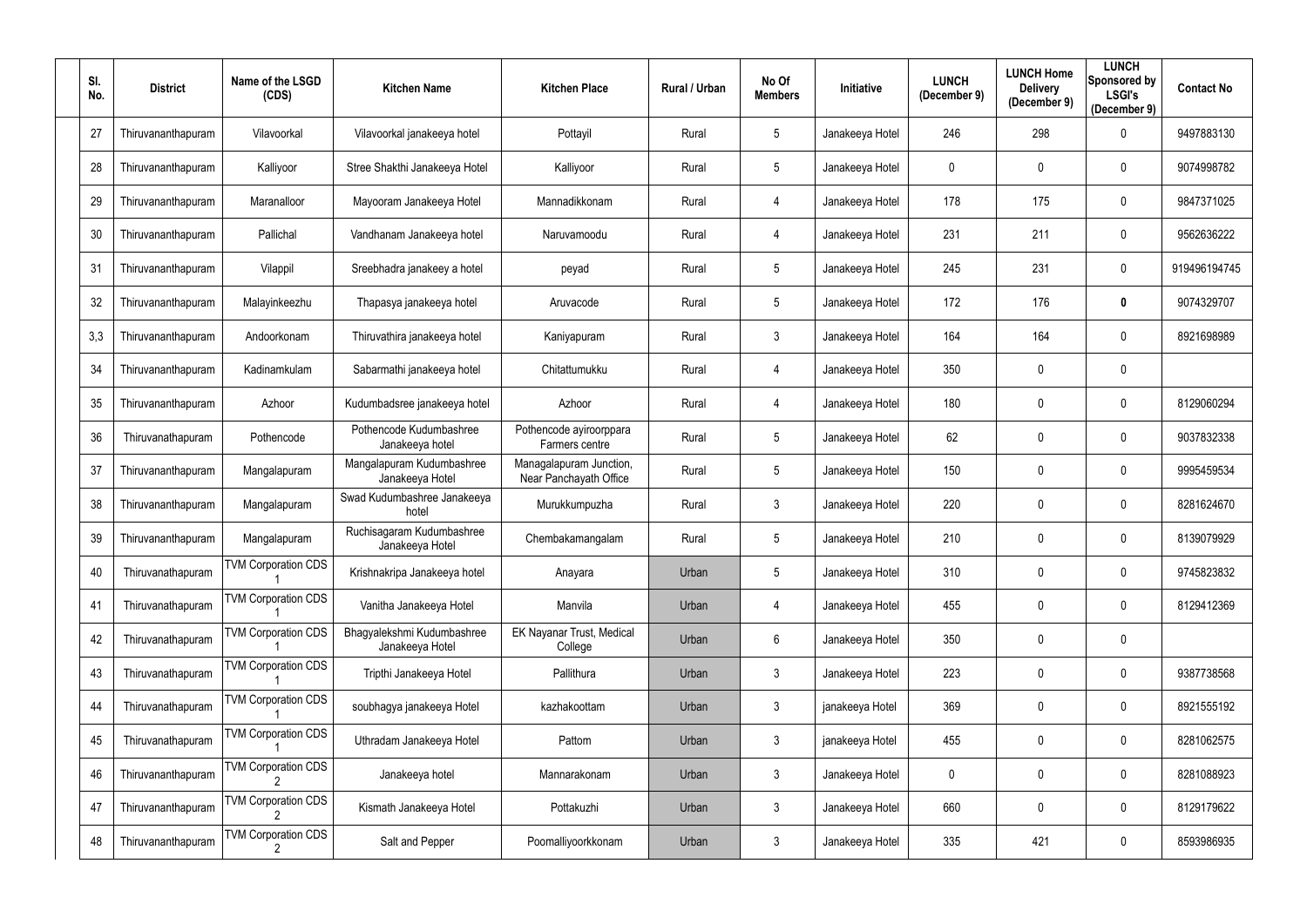|     | SI.<br>No. | <b>District</b>    | Name of the LSGD<br>(CDS)                   | <b>Kitchen Name</b>                     | <b>Kitchen Place</b>                              | Rural / Urban | No Of<br><b>Members</b> | Initiative      | <b>LUNCH</b><br>(December 9) | <b>LUNCH Home</b><br><b>Delivery</b><br>(December 9) | <b>LUNCH</b><br><b>Sponsored by</b><br><b>LSGI's</b><br>(December 9) | <b>Contact No</b> |
|-----|------------|--------------------|---------------------------------------------|-----------------------------------------|---------------------------------------------------|---------------|-------------------------|-----------------|------------------------------|------------------------------------------------------|----------------------------------------------------------------------|-------------------|
|     | 49         | Thiruvananthapuram | <b>TVM Corporation CDS</b>                  | Sreebhadra Janakeeya Hotel              | Pettah                                            | Urban         | 4                       | Janakeeya Hotel | 352                          | 325                                                  | $\mathbf 0$                                                          | 9847227647        |
|     | 50         | Thiruvananthapuram | <b>TVM Corporation CDS</b>                  | kalavara Janakeeya Hotel                | vattiyoorkavu                                     | Urban         | $\mathfrak{Z}$          | Janakeeya Hotel | 325                          | 336                                                  | $\boldsymbol{0}$                                                     | 9847655426        |
|     | 51         | Thiruvananthapuram | <b>TVM Corporation CDS</b>                  | punartham kudumbashree                  | kudappanakunnu                                    | Urban         | $\mathfrak{Z}$          | Janakeeya Hotel | 325                          | 341                                                  | $\overline{0}$                                                       | 9747115789        |
|     | 52         | Thiruvananthapuram | <b>TVM Corporation CDS</b><br>$\mathcal{P}$ | peroor JH                               | Palayam                                           | Urban         | $\mathfrak{Z}$          | Janakeeya Hotel | 181                          | 169                                                  | $\mathbf 0$                                                          | 8086119633        |
|     | 53         | Thiruvananthapuram | Aryanadu                                    | Aryanad Janakeeya Hotel                 | Aryanad                                           | Rural         | 6                       | Janakeeya Hotel | 364                          | 363                                                  | $\mathbf 0$                                                          | 9207447839        |
| 108 | 54         | Thiruvananthapuram | Kuttichal                                   | Kutichal Janakeeya Hotel                | Kuttichal                                         | Rural         | $5\phantom{.0}$         | Janakeeya Hotel | 242                          | $\mathbf 0$                                          | $\boldsymbol{0}$                                                     | 9446331479        |
|     | 55         | Thiruvananthapuram | Poovachal                                   | Poovachal Janakeeya Hotel               | Poovachal Panchayath                              | Rural         | $5\phantom{.0}$         | Janakeeya Hotel | 195                          | $\mathbf 0$                                          | $\mathbf 0$                                                          | 9495225046        |
|     | 56         | Thiruvananthapuram | Vithura                                     | Navodaya Janakeeya hotel                | Koppam, Vithura                                   | Rural         | 4                       | Janakeeya Hotel | 130                          | $\mathbf 0$                                          | $\mathbf 0$                                                          | 9946837014        |
|     | 57         | Thiruvananthapuram | Tholicode                                   | Tholicode Janakeeya Hotel               | Pulimoodu, Near Bharath<br>Petrol Pump, Tholicode | Rural         | 4                       | Janakeeya Hotel | 102                          | $\mathbf 0$                                          | $\mathbf 0$                                                          | 9539995862        |
|     | 58         | Thiruvananthapuram | Vellanad                                    | vellanad JH                             | kulacode vellanad                                 | Rural         | $\mathfrak{Z}$          | Janakeeya Hotel | $\mathbf 0$                  | $\mathbf 0$                                          | $\mathbf 0$                                                          | 9048295005        |
|     | 59         | Thiruvananthapuram | uzhamalackal                                | mazhavil jh                             | Puthukulangara                                    | Rural         | $5\phantom{.0}$         | Janakeeya Hotel | 0                            | $\mathbf 0$                                          | $\mathbf 0$                                                          | 96457 54988       |
|     | 60         | Thiruvananthapuram | <b>TVPM Corpn CDS 4</b>                     | Maithri Janakeeya Hotel                 | Poozhyakkunnu, Nemom, TVM                         | Urban         | 5                       | Janakeeya Hotel | 820                          | $\mathbf 0$                                          | $\overline{0}$                                                       | 9846905594        |
|     | 61         | Thiruvananthapuram | TVPM. Corpn. CDS III                        | Janatha hotel                           | Over bridge                                       | Urban         | 9                       | Janakeeya Hotel | 0                            | $\mathbf 0$                                          | $\mathbf 0$                                                          | 919746149160      |
|     | 62         | Thiruvananthapuram | TVPM. Corpn. CDS III                        | Asraya Janakeeya Hotel                  | <b>DPI</b>                                        | Urban         | 4                       | Janakeeya Hotel | 0                            | $\mathbf 0$                                          | $\mathbf 0$                                                          | 918113008306      |
|     | 63         | Thiruvananthapuram | TVPM. Corpn. CDS III                        | Ruchikkoott                             | Mudavanmukal                                      | Urban         | 4                       | Janakeeya Hotel | 745                          | $\mathbf 0$                                          | $\overline{0}$                                                       | 917907579424      |
|     | 64         | Thiruvananthapuram | TVPM. Corpn. CDS IV                         | Janakeeya hotel tvm corporation<br>cds4 | Vallakkadavu                                      | Urban         | $\overline{5}$          | Janakeeya Hotel | 100                          | $\boldsymbol{0}$                                     | $\overline{0}$                                                       | 8129795072        |
|     | 65         | Thiruvananthapuram | TVPM. Corpn. CDS IV                         | Karuna Janakeeya Hotel                  | Avaduthura                                        | Urban         | $5\phantom{.0}$         | Janakeeya Hotel | 299                          | $\mathbf 0$                                          | $\overline{0}$                                                       | 9567523799        |
|     | 66         | Thiruvananthapuram | Anadu                                       | Nanma anad                              | Govt LPS Anad                                     | Rural         | 4                       | Janakeeya Hotel | 245                          | $\boldsymbol{0}$                                     | $\overline{0}$                                                       | 9645709754        |
|     | 67         | Thiruvananthapuram | Vembayam                                    | Liya canteen                            | Perumboor near panchayath<br>office               | Rural         | $5\phantom{.0}$         | Janakeeya Hotel | 0                            | $\mathbf 0$                                          | $\overline{0}$                                                       | 9544337362        |
|     | 68         | Thiruvananthapuram | Vembayam                                    | Four's Janakeeya Hotel                  | Naduveli Konchira                                 | Rural         | 4                       | Janakeeya Hotel | 201                          | $\boldsymbol{0}$                                     | $\overline{0}$                                                       | 9526253578        |
|     | 69         | Thiruvananthapuram | Nedumangad 1                                | Subhiksham                              | Irinjayam                                         | Urban         | 4                       | Janakeeya Hotel | 237                          | $\mathbf 0$                                          | $\overline{0}$                                                       | 9745606588        |
|     | 70         | Thiruvananthapuram | Nedumangad 1                                | Ootupura                                | Pazhakutty                                        | Urban         | 6                       | Janakeeya Hotel | 252                          | $\boldsymbol{0}$                                     | $\overline{0}$                                                       | 7510910614        |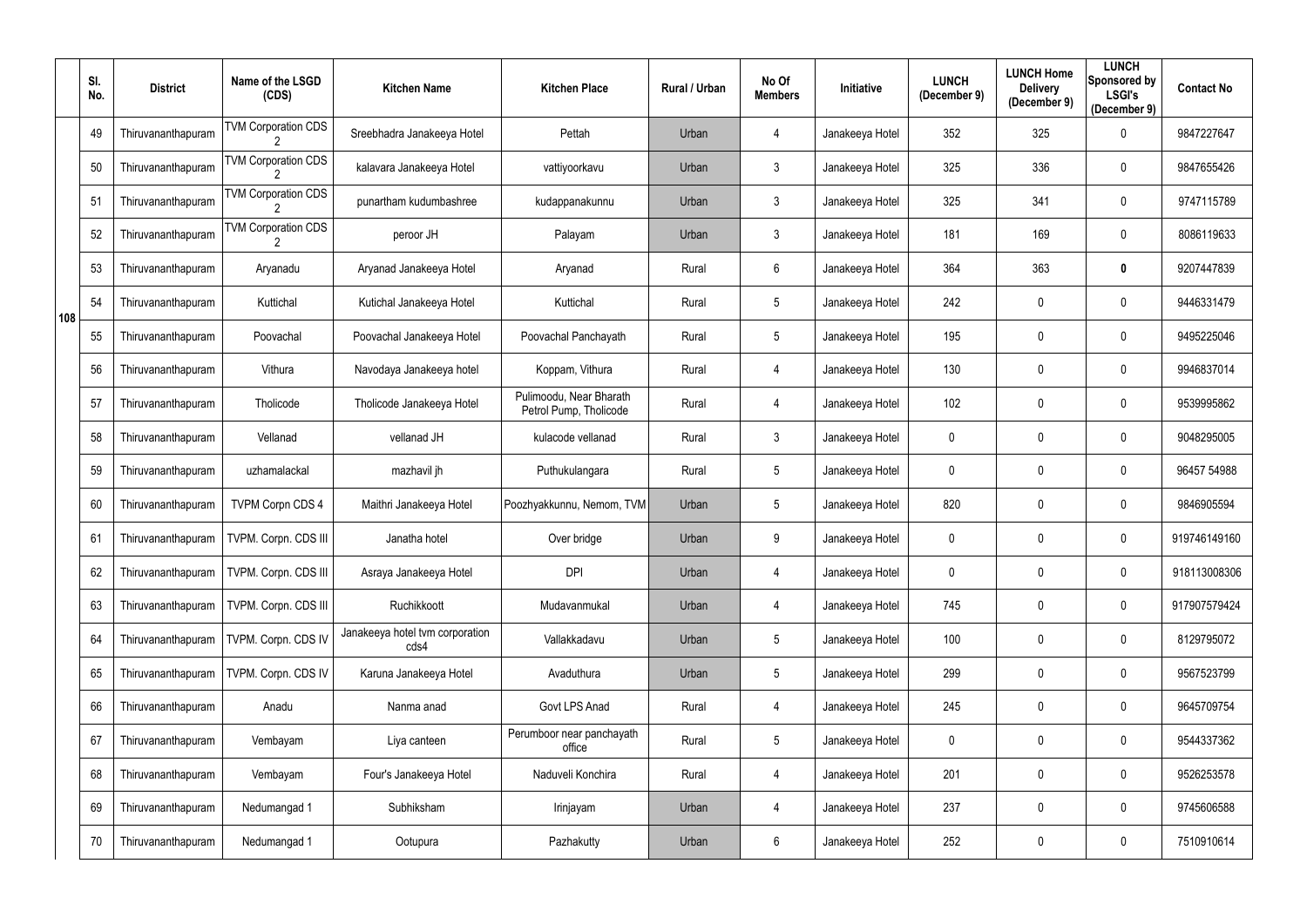| SI.<br>No. | <b>District</b>    | Name of the LSGD<br>(CDS) | <b>Kitchen Name</b>                    | <b>Kitchen Place</b>                      | Rural / Urban | No Of<br><b>Members</b> | Initiative      | <b>LUNCH</b><br>(December 9) | <b>LUNCH Home</b><br><b>Delivery</b><br>(December 9) | <b>LUNCH</b><br><b>Sponsored by</b><br><b>LSGI's</b><br>(December 9) | <b>Contact No</b> |
|------------|--------------------|---------------------------|----------------------------------------|-------------------------------------------|---------------|-------------------------|-----------------|------------------------------|------------------------------------------------------|----------------------------------------------------------------------|-------------------|
| 71         | Thiruvananthapuram | Nedumangad 2              | Niravu                                 | Near ksrtc bus stand                      | Urban         | 4                       | Janakeeya Hotel | 433                          | $\boldsymbol{0}$                                     | 0                                                                    | 9645958207        |
| 72         | Thiruvananthapuram | Nedumangad 2              | Ruchiyidam                             | <b>Near Municipality</b>                  | Urban         | 0                       | Janakeeya Hotel | 410                          | $\mathbf 0$                                          | 0                                                                    | 9846371353        |
| 73         | Thiruvananthapuram | Karakulam                 | Karakulam Vanitha hotel                | Karakulam Junction                        | Rural         | 4                       | Janakeeya Hotel | 406                          | $\mathbf 0$                                          | $\mathbf 0$                                                          | 9747176668        |
| 74         | Thiruvananthapuram | Panavoor                  | Kudumbashree vanitha hotel             | HI auditorium near panavoor<br>panchayath | Rural         | $6\phantom{.}$          | Janakeeya Hotel | 335                          | 0                                                    | $\mathbf 0$                                                          | 9526740817        |
| 75         | Thiruvananthapuram | Aruvikara                 | Nanma                                  | Aruvikara junction                        | Rural         | $\mathfrak{Z}$          | Janakeeya hotel | 241                          | $\mathbf 0$                                          | 3                                                                    | 8606524464        |
| 76         | Thiruvananthapuram | Pullampara                | Janakeeya Hotel                        | Kalumkinmukham                            | Rural         | $5\phantom{.0}$         | Janakeeya Hotel | 0                            | $\mathbf 0$                                          | $\mathbf 0$                                                          |                   |
| 77         | Thiruvananthapuram | Pangode                   | Bhagyalekshmi janakeeya hotel          | Pangodu Panchayath Hall                   | Rural         | $5\phantom{.0}$         | Janakeeya Hotel | 0                            | $\mathbf 0$                                          | $\boldsymbol{0}$                                                     |                   |
| 78         | Thiruvananthapuram | Manickal                  | Janakeeya hotel                        | Pirappancode                              | Rural         | 6                       | Janakeeya Hotel | 297                          | $\mathbf 0$                                          | $\mathbf 0$                                                          | 9745874522        |
| 79         | Thiruvananthapuram | Vamanapuram               | Pournami Kalamachal                    | Kalamachal                                | Rural         | $5\phantom{.0}$         | Janakeeya Hotel | 0                            | $\mathbf 0$                                          | $\mathbf 0$                                                          | 9846825964        |
| 80         | Thiruvananthapuram | kallara                   | Amma janakeeya hotel                   | kallara                                   | rural         | 4                       | Janakeeya Hotel | 248                          | $\mathbf 0$                                          | $\mathbf 0$                                                          | 8111891405        |
| 81         | Thiruvananthapuram | nellanad                  | Nellanad janakeeya hotel               | keezhayikkonam                            | rural         | 6                       | Janakeeya Hotel | 0                            | $\mathbf 0$                                          | 0                                                                    | 9946994811        |
| 82         | Thiruvananthapuram | Pazhayakunnummel          | Chaitanya janakeeya hotel              | Pazhayakunnumel                           | Rural         | 5                       | Janakeeya Hotel | 0                            | $\mathbf 0$                                          | $\mathbf 0$                                                          | 9496997201        |
| 83         | Thiruvananthapuram | Karavaram                 | Takkolam, Karavaram janakeeya<br>hotel | Pullurmukk, kallambalam                   | Rural         | 5                       | Janakeeya Hotel | 0                            | $\mathbf 0$                                          | 0                                                                    | 9539723288        |
| 84         | Thiruvananthapuram | Kilimanoor                | Tanima vanitha canteen                 | Kilimanoor                                | Rural         | 4                       | Janakeeya Hotel | 180                          | 0                                                    | $\bf{0}$                                                             | 9846657166        |
| 85         | Thiruvananthapuram | Pulimath                  | Iswarya catering unit                  | Pulimath, Karet                           | Rural         | 4                       | Janakeeya Hotel | 189                          | $\boldsymbol{0}$                                     | $\bf{0}$                                                             | 9645514593        |
| 86         | Thiruvananthapuram | Navaikkulam               | Kudumbashree janakeeya hotel           | Kadambaattukonam                          | Rural         | $5\phantom{.0}$         | Janakeeya Hotel | 25                           | $\boldsymbol{0}$                                     | $\bf{0}$                                                             | 9400619476        |
| 87         | Thiruvananthapuram | Nagaroor                  | Janakeeya Hotel                        | Altharamoodu                              | Rural         | $5\phantom{.0}$         | Janakeeya Hotel | 96                           | $\pmb{0}$                                            | $\bf{0}$                                                             | 7034964806        |
| 88         | Thiruvananthapuram | Pallikal                  | pallikkal janakeeya hotel              | pakalkkuri                                | rural         | 4                       | Janakeeya Hotel | 160                          | $\boldsymbol{0}$                                     | $\boldsymbol{0}$                                                     | 9447886364        |
| 89         | Thiruvananthapuram | Madavoor                  | Madavoor janakeeya hotel               | madavoor                                  | rural         | $5\phantom{.0}$         | Janakeeya Hotel | 85                           | $\boldsymbol{0}$                                     | $\bf{0}$                                                             | 9526206002        |
| 90         | Thiruvananthapuram | Chirayinkeezh             | Sevenstar Janakeeya Hotel              | Sarkkara                                  | Rural         | $5\phantom{.0}$         | Janakeeya Hotel | 133                          | $\pmb{0}$                                            | $\overline{0}$                                                       | 8921556636        |
| 91         | Thiruvananthapuram | Kadaykkavoor              | Karmalamatha Janakeeya Hotel           | Kadakkavoor                               | Rural         | $5\phantom{.0}$         | Janakeeya Hotel | 0                            | $\boldsymbol{0}$                                     | $\bf{0}$                                                             | 9645405591        |
| 92         | Thiruvananthapuram | Mudakkal                  | Sarovaram Janakeeya Hotel              | Valakkadu                                 | Rural         | $\mathfrak{Z}$          | Janakeeya Hotel | 120                          | $\boldsymbol{0}$                                     | $\mathbf 0$                                                          | 8086240900        |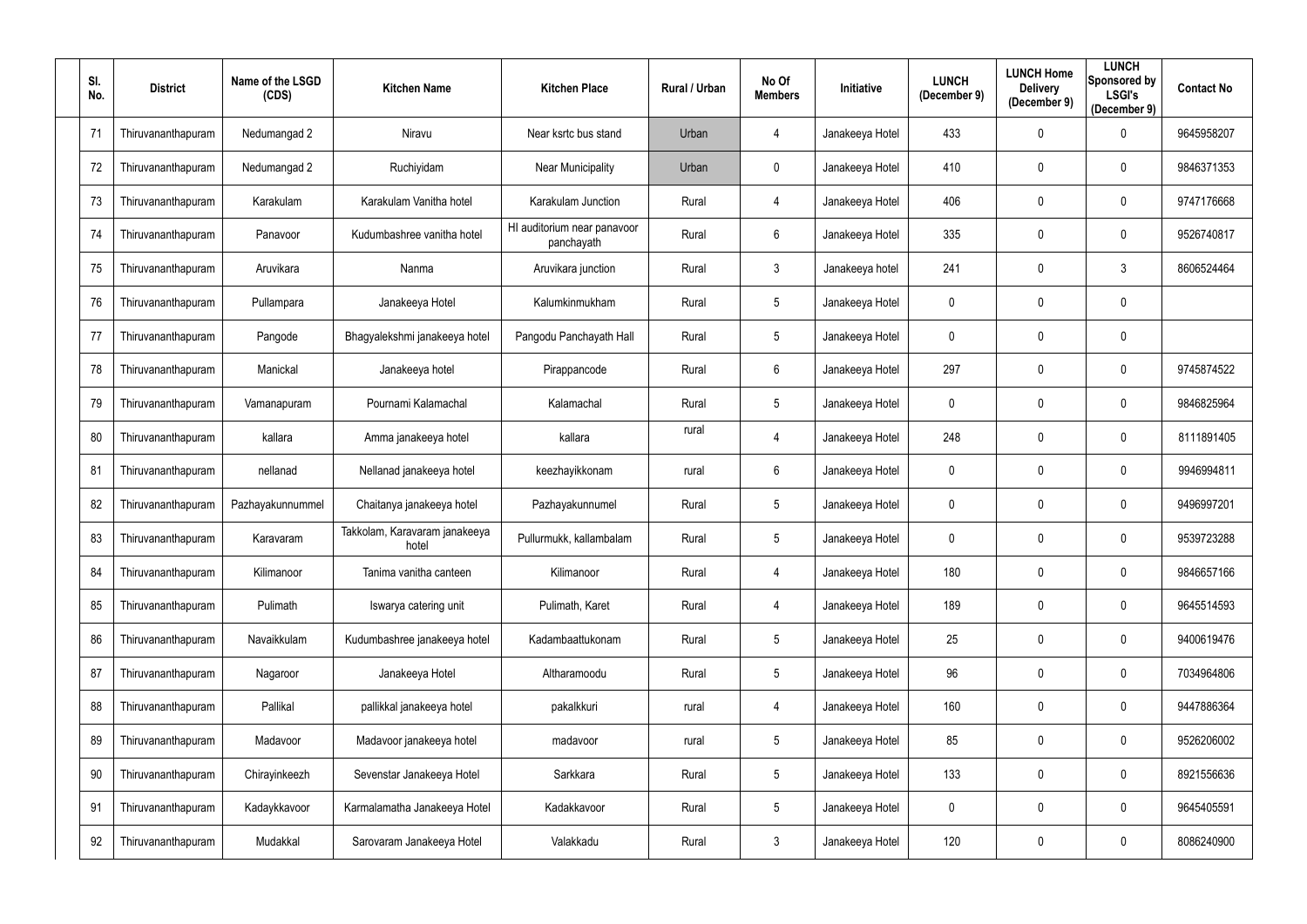|     | SI.<br>No.      | <b>District</b>    | Name of the LSGD<br>(CDS) | <b>Kitchen Name</b>                   | <b>Kitchen Place</b>                             | Rural / Urban | No Of<br><b>Members</b> | Initiative      | <b>LUNCH</b><br>(December 9) | <b>LUNCH Home</b><br><b>Delivery</b><br>(December 9) | <b>LUNCH</b><br>Sponsored by<br><b>LSGI's</b><br>(December 9) | <b>Contact No</b> |
|-----|-----------------|--------------------|---------------------------|---------------------------------------|--------------------------------------------------|---------------|-------------------------|-----------------|------------------------------|------------------------------------------------------|---------------------------------------------------------------|-------------------|
|     | 93              | Thiruvananthapuram | Vakkom                    | Jananai Janakeeya Hotel               | SN Junction, Jeeva Dhara                         | Rural         | 5                       | Janakeeya Hotel | $\mathbf 0$                  | $\mathbf{0}$                                         | $\mathbf 0$                                                   | 8137014724        |
|     | 94              | Thiruvananthapuram | Vakkom                    | Diya Janakeeya Hotel                  | Panayile Kadavu                                  | Rural         | 5                       | Janakeeya Hotel | 517                          | $\mathbf 0$                                          | $\mathbf 0$                                                   | 8590439391        |
|     | 95              | Thiruvananthapuram | Kizhuvilam                | Kudumbashree vanitha canteen          | Kizhuvillam                                      | Rural         | 4                       | Janakeeya Hotel | 0                            | $\mathbf 0$                                          | $\mathbf 0$                                                   | 9747361312        |
|     | 96              | Thiruvananthapuram | Anchuthengu               | Swad Janakeeya Hotel                  | Anchuthengu                                      | Rural         | $\overline{5}$          | Janakeeya Hotel | 191                          | $\mathbf 0$                                          | $\mathbf 0$                                                   |                   |
|     | 97              | Thiruvananthapuram | Attingal                  | Bhagyashree janakeeya hotel           | Attingal                                         | Urban         | $5\phantom{.0}$         | Janakeeya Hotel | 169                          | $\mathbf 0$                                          | $\mathbf 0$                                                   | 9539968503        |
|     | 98              | Thiruvananthapuram | Cherunniyoor              | Lekshmi janakeeya hotel               | Dhalavapuram                                     | Rural         | $\mathfrak{Z}$          | Janakeeya Hotel | 139                          | $\mathbf 0$                                          | $\mathbf 0$                                                   | 9995391999        |
|     | 99              | Thiruvananthapuram | Chemmaruthi               | Dreams janakeeya hotel                | Mavinmoodu, muthana                              | Rural         | $\overline{5}$          | Janakeeya Hotel | 98                           | $\Omega$                                             | $\overline{2}$                                                | 8129240185        |
|     | 100             | Thiruvananthapuram | Chemmaruthi               | Natturuchi janakeeya hotel            | Panayara&sivapuram                               | Rural         | $5\,$                   | Janakeeya Hotel | 276                          | $\mathbf 0$                                          | $\mathbf 0$                                                   | 8129240185        |
|     | 101             | Thiruvananthapuram | Chemmaruthi               | Bhanusree                             | Chavadimukku                                     | Rural         | 4                       | Janakeeya Hotel | 172                          | $\mathbf 0$                                          | $\mathbf 0$                                                   | 8129240185        |
|     | 102             | Thiruvananthapuram | Manamboor                 | Manamboor janakeeya hotel             | Kavalayoor                                       | Rural         | $\overline{4}$          | Janakeeya Hotel | 175                          | $\mathbf 0$                                          | 0\$                                                           | 9074388684        |
|     | 103             | Thiruvananthapuram | Edava                     | Sreenandha janakeeyahotel             | Kaappil                                          | Rural         | $5\phantom{.0}$         | Janakeeya Hotel | 98                           | 22                                                   | $\overline{2}$                                                | 9895337334        |
|     | 104             | Thiruvananthapuram | Elakamon                  | Sreenarayana janakeeya hotel          | Elakamon                                         | Rural         | $\overline{7}$          | Janakeeya Hotel | 35                           | $\mathbf 0$                                          | $\mathbf 0$                                                   | 8086637798        |
|     | 105             | Thiruvananthapuram | Elakamon                  | kudumbashree janakeeya hotel          | Elakamon                                         | Rural         | 5                       | janakeeya hotel | 40                           | $\mathbf{0}$                                         | $\mathbf 0$                                                   | 8590725126        |
|     | 106             | Thiruvananthapuram | Vettoor                   | Kashi janakeeya hotel                 | Vettoor                                          | Rural         | 4                       | Janakeeya Hotel | 46                           | $\mathbf 0$                                          | $\mathbf 0$                                                   | 9061547396        |
|     | 107             | Thiruvananthapuram | Ottoor                    | Kudumbashree Janakeeya hotel          | ottoor                                           | rural         | $\mathfrak{Z}$          | Janakeeya Hotel | 38                           | $\mathbf 0$                                          | $\mathbf 0$                                                   | 8590570561        |
|     | 108             | Thiruvanathapuram  | Varkala                   | Janakeeya hotel                       | Varkala municipality                             | Urban         | $5\,$                   | Janakeeya Hotel | 51                           | $\mathbf 0$                                          | $\mathbf 0$                                                   | 8943261611        |
| 107 |                 |                    |                           |                                       |                                                  |               | 490                     |                 | 22580                        | 3533                                                 | $\overline{7}$                                                |                   |
|     |                 | Thrissur           | Kadangodu                 | Janakeeya Hotel Kadangod              | Kadangod                                         | Rural         | $\overline{4}$          | Janakeeya Hotel | 60                           | 43                                                   | $\overline{7}$                                                |                   |
|     | $\overline{2}$  | Thrissur           | Chalakudy                 | Thripthy Janakeeya Hotel<br>Chalakudy | North Busstand Chalakudy                         | Urban         | $\overline{4}$          | Janakeeya Hotel | 235                          | 176                                                  | $\mathbf 0$                                                   | 9544048190        |
|     | $\mathfrak{Z}$  | Thrissur           | Pananchery                | Pananchery Janakeeya Hotel            | Pattikkad                                        | Rural         | $5\,$                   | Janakeeya Hotel | 99                           | 54                                                   | 5                                                             | 9746354118        |
|     | 4               | Thrissur           | Kadavallur                | Janakeeya Hotel Kadavalloor           | Panjayath Compound                               | Rural         | $\overline{4}$          | Janakeeya Hotel | 82                           | 59                                                   | $\mathbf 0$                                                   |                   |
|     | $5\phantom{.0}$ | Thrissur           | Kattoor                   | Janakeeya Hotel Kattoor               | Kudumbashree Vipanana<br>Kendram, Katoor Bazzar, | Rural         | $5\,$                   | Janakeeya Hotel | 0                            | $\mathbf 0$                                          | $\mathbf 0$                                                   | 8606248967        |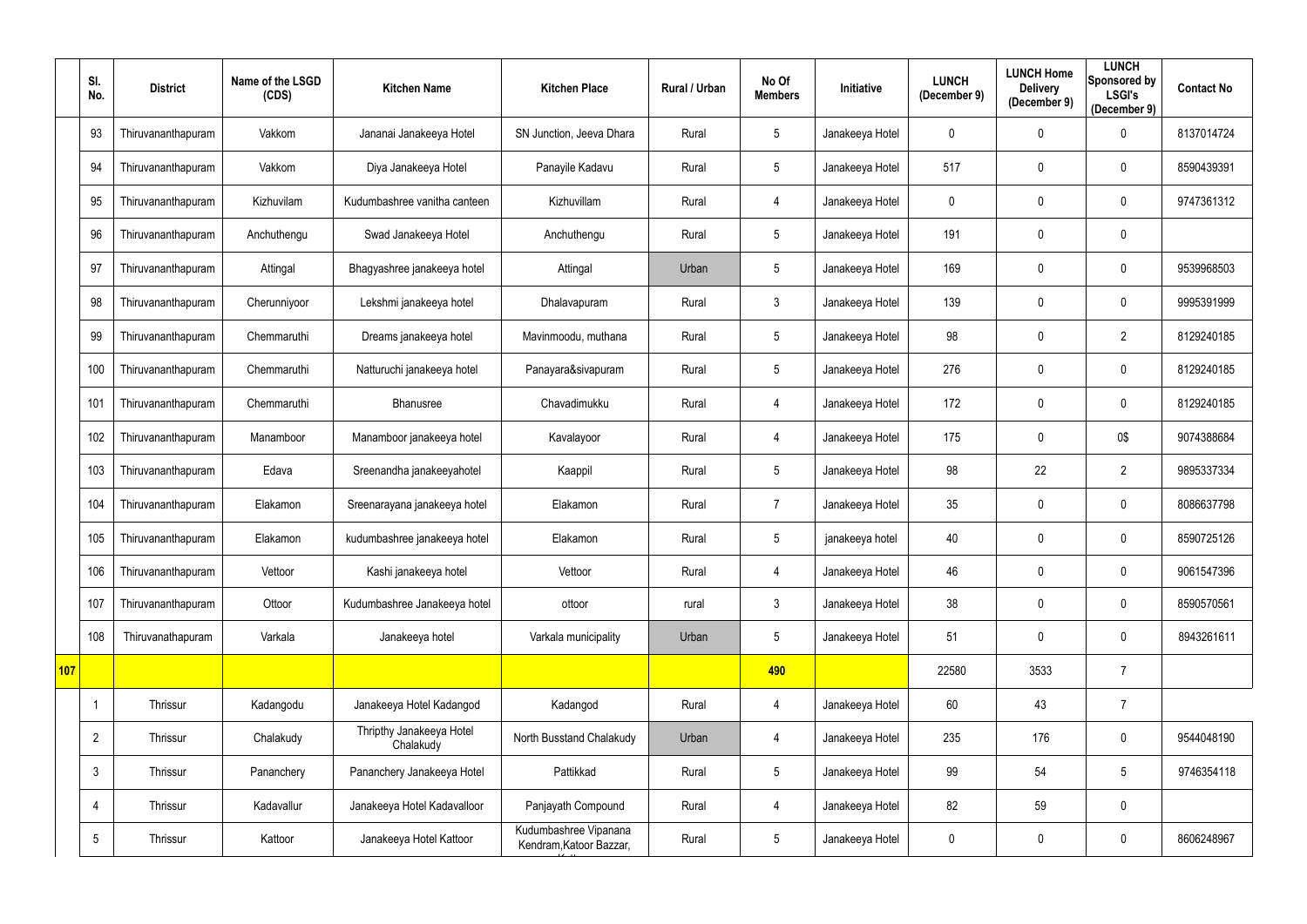| SI.<br>No.      | <b>District</b> | Name of the LSGD<br>(CDS) | <b>Kitchen Name</b>                             | <b>Kitchen Place</b>                       | <b>Rural / Urban</b> | No Of<br><b>Members</b> | Initiative      | <b>LUNCH</b><br>(December 9) | <b>LUNCH Home</b><br><b>Delivery</b><br>(December 9) | <b>LUNCH</b><br>Sponsored by<br><b>LSGI's</b><br>(December 9) | <b>Contact No</b> |
|-----------------|-----------------|---------------------------|-------------------------------------------------|--------------------------------------------|----------------------|-------------------------|-----------------|------------------------------|------------------------------------------------------|---------------------------------------------------------------|-------------------|
| $6\overline{6}$ | Thrissur        | Elavally                  | Janakeeya Hotel Elavally                        | Elavally Panchayath<br>Compound            | Rural                | 4                       | Janakeeya Hotel | 162                          | $\mathbf 0$                                          | $\mathbf 0$                                                   | 9744738247        |
|                 | Thrissur        | Paralam                   | Paralam Janakeeya Hotel                         | Nanma Kudumbashree<br>canteen              | Rural                | $\mathfrak{Z}$          | Janakeeya Hotel | 55                           | $\mathbf 0$                                          | $\mathbf 0$                                                   | 9744441594        |
| 8               | Thrissur        | Kadukutty                 | Uppum Mulakum Janakeeya Hotel<br>Kadukutty      | Kottamuri Junction                         | Rural                | $5\phantom{.0}$         | Janakeeya Hotel | $\mathbf 0$                  | $\mathbf 0$                                          | $\mathbf 0$                                                   | 9846634710        |
| 9               | Thrissur        | Thrissur 2                | Kuttanellur Janakeeya Hotel                     | Kuttanellur                                | Urban                | $5\overline{)}$         | Janakeeya Hotel | 65                           | $\mathbf 0$                                          | $\mathbf 0$                                                   | 8330800498        |
| 10              | Thrissur        | Pazhayannur               | Janakeeya Hotel, Pazhayanoor                    | Pazhayannur Panchayath                     | Rural                | 4                       | Janakeeya Hotel | 217                          | $\mathbf 0$                                          | $\mathbf 0$                                                   | 9400257329        |
| 11              | Thrissur        | Aloor                     | Aloor Janakeeya Hotel                           | Aloor                                      | Rural                | 5                       | Janakeeya Hotel | 0                            | 120                                                  | $\mathbf 0$                                                   | 9946922936        |
| 12              | Thrissur        | Muriyad                   | Jankeeya Hotel, Muriyad                         | Karuna Canteen, Muriyad                    | Rural                | $5\phantom{.0}$         | Janakeeya Hotel | 73                           | 0                                                    | $\mathbf 0$                                                   | 9961920358        |
| 13              | Thrissur        | Valapad                   | Janakeeya Hotel Valapad                         | Valapad Chanthapadi                        | Rural                | 6                       | Janakeeya Hotel | 143                          | $\boldsymbol{0}$                                     | $\mathbf 0$                                                   |                   |
| 14              | Thrissur        | Kaipamangalam             | Kaipamngalam Janakeeya Hotel                    | Kaipamangalam Panchayath                   | Rural                | $\mathfrak{Z}$          | Janakeeya Hotel | 196                          | $\mathbf 0$                                          | $\overline{2}$                                                |                   |
| 15              | Thrissur        | Annamanada                | Snehitha Catering                               | Annamanada                                 | Rural                | $5\overline{)}$         | Janakeeya Hotel | $\mathbf 0$                  | 47                                                   | $\mathbf 0$                                                   | 9747712615        |
| 16              | Thrissur        | Vellangallur              | Janakeeya Hotel Vellangallur                    | Panchayath Community Hall                  | Rural                | 6                       | Janakeeya Hotel | 48                           | 58                                                   | $\mathbf 0$                                                   | 9947462258        |
| 17              | Thrissur        | Pavaratty                 | Janakeeya Hotel Pavaratty                       | Akashaya Vanitha Canteen                   | Rural                | $\mathfrak{Z}$          | Janakeeya Hotel | 168                          | $\mathbf 0$                                          | $\mathbf 0$                                                   |                   |
| 18              | Thrissur        | Edathiruthy               | Janakeeya Hotel Edathuruthi<br>(Nalinam Stores) | Opposite of GLPS,<br>Chenthrappinni Centre | Rural                | 4                       | Janakeeya Hotel | 159                          | $\mathbf 0$                                          | 3                                                             |                   |
| 19              | Thrissur        | Adatt                     | Janakeeya Hotel Adat                            | Muthuvara                                  | Rural                | $\overline{7}$          | Janakeeya Hotel | 106                          | 68                                                   | $\bf{0}$                                                      | 6235203703        |
| 20              | Thrissur        | Irinjalakuda 1            | Janakeeya Hotel Irinjalakuda Cds1               | Irinjalakuda Muncipality                   | Urban                | 4                       | Janakeeya Hotel | 76                           | $\mathbf 0$                                          | $\overline{0}$                                                | 9526912506        |
| 21              | Thrissur        | Parapookkara              | Janakeeya Hotel , Parapookkara                  | Panchayath Canteen                         | Rural                | $5\phantom{.0}$         | Janakeeya Hotel | 60                           | $\pmb{0}$                                            | $\mathbf 0$                                                   | 9605428611        |
| 22              | Thrissur        | Puthanchira               | Annapoorna Janakeeya Hotel<br>Puthenchira       | Panchayath Community Hall                  | Rural                | $5\phantom{.0}$         | Janakeeya Hotel | 23                           | $\overline{2}$                                       | $\mathbf 0$                                                   | 9383421350        |
| 23              | Thrissur        | SreeNarayanapuram         | Sree Narayana Puram Janakeeya<br>Hotel          | Sreenarayanapuram<br>Panchayath            | Rural                | $5\phantom{.0}$         | Janakeeya Hotel | 190                          | $\pmb{0}$                                            | 0\$                                                           |                   |
| 24              | Thrissur        | Nadathara                 | Nadathara Janakeeya Hotel                       | Moorkanikkara                              | Rural                | $5\phantom{.0}$         | Janakeeya Hotel | 43                           | 73                                                   | $\overline{4}$                                                | 9744611176        |
| 25              | Thrissur        | Vallachira                | Vallachira Janakeeya Hotel                      | Vallachira Gramapanchayath                 | Rural                | 4                       | Janakeeya Hotel | 28                           | $\pmb{0}$                                            | $\mathbf 0$                                                   | 9744804256        |
| 26              | Thrissur        | Poyya                     | Janakeeya Hotel, Poyya                          | Poyya Junction                             | Rural                | $5\phantom{.0}$         | Janakeeya Hotel | $\mathbf 0$                  | $\pmb{0}$                                            | $\mathbf 0$                                                   | 7902318250        |
| 27              | Thrissur        | Wadakanchery 1            | Vrindavan Janakeeya Hotel                       | Ottupara                                   | Urban                | $5\phantom{.0}$         | Janakeeya Hotel | 220                          | $\boldsymbol{0}$                                     | $\overline{0}$                                                |                   |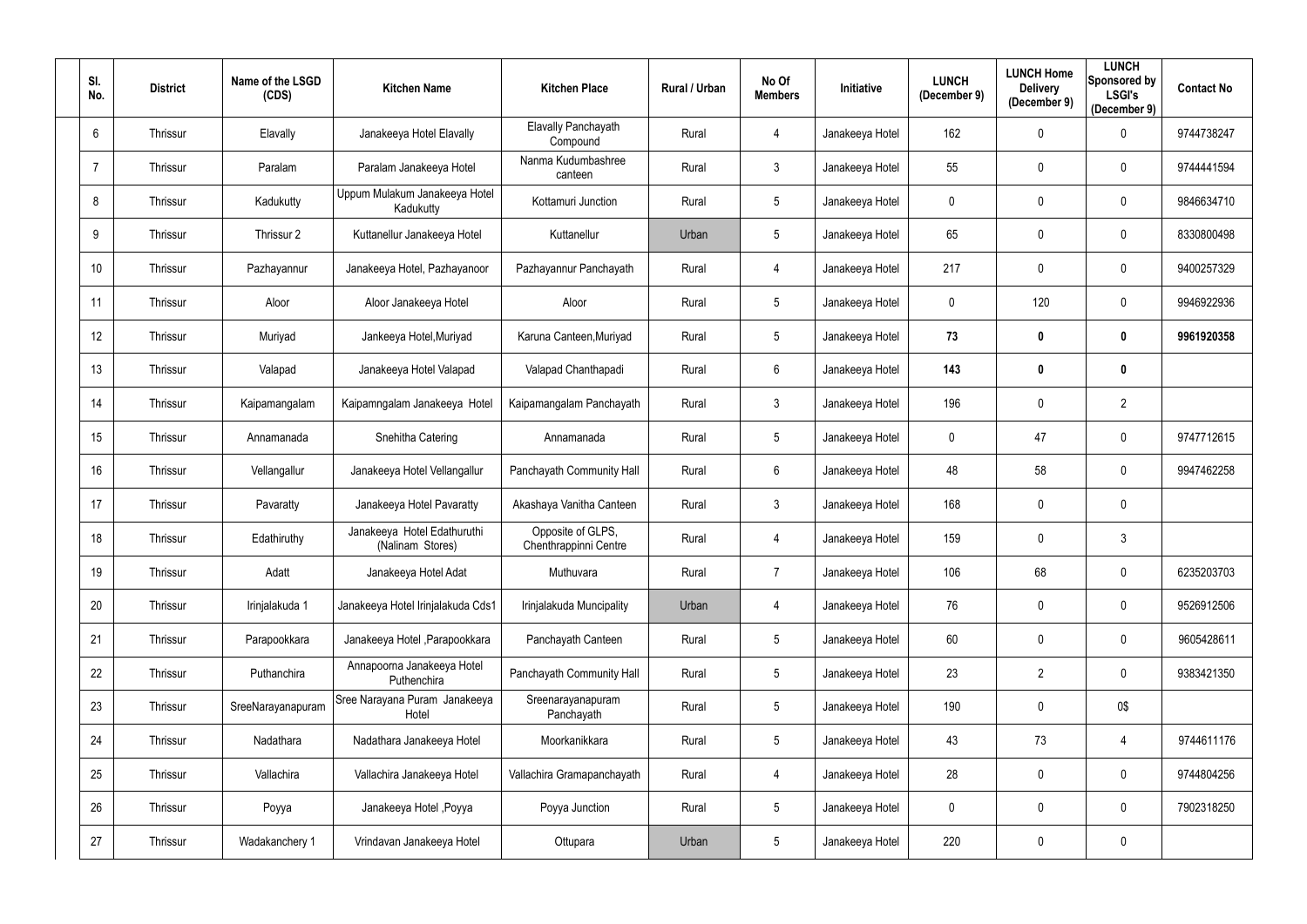|    | SI.<br>No. | <b>District</b> | Name of the LSGD<br>(CDS) | <b>Kitchen Name</b>                        | <b>Kitchen Place</b>                         | Rural / Urban | No Of<br><b>Members</b> | <b>Initiative</b> | <b>LUNCH</b><br>(December 9) | <b>LUNCH Home</b><br><b>Delivery</b><br>(December 9) | <b>LUNCH</b><br>Sponsored by<br><b>LSGI's</b><br>(December 9) | <b>Contact No</b> |
|----|------------|-----------------|---------------------------|--------------------------------------------|----------------------------------------------|---------------|-------------------------|-------------------|------------------------------|------------------------------------------------------|---------------------------------------------------------------|-------------------|
|    | 28         | Thrissur        | Varandarappilly           | Janakeeya Hotel                            | Varandarappilly Panchayath                   | Rural         | $5\phantom{.0}$         | Janakeeya Hotel   | 69                           | 32                                                   | $\mathbf 0$                                                   | 9048283463        |
|    | 29         | Thrissur        | Nenmanikkara              | Vanitha Janakeeya Hotel                    | Paliyekkara, Nenmanikkara<br>Gramapanchayath | Rural         | $5\phantom{.0}$         | Janakeeya Hotel   | 83                           | 85                                                   | $\mathbf 0$                                                   | 9747494386        |
|    | 30         | Thrissur        | Kodakara                  | Nanma Janakeeya Hotel                      | Kodakara Bus Stand                           | Rural         | $5\phantom{.0}$         | Janakeeya Hotel   | 243                          | 234                                                  | $\mathbf 0$                                                   | 9946283762        |
|    | 31         | Thrissur        | Thekkumkkara              | Janakeeya Hotel Thekkumkara                | Vanitha Canteen, Thekkumkara                 | Rural         | 4                       | Janakeeya Hotel   | 100                          | $\mathbf 0$                                          | $\mathbf 0$                                                   |                   |
|    | 32         | Thrissur        | Alagappa Ngar             | Janakeeya Hotel                            | Amballur                                     | Rural         | $5\phantom{.0}$         | Janakeeya Hotel   | 130                          | 70                                                   | 5                                                             | 8606553521        |
|    | 33         | Thrissur        | Kolazhy                   | Janakeeya Hotel Kolazhy                    | <b>ZMLP School</b>                           | Rural         | 4                       | Janakeeya Hotel   | 0                            | 107                                                  | $\mathbf 0$                                                   | 9645535725        |
|    | 34         | Thrissur        | Manalur                   | Janakeeya Hotel Manalur                    | Govt High School, Manaloor                   | Rural         | $6\phantom{.}$          | Janakeeya Hotel   | 55                           | 19                                                   | 4                                                             | 9446619441        |
|    | 35         | Thrissur        | Arimpur                   | Janakeeya Hotel Arimbur                    | Kudumbashree Vanitha<br>Canteen , Arimbur    | Rural         | $5\phantom{.0}$         | Janakeeya Hotel   | 200                          | 30                                                   | $\mathbf 0$                                                   | 9946789338        |
|    | 36         | Thrissur        | Thanniyam                 | Thannyam Janakeeya Hotel                   | Peringottukara                               | Rural         | 4                       | Janakeeya Hotel   | 48                           | 18                                                   | $\mathbf 0$                                                   | 9048570194        |
|    | 37         | Thrissur        | Madakkathara              | Madakkathara Annapoorna<br>Janakeeya Hotel | Madakkathara                                 | Rural         | $6\phantom{.}$          | Janakeeya Hotel   | 0                            | 85                                                   | $\overline{2}$                                                | 9388431507        |
|    | 38         | Thrissur        | Athirappilly              | Panchayath Kudumbashree<br>Canteen         | Athirappilly                                 | Rural         | $\mathbf{3}$            | Janakeeya Hotel   | 0                            | $\mathbf 0$                                          | $\mathbf 0$                                                   | 9496151187        |
|    | 39         | Thrissur        | Kodassery                 | Five Star Janakeeya Hotel                  | Kodassery                                    | Rural         | 4                       | Janakeeya Hotel   | 112                          | 63                                                   | $\mathbf 0$                                                   | 9846464927        |
|    | 40         | Thrissur        | Mattathur                 | Karunya<br>kudumbShree                     | Vellikkulangara                              | Rural         | 4                       | Janakeeya Hotel   | 180                          | 135                                                  | $\mathbf 0$                                                   | 8086449102        |
|    | 41         | Thrissur        | Koratty                   | Ruchi Janakeeya Hotel                      | Koratty                                      | Rural         | 4                       | Janakeeya Hotel   | 121                          | 107                                                  | 0.00\$                                                        | 9496527583        |
|    | 42         | Thrissur        | Thrikkoor                 | Susthira Janakeeya Hotel                   | Alengaad                                     | Rural         | $\mathfrak{Z}$          | Janakeeya Hotel   | 123                          | 36                                                   | $\mathbf 0$                                                   | 8111847055        |
|    | 43         | Thrissur        | Venkitangu                | Ottupura<br>Janakeeya Hotel Vengidangu     | Vengidangu Panchayath                        | Rural         | $\mathfrak{Z}$          | Janakeeya Hotel   | 190                          | 64                                                   | $\mathbf 0$                                                   | 8156981840        |
|    | 44         | Thrissur        | Padiyoor                  | Padiyoor<br>Janakeya Hotel                 | HDC School, Kakkathuruthy                    | Rural         | $\mathfrak{Z}$          | Janakeeya Hotel   | 0                            | $\mathbf 0$                                          | $\mathbf 0$                                                   | 9048817359        |
|    | 45         | Thrissur        | Pariyaram                 | Samridhi Janakeeya Hotel                   | Pariyaram                                    | Rural         | $5\phantom{.0}$         | Janakeeya Hotel   | 107                          | 67                                                   | $\mathbf 0$                                                   | 7025950795        |
|    | 46         | Thrissur        | Wadakanchery cds2         | Janakeeya Hotel, Wadakanchery<br>cds2      | Minaloor                                     | Urban         | $\mathfrak{Z}$          | Janakeeya Hotel   | 108                          | $\mathbf 0$                                          | $\overline{0}$                                                |                   |
|    | 47         | Thrissur        | Kodungaloor cds2          | Jathikka Janakeeya Hotel                   | Arakkulam                                    | Urban         | 4                       | Janakeeya Hotel   | 95                           | $\mathbf 0$                                          | $\mathbf 0$                                                   | 9745397171        |
|    | 48         | Thrissur        | Punnayur                  | Kaipunnyam Janakeeya Hotel                 | Edakazhiyur                                  | Rural         | $5\,$                   | Janakeeya Hotel   | 71                           | 68                                                   | $\mathbf 0$                                                   | 9744680885        |
| 96 | 49         | Thrissur        | Velookkara                | Velookkara Janakeeya Hotel                 | Panchayath shopping complex                  | Rural         | $\mathfrak{Z}$          | Janakeeya Hotel   | 75                           | $\boldsymbol{0}$                                     | $\mathbf 0$                                                   | 9048756685        |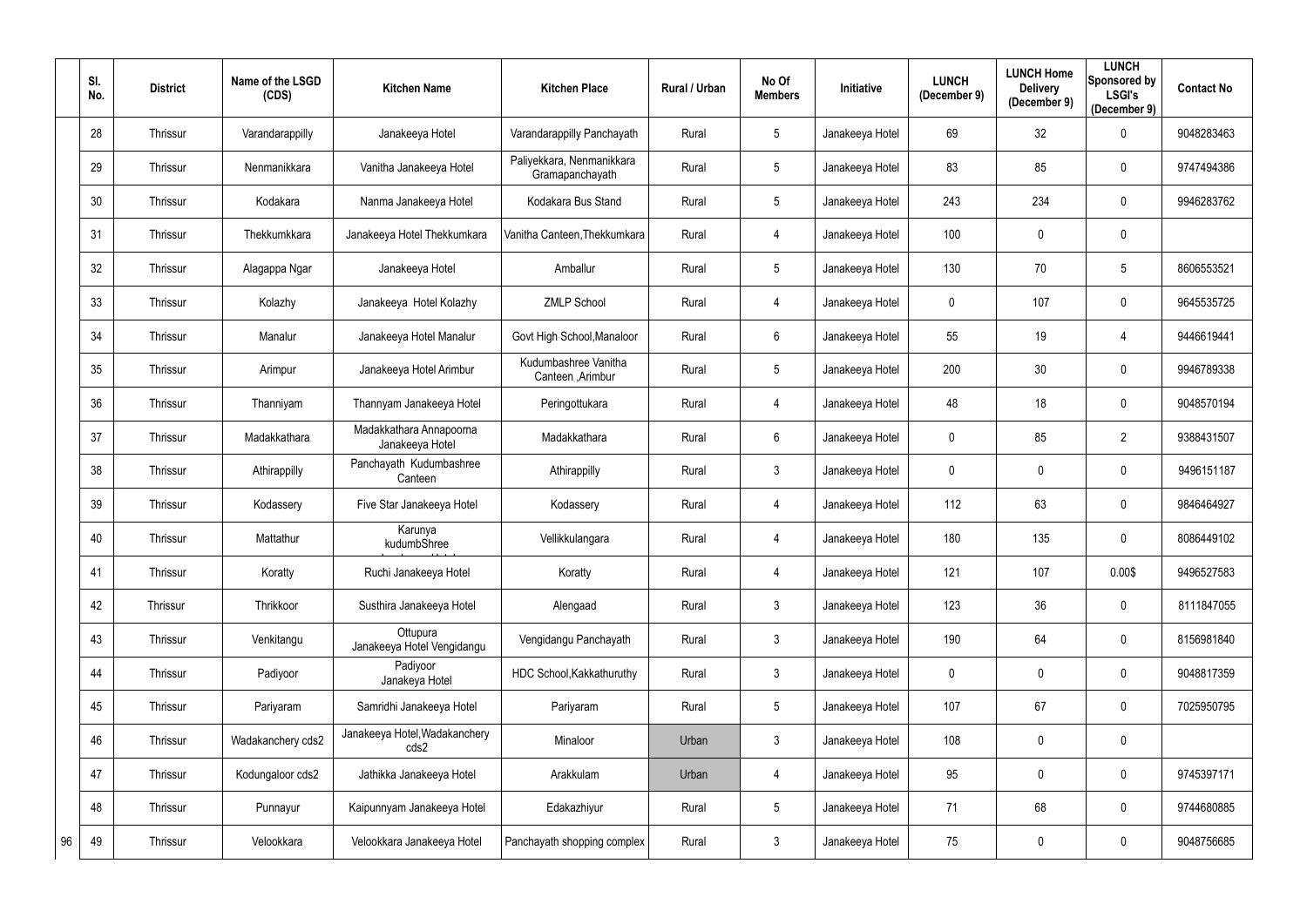| SI.<br>No. | <b>District</b> | Name of the LSGD<br>(CDS) | <b>Kitchen Name</b>               | <b>Kitchen Place</b>               | Rural / Urban | No Of<br><b>Members</b> | Initiative      | <b>LUNCH</b><br>(December 9) | <b>LUNCH Home</b><br><b>Delivery</b><br>(December 9) | <b>LUNCH</b><br>Sponsored by<br><b>LSGI's</b><br>(December 9) | <b>Contact No</b> |
|------------|-----------------|---------------------------|-----------------------------------|------------------------------------|---------------|-------------------------|-----------------|------------------------------|------------------------------------------------------|---------------------------------------------------------------|-------------------|
| 50         | Thrissur        | Meloor                    | Thanima Janakeeya Hotel Meloor    | Meloor centre                      | Rural         | 4                       | Janakeeya Hotel | 124                          | 43                                                   | $\mathbf 0$                                                   | 7902354039        |
| 51         | Thrissur        | Vallathol Nagar           | Janakeeya Hotel, Vallathol Nagar  | near youth welfare center          | rural         | $5\overline{)}$         | Janakeeya Hotel | 85                           | 61                                                   | $\mathbf 0$                                                   | 9961296574        |
| 52         | Thrissur        | Eriyad                    | janakeeya Hotel, eriyad           | community hall                     | Rural         | 4                       | Janakeeya Hotel | 0                            | $\pmb{0}$                                            | $\mathbf 0$                                                   |                   |
| 53         | Thrissur        | Edavilangu                | Janakeeya Hotel, Edavilangu       | Edavilangu Center                  | Rural         | 4                       | Janakeeya Hotel | 183                          | $\mathbf 0$                                          | $\mathbf 0$                                                   |                   |
| 54         | Thrissur        | Avanoor                   | Janakeeya Hotel, Avanoor          | near panchayath office,<br>Avanoor | Rural         | 5                       | Janakeeya Hotel | 89                           | 56                                                   | $\mathbf 0$                                                   | 9447343516        |
| 55         | Thrissur        | Mala                      | Janakeeya hotel Mala              | Near panchayath office, Mala       | Rural         | 4                       | Janakeeya Hotel | 0                            | 136                                                  | $\mathbf 0$                                                   | 9946442260        |
| 56         | Thrissur        | Guruvayur1                | Guruvayur Janakeeya Hotel         | Guruvayur                          | Urban         | $\mathfrak{Z}$          | Janakeeya Hotel | 548                          | 259                                                  | $\mathbf 0$                                                   | 9961227858        |
| 57         | Thrissur        | Vadakkekad                | Kudumbasree janakeeya hotel       | Nalam kallu                        | Rural         | 4                       | Janakeeya Hotel | 98                           | 30                                                   | $\mathbf 0$                                                   | 9645190166        |
| 58         | Thrissur        | Kadappuram                | Kadappuram janakeeya hotel        | Kadappuram panchayath<br>building  | Rural         | 4                       | Janakeeya Hotel | 74                           | 25                                                   | $\mathbf 0$                                                   | 8156984319        |
| 59         | Thrissur        | Chavakkad                 | Chavakkad Janakeeya hotel         | Chavakkad, near bus stand          | Urban         | 5 <sub>5</sub>          | Janakeeya Hotel | 163                          | 71                                                   | $\mathbf 0$                                                   | 7560874804        |
| 60         | Thrissur        | Engadiyoor                | pavithra janikeeya hotel          | Pokulangara                        | Rural         | 5 <sub>5</sub>          | Janakeeya Hotel | 85                           | $\pmb{0}$                                            | $\mathbf 0$                                                   | 9562239618        |
| 61         | Thrissur        | Varavoor                  | Friends janakeeya hotel, Varavoor | Thichur                            | Rural         | $\mathfrak{Z}$          | Janakeeya Hotel | 64                           | $\mathbf 0$                                          | $\mathbf 0$                                                   |                   |
| 62         | Thrisssur       | Punnayurkulam             | Punnayurkkulam janakeeya hotel    | Althara centre                     | Rural         | $5\phantom{.0}$         | Janakeeya Hotel | 125                          | 35                                                   | $\mathbf 0$                                                   | 8086093454        |
| 63         | Thrissur        | Thiruwilamala             | Villuadry Janakeeya hotel         | Thiruwilamala                      | Rural         | 5                       | Janakeeya Hotel | 130                          | $\mathbf 0$                                          | $\mathbf 0$                                                   | 9846174729        |
| 64         | Thrissur        | Kattakampal               | Janakeeya Hotel Kattakampal       | Chirakkal                          | Rural         | 4                       | Janakeeya Hotel | 36                           | 4                                                    | $\mathbf 0$                                                   |                   |
| 65         | Thrissur        | Kandanassery              | kandanassery janakeeya hotel      | kandanassery                       | Rural         | $5\phantom{.0}$         | Janakeeya Hotel | 51                           | 18                                                   | $\mathbf 0$                                                   |                   |
| 66         | Thrissur        | Kaiparambu                | Janakeeya Hotel Kaiparambu        | Near mundoor health center         | Rural         | $5\phantom{.0}$         | janakeeya hotel | 118                          | 11                                                   | $\mathbf 0$                                                   | 9645828069        |
| 67         | Thrissur        | Thrissur 2(new)           | kitchen girls janakeeya hotel     | Olari                              | urban         | 4                       | janakeeya hotel | 122                          | 98                                                   | $\mathbf 0$                                                   | 9388828112        |
| 68         | Thrissur        | Kuzhur                    |                                   | kuzhur                             | Rural         | 4                       | janakeeya hotel | $\mathbf 0$                  | $\pmb{0}$                                            | $\mathbf 0$                                                   | 9526566073        |
| 69         | Thrissur        | Chazhur                   | Chazur Janakeeya Hotel            | Pazhuvil Center                    | Rural         | 4                       | janakeeya hotel | 120                          | $\mathbf 0$                                          | $\mathbf 0$                                                   | 9061946216        |
| 70         | Thrissur        | Nattika                   | uttupura                          | Thriprayar                         | Rural         | $5\phantom{.0}$         | janakeeya hotel | 180                          | $\mathbf 0$                                          | $\mathbf 0$                                                   | 9544055637        |
| 71         | Thrissur        | Thalikulam                | Nidhi janakeeya hotel             | Puthenthodu                        | Rural         | $\sqrt{5}$              |                 | 194                          | $\pmb{0}$                                            | $\overline{0}$                                                | 8606213960        |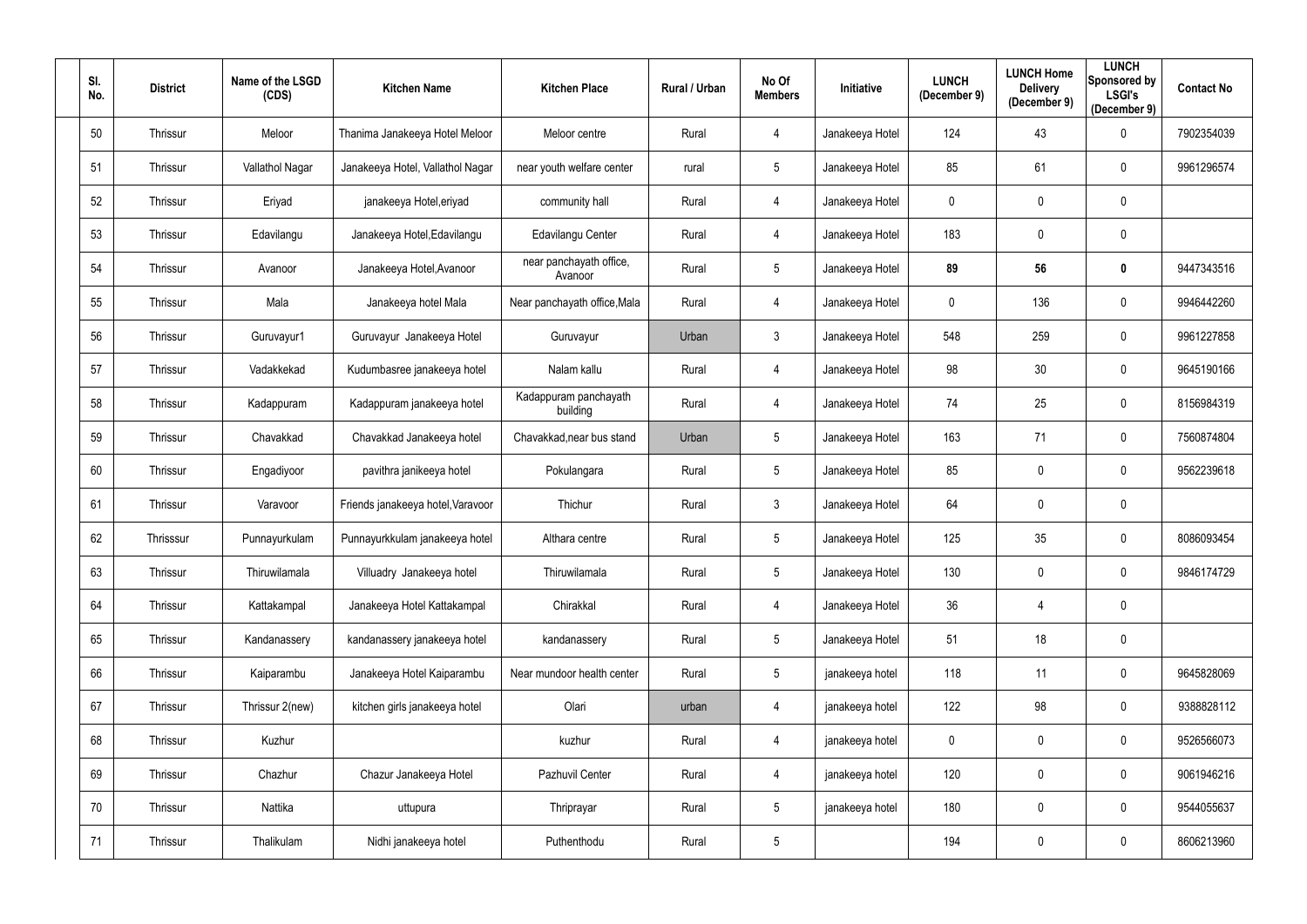| SI.<br>No. | <b>District</b> | Name of the LSGD<br>(CDS) | <b>Kitchen Name</b>          | <b>Kitchen Place</b>                   | Rural / Urban | No Of<br><b>Members</b> | Initiative      | <b>LUNCH</b><br>(December 9) | <b>LUNCH Home</b><br><b>Delivery</b><br>(December 9) | <b>LUNCH</b><br>Sponsored by<br><b>LSGI's</b><br>(December 9) | <b>Contact No</b> |
|------------|-----------------|---------------------------|------------------------------|----------------------------------------|---------------|-------------------------|-----------------|------------------------------|------------------------------------------------------|---------------------------------------------------------------|-------------------|
| 72         | Thrissur        | Vadanapilly               | vadanappilly janakeeya hotel | vadanapilly                            | Rural         | $5\phantom{.0}$         | janakeeya hotel | 223                          | $\mathbf 0$                                          | $\overline{0}$                                                | 9947728948        |
| 73         | Thrissur        | orumanayur                | orumanayur janakeeya hotel   | orumanayur                             | rural         | $5\phantom{.0}$         | janakeeya hotel | 100                          | 48                                                   | $\mathbf 0$                                                   | 9995588758        |
| 74         | Thrissur        | Panjal                    | Five-star Janakeeya hotel    | Panjal                                 | Rural         | 5                       | janakeeya hotel | 173                          | $\mathbf 0$                                          | $\overline{0}$                                                | 9746847353        |
| 75         | Thrissur        | veloor                    | Veloor Janakeeya hotel       | veloor                                 | Rural         | $5\phantom{.0}$         | janakeeya hotel | 70                           | 70                                                   | $\mathfrak{Z}$                                                | 9447724685        |
| 76         | Thrissur        | Chowanoor                 | Chowanoor Janakeeya hotel    | Chowanoor                              | Rural         | $\mathfrak{Z}$          | janakeeya hotel | 0                            | $\mathbf 0$                                          | $\overline{0}$                                                | 9,526,340,307     |
| 77         | Thrissur        | Puthur                    | Puthur janakeeyahotel        | puthur                                 | Rural         | $5\phantom{.0}$         | janakeeya hotel | 68                           | 71                                                   | $\overline{0}$                                                | 6238101595        |
| 78         | Thrissur        | Erumapetty                | subhiksha janakeeya hotel    | Erumapetty                             | Rural         | $5\overline{)}$         | janakeeya hotel | 147                          | 25                                                   | $\mathbf 0$                                                   | 9207201880        |
| 79         | Thrissur        | Kondazhy                  | Santhwanam Janakeeya Hotel   | Kondazhy                               | Rural         | 4                       | janakeeya hotel | 50                           | $\overline{0}$                                       | $\overline{0}$                                                | 9526401759        |
| 80         | Thrissur        | Mullurkkara               | Kaniv Janakeeya Hotel        | Atoor                                  | Rural         | 4                       | janakeeya hotel | 0                            | $\mathbf 0$                                          | $\overline{0}$                                                |                   |
| 81         | Thrissur        | Porkkulam                 | Porkulam janakeeya hotel     | Parempadam                             | Rural         | $5\phantom{.0}$         | Janakeeya hotel | $\mathbf 0$                  | 92                                                   | $\overline{2}$                                                | 8129017841        |
| 82         | Thrissur        | Puthukkad                 | Puthukkad Janakeeya Hotel    | Puthukkad                              | Rural         | 5                       | Janakeeya hotel | 71                           | 42                                                   | $\overline{0}$                                                |                   |
| 83         | Thrissur        | Choondal                  | Choondal Janakeeya Hotel     | <b>Kechery Centre</b>                  | Rural         | 8                       | Janakeeya Hotel | 52                           | 40                                                   | $\mathbf 0$                                                   |                   |
| 84         | Thrissur        | Cherpu                    | Cherpu Janakeeya Hotel       | Cherpu                                 | Rural         | $\mathfrak{Z}$          | Janakeeya Hotel | 71                           | $\mathbf 0$                                          | $\mathbf 0$                                                   | 9605375648        |
| 85         | Thrissur        | Mathilakam                | Mathilakam Janakeeya hotel   | Mathilakam gramapanchayath<br>compound | Rural         | $\mathfrak{Z}$          | Janakeeya hotel | 15                           | $\mathbf 0$                                          | $\overline{0}$                                                | 9995986808        |
| 86         | Thrissur        | Anthikad                  | Anthikad Janakeeya hotel     | Anthikad                               | Rural         | 4                       | Janakeeya hotel | $\pmb{0}$                    | $\mathbf 0$                                          | $\mathbf 0$                                                   |                   |
| 87         | Thrissur        | Mullassery                | Mullassery Janakeeya Hotel   | Mullassery centre                      | Rural         | $\sqrt{5}$              | Janakeeya hotel | 130                          | 150                                                  | $\mathbf 0$                                                   |                   |
| 88         | Thrissur        | Karalam                   | Karalam Janakeeya Hotel      |                                        | Rural         | 4                       | Janakeeya hotel | 49                           | $\mathbf 0$                                          | $\mathbf 0$                                                   | 6282924636        |
| 89         | Thrissur        | Poomangalam               | Poomangalam Janakeeya Hotel  | Edakkulam                              | Rural         | $\mathfrak{Z}$          | Janakeeya hotel | 49                           | 19                                                   | $\mathbf 0$                                                   |                   |
| $90\,$     | Thrissur        | MG Kavu                   | Annapoorna Janakeeya Hotel   | MG Kavu                                | Rural         | 4                       | Janakeeya hotel | 149                          | 46                                                   | $\overline{0}$                                                |                   |
| 91         | Thrissur        | chelakkara                | Nila janakeeya hotel         | chelakkara                             | rural         | $5\phantom{.0}$         | janakeeya hotel | 138                          | $\mathbf 0$                                          | $\overline{0}$                                                |                   |
| 92         | Thrissur        | Avinissery                | Avinissery Janakeeya Hotel   | Palakkal                               | Rural         | 4                       | janakeeya hotel | 128                          | $\mathbf 0$                                          | $\mathbf 0$                                                   |                   |
| 93         | Thrissur        | Nadathara 2               | Grandmaas Janakeeya hotel    | Nadathara                              | Rural         | $5\phantom{.0}$         | Janakeeya Hotel | $\pmb{0}$                    | $\pmb{0}$                                            | $\overline{0}$                                                |                   |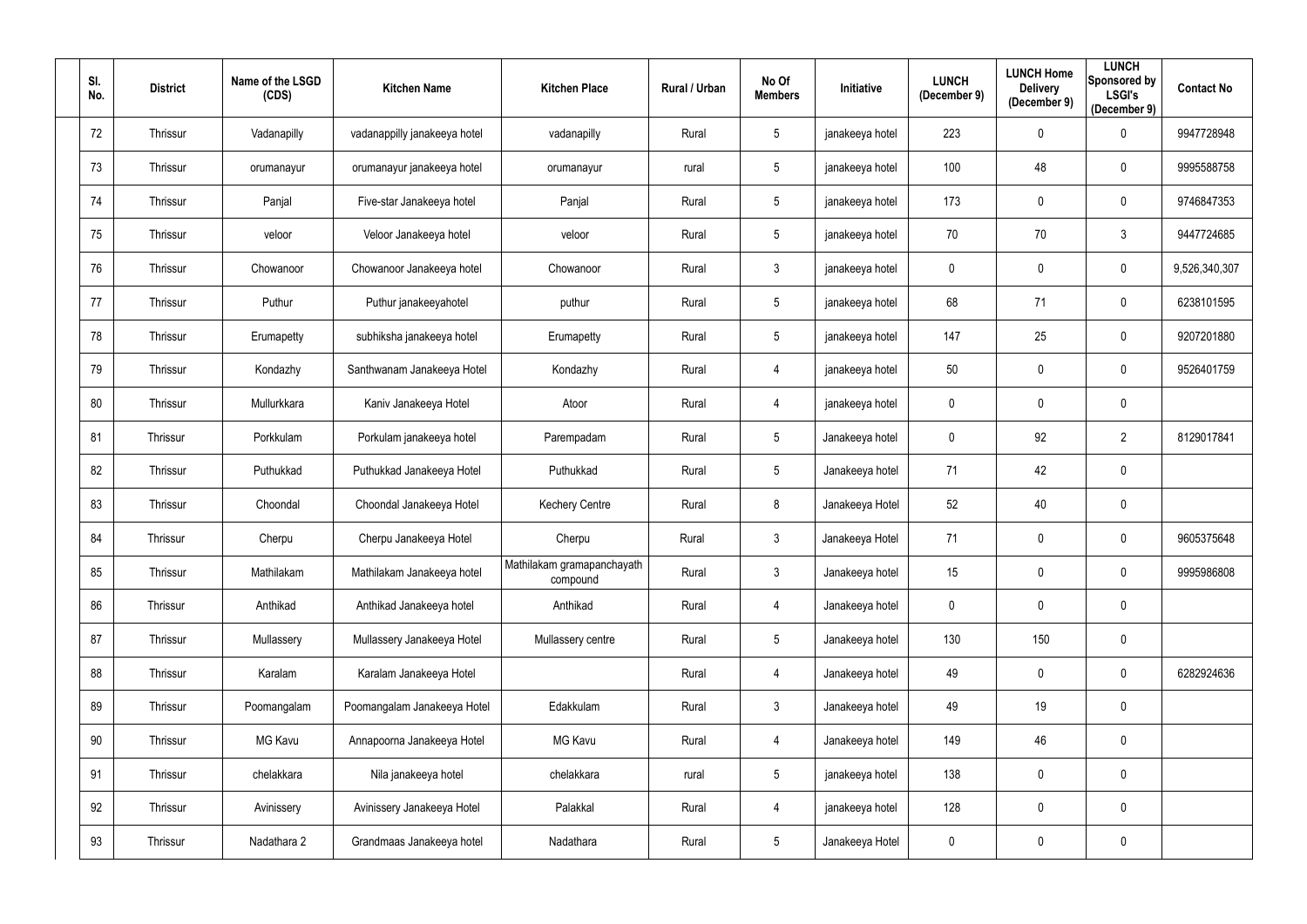|    | SI.<br>No.      | <b>District</b> | Name of the LSGD<br>(CDS) | <b>Kitchen Name</b>                 | <b>Kitchen Place</b>                   | Rural / Urban | No Of<br><b>Members</b> | Initiative      | <b>LUNCH</b><br>(December 9) | <b>LUNCH Home</b><br><b>Delivery</b><br>(December 9) | <b>LUNCH</b><br>Sponsored by<br><b>LSGI's</b><br>(December 9) | <b>Contact No</b> |
|----|-----------------|-----------------|---------------------------|-------------------------------------|----------------------------------------|---------------|-------------------------|-----------------|------------------------------|------------------------------------------------------|---------------------------------------------------------------|-------------------|
|    | 94              | Thrissur        | Chavakkad                 | Janakeeya hotel                     | Chavakkad                              | Urban         | $5\,$                   | Janakeeya hotel | 162                          | 37                                                   | $\mathbf 0$                                                   | 7034752180        |
|    | 95              | Thrissur        | Mala 2                    | Janakeeya hotel                     |                                        | Rural         | $\sqrt{5}$              | janakeeya hotel | 0                            | 159                                                  | $\mathbf 0$                                                   |                   |
|    | 96              | Thrissur        | <b>Thrissur</b>           | Janakeeya hotel                     |                                        | Urban         |                         | janakeeya hotel | 145                          | 25                                                   | $\mathbf 0$                                                   |                   |
|    | 96              |                 |                           |                                     |                                        |               | 423                     |                 | 9197                         | 3591                                                 | 37                                                            |                   |
|    |                 | Wayanad         | Vellamunda                | Thanima mess                        | 8/4 vellamuda                          | Rural         | 4                       | janakeeya Hotel | 180                          | $\mathbf 0$                                          | $\overline{0}$                                                | 7025659685        |
|    | $\overline{2}$  | Wayanad         | Thavinjal                 | Sobhagya Vanitha mess               | Thalappuzha<br>chungam                 | Rural         | 4                       | janakeeya Hotel | 152                          | $\mathbf 0$                                          | $\boldsymbol{0}$                                              | 9497247541        |
|    | 3               | Wayanad         | Vythiri                   | Dharshana catering                  | Vythiri                                | Rural         | $\overline{4}$          | janakeeya Hotel | 192                          | $\mathbf 0$                                          | $\overline{0}$                                                | 9074598184        |
|    | 4               | Wayanad         | Mullankolly               | Kairali catering group              | Mullankolli                            | Rural         | $\mathfrak{Z}$          | janakeeya Hotel | 147                          | $\overline{0}$                                       | $\mathbf 0$                                                   | 9526706627        |
|    | $5\phantom{.0}$ | Wayanad         | Poothadi                  | Mary matha mess                     | Kenichira                              | Rural         | $5\,$                   | janakeeya Hotel | 142                          | $\mathbf 0$                                          | $\mathbf 0$                                                   | 9526376970        |
|    | $6\phantom{1}$  | Wayanad         | Meppadi                   | Cafe Kudumbashree                   | Meppadi                                | Rural         | $5\,$                   | janakeeya Hotel | $\mathbf 0$                  | $\mathbf 0$                                          | $\mathbf 0$                                                   | 9207935764        |
|    | 7               | Wayanad         | Pozhuthana                | Dhanya mess                         | Pozhuthana                             | Rural         | $\mathfrak{Z}$          | janakeeya Hotel | 208                          | $\mathbf 0$                                          | $\mathbf 0$                                                   | 8111838165        |
|    | 8               | Wayanad         | Thondernad                | Thanima canteen                     | Korom                                  | Rural         | $\mathfrak{Z}$          | janakeeya Hotel | 61                           | $\overline{0}$                                       | $\overline{0}$                                                | 8943476943        |
|    | 9               | Wayanad         | Meenangady                | Haritham Janakeeya Hotel            | Opposite police station,<br>Meenangadi | Rural         | 6                       | janakeeya Hotel | 203                          | $\mathbf 0$                                          | 0                                                             | 9526895975        |
|    | 10 <sup>°</sup> | Wayanad         | Nenmeni                   | Minnaram Mess and Chappathi<br>Unit | Cheeral                                | Rural         | $5\,$                   | janakeeya Hotel | $\mathbf 0$                  | $\mathbf 0$                                          | $\bf{0}$                                                      | 8086835886        |
|    | 11              | Wayanad         | Thirunelli                | Adigamanai Mess and Catering        | Kartikulam                             | Rural         | $5\phantom{.0}$         | janakeeya Hotel | 276                          | $\mathbf 0$                                          | $\mathbf 0$                                                   | 9207406211        |
|    | 12              | Wayanad         | Mananthavady              | Dhanasree canteen                   | Mananthavadi                           | Urban         | $\sqrt{5}$              | janakeeya Hotel | 191                          | $\mathbf 0$                                          | $\overline{0}$                                                | 9496997382        |
|    | 13              | Wayanad         | Ambalavayal               | <b>Ruchi Catering</b>               | kalathuvayal                           | Rural         | $5\,$                   | janakeeya Hotel | 279                          | $\mathbf 0$                                          | $\mathbf 0$                                                   | 9495084437        |
| 28 | 14              | Wayanad         | Kaniyambetta              | sree Vinayaka                       | millumukk                              | rural         | $\sqrt{5}$              | janakeeya Hotel | 189                          | $\mathbf 0$                                          | $\mathbf 0$                                                   | 9061486938        |
|    | 15              | Wayanad         | Pulpally                  | Vinayaka catering                   | Pulpally                               | Rural         | $5\,$                   | janakeeya Hotel | 210                          | $\mathbf 0$                                          | $\mathbf 0$                                                   | 9947319307        |
|    | 16              | Wayanad         | Noolpuzha                 | Friends catering                    | Naikketty                              | Rural         | $5\,$                   | janakeeya Hotel | $\mathbf 0$                  | $\mathbf 0$                                          | $\overline{0}$                                                | 7558019388        |
|    | 17              | Wayanad         | Panamaram                 | Testy mess                          | Panamaram                              | Rural         | $\overline{4}$          | janakeeya Hotel | 202                          | $\mathbf 0$                                          | $\mathbf 0$                                                   | 9605814620        |
|    | 18              | wayanad         | Moopainad                 | vanitha mess                        | vaduvanchal                            | Rural         | $\sqrt{5}$              | janakeeya Hotel | 168                          | $\boldsymbol{0}$                                     | $\overline{0}$                                                | 974596708         |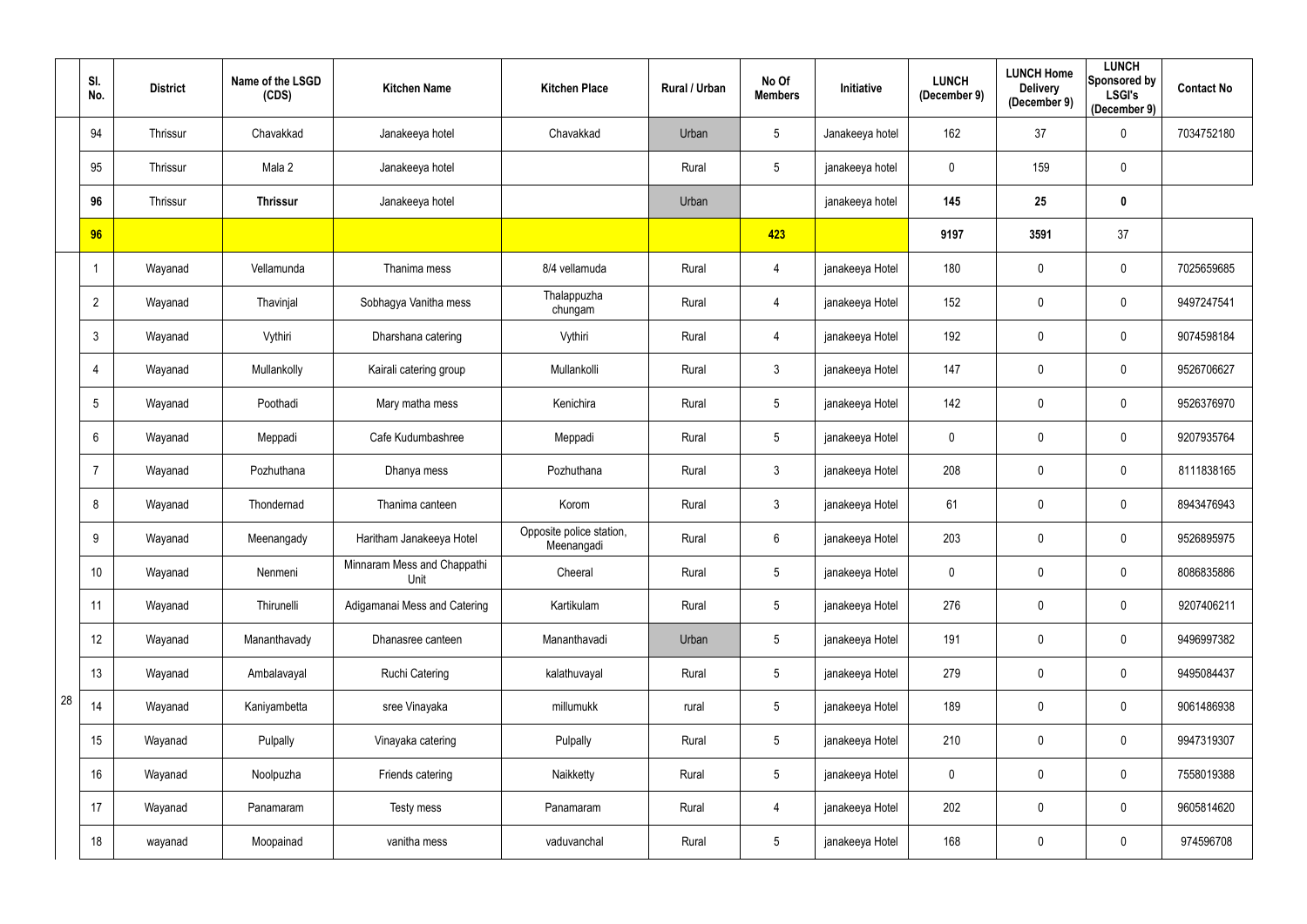|    | SI.<br>No. | <b>District</b> | Name of the LSGD<br>(CDS) | <b>Kitchen Name</b> | <b>Kitchen Place</b>            | Rural / Urban | No Of<br><b>Members</b> | Initiative      | <b>LUNCH</b><br>(December 9) | <b>LUNCH Home</b><br><b>Delivery</b><br>(December 9) | <b>LUNCH</b><br>Sponsored by<br><b>LSGI's</b><br>(December 9) | <b>Contact No</b> |
|----|------------|-----------------|---------------------------|---------------------|---------------------------------|---------------|-------------------------|-----------------|------------------------------|------------------------------------------------------|---------------------------------------------------------------|-------------------|
|    | 19         | wayanad         | Edavaka                   | <b>Teasty Mess</b>  | Irumbupalam                     | Rural         | 4                       | janakeeya Hotel | 132                          | $\mathbf 0$                                          | $\mathbf 0$                                                   | 9847842390        |
|    | 20         | wayanad         | kalpetta                  | shiya catering      | pallithazhe, kalpetta town      | urban         | 3                       | janakeeya Hotel | 390                          | $\mathbf 0$                                          | 0                                                             | 6282822890        |
|    | 21         | wayanad         | sulthan bathery           | preethis            | near telephone exchange         | urban         | .5                      | janakeeya Hotel | 0                            | $\mathbf 0$                                          | $\mathbf 0$                                                   | 9961088393        |
|    | 22         | wayanad         | Muttil                    | swad cattering      | Muttil bus stand                | Rural         | $5\phantom{.0}$         | janakeeya Hotel | 280                          | $\mathbf 0$                                          | $\mathbf 0$                                                   | 9074461322        |
|    | 23         | wayanad         | padinjarathara            | oruma               | padinjarathara town             | Rural         | $5\phantom{.0}$         | janakeeya Hotel | 308                          | $\pmb{0}$                                            | $\mathbf 0$                                                   | 9495814542        |
|    | 24         | wayanad         | kalpetta                  | Anjuse cattering    | kalpetta town                   | Urban         | $5\phantom{.0}$         | janakeeya Hotel | 359                          | $\pmb{0}$                                            | $\boldsymbol{0}$                                              | 9745883809        |
|    | 25         | wayanad         | Thariyode                 | Haritham            | kavumadham town                 | Rural         | $\mathbf{3}$            | janakeeya Hotel | 99                           | $\mathbf 0$                                          | $\mathbf 0$                                                   | 9074095457        |
|    | 26         | wayanad         | Mananthavady              | chothis mess        | Kozhikode road,<br>Mananthavady | Urban         | 3                       | janakeeya Hotel | 235                          | $\pmb{0}$                                            | $\mathbf 0$                                                   | 9947376596        |
|    | 27         | wayanad         | vengapalli                | Annapoorna          | vengapalli town                 | Rural         | 5                       | janakeeya Hotel | 390                          | $\mathbf 0$                                          | $\mathbf 0$                                                   | 7592831851        |
|    | 28         | Wayanad         | Kottathara                | Jyothi vanitha mess | Venniyod                        | Rural         | $\mathbf{3}$            | janakeeya Hotel | 248                          | $\mathbf 0$                                          | $\mathbf 0$                                                   | 9961844026        |
| 28 |            |                 |                           | 855                 |                                 |               | 122                     |                 | 5241                         | $\mathbf{0}$                                         | 0                                                             |                   |
|    |            |                 |                           |                     |                                 | <b>TOTAL</b>  | 4638                    |                 |                              | 22252                                                |                                                               |                   |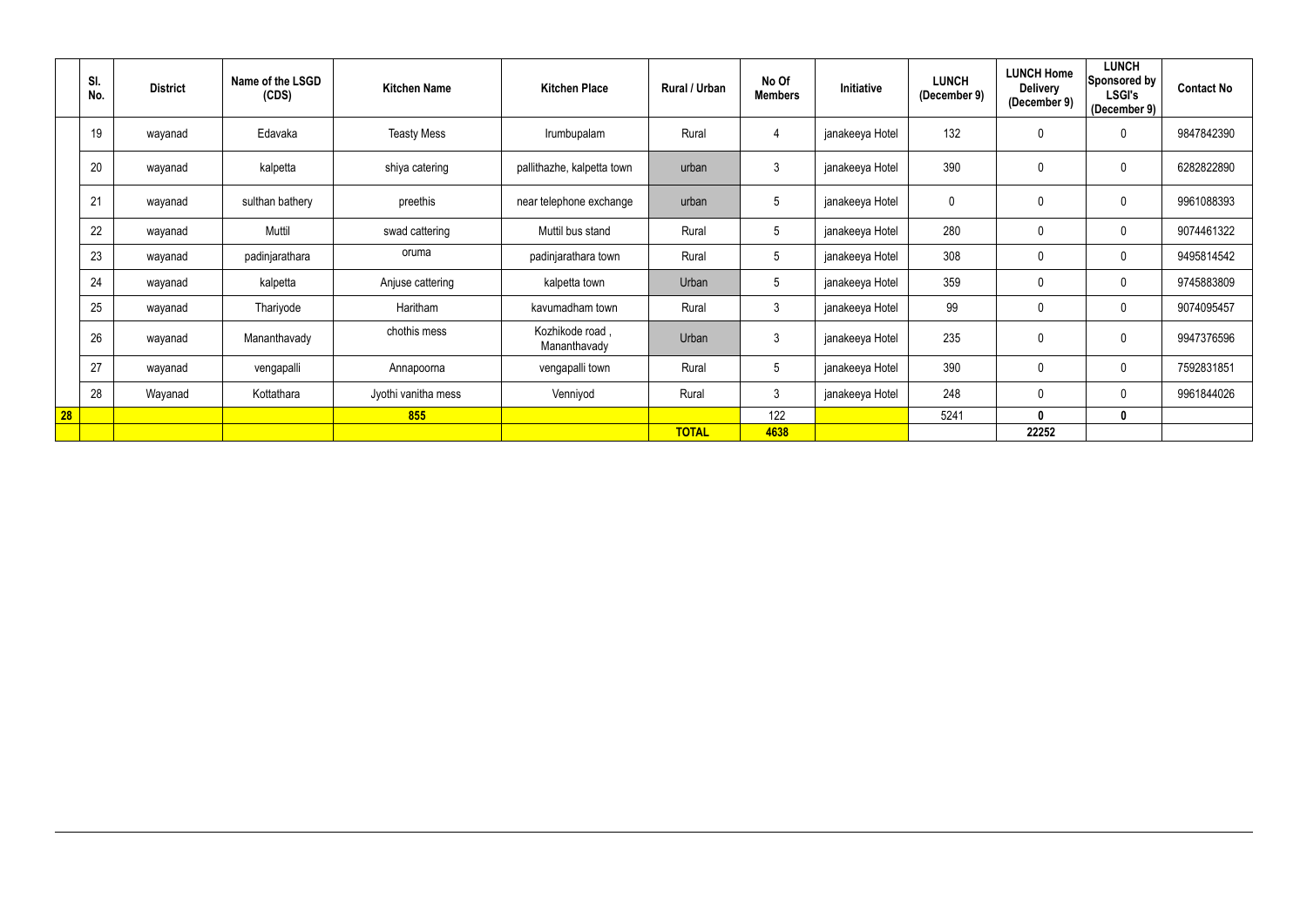| SI.<br>No. | <b>District</b> | Name of the LSGD<br>(CDS)                                                                        | <b>Kitchen Name</b>                                | <b>Kitchen Place</b>  | Rural / Urban                   | No Of<br><b>Members</b> | Initiative                                                           | <b>LUNCH</b><br>(December 9)             | <b>LUNCH Home</b><br><b>Delivery</b><br>(December 9) | <b>LUNCH</b><br>Sponsored by<br><b>LSGI's</b><br>(December 9) | <b>Contact No</b> |
|------------|-----------------|--------------------------------------------------------------------------------------------------|----------------------------------------------------|-----------------------|---------------------------------|-------------------------|----------------------------------------------------------------------|------------------------------------------|------------------------------------------------------|---------------------------------------------------------------|-------------------|
|            |                 |                                                                                                  | STATUS OF JANAKEEYA HOTELS FUNCTIONING IN DISTRICT |                       |                                 |                         | STATUS OF FOOD DISTRIBUTED THROUGH JANAKEEYA HOTELS AS ON 09.12.2021 |                                          |                                                      |                                                               |                   |
|            | <b>District</b> | <b>Total</b><br><b>Janakeeya Hotels</b>                                                          | <b>Rural Units</b>                                 | <b>Urban</b><br>units | <b>STATUS OF</b><br><b>FOOD</b> | Home<br><b>Delviery</b> | <b>Food Sponsored</b><br>by LSGIs                                    | <b>TOTAL Meals</b><br><b>Distributed</b> |                                                      |                                                               |                   |
|            | <b>TVM</b>      | 108                                                                                              | 78                                                 | 30                    | 22,580                          | 3533                    | $\overline{7}$                                                       | 26,120                                   |                                                      |                                                               |                   |
|            | <b>KLM</b>      | 82                                                                                               | 72                                                 | 10 <sub>1</sub>       | 12266                           | 294                     | 8 <sup>°</sup>                                                       | 12,568                                   |                                                      |                                                               |                   |
|            | PTA             | 59                                                                                               | 54                                                 | $\overline{5}$        | 120                             | 5545                    | $\overline{0}$                                                       | 5,665                                    |                                                      |                                                               |                   |
|            | <b>ALP</b>      | 86                                                                                               | 77                                                 | 9 <sub>1</sub>        | 4,895                           | 3903                    | 35                                                                   | 8,833                                    |                                                      |                                                               |                   |
|            | <b>KTM</b>      | 80                                                                                               | 72                                                 | 8 <sub>1</sub>        | 8674                            | 231                     | 23                                                                   | 8,928                                    |                                                      |                                                               |                   |
|            | <b>IDK</b>      | 49                                                                                               | 48                                                 | $\overline{1}$        | 7164                            | $\overline{0}$          | $\overline{4}$                                                       | 7,168                                    |                                                      |                                                               |                   |
|            | <b>EKM</b>      | 113                                                                                              | 81                                                 | 32                    | 22521                           | 2271                    | $\mathbf{3}$                                                         | 24,795                                   |                                                      |                                                               |                   |
|            | <b>TSR</b>      | 96                                                                                               | 85                                                 | 11                    | 9,197                           | 3,591                   | 37                                                                   | 12,825                                   |                                                      |                                                               |                   |
|            | PGT             | 102                                                                                              | 92                                                 | 10 <sup>°</sup>       | 14,306                          | $\overline{0}$          | 12 <sub>2</sub>                                                      |                                          | 14,318                                               |                                                               |                   |
|            | <b>MLP</b>      | 123                                                                                              | 104                                                | 19 <sup>°</sup>       | 23,550                          | 5401                    | 14                                                                   |                                          | 28,965                                               |                                                               |                   |
|            | <b>WYD</b>      | 28                                                                                               | 23                                                 | 5 <sub>1</sub>        | 5241                            | $\overline{0}$          | $\overline{0}$                                                       | 5,241                                    |                                                      |                                                               |                   |
|            | <b>KKD</b>      | 104                                                                                              | 75                                                 | 29                    | 32,405                          | 1074                    | $\overline{7}$                                                       |                                          | 33,486                                               |                                                               |                   |
|            | <b>KNR</b>      | 88                                                                                               | 74                                                 | 14                    | 18,965                          | $\overline{0}$          | 13                                                                   |                                          | 18,978                                               |                                                               |                   |
|            | <b>KSG</b>      | 41                                                                                               | 35                                                 | 6 <sup>1</sup>        | 6655                            | $\overline{0}$          | $\overline{0}$                                                       |                                          | 6,655                                                |                                                               |                   |
|            | <b>Total</b>    | 1159                                                                                             | 970                                                | 189                   | 188,539                         | 25,843                  | 163                                                                  | 214,545                                  |                                                      |                                                               |                   |
|            |                 |                                                                                                  | 2210                                               |                       |                                 | 214,545                 |                                                                      |                                          |                                                      |                                                               |                   |
|            | Date            | <b>Grand Total of meals</b><br><b>Distributed through</b><br>Janakeeya hotel as<br>on 09.12.2021 | Urban<br>units                                     | <b>Total</b><br>units | Rs. 20 /Lunch<br><b>Parcel</b>  | Home<br><b>Delivery</b> | <b>LUNCH</b><br>sponsored by<br><b>LSGIs</b>                         | <b>Total Meals</b>                       |                                                      |                                                               |                   |
|            | 09.12.2021      | 970                                                                                              | 189                                                | 1159                  | 188,539                         | 25,843                  | 163                                                                  |                                          | 214,545                                              |                                                               |                   |